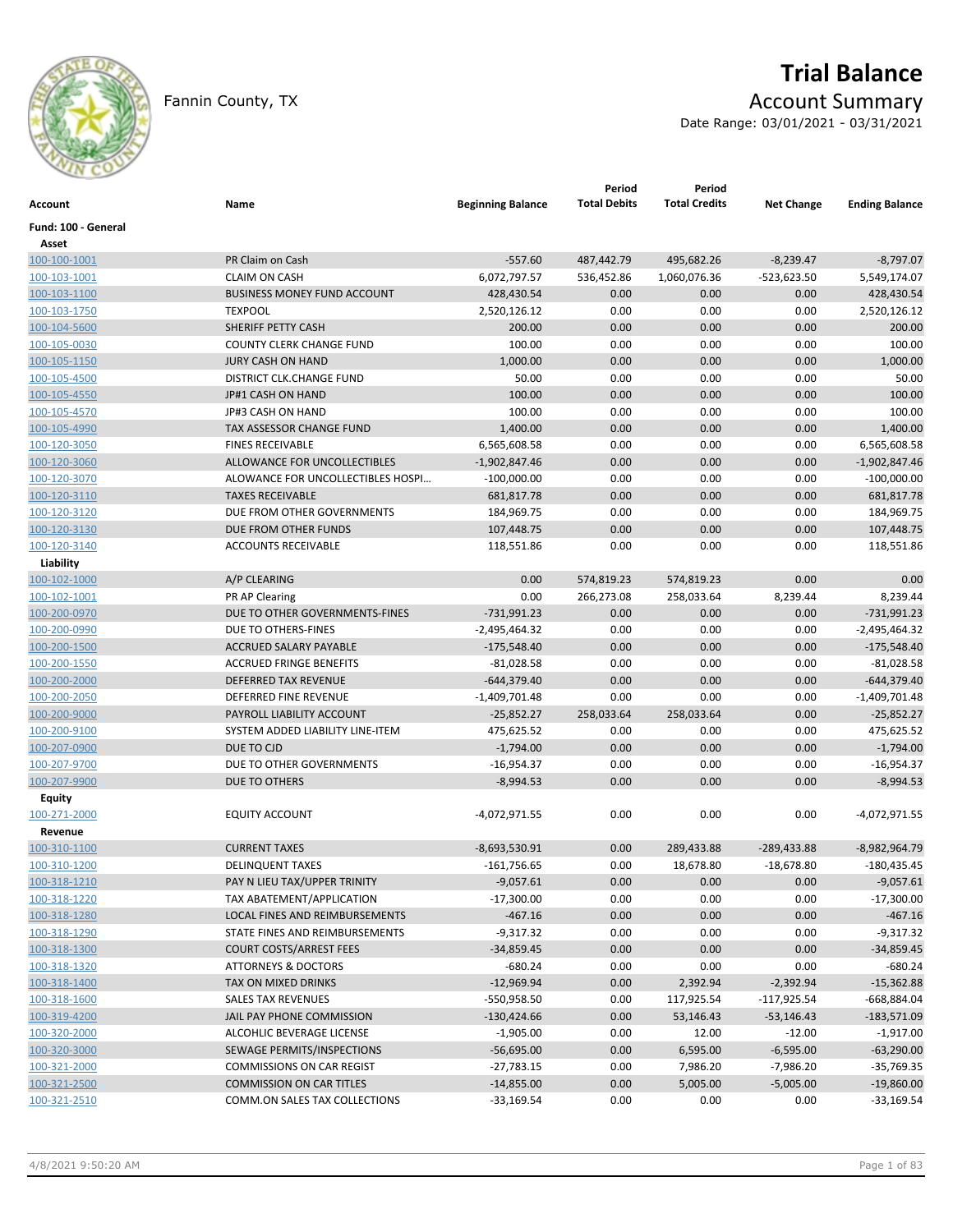|                              |                                                          |                          | Period               | Period               |                       |                       |
|------------------------------|----------------------------------------------------------|--------------------------|----------------------|----------------------|-----------------------|-----------------------|
| Account                      | Name                                                     | <b>Beginning Balance</b> | <b>Total Debits</b>  | <b>Total Credits</b> | <b>Net Change</b>     | <b>Ending Balance</b> |
| 100-321-2520                 | <b>TOLL COLLECTIONS</b>                                  | $-554.24$                | 0.00                 | 0.00                 | 0.00                  | $-554.24$             |
| 100-321-9010                 | <b>TAX CERTIFICATES</b>                                  | $-4,308.65$              | 0.00                 | 710.07               | $-710.07$             | $-5,018.72$           |
| 100-330-4370                 | <b>INDIGENT DEFENSE GRANT</b>                            | $-10,068.00$             | 0.00                 | 0.00                 | 0.00                  | $-10,068.00$          |
| 100-330-5590                 | <b>TEXAS VINE PROGRAM</b>                                | $-9,297.49$              | 0.00                 | 0.00                 | 0.00                  | $-9,297.49$           |
| 100-340-1350                 | <b>FAMILY PROTECTION FEE</b>                             | $-196.87$                | 0.00                 | 0.00                 | 0.00                  | $-196.87$             |
| 100-340-4000                 | <b>COUNTY JUDGE FEES</b>                                 | $-144.00$                | 0.00                 | 0.00                 | 0.00                  | $-144.00$             |
| 100-340-4030                 | <b>COUNTY CLERK FEES</b>                                 | $-46,916.33$             | 0.00                 | 0.00                 | 0.00                  | $-46,916.33$          |
| 100-340-4500                 | <b>DISTRICT CLERK FEES</b>                               | $-6,672.44$              | 0.00                 | 0.00                 | 0.00                  | $-6,672.44$           |
| 100-340-4550                 | J. P. #1 FEES                                            | $-7,774.61$              | 0.00                 | 0.00                 | 0.00                  | $-7,774.61$           |
| 100-340-4560                 | J. P. #2 FEES                                            | $-1,426.75$              | 0.00                 | 0.00                 | 0.00                  | $-1,426.75$           |
| 100-340-4570                 | J. P. #3 FEES                                            | $-3,946.63$              | 0.00                 | 0.00                 | 0.00                  | $-3,946.63$           |
| 100-340-4750                 | <b>DISTRICT ATTORNEY FEES</b>                            | $-230.84$                | 0.00                 | 2.00                 | $-2.00$               | $-232.84$             |
| 100-340-4800                 | <b>BOND APPLICATION FEE</b>                              | 0.00                     | 0.00                 | 500.00               | $-500.00$             | $-500.00$             |
| 100-340-4840                 | <b>ELECTION REIMBURSEMENTS</b>                           | $-6,750.59$              | 0.00                 | 0.00                 | 0.00                  | $-6,750.59$           |
| 100-340-5510                 | <b>CONSTABLE PCT. 1 FEES</b>                             | $-6,327.25$              | 0.00                 | 225.00               | $-225.00$             | $-6,552.25$           |
| 100-340-5520                 | <b>CONSTABLE PCT. 2 FEES</b>                             | $-800.00$                | 0.00                 | 0.00                 | 0.00                  | $-800.00$             |
| 100-340-5530                 | <b>CONSTABLE PCT. 3 FEES</b>                             | $-1,620.52$              | 0.00                 | 0.00                 | 0.00                  | $-1,620.52$           |
| 100-340-5600                 | SHERIFF FEES                                             | $-6,929.02$              | 0.00                 | 0.00                 | 0.00                  | $-6,929.02$           |
| 100-340-5730                 | <b>BOND SUPERVISION FEES</b>                             | $-18,395.00$             | 0.00                 | 3,015.00             | $-3,015.00$           | $-21,410.00$          |
| 100-340-6000                 | D.C.6TH COURT OF APPEALS FEE                             | $-130.18$                | 0.00                 | 0.00                 | 0.00                  | $-130.18$             |
| 100-340-6010                 | <b>C.C.6TH COURT OF APPEALS FEE</b>                      | $-165.00$                | 0.00                 | 0.00                 | 0.00                  | $-165.00$             |
| 100-340-6520                 | <b>SUBDIVISION FEES</b>                                  | $-3,370.00$              | 0.00                 | 0.00                 | 0.00                  | $-3,370.00$           |
| 100-340-6530                 | <b>ZONING APPLICATION FEES</b>                           | $-300.00$                | 0.00                 | 0.00                 | 0.00                  | $-300.00$             |
| 100-340-6540                 | <b>FLOOD PLAIN FEES</b>                                  | $-210.00$                | 0.00                 | 90.00                | $-90.00$              | $-300.00$             |
| 100-340-6550                 | <b>BUILDING PERMITS</b>                                  | $-300.00$                | 0.00                 | 0.00                 | 0.00                  | $-300.00$             |
| 100-350-4550                 | J. P. #1 FINES                                           | $-686.60$                | 0.00                 | 0.00                 | 0.00                  | $-686.60$             |
| 100-352-2010                 | <b>BOND FORFEITURES</b>                                  | $-14.00$                 | 0.00                 | 0.00                 | 0.00                  | $-14.00$              |
| 100-360-1000                 | <b>INTEREST EARNINGS</b>                                 | $-907.21$                | 0.00                 | 0.11                 | $-0.11$               | $-907.32$             |
| 100-360-1100                 | INTEREST EARNINGS BUSINESS MONEY FU                      | $-424.17$                | 0.00                 | 0.00                 | 0.00                  | $-424.17$             |
| 100-364-1630                 | SALE OF EQUIPMENT                                        | $-5,210.00$              | 0.00                 | 0.00                 | 0.00                  | $-5,210.00$           |
| 100-370-1000                 | <b>KFYN-RADIO TOWER RENT</b>                             | $-600.00$                | 0.00                 | 200.00               | $-200.00$             | $-800.00$             |
| 100-370-1150                 | <b>RENT- VERIZON TOWER</b>                               | $-5,323.05$              | 0.00                 | 1,064.61             | $-1,064.61$           | $-6,387.66$           |
| 100-370-1200                 | <b>CONTRIBUTION IHC TRUST</b>                            | $-16,749.44$             | 0.00                 | 0.00                 | 0.00                  | $-16,749.44$          |
| 100-370-1300                 | <b>REFUNDS &amp; MISCELLANEOUS</b>                       | $-7,892.37$              | 0.00                 | 789.20               | $-789.20$             | $-8,681.57$           |
| 100-370-1310                 | AUTOMOBILE INSURANCE LOSS PAYMEN                         | $-18,288.62$             | 0.00                 | 0.00                 | 0.00                  | $-18,288.62$          |
| 100-370-1390                 | STATE JUROR REIMB.FEE                                    | $-1,836.00$              | 0.00                 | 0.00                 | 0.00                  | $-1,836.00$           |
| 100-370-1420                 | <b>CULVERT PERMITTING PROCESS</b>                        | $-910.00$                | 0.00                 | 60.00                | $-60.00$              | $-970.00$             |
| 100-370-1421                 | ROW PERMIT APPLICATION                                   | $-20.00$                 | 0.00                 | 0.00                 | 0.00                  | $-20.00$              |
| 100-370-1430                 | D.A.SALARY REIMB.                                        | $-18,333.32$             | 0.00                 | 0.00                 | 0.00                  | $-18,333.32$          |
| 100-370-1460                 | SALE OF RECYCLED MATERIALS                               | $-29.40$                 | 0.00                 | 0.00                 | 0.00                  | $-29.40$              |
| 100-370-1470                 | UTILITIES REIMBURSEMENT                                  | $-2,967.41$              | 0.00                 | 1,057.13             | $-1,057.13$           | $-4,024.54$           |
| 100-370-1510                 | ASST. DA LONGEVITY PAY                                   | $-2,760.00$              | 0.00                 | 0.00                 | 0.00                  | $-2,760.00$           |
| 100-370-1620                 | <b>COURT REPORTER SERVICE FEE</b>                        | $-889.87$                | 0.00                 | 0.00                 | 0.00                  | $-889.87$             |
| 100-370-4080                 | <b>COUNTY WELLNESS PROGRAM</b>                           | 0.00                     | 0.00                 | 2,520.00             | $-2,520.00$           | $-2,520.00$           |
| 100-370-4100                 | CO CT AT LAW SUPPLEMENT                                  | $-21,000.00$             | 0.00                 | 21,000.00            | $-21,000.00$          | $-42,000.00$          |
| 100-370-4170                 | <b>EMS ALLOCATION</b>                                    | $-600,000.00$            | 0.00                 | 0.00                 | 0.00                  | $-600,000.00$         |
| 100-370-4320                 | PROCEEDS OF SALE OF LIVESTOCK                            | $-24.32$                 | 0.00                 | 0.00                 | 0.00                  | $-24.32$              |
| 100-370-4530                 | REIMB.CEC ODYSSEY SAAS<br>STATE REIMB.OFFENDER TRANSPORT | $-13,166.13$             | 0.00                 | 0.00                 | 0.00                  | $-13,166.13$          |
| 100-370-5620                 |                                                          | $-6,537.00$              | 0.00                 | 0.00                 | 0.00                  | $-6,537.00$           |
| Expense                      |                                                          |                          |                      |                      |                       |                       |
| 100-400-1010<br>100-400-1050 | SALARY ELECTED OFFICIAL                                  | 28,421.58                | 5,167.56             | 0.00                 | 5,167.56              | 33,589.14             |
| 100-400-2010                 | SALARY SECRETARY<br>SOCIAL SECURITY TAXES                | 13,039.63                | 2,370.84             | 0.00                 | 2,370.84              | 15,410.47             |
| 100-400-2020                 | <b>GROUP HEALTH INSURANCE</b>                            | 1,277.96<br>5,227.40     | 1,990.13<br>1,045.48 | 0.00<br>0.00         | 1,990.13<br>1,045.48  | 3,268.09<br>6,272.88  |
| 100-400-2030                 | <b>RETIREMENT</b>                                        | 5,037.78                 | 959.28               | 0.00                 | 959.28                | 5,997.06              |
|                              | <b>WORKERS' COMPENSATION</b>                             | 144.04                   | 0.00                 | 0.00                 | 0.00                  | 144.04                |
| 100-400-2040                 | <b>MEDICARE TAX</b>                                      |                          |                      |                      |                       |                       |
| 100-400-2050                 |                                                          | 2,134.12                 | 117.58               | 1,487.39             | $-1,369.81$<br>350.00 | 764.31                |
| 100-400-2250<br>100-400-3100 | <b>TRAVEL ALLOWANCE</b><br><b>OFFICE SUPPLIES</b>        | 1,750.00<br>149.46       | 350.00<br>58.45      | 0.00<br>0.00         | 58.45                 | 2,100.00<br>207.91    |
|                              |                                                          |                          |                      |                      |                       |                       |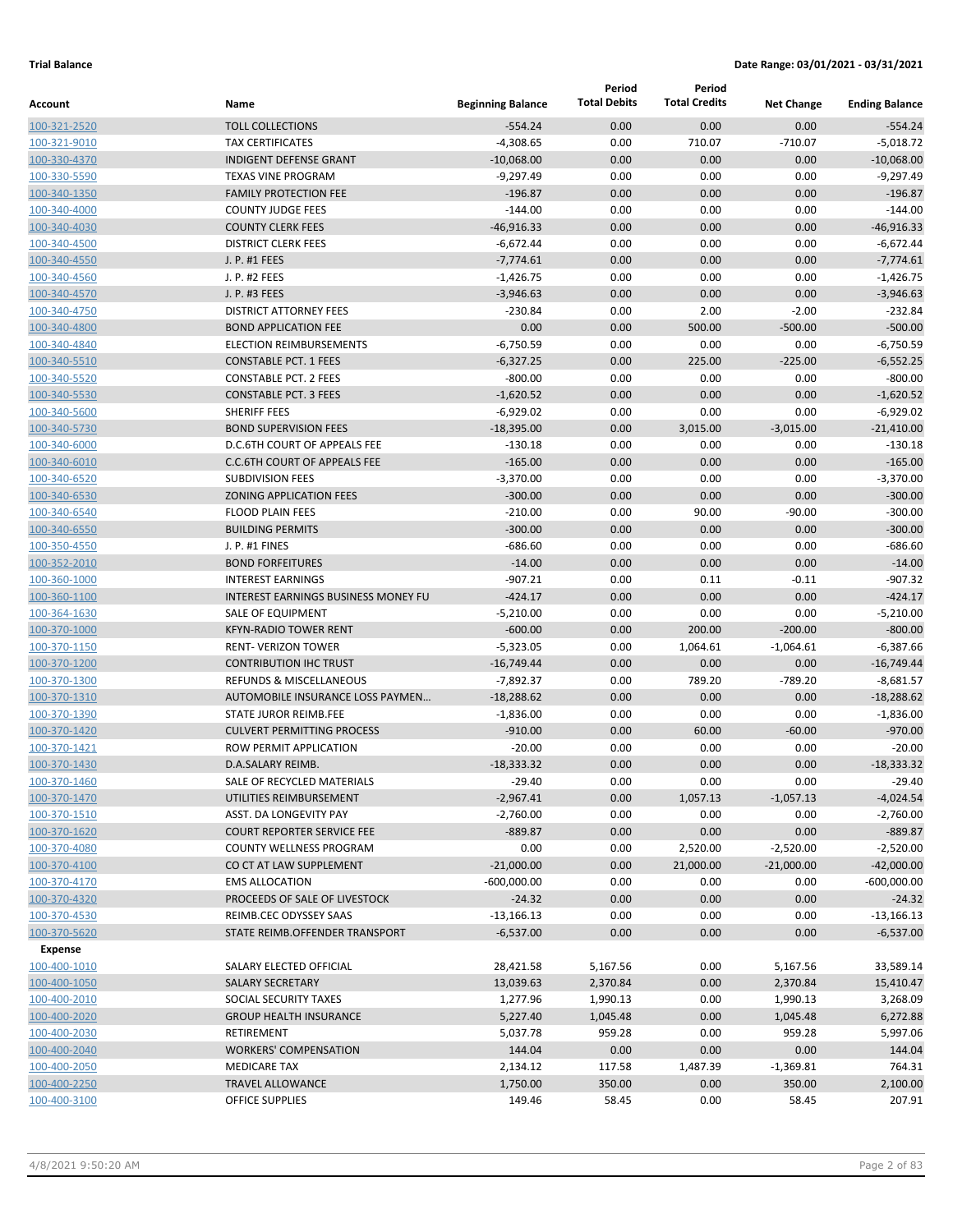| Account                      | Name                                        | <b>Beginning Balance</b> | Period<br><b>Total Debits</b> | Period<br><b>Total Credits</b> | <b>Net Change</b>  | <b>Ending Balance</b> |
|------------------------------|---------------------------------------------|--------------------------|-------------------------------|--------------------------------|--------------------|-----------------------|
| 100-400-3110                 | <b>POSTAGE</b>                              | 2.40                     | 0.00                          | 0.00                           | 0.00               | 2.40                  |
| 100-400-4270                 | OUT OF COUNTY TRAVEL/TRAINING               | 50.00                    | 455.00                        | 0.00                           | 455.00             | 505.00                |
| 100-400-4680                 | <b>JUVENILE BOARD SALARY</b>                | 1,000.00                 | 200.00                        | 0.00                           | 200.00             | 1,200.00              |
| 100-400-4810                 | <b>DUES</b>                                 | 200.00                   | 395.00                        | 200.00                         | 195.00             | 395.00                |
| 100-401-4030                 | <b>TCOG RURAL ADDRESSING</b>                | 23,000.00                | 0.00                          | 0.00                           | 0.00               | 23,000.00             |
| 100-403-1010                 | SALARY ELECTED OFFICIAL                     | 24,639.12                | 4,479.84                      | 0.00                           | 4,479.84           | 29,118.96             |
| 100-403-1030                 | SALALRY CHIEF DEPUTY                        | 5,955.81                 | 2,382.32                      | 0.00                           | 2,382.32           | 8,338.13              |
| 100-403-1040                 | <b>SALARY DEPUTIES</b>                      | 65,880.29                | 10,671.78                     | 0.00                           | 10,671.78          | 76,552.07             |
| 100-403-1070                 | <b>SALARY PART-TIME</b>                     | 7,860.00                 | 1,392.00                      | 0.00                           | 1,392.00           | 9,252.00              |
| 100-403-2010                 | SOCIAL SECURITY TAXES                       | 2,834.67                 | 4,634.99                      | 0.00                           | 4,634.99           | 7,469.66              |
| 100-403-2020                 | <b>GROUP HEALTH INSURANCE</b>               | 35,602.70                | 7,120.54                      | 0.00                           | 7,120.54           | 42,723.24             |
| 100-403-2030                 | <b>RETIREMENT</b>                           | 12,327.63                | 2,244.62                      | 0.00                           | 2,244.62           | 14,572.25             |
| 100-403-2040                 | <b>WORKERS COMPENSATION</b>                 | 353.98                   | 0.00                          | 0.00                           | 0.00               | 353.98                |
| 100-403-2050                 | <b>MEDICARE TAX</b>                         | 4,894.78                 | 264.96                        | 3,502.07                       | $-3,237.11$        | 1,657.67              |
| 100-403-3100                 | <b>OFFICE SUPPLIES</b>                      | 2,012.13                 | 946.53                        | 0.00                           | 946.53             | 2,958.66              |
| 100-403-3110                 | POSTAGE                                     | 324.61                   | 0.00                          | 0.00                           | 0.00               | 324.61                |
| 100-403-4270                 | OUT OF COUNTY TRAVEL/TRAINING               | 250.00                   | 0.00                          | 0.00                           | 0.00               | 250.00                |
| 100-403-4350                 | <b>PRINTING</b>                             | 1,363.16                 | 0.00                          | 0.00                           | 0.00               | 1,363.16              |
| 100-403-4810                 | <b>DUES</b>                                 | 175.00                   | 0.00                          | 0.00                           | 0.00               | 175.00                |
| 100-403-5720                 | OFFICE EQUIPMENT                            | 228.26                   | 0.00                          | 0.00                           | 0.00               | 228.26                |
| 100-404-1090                 | SALARY-ELECTION WORKERS                     | 20,489.00                | 0.00                          | 0.00                           | 0.00               | 20,489.00             |
| 100-404-2010                 | SOCIAL SECURITY TAXES                       | 0.00                     | 100.09                        | 0.00                           | 100.09             | 100.09                |
| 100-404-2050                 | <b>MEDICARE TAX</b>                         | 91.24                    | 0.63                          | 97.38                          | $-96.75$           | $-5.51$               |
| 100-404-3100                 | <b>ELECTION SUPPLIES</b>                    | 3,185.21                 | 0.00                          | 0.00                           | 0.00               | 3,185.21              |
| 100-404-3110                 | <b>POSTAGE</b>                              | 1,694.93                 | 193.47                        | 0.00                           | 193.47             | 1,888.40              |
| 100-404-4210                 | <b>ELECTION INTERNET</b>                    | 455.88                   | 227.98                        | 0.00                           | 227.98             | 683.86                |
| 100-404-4270                 | ELECTION TRAVEL/TRAINING                    | 104.63                   | 0.00                          | 0.00                           | 0.00               | 104.63                |
| 100-404-4300                 | <b>BIDS AND NOTICES</b>                     | 538.69                   | 0.00                          | 0.00                           | 0.00               | 538.69                |
| 100-404-4420                 | PROFESSIONAL SERVICE/TRANSLATOR             | 62.50                    | 43.75                         | 0.00                           | 43.75              | 106.25                |
| 100-404-4850                 | ELECTION MAINT. AGREEMENT                   | 14,661.00                | 0.00                          | 0.00                           | 0.00               | 14,661.00             |
| 100-405-1020                 | SALARY VETERANS' SERVICE OFFICER            | 17,082.13                | 3,105.84                      | 0.00                           | 3,105.84           | 20,187.97             |
| 100-405-2010                 | SOCIAL SECURITY TAXES                       | 473.95                   | 759.81                        | 0.00                           | 759.81             | 1,233.76              |
| 100-405-2020                 | <b>GROUP HEALTH INSURANCE</b>               | 5,086.10                 | 1,017.22                      | 0.00                           | 1,017.22           | 6,103.32              |
| 100-405-2030                 | RETIREMENT                                  | 2,018.35                 | 368.36                        | 0.00                           | 368.36             | 2,386.71              |
| 100-405-2040                 | <b>WORKERS' COMPENSATION</b>                | 57.93                    | 0.00                          | 0.00                           | 0.00               | 57.93                 |
| 100-405-2050                 | <b>MEDICARE TAX</b>                         | 814.45                   | 44.34                         | 570.23                         | $-525.89$          | 288.56                |
| 100-405-3100                 | <b>OFFICE SUPPLIES</b>                      | 112.73                   | 0.00                          | 0.00                           | 0.00               | 112.73                |
| 100-406-1020                 | SALARY-EMERGENCY MANAGEMENT CO              | 14,055.91<br>396.10      | 2,555.61<br>633.76            | 0.00<br>0.00                   | 2,555.61           | 16,611.52<br>1,029.86 |
| 100-406-2010<br>100-406-2020 | SOCIAL SECURITY TAXES                       | 7,120.54                 |                               | 0.00                           | 633.76             | 8,137.76              |
| 100-406-2030                 | <b>GROUP HEALTH INSURANCE</b><br>RETIREMENT | 1,660.75                 | 1,017.22<br>303.10            | 0.00                           | 1,017.22<br>303.10 | 1,963.85              |
| 100-406-2040                 | <b>WORKERS' COMPENSATION</b>                | 48.42                    | 0.00                          | 0.00                           | 0.00               | 48.42                 |
| 100-406-2050                 | <b>MEDICARE TAX</b>                         | 679.15                   | 37.06                         | 475.32                         | $-438.26$          | 240.89                |
| 100-406-3100                 | <b>OFFICE SUPPLIES</b>                      | 110.98                   | 0.00                          | 0.00                           | 0.00               | 110.98                |
| 100-406-3300                 | AUTO EXPENSE-GAS & OIL                      | 131.73                   | 0.00                          | 0.00                           | 0.00               | 131.73                |
| 100-406-4210                 | <b>EMERGENCY INTERNET</b>                   | 152.00                   | 75.98                         | 0.00                           | 75.98              | 227.98                |
| 100-406-4540                 | <b>R&amp;M AUTO</b>                         | 0.00                     | 16.75                         | 0.00                           | 16.75              | 16.75                 |
| 100-406-4870                 | TRAILER/AUTO INSURANCE                      | 619.00                   | 0.00                          | 0.00                           | 0.00               | 619.00                |
| 100-406-4890                 | CODE RED EARLY WARNING SYSTEM               | 13,406.40                | 0.00                          | 0.00                           | 0.00               | 13,406.40             |
| 100-406-5750                 | PURCHASE OF AUTOMOBILES                     | 0.00                     | 34,400.67                     | 0.00                           | 34,400.67          | 34,400.67             |
| 100-409-2040                 | <b>WORKERS' COMPENSATION</b>                | 365.35                   | 0.00                          | 0.00                           | 0.00               | 365.35                |
| 100-409-2060                 | UNEMPLOYMENT EXPENSE                        | 6,413.50                 | 0.00                          | 0.00                           | 0.00               | 6,413.50              |
| 100-409-4040                 | 911 EMERGENCY SERVICE                       | 4,458.50                 | 0.00                          | 0.00                           | 0.00               | 4,458.50              |
| 100-409-4060                 | TAX APPRAISAL DISTRICT                      | 188,936.00               | 69,272.00                     | 0.00                           | 69,272.00          | 258,208.00            |
| 100-409-4080                 | <b>COUNTY WELLNESS PROGRAM</b>              | 304.94                   | 0.00                          | 0.00                           | 0.00               | 304.94                |
| 100-409-4300                 | <b>BIDS &amp; NOTICES</b>                   | 732.34                   | 317.84                        | 0.00                           | 317.84             | 1,050.18              |
| 100-409-4810                 | <b>DUES</b>                                 | 3,825.67                 | 3,068.00                      | 0.00                           | 3,068.00           | 6,893.67              |
| 100-409-4830                 | PUBLIC OFFICIALS INS.                       | 14,225.80                | 0.00                          | 0.00                           | 0.00               | 14,225.80             |
| 100-409-4840                 | <b>GENERAL LIABILITY INSURANCE</b>          | 7,252.00                 | 0.00                          | 0.00                           | 0.00               | 7,252.00              |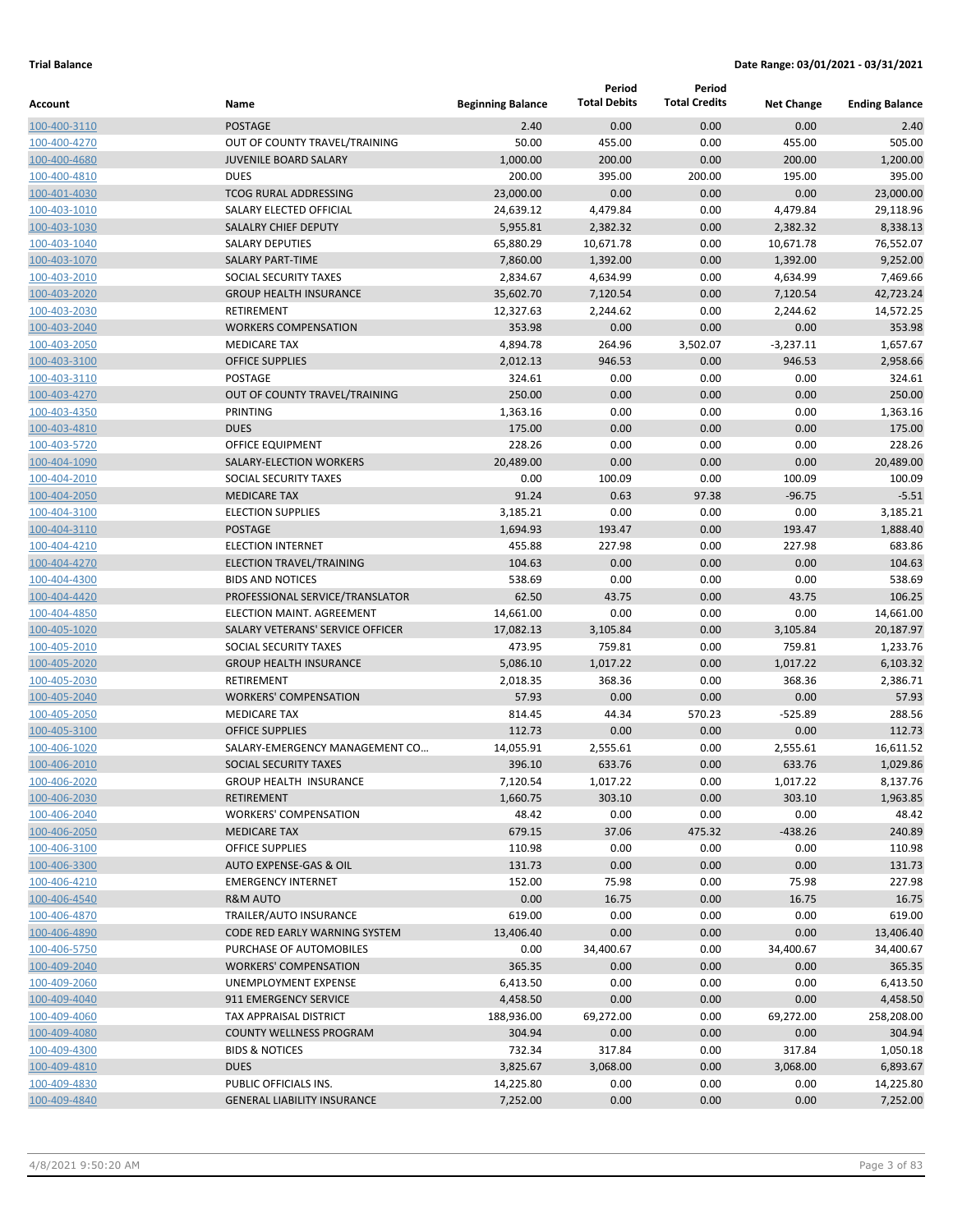|              |                                   |                          | Period              | Period               |                   |                       |
|--------------|-----------------------------------|--------------------------|---------------------|----------------------|-------------------|-----------------------|
| Account      | Name                              | <b>Beginning Balance</b> | <b>Total Debits</b> | <b>Total Credits</b> | <b>Net Change</b> | <b>Ending Balance</b> |
| 100-409-4890 | <b>COURT COSTS/ARREST FEES</b>    | 33,704.78                | 210.45              | 0.00                 | 210.45            | 33,915.23             |
| 100-409-4920 | <b>6TH COURT OF APPEALS FEE</b>   | 487.80                   | 0.00                | 0.00                 | 0.00              | 487.80                |
| 100-409-4940 | TCEQ PERMITS ENVIRONMENTAL DEV    | 1,630.00                 | 0.00                | 0.00                 | 0.00              | 1,630.00              |
| 100-409-4990 | <b>BANK SERVICE FEES</b>          | 3,551.00                 | 700.00              | 0.00                 | 700.00            | 4,251.00              |
| 100-410-1010 | SALARY ELECTED OFFICIAL           | 70,653.88                | 12,846.16           | 0.00                 | 12,846.16         | 83,500.04             |
| 100-410-1030 | <b>SALARY COURT COORDINATOR</b>   | 13,859.65                | 2,519.94            | 0.00                 | 2,519.94          | 16,379.59             |
| 100-410-1100 | <b>SALARY COURT REPORTER</b>      | 28,225.13                | 2,319.23            | 0.00                 | 2,319.23          | 30,544.36             |
| 100-410-1300 | <b>BAILIFF</b>                    | 17,290.50                | 3,143.72            | 0.00                 | 3,143.72          | 20,434.22             |
| 100-410-2010 | SOCIAL SECURITY TAXES             | 3,270.04                 | 4,211.94            | 0.00                 | 4,211.94          | 7,481.98              |
| 100-410-2020 | <b>GROUP HEALTH INSURANCE</b>     | 16,935.64                | 4,607.78            | 0.00                 | 4,607.78          | 21,543.42             |
| 100-410-2030 | RETIREMENT                        | 15,425.28                | 2,494.04            | 0.00                 | 2,494.04          | 17,919.32             |
| 100-410-2040 | <b>WORKERS COMPENSATION</b>       | 445.61                   | 0.00                | 0.00                 | 0.00              | 445.61                |
| 100-410-2050 | <b>MEDICARE TAX</b>               | 4,765.76                 | 318.82              | 2,848.81             | -2,529.99         | 2,235.77              |
| 100-410-3100 | <b>OFFICE SUPPLIES</b>            | 0.00                     | 250.21              | 0.00                 | 250.21            | 250.21                |
| 100-410-3150 | <b>COPIER RENTAL</b>              | 503.86                   | 100.79              | 0.00                 | 100.79            | 604.65                |
| 100-410-4240 | <b>INDIGENT ATTORNEY FEES</b>     | 12,500.00                | 7,025.00            | 0.00                 | 7,025.00          | 19,525.00             |
| 100-410-4250 | PROFESSIONAL SERVICES             | 770.00                   | 0.00                | 0.00                 | 0.00              | 770.00                |
| 100-410-4380 | <b>COURT REPORTER EXPENSE</b>     | 0.00                     | 1,050.00            | 0.00                 | 1,050.00          | 1,050.00              |
| 100-410-4680 | JUVENILE BOARD SALARY             | 1,000.00                 | 200.00              | 0.00                 | 200.00            | 1,200.00              |
| 100-410-5740 | <b>TECHNOLOGY</b>                 | 3,000.00                 | 0.00                | 0.00                 | 0.00              | 3,000.00              |
| 100-425-3110 | <b>JURY POSTAGE</b>               | 667.75                   | 4.59                | 0.00                 | 4.59              | 672.34                |
| 100-425-3140 | PETIT JURY EXPENSE                | 310.00                   | 0.00                | 0.00                 | 0.00              | 310.00                |
| 100-425-4220 | REGIONAL INDIGENT DEFENSE PROGRAM | 14,461.00                | 0.00                | 0.00                 | 0.00              | 14,461.00             |
| 100-425-4660 | <b>AUTOPSIES</b>                  | 12,444.75                | 11,166.50           | 0.00                 | 11,166.50         | 23,611.25             |
| 100-435-1030 | <b>SALARY COURT COORDINATOR</b>   | 16,065.64                | 2,921.04            | 0.00                 | 2,921.04          | 18,986.68             |
| 100-435-1100 | <b>SALARY COURT REPORTER</b>      | 36,977.48                | 6,815.57            | 0.00                 | 6,815.57          | 43,793.05             |
| 100-435-1300 | <b>BAILIFF</b>                    | 17,683.39                | 3,215.16            | 0.00                 | 3,215.16          | 20,898.55             |
| 100-435-2010 | <b>SOCIAL SECURITY</b>            | 1,939.09                 | 3,248.67            | 0.00                 | 3,248.67          | 5,187.76              |
| 100-435-2020 | <b>GROUP HEALTH INSURANCE</b>     | 15,258.30                | 3,051.66            | 0.00                 | 3,051.66          | 18,309.96             |
| 100-435-2030 | <b>RETIREMENT</b>                 | 8,534.07                 | 1,571.66            | 0.00                 | 1,571.66          | 10,105.73             |
| 100-435-2040 | <b>WORKERS COMPENSATION</b>       | 241.57                   | 0.00                | 0.00                 | 0.00              | 241.57                |
| 100-435-2050 | <b>MEDICARE TAX</b>               | 3,481.96                 | 185.78              | 2,454.40             | $-2,268.62$       | 1,213.34              |
| 100-435-3100 | <b>OFFICE SUPPLIES</b>            | 365.64                   | 21.39               | 0.00                 | 21.39             | 387.03                |
| 100-435-3110 | POSTAGE                           | 6.33                     | 0.00                | 0.00                 | 0.00              | 6.33                  |
| 100-435-3120 | <b>DISTRICT JURY SUPPLIES</b>     | 169.18                   | 0.00                | 0.00                 | 0.00              | 169.18                |
| 100-435-3520 | <b>GPS/SCRAM MONITORS</b>         | 948.00                   | 0.00                | 0.00                 | 0.00              | 948.00                |
| 100-435-4270 | OUT OF CO TRAVEL/TRAINING         | 130.00                   | 255.00              | 0.00                 | 255.00            | 385.00                |
| 100-435-4320 | <b>ATTORNEY FEES JUVENILE</b>     | 1,817.50                 | 1,000.00            | 0.00                 | 1,000.00          | 2,817.50              |
| 100-435-4340 | <b>APPEAL COURT TRANSCRIPTS</b>   | 66.00                    | 0.00                | 0.00                 | 0.00              | 66.00                 |
| 100-435-4350 | ATTORNEYS FEES APPEALS CT         | 1,250.00                 | 1,460.00            | 0.00                 | 1,460.00          | 2,710.00              |
| 100-435-4360 | ATTORNEY FEES- CPS CASES          | 113,444.55               | 33,423.20           | 0.00                 | 33,423.20         | 146,867.75            |
| 100-435-4370 | <b>ATTORNEY FEES</b>              | 40,002.32                | 39,304.50           | 0.00                 | 39,304.50         | 79,306.82             |
| 100-435-4380 | <b>COURT REPORTER EXPENSE</b>     | 2,585.50                 | 350.00              | 0.00                 | 350.00            | 2,935.50              |
| 100-435-4420 | OTHER PROFESSIONAL SERV.          | 5,412.50                 | 2,576.25            | 0.00                 | 2,576.25          | 7,988.75              |
| 100-435-4530 | <b>COMPUTER SOFTWARE</b>          | 1,025.00                 | 0.00                | 0.00                 | 0.00              | 1,025.00              |
| 100-435-4680 | JUVENILE BOARD SALARY             | 1,500.00                 | 300.00              | 0.00                 | 300.00            | 1,800.00              |
| 100-435-4810 | <b>DUES</b>                       | 0.00                     | 35.00               | 0.00                 | 35.00             | 35.00                 |
| 100-450-1010 | SALARY ELECTED OFFICIAL           | 24,859.12                | 4,519.84            | 0.00                 | 4,519.84          | 29,378.96             |
| 100-450-1030 | SALARY CHIEF DEPUTY               | 17,382.78                | 3,160.51            | 0.00                 | 3,160.51          | 20,543.29             |
| 100-450-1040 | <b>SALARIES DEPUTIES</b>          | 73,545.93                | 13,514.48           | 0.00                 | 13,514.48         | 87,060.41             |
| 100-450-1070 | SALARY PART-TIME                  | 9,804.00                 | 2,493.00            | 0.00                 | 2,493.00          | 12,297.00             |
| 100-450-2010 | SOCIAL SECURITY TAXES             | 3,406.01                 | 5,343.57            | 0.00                 | 5,343.57          | 8,749.58              |
| 100-450-2020 | <b>GROUP HEALTH INSURANCE</b>     | 39,790.20                | 7,449.43            | 508.61               | 6,940.82          | 46,731.02             |
| 100-450-2030 | <b>RETIREMENT</b>                 | 14,840.00                | 2,809.41            | 0.00                 | 2,809.41          | 17,649.41             |
| 100-450-2040 | <b>WORKERS COMPENSATION</b>       | 435.63                   | 0.00                | 0.00                 | 0.00              | 435.63                |
| 100-450-2050 | <b>MEDICARE TAX</b>               | 5,681.35                 | 323.86              | 3,958.84             | $-3,634.98$       | 2,046.37              |
| 100-450-3100 | <b>OFFICE SUPPLIES</b>            | 1,368.30                 | 161.49              | 0.00                 | 161.49            | 1,529.79              |
| 100-450-3110 | POSTAGE                           | 884.87                   | 210.15              | 0.00                 | 210.15            | 1,095.02              |
| 100-450-4270 | OUT OF COUNTY TRAVEL/TRAINING     | 1,497.83                 | 0.00                | 0.00                 | 0.00              | 1,497.83              |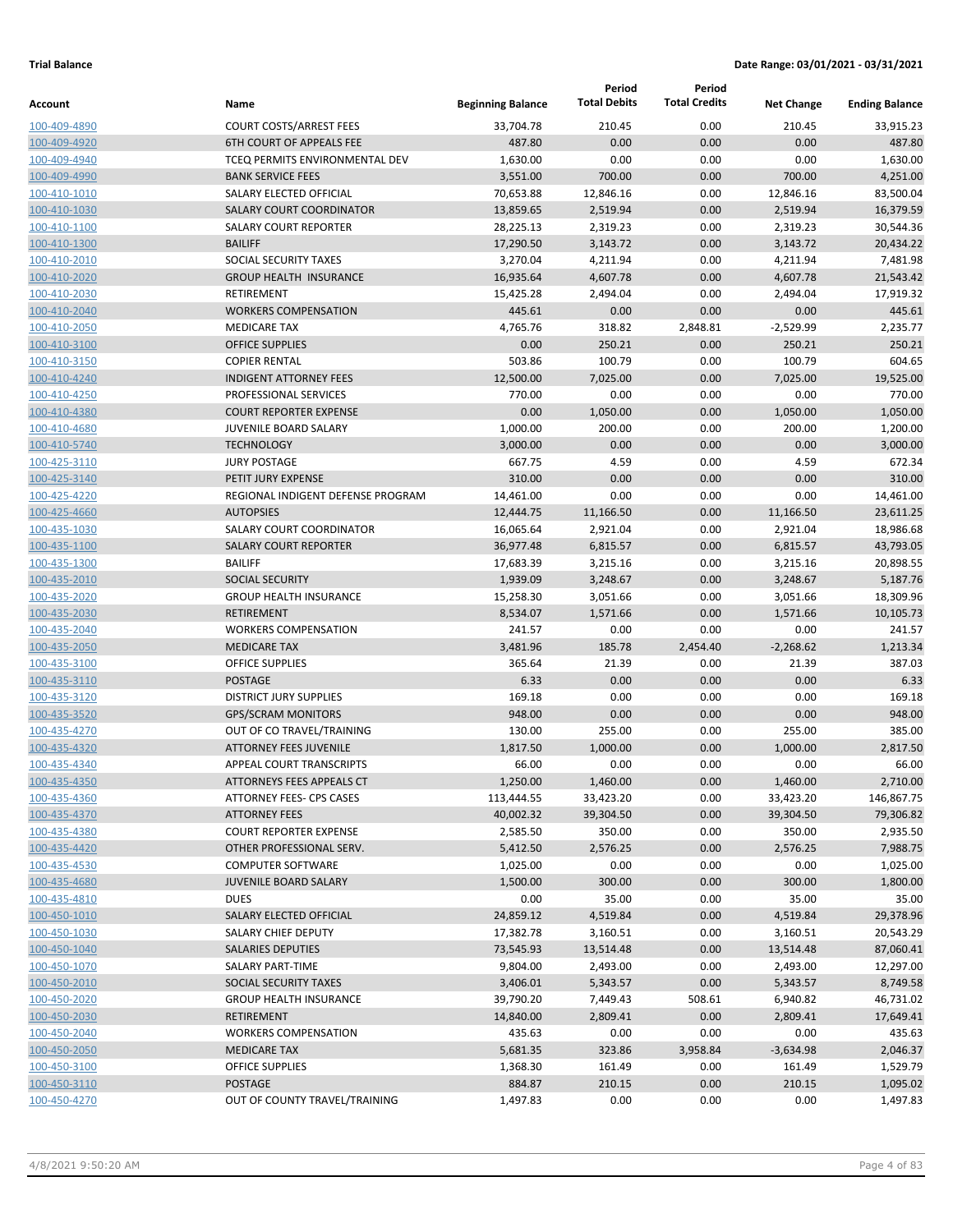| <b>Total Debits</b><br><b>Total Credits</b><br><b>Beginning Balance</b><br>Name<br><b>Net Change</b><br><b>Ending Balance</b><br><b>DUES</b><br>0.00<br>175.00<br>0.00<br>175.00<br>100-450-4810<br>0.00<br>0.00<br>OFFICE EQUIPMENT<br>198.65<br>0.00<br>0.00<br>198.65<br>100-450-5720<br>19,039.90<br>22,501.70<br>SALARY ELECTED OFFICIAL<br>3,461.80<br>0.00<br>3,461.80<br>100-455-1010<br>16,895.24<br>19,967.09<br>SALARY CHIEF DEPUTY<br>3,071.85<br>0.00<br>3,071.85<br>100-455-1030<br>0.00<br>14,080.58<br>100-455-1040<br><b>SALARY DEPUTY</b><br>11,914.34<br>2,166.24<br>2,166.24<br>3,544.51<br>SOCIAL SECURITY TAXES<br>1,364.50<br>2,180.01<br>0.00<br>2,180.01<br>100-455-2010<br><b>GROUP HEALTH INSURANCE</b><br>10,184.90<br>2,036.98<br>0.00<br>2,036.98<br>12,221.88<br>100-455-2020<br>6,721.00<br>100-455-2030<br>RETIREMENT<br>5,665.48<br>1,055.52<br>0.00<br>1,055.52<br>158.22<br>100-455-2040<br><b>WORKERS' COMPENSATION</b><br>0.00<br>0.00<br>0.00<br>158.22<br><b>MEDICARE TAX</b><br>2,335.59<br>127.66<br>$-1,506.55$<br>829.04<br>1,634.21<br>100-455-2050<br>200.00<br>200.00<br>1,200.00<br><b>TRAVEL ALLOWANCE</b><br>1,000.00<br>0.00<br>100-455-2250<br>257.25<br><b>OFFICE SUPPLIES</b><br>126.14<br>131.11<br>0.00<br>131.11<br>100-455-3100<br><b>POSTAGE</b><br>134.43<br>53.09<br>53.09<br>0.00<br>187.52<br>100-455-3110<br>0.00<br>50.00<br>OUT OF COUNTY TRAVEL/TRAINING<br>50.00<br>0.00<br>0.00<br>100-455-4270<br><b>PRINTING</b><br>105.00<br>0.00<br>0.00<br>0.00<br>105.00<br>100-455-4350<br>60.00<br>0.00<br>60.00<br><b>DUES</b><br>0.00<br>0.00<br>100-455-4810<br>27.99<br>0.00<br>27.99<br>100-455-5720<br><b>OFFICE EQUIPMENT</b><br>0.00<br>0.00<br>SALARY ELECTED OFFICIAL<br>19,039.90<br>3,461.80<br>0.00<br>3,461.80<br>22,501.70<br>100-456-1010<br>20,542.52<br>100-456-1030<br><b>SALARY CHIEF DEPUTY</b><br>17,382.12<br>3,160.40<br>0.00<br>3,160.40<br>SOCIAL SECURITY TAXES<br>0.00<br>2,743.17<br>1,057.45<br>1,685.72<br>1,685.72<br>100-456-2010<br>12,195.24<br><b>GROUP HEALTH INSURANCE</b><br>10,162.70<br>2,032.54<br>0.00<br>2,032.54<br>100-456-2020<br><b>RETIREMENT</b><br>4,315.26<br>809.10<br>0.00<br>809.10<br>5,124.36<br>100-456-2030<br>123.51<br>0.00<br>0.00<br>123.51<br><b>WORKERS' COMPENSATION</b><br>0.00<br>100-456-2040<br>98.92<br>1,262.74<br>641.53<br><b>MEDICARE TAX</b><br>1,805.35<br>$-1,163.82$<br>100-456-2050<br>200.00<br>0.00<br>200.00<br>1,200.00<br><b>TRAVEL ALLOWANCE</b><br>1,000.00<br>100-456-2250<br>0.00<br><b>OFFICE SUPPLIES</b><br>234.57<br>0.00<br>0.00<br>234.57<br>100-456-3100<br>86.00<br><b>POSTAGE</b><br>0.00<br>86.00<br>0.00<br>86.00<br>100-456-3110<br>409.75<br>491.70<br><b>INTERNET</b><br>81.95<br>0.00<br>81.95<br>100-456-4210<br>350.00<br>2,100.00<br>100-456-4600<br><b>OFFICE RENTAL</b><br>1,750.00<br>0.00<br>350.00<br><b>BOND</b><br>100.00<br>0.00<br>0.00<br>0.00<br>100.00<br>100-456-4800<br>95.00<br>0.00<br>95.00<br><b>DUES</b><br>0.00<br>0.00<br>100-456-4810<br>93.73<br>0.00<br>93.73<br><b>ONLINE RESEARCH</b><br>0.00<br>0.00<br>100-456-5910<br>22,501.70<br>SALARY ELECTED OFFICIAL<br>19,039.90<br>3,461.80<br>0.00<br>3,461.80<br>100-457-1010<br>14,259.98<br><b>SALARY CHIEF DEPUTY</b><br>12,066.14<br>2,193.84<br>0.00<br>2,193.84<br>100-457-1030<br>SOCIAL SECURITY TAXES<br>907.65<br>0.00<br>2,353.69<br>100-457-2010<br>1,446.04<br>1,446.04<br><b>GROUP HEALTH INSURANCE</b><br>10,172.20<br>0.00<br>2,034.44<br>12,206.64<br>2,034.44<br>694.46<br><b>RETIREMENT</b><br>3,687.14<br>0.00<br>694.46<br>4,381.60<br>100-457-2030<br><b>WORKERS' COMPENSATION</b><br>105.48<br>0.00<br>0.00<br>0.00<br>105.48<br>84.92<br><b>MEDICARE TAX</b><br>1,548.59<br>1,082.98<br>$-998.06$<br>550.53<br>100-457-2250<br>TRAVEL ALLOWANCE<br>1,000.00<br>200.00<br>0.00<br>200.00<br>1,200.00<br><b>OFFICE SUPPLIES</b><br>43.78<br>0.00<br>0.00<br>0.00<br>43.78<br>38.00<br>0.00<br>POSTAGE<br>0.00<br>0.00<br>38.00<br><b>INTERNET</b><br>151.96<br>75.98<br>0.00<br>75.98<br>227.94<br>DA. SALARY SUPPLEMENT<br>2,864.18<br>520.76<br>0.00<br>520.76<br>3,384.94<br>DA SALARY REIMB. GC CH 46<br>11,634.59<br>2,115.38<br>0.00<br>2,115.38<br>13,749.97<br>23,622.92<br>0.00<br>153,655.07<br>SALARY ASSISTANT D.A.<br>130,032.15<br>23,622.92<br><b>INVESTIGATOR</b><br>26,215.40<br>4,766.44<br>0.00<br>4,766.44<br>30,981.84<br>480.00<br>ASST. DA LONGEVITY PAY<br>2,450.00<br>480.00<br>0.00<br>2,930.00<br>SALARIES SECRETARIES<br>77,399.51<br>14,054.15<br>0.00<br>14,054.15<br>91,453.66<br><b>DISCOVERY CLERK</b><br>15,963.20<br>2,902.40<br>0.00<br>2,902.40<br>18,865.60<br>SALARY PART-TIME<br>8,418.00<br>1,860.00<br>0.00<br>1,860.00<br>10,278.00<br>SOCIAL SECURITY TAXES<br>7,537.82<br>12,046.66<br>0.00<br>12,046.66<br>19,584.48<br><b>GROUP HEALTH INSURANCE</b><br>55,206.04<br>11,041.24<br>0.00<br>11,041.24<br>66,247.28<br>RETIREMENT<br>32,507.78<br>5,998.43<br>0.00<br>5,998.43<br>38,506.21<br><b>WORKERS' COMPENSATION</b><br>601.99<br>0.00<br>0.00<br>0.00<br>601.99<br><b>MEDICARE TAX</b><br>12,898.77<br>706.68<br>9,025.02<br>$-8,318.34$<br>4,580.43<br>255.00<br><b>TRAVEL ALLOWANCE</b><br>1,275.00<br>255.00<br>0.00<br>1,530.00<br>OFFICE SUPPLIES<br>2,514.94<br>976.31<br>0.00<br>976.31<br>3,491.25<br>64.33<br>POSTAGE<br>329.46<br>64.33<br>0.00<br>393.79 |              |  | Period | Period |  |
|----------------------------------------------------------------------------------------------------------------------------------------------------------------------------------------------------------------------------------------------------------------------------------------------------------------------------------------------------------------------------------------------------------------------------------------------------------------------------------------------------------------------------------------------------------------------------------------------------------------------------------------------------------------------------------------------------------------------------------------------------------------------------------------------------------------------------------------------------------------------------------------------------------------------------------------------------------------------------------------------------------------------------------------------------------------------------------------------------------------------------------------------------------------------------------------------------------------------------------------------------------------------------------------------------------------------------------------------------------------------------------------------------------------------------------------------------------------------------------------------------------------------------------------------------------------------------------------------------------------------------------------------------------------------------------------------------------------------------------------------------------------------------------------------------------------------------------------------------------------------------------------------------------------------------------------------------------------------------------------------------------------------------------------------------------------------------------------------------------------------------------------------------------------------------------------------------------------------------------------------------------------------------------------------------------------------------------------------------------------------------------------------------------------------------------------------------------------------------------------------------------------------------------------------------------------------------------------------------------------------------------------------------------------------------------------------------------------------------------------------------------------------------------------------------------------------------------------------------------------------------------------------------------------------------------------------------------------------------------------------------------------------------------------------------------------------------------------------------------------------------------------------------------------------------------------------------------------------------------------------------------------------------------------------------------------------------------------------------------------------------------------------------------------------------------------------------------------------------------------------------------------------------------------------------------------------------------------------------------------------------------------------------------------------------------------------------------------------------------------------------------------------------------------------------------------------------------------------------------------------------------------------------------------------------------------------------------------------------------------------------------------------------------------------------------------------------------------------------------------------------------------------------------------------------------------------------------------------------------------------------------------------------------------------------------------------------------------------------------------------------------------------------------------------------------------------------------------------------------------------------------------------------------------------------------------------------------------------------------------------------------------------------------------------------------------------------------------------------------------------------------------------------------------------------------------------------------------------------------------------------------------------------------------------------------------------------------------------------------------------------------------------------------------------------------------------------------------------------------------------------------------------------------------------------------------------------------------------------------------------------------------------------------------------------------------------------------------------------------------------------------------------|--------------|--|--------|--------|--|
|                                                                                                                                                                                                                                                                                                                                                                                                                                                                                                                                                                                                                                                                                                                                                                                                                                                                                                                                                                                                                                                                                                                                                                                                                                                                                                                                                                                                                                                                                                                                                                                                                                                                                                                                                                                                                                                                                                                                                                                                                                                                                                                                                                                                                                                                                                                                                                                                                                                                                                                                                                                                                                                                                                                                                                                                                                                                                                                                                                                                                                                                                                                                                                                                                                                                                                                                                                                                                                                                                                                                                                                                                                                                                                                                                                                                                                                                                                                                                                                                                                                                                                                                                                                                                                                                                                                                                                                                                                                                                                                                                                                                                                                                                                                                                                                                                                                                                                                                                                                                                                                                                                                                                                                                                                                                                                                                                                                              | Account      |  |        |        |  |
|                                                                                                                                                                                                                                                                                                                                                                                                                                                                                                                                                                                                                                                                                                                                                                                                                                                                                                                                                                                                                                                                                                                                                                                                                                                                                                                                                                                                                                                                                                                                                                                                                                                                                                                                                                                                                                                                                                                                                                                                                                                                                                                                                                                                                                                                                                                                                                                                                                                                                                                                                                                                                                                                                                                                                                                                                                                                                                                                                                                                                                                                                                                                                                                                                                                                                                                                                                                                                                                                                                                                                                                                                                                                                                                                                                                                                                                                                                                                                                                                                                                                                                                                                                                                                                                                                                                                                                                                                                                                                                                                                                                                                                                                                                                                                                                                                                                                                                                                                                                                                                                                                                                                                                                                                                                                                                                                                                                              |              |  |        |        |  |
|                                                                                                                                                                                                                                                                                                                                                                                                                                                                                                                                                                                                                                                                                                                                                                                                                                                                                                                                                                                                                                                                                                                                                                                                                                                                                                                                                                                                                                                                                                                                                                                                                                                                                                                                                                                                                                                                                                                                                                                                                                                                                                                                                                                                                                                                                                                                                                                                                                                                                                                                                                                                                                                                                                                                                                                                                                                                                                                                                                                                                                                                                                                                                                                                                                                                                                                                                                                                                                                                                                                                                                                                                                                                                                                                                                                                                                                                                                                                                                                                                                                                                                                                                                                                                                                                                                                                                                                                                                                                                                                                                                                                                                                                                                                                                                                                                                                                                                                                                                                                                                                                                                                                                                                                                                                                                                                                                                                              |              |  |        |        |  |
|                                                                                                                                                                                                                                                                                                                                                                                                                                                                                                                                                                                                                                                                                                                                                                                                                                                                                                                                                                                                                                                                                                                                                                                                                                                                                                                                                                                                                                                                                                                                                                                                                                                                                                                                                                                                                                                                                                                                                                                                                                                                                                                                                                                                                                                                                                                                                                                                                                                                                                                                                                                                                                                                                                                                                                                                                                                                                                                                                                                                                                                                                                                                                                                                                                                                                                                                                                                                                                                                                                                                                                                                                                                                                                                                                                                                                                                                                                                                                                                                                                                                                                                                                                                                                                                                                                                                                                                                                                                                                                                                                                                                                                                                                                                                                                                                                                                                                                                                                                                                                                                                                                                                                                                                                                                                                                                                                                                              |              |  |        |        |  |
|                                                                                                                                                                                                                                                                                                                                                                                                                                                                                                                                                                                                                                                                                                                                                                                                                                                                                                                                                                                                                                                                                                                                                                                                                                                                                                                                                                                                                                                                                                                                                                                                                                                                                                                                                                                                                                                                                                                                                                                                                                                                                                                                                                                                                                                                                                                                                                                                                                                                                                                                                                                                                                                                                                                                                                                                                                                                                                                                                                                                                                                                                                                                                                                                                                                                                                                                                                                                                                                                                                                                                                                                                                                                                                                                                                                                                                                                                                                                                                                                                                                                                                                                                                                                                                                                                                                                                                                                                                                                                                                                                                                                                                                                                                                                                                                                                                                                                                                                                                                                                                                                                                                                                                                                                                                                                                                                                                                              |              |  |        |        |  |
|                                                                                                                                                                                                                                                                                                                                                                                                                                                                                                                                                                                                                                                                                                                                                                                                                                                                                                                                                                                                                                                                                                                                                                                                                                                                                                                                                                                                                                                                                                                                                                                                                                                                                                                                                                                                                                                                                                                                                                                                                                                                                                                                                                                                                                                                                                                                                                                                                                                                                                                                                                                                                                                                                                                                                                                                                                                                                                                                                                                                                                                                                                                                                                                                                                                                                                                                                                                                                                                                                                                                                                                                                                                                                                                                                                                                                                                                                                                                                                                                                                                                                                                                                                                                                                                                                                                                                                                                                                                                                                                                                                                                                                                                                                                                                                                                                                                                                                                                                                                                                                                                                                                                                                                                                                                                                                                                                                                              |              |  |        |        |  |
|                                                                                                                                                                                                                                                                                                                                                                                                                                                                                                                                                                                                                                                                                                                                                                                                                                                                                                                                                                                                                                                                                                                                                                                                                                                                                                                                                                                                                                                                                                                                                                                                                                                                                                                                                                                                                                                                                                                                                                                                                                                                                                                                                                                                                                                                                                                                                                                                                                                                                                                                                                                                                                                                                                                                                                                                                                                                                                                                                                                                                                                                                                                                                                                                                                                                                                                                                                                                                                                                                                                                                                                                                                                                                                                                                                                                                                                                                                                                                                                                                                                                                                                                                                                                                                                                                                                                                                                                                                                                                                                                                                                                                                                                                                                                                                                                                                                                                                                                                                                                                                                                                                                                                                                                                                                                                                                                                                                              |              |  |        |        |  |
|                                                                                                                                                                                                                                                                                                                                                                                                                                                                                                                                                                                                                                                                                                                                                                                                                                                                                                                                                                                                                                                                                                                                                                                                                                                                                                                                                                                                                                                                                                                                                                                                                                                                                                                                                                                                                                                                                                                                                                                                                                                                                                                                                                                                                                                                                                                                                                                                                                                                                                                                                                                                                                                                                                                                                                                                                                                                                                                                                                                                                                                                                                                                                                                                                                                                                                                                                                                                                                                                                                                                                                                                                                                                                                                                                                                                                                                                                                                                                                                                                                                                                                                                                                                                                                                                                                                                                                                                                                                                                                                                                                                                                                                                                                                                                                                                                                                                                                                                                                                                                                                                                                                                                                                                                                                                                                                                                                                              |              |  |        |        |  |
|                                                                                                                                                                                                                                                                                                                                                                                                                                                                                                                                                                                                                                                                                                                                                                                                                                                                                                                                                                                                                                                                                                                                                                                                                                                                                                                                                                                                                                                                                                                                                                                                                                                                                                                                                                                                                                                                                                                                                                                                                                                                                                                                                                                                                                                                                                                                                                                                                                                                                                                                                                                                                                                                                                                                                                                                                                                                                                                                                                                                                                                                                                                                                                                                                                                                                                                                                                                                                                                                                                                                                                                                                                                                                                                                                                                                                                                                                                                                                                                                                                                                                                                                                                                                                                                                                                                                                                                                                                                                                                                                                                                                                                                                                                                                                                                                                                                                                                                                                                                                                                                                                                                                                                                                                                                                                                                                                                                              |              |  |        |        |  |
|                                                                                                                                                                                                                                                                                                                                                                                                                                                                                                                                                                                                                                                                                                                                                                                                                                                                                                                                                                                                                                                                                                                                                                                                                                                                                                                                                                                                                                                                                                                                                                                                                                                                                                                                                                                                                                                                                                                                                                                                                                                                                                                                                                                                                                                                                                                                                                                                                                                                                                                                                                                                                                                                                                                                                                                                                                                                                                                                                                                                                                                                                                                                                                                                                                                                                                                                                                                                                                                                                                                                                                                                                                                                                                                                                                                                                                                                                                                                                                                                                                                                                                                                                                                                                                                                                                                                                                                                                                                                                                                                                                                                                                                                                                                                                                                                                                                                                                                                                                                                                                                                                                                                                                                                                                                                                                                                                                                              |              |  |        |        |  |
|                                                                                                                                                                                                                                                                                                                                                                                                                                                                                                                                                                                                                                                                                                                                                                                                                                                                                                                                                                                                                                                                                                                                                                                                                                                                                                                                                                                                                                                                                                                                                                                                                                                                                                                                                                                                                                                                                                                                                                                                                                                                                                                                                                                                                                                                                                                                                                                                                                                                                                                                                                                                                                                                                                                                                                                                                                                                                                                                                                                                                                                                                                                                                                                                                                                                                                                                                                                                                                                                                                                                                                                                                                                                                                                                                                                                                                                                                                                                                                                                                                                                                                                                                                                                                                                                                                                                                                                                                                                                                                                                                                                                                                                                                                                                                                                                                                                                                                                                                                                                                                                                                                                                                                                                                                                                                                                                                                                              |              |  |        |        |  |
|                                                                                                                                                                                                                                                                                                                                                                                                                                                                                                                                                                                                                                                                                                                                                                                                                                                                                                                                                                                                                                                                                                                                                                                                                                                                                                                                                                                                                                                                                                                                                                                                                                                                                                                                                                                                                                                                                                                                                                                                                                                                                                                                                                                                                                                                                                                                                                                                                                                                                                                                                                                                                                                                                                                                                                                                                                                                                                                                                                                                                                                                                                                                                                                                                                                                                                                                                                                                                                                                                                                                                                                                                                                                                                                                                                                                                                                                                                                                                                                                                                                                                                                                                                                                                                                                                                                                                                                                                                                                                                                                                                                                                                                                                                                                                                                                                                                                                                                                                                                                                                                                                                                                                                                                                                                                                                                                                                                              |              |  |        |        |  |
|                                                                                                                                                                                                                                                                                                                                                                                                                                                                                                                                                                                                                                                                                                                                                                                                                                                                                                                                                                                                                                                                                                                                                                                                                                                                                                                                                                                                                                                                                                                                                                                                                                                                                                                                                                                                                                                                                                                                                                                                                                                                                                                                                                                                                                                                                                                                                                                                                                                                                                                                                                                                                                                                                                                                                                                                                                                                                                                                                                                                                                                                                                                                                                                                                                                                                                                                                                                                                                                                                                                                                                                                                                                                                                                                                                                                                                                                                                                                                                                                                                                                                                                                                                                                                                                                                                                                                                                                                                                                                                                                                                                                                                                                                                                                                                                                                                                                                                                                                                                                                                                                                                                                                                                                                                                                                                                                                                                              |              |  |        |        |  |
|                                                                                                                                                                                                                                                                                                                                                                                                                                                                                                                                                                                                                                                                                                                                                                                                                                                                                                                                                                                                                                                                                                                                                                                                                                                                                                                                                                                                                                                                                                                                                                                                                                                                                                                                                                                                                                                                                                                                                                                                                                                                                                                                                                                                                                                                                                                                                                                                                                                                                                                                                                                                                                                                                                                                                                                                                                                                                                                                                                                                                                                                                                                                                                                                                                                                                                                                                                                                                                                                                                                                                                                                                                                                                                                                                                                                                                                                                                                                                                                                                                                                                                                                                                                                                                                                                                                                                                                                                                                                                                                                                                                                                                                                                                                                                                                                                                                                                                                                                                                                                                                                                                                                                                                                                                                                                                                                                                                              |              |  |        |        |  |
|                                                                                                                                                                                                                                                                                                                                                                                                                                                                                                                                                                                                                                                                                                                                                                                                                                                                                                                                                                                                                                                                                                                                                                                                                                                                                                                                                                                                                                                                                                                                                                                                                                                                                                                                                                                                                                                                                                                                                                                                                                                                                                                                                                                                                                                                                                                                                                                                                                                                                                                                                                                                                                                                                                                                                                                                                                                                                                                                                                                                                                                                                                                                                                                                                                                                                                                                                                                                                                                                                                                                                                                                                                                                                                                                                                                                                                                                                                                                                                                                                                                                                                                                                                                                                                                                                                                                                                                                                                                                                                                                                                                                                                                                                                                                                                                                                                                                                                                                                                                                                                                                                                                                                                                                                                                                                                                                                                                              |              |  |        |        |  |
|                                                                                                                                                                                                                                                                                                                                                                                                                                                                                                                                                                                                                                                                                                                                                                                                                                                                                                                                                                                                                                                                                                                                                                                                                                                                                                                                                                                                                                                                                                                                                                                                                                                                                                                                                                                                                                                                                                                                                                                                                                                                                                                                                                                                                                                                                                                                                                                                                                                                                                                                                                                                                                                                                                                                                                                                                                                                                                                                                                                                                                                                                                                                                                                                                                                                                                                                                                                                                                                                                                                                                                                                                                                                                                                                                                                                                                                                                                                                                                                                                                                                                                                                                                                                                                                                                                                                                                                                                                                                                                                                                                                                                                                                                                                                                                                                                                                                                                                                                                                                                                                                                                                                                                                                                                                                                                                                                                                              |              |  |        |        |  |
|                                                                                                                                                                                                                                                                                                                                                                                                                                                                                                                                                                                                                                                                                                                                                                                                                                                                                                                                                                                                                                                                                                                                                                                                                                                                                                                                                                                                                                                                                                                                                                                                                                                                                                                                                                                                                                                                                                                                                                                                                                                                                                                                                                                                                                                                                                                                                                                                                                                                                                                                                                                                                                                                                                                                                                                                                                                                                                                                                                                                                                                                                                                                                                                                                                                                                                                                                                                                                                                                                                                                                                                                                                                                                                                                                                                                                                                                                                                                                                                                                                                                                                                                                                                                                                                                                                                                                                                                                                                                                                                                                                                                                                                                                                                                                                                                                                                                                                                                                                                                                                                                                                                                                                                                                                                                                                                                                                                              |              |  |        |        |  |
|                                                                                                                                                                                                                                                                                                                                                                                                                                                                                                                                                                                                                                                                                                                                                                                                                                                                                                                                                                                                                                                                                                                                                                                                                                                                                                                                                                                                                                                                                                                                                                                                                                                                                                                                                                                                                                                                                                                                                                                                                                                                                                                                                                                                                                                                                                                                                                                                                                                                                                                                                                                                                                                                                                                                                                                                                                                                                                                                                                                                                                                                                                                                                                                                                                                                                                                                                                                                                                                                                                                                                                                                                                                                                                                                                                                                                                                                                                                                                                                                                                                                                                                                                                                                                                                                                                                                                                                                                                                                                                                                                                                                                                                                                                                                                                                                                                                                                                                                                                                                                                                                                                                                                                                                                                                                                                                                                                                              |              |  |        |        |  |
|                                                                                                                                                                                                                                                                                                                                                                                                                                                                                                                                                                                                                                                                                                                                                                                                                                                                                                                                                                                                                                                                                                                                                                                                                                                                                                                                                                                                                                                                                                                                                                                                                                                                                                                                                                                                                                                                                                                                                                                                                                                                                                                                                                                                                                                                                                                                                                                                                                                                                                                                                                                                                                                                                                                                                                                                                                                                                                                                                                                                                                                                                                                                                                                                                                                                                                                                                                                                                                                                                                                                                                                                                                                                                                                                                                                                                                                                                                                                                                                                                                                                                                                                                                                                                                                                                                                                                                                                                                                                                                                                                                                                                                                                                                                                                                                                                                                                                                                                                                                                                                                                                                                                                                                                                                                                                                                                                                                              |              |  |        |        |  |
|                                                                                                                                                                                                                                                                                                                                                                                                                                                                                                                                                                                                                                                                                                                                                                                                                                                                                                                                                                                                                                                                                                                                                                                                                                                                                                                                                                                                                                                                                                                                                                                                                                                                                                                                                                                                                                                                                                                                                                                                                                                                                                                                                                                                                                                                                                                                                                                                                                                                                                                                                                                                                                                                                                                                                                                                                                                                                                                                                                                                                                                                                                                                                                                                                                                                                                                                                                                                                                                                                                                                                                                                                                                                                                                                                                                                                                                                                                                                                                                                                                                                                                                                                                                                                                                                                                                                                                                                                                                                                                                                                                                                                                                                                                                                                                                                                                                                                                                                                                                                                                                                                                                                                                                                                                                                                                                                                                                              |              |  |        |        |  |
|                                                                                                                                                                                                                                                                                                                                                                                                                                                                                                                                                                                                                                                                                                                                                                                                                                                                                                                                                                                                                                                                                                                                                                                                                                                                                                                                                                                                                                                                                                                                                                                                                                                                                                                                                                                                                                                                                                                                                                                                                                                                                                                                                                                                                                                                                                                                                                                                                                                                                                                                                                                                                                                                                                                                                                                                                                                                                                                                                                                                                                                                                                                                                                                                                                                                                                                                                                                                                                                                                                                                                                                                                                                                                                                                                                                                                                                                                                                                                                                                                                                                                                                                                                                                                                                                                                                                                                                                                                                                                                                                                                                                                                                                                                                                                                                                                                                                                                                                                                                                                                                                                                                                                                                                                                                                                                                                                                                              |              |  |        |        |  |
|                                                                                                                                                                                                                                                                                                                                                                                                                                                                                                                                                                                                                                                                                                                                                                                                                                                                                                                                                                                                                                                                                                                                                                                                                                                                                                                                                                                                                                                                                                                                                                                                                                                                                                                                                                                                                                                                                                                                                                                                                                                                                                                                                                                                                                                                                                                                                                                                                                                                                                                                                                                                                                                                                                                                                                                                                                                                                                                                                                                                                                                                                                                                                                                                                                                                                                                                                                                                                                                                                                                                                                                                                                                                                                                                                                                                                                                                                                                                                                                                                                                                                                                                                                                                                                                                                                                                                                                                                                                                                                                                                                                                                                                                                                                                                                                                                                                                                                                                                                                                                                                                                                                                                                                                                                                                                                                                                                                              |              |  |        |        |  |
|                                                                                                                                                                                                                                                                                                                                                                                                                                                                                                                                                                                                                                                                                                                                                                                                                                                                                                                                                                                                                                                                                                                                                                                                                                                                                                                                                                                                                                                                                                                                                                                                                                                                                                                                                                                                                                                                                                                                                                                                                                                                                                                                                                                                                                                                                                                                                                                                                                                                                                                                                                                                                                                                                                                                                                                                                                                                                                                                                                                                                                                                                                                                                                                                                                                                                                                                                                                                                                                                                                                                                                                                                                                                                                                                                                                                                                                                                                                                                                                                                                                                                                                                                                                                                                                                                                                                                                                                                                                                                                                                                                                                                                                                                                                                                                                                                                                                                                                                                                                                                                                                                                                                                                                                                                                                                                                                                                                              |              |  |        |        |  |
|                                                                                                                                                                                                                                                                                                                                                                                                                                                                                                                                                                                                                                                                                                                                                                                                                                                                                                                                                                                                                                                                                                                                                                                                                                                                                                                                                                                                                                                                                                                                                                                                                                                                                                                                                                                                                                                                                                                                                                                                                                                                                                                                                                                                                                                                                                                                                                                                                                                                                                                                                                                                                                                                                                                                                                                                                                                                                                                                                                                                                                                                                                                                                                                                                                                                                                                                                                                                                                                                                                                                                                                                                                                                                                                                                                                                                                                                                                                                                                                                                                                                                                                                                                                                                                                                                                                                                                                                                                                                                                                                                                                                                                                                                                                                                                                                                                                                                                                                                                                                                                                                                                                                                                                                                                                                                                                                                                                              |              |  |        |        |  |
|                                                                                                                                                                                                                                                                                                                                                                                                                                                                                                                                                                                                                                                                                                                                                                                                                                                                                                                                                                                                                                                                                                                                                                                                                                                                                                                                                                                                                                                                                                                                                                                                                                                                                                                                                                                                                                                                                                                                                                                                                                                                                                                                                                                                                                                                                                                                                                                                                                                                                                                                                                                                                                                                                                                                                                                                                                                                                                                                                                                                                                                                                                                                                                                                                                                                                                                                                                                                                                                                                                                                                                                                                                                                                                                                                                                                                                                                                                                                                                                                                                                                                                                                                                                                                                                                                                                                                                                                                                                                                                                                                                                                                                                                                                                                                                                                                                                                                                                                                                                                                                                                                                                                                                                                                                                                                                                                                                                              |              |  |        |        |  |
|                                                                                                                                                                                                                                                                                                                                                                                                                                                                                                                                                                                                                                                                                                                                                                                                                                                                                                                                                                                                                                                                                                                                                                                                                                                                                                                                                                                                                                                                                                                                                                                                                                                                                                                                                                                                                                                                                                                                                                                                                                                                                                                                                                                                                                                                                                                                                                                                                                                                                                                                                                                                                                                                                                                                                                                                                                                                                                                                                                                                                                                                                                                                                                                                                                                                                                                                                                                                                                                                                                                                                                                                                                                                                                                                                                                                                                                                                                                                                                                                                                                                                                                                                                                                                                                                                                                                                                                                                                                                                                                                                                                                                                                                                                                                                                                                                                                                                                                                                                                                                                                                                                                                                                                                                                                                                                                                                                                              |              |  |        |        |  |
|                                                                                                                                                                                                                                                                                                                                                                                                                                                                                                                                                                                                                                                                                                                                                                                                                                                                                                                                                                                                                                                                                                                                                                                                                                                                                                                                                                                                                                                                                                                                                                                                                                                                                                                                                                                                                                                                                                                                                                                                                                                                                                                                                                                                                                                                                                                                                                                                                                                                                                                                                                                                                                                                                                                                                                                                                                                                                                                                                                                                                                                                                                                                                                                                                                                                                                                                                                                                                                                                                                                                                                                                                                                                                                                                                                                                                                                                                                                                                                                                                                                                                                                                                                                                                                                                                                                                                                                                                                                                                                                                                                                                                                                                                                                                                                                                                                                                                                                                                                                                                                                                                                                                                                                                                                                                                                                                                                                              |              |  |        |        |  |
|                                                                                                                                                                                                                                                                                                                                                                                                                                                                                                                                                                                                                                                                                                                                                                                                                                                                                                                                                                                                                                                                                                                                                                                                                                                                                                                                                                                                                                                                                                                                                                                                                                                                                                                                                                                                                                                                                                                                                                                                                                                                                                                                                                                                                                                                                                                                                                                                                                                                                                                                                                                                                                                                                                                                                                                                                                                                                                                                                                                                                                                                                                                                                                                                                                                                                                                                                                                                                                                                                                                                                                                                                                                                                                                                                                                                                                                                                                                                                                                                                                                                                                                                                                                                                                                                                                                                                                                                                                                                                                                                                                                                                                                                                                                                                                                                                                                                                                                                                                                                                                                                                                                                                                                                                                                                                                                                                                                              |              |  |        |        |  |
|                                                                                                                                                                                                                                                                                                                                                                                                                                                                                                                                                                                                                                                                                                                                                                                                                                                                                                                                                                                                                                                                                                                                                                                                                                                                                                                                                                                                                                                                                                                                                                                                                                                                                                                                                                                                                                                                                                                                                                                                                                                                                                                                                                                                                                                                                                                                                                                                                                                                                                                                                                                                                                                                                                                                                                                                                                                                                                                                                                                                                                                                                                                                                                                                                                                                                                                                                                                                                                                                                                                                                                                                                                                                                                                                                                                                                                                                                                                                                                                                                                                                                                                                                                                                                                                                                                                                                                                                                                                                                                                                                                                                                                                                                                                                                                                                                                                                                                                                                                                                                                                                                                                                                                                                                                                                                                                                                                                              |              |  |        |        |  |
|                                                                                                                                                                                                                                                                                                                                                                                                                                                                                                                                                                                                                                                                                                                                                                                                                                                                                                                                                                                                                                                                                                                                                                                                                                                                                                                                                                                                                                                                                                                                                                                                                                                                                                                                                                                                                                                                                                                                                                                                                                                                                                                                                                                                                                                                                                                                                                                                                                                                                                                                                                                                                                                                                                                                                                                                                                                                                                                                                                                                                                                                                                                                                                                                                                                                                                                                                                                                                                                                                                                                                                                                                                                                                                                                                                                                                                                                                                                                                                                                                                                                                                                                                                                                                                                                                                                                                                                                                                                                                                                                                                                                                                                                                                                                                                                                                                                                                                                                                                                                                                                                                                                                                                                                                                                                                                                                                                                              |              |  |        |        |  |
|                                                                                                                                                                                                                                                                                                                                                                                                                                                                                                                                                                                                                                                                                                                                                                                                                                                                                                                                                                                                                                                                                                                                                                                                                                                                                                                                                                                                                                                                                                                                                                                                                                                                                                                                                                                                                                                                                                                                                                                                                                                                                                                                                                                                                                                                                                                                                                                                                                                                                                                                                                                                                                                                                                                                                                                                                                                                                                                                                                                                                                                                                                                                                                                                                                                                                                                                                                                                                                                                                                                                                                                                                                                                                                                                                                                                                                                                                                                                                                                                                                                                                                                                                                                                                                                                                                                                                                                                                                                                                                                                                                                                                                                                                                                                                                                                                                                                                                                                                                                                                                                                                                                                                                                                                                                                                                                                                                                              |              |  |        |        |  |
|                                                                                                                                                                                                                                                                                                                                                                                                                                                                                                                                                                                                                                                                                                                                                                                                                                                                                                                                                                                                                                                                                                                                                                                                                                                                                                                                                                                                                                                                                                                                                                                                                                                                                                                                                                                                                                                                                                                                                                                                                                                                                                                                                                                                                                                                                                                                                                                                                                                                                                                                                                                                                                                                                                                                                                                                                                                                                                                                                                                                                                                                                                                                                                                                                                                                                                                                                                                                                                                                                                                                                                                                                                                                                                                                                                                                                                                                                                                                                                                                                                                                                                                                                                                                                                                                                                                                                                                                                                                                                                                                                                                                                                                                                                                                                                                                                                                                                                                                                                                                                                                                                                                                                                                                                                                                                                                                                                                              |              |  |        |        |  |
|                                                                                                                                                                                                                                                                                                                                                                                                                                                                                                                                                                                                                                                                                                                                                                                                                                                                                                                                                                                                                                                                                                                                                                                                                                                                                                                                                                                                                                                                                                                                                                                                                                                                                                                                                                                                                                                                                                                                                                                                                                                                                                                                                                                                                                                                                                                                                                                                                                                                                                                                                                                                                                                                                                                                                                                                                                                                                                                                                                                                                                                                                                                                                                                                                                                                                                                                                                                                                                                                                                                                                                                                                                                                                                                                                                                                                                                                                                                                                                                                                                                                                                                                                                                                                                                                                                                                                                                                                                                                                                                                                                                                                                                                                                                                                                                                                                                                                                                                                                                                                                                                                                                                                                                                                                                                                                                                                                                              |              |  |        |        |  |
|                                                                                                                                                                                                                                                                                                                                                                                                                                                                                                                                                                                                                                                                                                                                                                                                                                                                                                                                                                                                                                                                                                                                                                                                                                                                                                                                                                                                                                                                                                                                                                                                                                                                                                                                                                                                                                                                                                                                                                                                                                                                                                                                                                                                                                                                                                                                                                                                                                                                                                                                                                                                                                                                                                                                                                                                                                                                                                                                                                                                                                                                                                                                                                                                                                                                                                                                                                                                                                                                                                                                                                                                                                                                                                                                                                                                                                                                                                                                                                                                                                                                                                                                                                                                                                                                                                                                                                                                                                                                                                                                                                                                                                                                                                                                                                                                                                                                                                                                                                                                                                                                                                                                                                                                                                                                                                                                                                                              |              |  |        |        |  |
|                                                                                                                                                                                                                                                                                                                                                                                                                                                                                                                                                                                                                                                                                                                                                                                                                                                                                                                                                                                                                                                                                                                                                                                                                                                                                                                                                                                                                                                                                                                                                                                                                                                                                                                                                                                                                                                                                                                                                                                                                                                                                                                                                                                                                                                                                                                                                                                                                                                                                                                                                                                                                                                                                                                                                                                                                                                                                                                                                                                                                                                                                                                                                                                                                                                                                                                                                                                                                                                                                                                                                                                                                                                                                                                                                                                                                                                                                                                                                                                                                                                                                                                                                                                                                                                                                                                                                                                                                                                                                                                                                                                                                                                                                                                                                                                                                                                                                                                                                                                                                                                                                                                                                                                                                                                                                                                                                                                              |              |  |        |        |  |
|                                                                                                                                                                                                                                                                                                                                                                                                                                                                                                                                                                                                                                                                                                                                                                                                                                                                                                                                                                                                                                                                                                                                                                                                                                                                                                                                                                                                                                                                                                                                                                                                                                                                                                                                                                                                                                                                                                                                                                                                                                                                                                                                                                                                                                                                                                                                                                                                                                                                                                                                                                                                                                                                                                                                                                                                                                                                                                                                                                                                                                                                                                                                                                                                                                                                                                                                                                                                                                                                                                                                                                                                                                                                                                                                                                                                                                                                                                                                                                                                                                                                                                                                                                                                                                                                                                                                                                                                                                                                                                                                                                                                                                                                                                                                                                                                                                                                                                                                                                                                                                                                                                                                                                                                                                                                                                                                                                                              |              |  |        |        |  |
|                                                                                                                                                                                                                                                                                                                                                                                                                                                                                                                                                                                                                                                                                                                                                                                                                                                                                                                                                                                                                                                                                                                                                                                                                                                                                                                                                                                                                                                                                                                                                                                                                                                                                                                                                                                                                                                                                                                                                                                                                                                                                                                                                                                                                                                                                                                                                                                                                                                                                                                                                                                                                                                                                                                                                                                                                                                                                                                                                                                                                                                                                                                                                                                                                                                                                                                                                                                                                                                                                                                                                                                                                                                                                                                                                                                                                                                                                                                                                                                                                                                                                                                                                                                                                                                                                                                                                                                                                                                                                                                                                                                                                                                                                                                                                                                                                                                                                                                                                                                                                                                                                                                                                                                                                                                                                                                                                                                              | 100-457-2020 |  |        |        |  |
|                                                                                                                                                                                                                                                                                                                                                                                                                                                                                                                                                                                                                                                                                                                                                                                                                                                                                                                                                                                                                                                                                                                                                                                                                                                                                                                                                                                                                                                                                                                                                                                                                                                                                                                                                                                                                                                                                                                                                                                                                                                                                                                                                                                                                                                                                                                                                                                                                                                                                                                                                                                                                                                                                                                                                                                                                                                                                                                                                                                                                                                                                                                                                                                                                                                                                                                                                                                                                                                                                                                                                                                                                                                                                                                                                                                                                                                                                                                                                                                                                                                                                                                                                                                                                                                                                                                                                                                                                                                                                                                                                                                                                                                                                                                                                                                                                                                                                                                                                                                                                                                                                                                                                                                                                                                                                                                                                                                              |              |  |        |        |  |
|                                                                                                                                                                                                                                                                                                                                                                                                                                                                                                                                                                                                                                                                                                                                                                                                                                                                                                                                                                                                                                                                                                                                                                                                                                                                                                                                                                                                                                                                                                                                                                                                                                                                                                                                                                                                                                                                                                                                                                                                                                                                                                                                                                                                                                                                                                                                                                                                                                                                                                                                                                                                                                                                                                                                                                                                                                                                                                                                                                                                                                                                                                                                                                                                                                                                                                                                                                                                                                                                                                                                                                                                                                                                                                                                                                                                                                                                                                                                                                                                                                                                                                                                                                                                                                                                                                                                                                                                                                                                                                                                                                                                                                                                                                                                                                                                                                                                                                                                                                                                                                                                                                                                                                                                                                                                                                                                                                                              | 100-457-2040 |  |        |        |  |
|                                                                                                                                                                                                                                                                                                                                                                                                                                                                                                                                                                                                                                                                                                                                                                                                                                                                                                                                                                                                                                                                                                                                                                                                                                                                                                                                                                                                                                                                                                                                                                                                                                                                                                                                                                                                                                                                                                                                                                                                                                                                                                                                                                                                                                                                                                                                                                                                                                                                                                                                                                                                                                                                                                                                                                                                                                                                                                                                                                                                                                                                                                                                                                                                                                                                                                                                                                                                                                                                                                                                                                                                                                                                                                                                                                                                                                                                                                                                                                                                                                                                                                                                                                                                                                                                                                                                                                                                                                                                                                                                                                                                                                                                                                                                                                                                                                                                                                                                                                                                                                                                                                                                                                                                                                                                                                                                                                                              | 100-457-2050 |  |        |        |  |
|                                                                                                                                                                                                                                                                                                                                                                                                                                                                                                                                                                                                                                                                                                                                                                                                                                                                                                                                                                                                                                                                                                                                                                                                                                                                                                                                                                                                                                                                                                                                                                                                                                                                                                                                                                                                                                                                                                                                                                                                                                                                                                                                                                                                                                                                                                                                                                                                                                                                                                                                                                                                                                                                                                                                                                                                                                                                                                                                                                                                                                                                                                                                                                                                                                                                                                                                                                                                                                                                                                                                                                                                                                                                                                                                                                                                                                                                                                                                                                                                                                                                                                                                                                                                                                                                                                                                                                                                                                                                                                                                                                                                                                                                                                                                                                                                                                                                                                                                                                                                                                                                                                                                                                                                                                                                                                                                                                                              |              |  |        |        |  |
|                                                                                                                                                                                                                                                                                                                                                                                                                                                                                                                                                                                                                                                                                                                                                                                                                                                                                                                                                                                                                                                                                                                                                                                                                                                                                                                                                                                                                                                                                                                                                                                                                                                                                                                                                                                                                                                                                                                                                                                                                                                                                                                                                                                                                                                                                                                                                                                                                                                                                                                                                                                                                                                                                                                                                                                                                                                                                                                                                                                                                                                                                                                                                                                                                                                                                                                                                                                                                                                                                                                                                                                                                                                                                                                                                                                                                                                                                                                                                                                                                                                                                                                                                                                                                                                                                                                                                                                                                                                                                                                                                                                                                                                                                                                                                                                                                                                                                                                                                                                                                                                                                                                                                                                                                                                                                                                                                                                              | 100-457-3100 |  |        |        |  |
|                                                                                                                                                                                                                                                                                                                                                                                                                                                                                                                                                                                                                                                                                                                                                                                                                                                                                                                                                                                                                                                                                                                                                                                                                                                                                                                                                                                                                                                                                                                                                                                                                                                                                                                                                                                                                                                                                                                                                                                                                                                                                                                                                                                                                                                                                                                                                                                                                                                                                                                                                                                                                                                                                                                                                                                                                                                                                                                                                                                                                                                                                                                                                                                                                                                                                                                                                                                                                                                                                                                                                                                                                                                                                                                                                                                                                                                                                                                                                                                                                                                                                                                                                                                                                                                                                                                                                                                                                                                                                                                                                                                                                                                                                                                                                                                                                                                                                                                                                                                                                                                                                                                                                                                                                                                                                                                                                                                              | 100-457-3110 |  |        |        |  |
|                                                                                                                                                                                                                                                                                                                                                                                                                                                                                                                                                                                                                                                                                                                                                                                                                                                                                                                                                                                                                                                                                                                                                                                                                                                                                                                                                                                                                                                                                                                                                                                                                                                                                                                                                                                                                                                                                                                                                                                                                                                                                                                                                                                                                                                                                                                                                                                                                                                                                                                                                                                                                                                                                                                                                                                                                                                                                                                                                                                                                                                                                                                                                                                                                                                                                                                                                                                                                                                                                                                                                                                                                                                                                                                                                                                                                                                                                                                                                                                                                                                                                                                                                                                                                                                                                                                                                                                                                                                                                                                                                                                                                                                                                                                                                                                                                                                                                                                                                                                                                                                                                                                                                                                                                                                                                                                                                                                              | 100-457-4210 |  |        |        |  |
|                                                                                                                                                                                                                                                                                                                                                                                                                                                                                                                                                                                                                                                                                                                                                                                                                                                                                                                                                                                                                                                                                                                                                                                                                                                                                                                                                                                                                                                                                                                                                                                                                                                                                                                                                                                                                                                                                                                                                                                                                                                                                                                                                                                                                                                                                                                                                                                                                                                                                                                                                                                                                                                                                                                                                                                                                                                                                                                                                                                                                                                                                                                                                                                                                                                                                                                                                                                                                                                                                                                                                                                                                                                                                                                                                                                                                                                                                                                                                                                                                                                                                                                                                                                                                                                                                                                                                                                                                                                                                                                                                                                                                                                                                                                                                                                                                                                                                                                                                                                                                                                                                                                                                                                                                                                                                                                                                                                              | 100-475-1011 |  |        |        |  |
|                                                                                                                                                                                                                                                                                                                                                                                                                                                                                                                                                                                                                                                                                                                                                                                                                                                                                                                                                                                                                                                                                                                                                                                                                                                                                                                                                                                                                                                                                                                                                                                                                                                                                                                                                                                                                                                                                                                                                                                                                                                                                                                                                                                                                                                                                                                                                                                                                                                                                                                                                                                                                                                                                                                                                                                                                                                                                                                                                                                                                                                                                                                                                                                                                                                                                                                                                                                                                                                                                                                                                                                                                                                                                                                                                                                                                                                                                                                                                                                                                                                                                                                                                                                                                                                                                                                                                                                                                                                                                                                                                                                                                                                                                                                                                                                                                                                                                                                                                                                                                                                                                                                                                                                                                                                                                                                                                                                              | 100-475-1012 |  |        |        |  |
|                                                                                                                                                                                                                                                                                                                                                                                                                                                                                                                                                                                                                                                                                                                                                                                                                                                                                                                                                                                                                                                                                                                                                                                                                                                                                                                                                                                                                                                                                                                                                                                                                                                                                                                                                                                                                                                                                                                                                                                                                                                                                                                                                                                                                                                                                                                                                                                                                                                                                                                                                                                                                                                                                                                                                                                                                                                                                                                                                                                                                                                                                                                                                                                                                                                                                                                                                                                                                                                                                                                                                                                                                                                                                                                                                                                                                                                                                                                                                                                                                                                                                                                                                                                                                                                                                                                                                                                                                                                                                                                                                                                                                                                                                                                                                                                                                                                                                                                                                                                                                                                                                                                                                                                                                                                                                                                                                                                              | 100-475-1030 |  |        |        |  |
|                                                                                                                                                                                                                                                                                                                                                                                                                                                                                                                                                                                                                                                                                                                                                                                                                                                                                                                                                                                                                                                                                                                                                                                                                                                                                                                                                                                                                                                                                                                                                                                                                                                                                                                                                                                                                                                                                                                                                                                                                                                                                                                                                                                                                                                                                                                                                                                                                                                                                                                                                                                                                                                                                                                                                                                                                                                                                                                                                                                                                                                                                                                                                                                                                                                                                                                                                                                                                                                                                                                                                                                                                                                                                                                                                                                                                                                                                                                                                                                                                                                                                                                                                                                                                                                                                                                                                                                                                                                                                                                                                                                                                                                                                                                                                                                                                                                                                                                                                                                                                                                                                                                                                                                                                                                                                                                                                                                              | 100-475-1031 |  |        |        |  |
|                                                                                                                                                                                                                                                                                                                                                                                                                                                                                                                                                                                                                                                                                                                                                                                                                                                                                                                                                                                                                                                                                                                                                                                                                                                                                                                                                                                                                                                                                                                                                                                                                                                                                                                                                                                                                                                                                                                                                                                                                                                                                                                                                                                                                                                                                                                                                                                                                                                                                                                                                                                                                                                                                                                                                                                                                                                                                                                                                                                                                                                                                                                                                                                                                                                                                                                                                                                                                                                                                                                                                                                                                                                                                                                                                                                                                                                                                                                                                                                                                                                                                                                                                                                                                                                                                                                                                                                                                                                                                                                                                                                                                                                                                                                                                                                                                                                                                                                                                                                                                                                                                                                                                                                                                                                                                                                                                                                              | 100-475-1032 |  |        |        |  |
|                                                                                                                                                                                                                                                                                                                                                                                                                                                                                                                                                                                                                                                                                                                                                                                                                                                                                                                                                                                                                                                                                                                                                                                                                                                                                                                                                                                                                                                                                                                                                                                                                                                                                                                                                                                                                                                                                                                                                                                                                                                                                                                                                                                                                                                                                                                                                                                                                                                                                                                                                                                                                                                                                                                                                                                                                                                                                                                                                                                                                                                                                                                                                                                                                                                                                                                                                                                                                                                                                                                                                                                                                                                                                                                                                                                                                                                                                                                                                                                                                                                                                                                                                                                                                                                                                                                                                                                                                                                                                                                                                                                                                                                                                                                                                                                                                                                                                                                                                                                                                                                                                                                                                                                                                                                                                                                                                                                              | 100-475-1050 |  |        |        |  |
|                                                                                                                                                                                                                                                                                                                                                                                                                                                                                                                                                                                                                                                                                                                                                                                                                                                                                                                                                                                                                                                                                                                                                                                                                                                                                                                                                                                                                                                                                                                                                                                                                                                                                                                                                                                                                                                                                                                                                                                                                                                                                                                                                                                                                                                                                                                                                                                                                                                                                                                                                                                                                                                                                                                                                                                                                                                                                                                                                                                                                                                                                                                                                                                                                                                                                                                                                                                                                                                                                                                                                                                                                                                                                                                                                                                                                                                                                                                                                                                                                                                                                                                                                                                                                                                                                                                                                                                                                                                                                                                                                                                                                                                                                                                                                                                                                                                                                                                                                                                                                                                                                                                                                                                                                                                                                                                                                                                              | 100-475-1051 |  |        |        |  |
|                                                                                                                                                                                                                                                                                                                                                                                                                                                                                                                                                                                                                                                                                                                                                                                                                                                                                                                                                                                                                                                                                                                                                                                                                                                                                                                                                                                                                                                                                                                                                                                                                                                                                                                                                                                                                                                                                                                                                                                                                                                                                                                                                                                                                                                                                                                                                                                                                                                                                                                                                                                                                                                                                                                                                                                                                                                                                                                                                                                                                                                                                                                                                                                                                                                                                                                                                                                                                                                                                                                                                                                                                                                                                                                                                                                                                                                                                                                                                                                                                                                                                                                                                                                                                                                                                                                                                                                                                                                                                                                                                                                                                                                                                                                                                                                                                                                                                                                                                                                                                                                                                                                                                                                                                                                                                                                                                                                              | 100-475-1070 |  |        |        |  |
|                                                                                                                                                                                                                                                                                                                                                                                                                                                                                                                                                                                                                                                                                                                                                                                                                                                                                                                                                                                                                                                                                                                                                                                                                                                                                                                                                                                                                                                                                                                                                                                                                                                                                                                                                                                                                                                                                                                                                                                                                                                                                                                                                                                                                                                                                                                                                                                                                                                                                                                                                                                                                                                                                                                                                                                                                                                                                                                                                                                                                                                                                                                                                                                                                                                                                                                                                                                                                                                                                                                                                                                                                                                                                                                                                                                                                                                                                                                                                                                                                                                                                                                                                                                                                                                                                                                                                                                                                                                                                                                                                                                                                                                                                                                                                                                                                                                                                                                                                                                                                                                                                                                                                                                                                                                                                                                                                                                              | 100-475-2010 |  |        |        |  |
|                                                                                                                                                                                                                                                                                                                                                                                                                                                                                                                                                                                                                                                                                                                                                                                                                                                                                                                                                                                                                                                                                                                                                                                                                                                                                                                                                                                                                                                                                                                                                                                                                                                                                                                                                                                                                                                                                                                                                                                                                                                                                                                                                                                                                                                                                                                                                                                                                                                                                                                                                                                                                                                                                                                                                                                                                                                                                                                                                                                                                                                                                                                                                                                                                                                                                                                                                                                                                                                                                                                                                                                                                                                                                                                                                                                                                                                                                                                                                                                                                                                                                                                                                                                                                                                                                                                                                                                                                                                                                                                                                                                                                                                                                                                                                                                                                                                                                                                                                                                                                                                                                                                                                                                                                                                                                                                                                                                              | 100-475-2020 |  |        |        |  |
|                                                                                                                                                                                                                                                                                                                                                                                                                                                                                                                                                                                                                                                                                                                                                                                                                                                                                                                                                                                                                                                                                                                                                                                                                                                                                                                                                                                                                                                                                                                                                                                                                                                                                                                                                                                                                                                                                                                                                                                                                                                                                                                                                                                                                                                                                                                                                                                                                                                                                                                                                                                                                                                                                                                                                                                                                                                                                                                                                                                                                                                                                                                                                                                                                                                                                                                                                                                                                                                                                                                                                                                                                                                                                                                                                                                                                                                                                                                                                                                                                                                                                                                                                                                                                                                                                                                                                                                                                                                                                                                                                                                                                                                                                                                                                                                                                                                                                                                                                                                                                                                                                                                                                                                                                                                                                                                                                                                              | 100-475-2030 |  |        |        |  |
|                                                                                                                                                                                                                                                                                                                                                                                                                                                                                                                                                                                                                                                                                                                                                                                                                                                                                                                                                                                                                                                                                                                                                                                                                                                                                                                                                                                                                                                                                                                                                                                                                                                                                                                                                                                                                                                                                                                                                                                                                                                                                                                                                                                                                                                                                                                                                                                                                                                                                                                                                                                                                                                                                                                                                                                                                                                                                                                                                                                                                                                                                                                                                                                                                                                                                                                                                                                                                                                                                                                                                                                                                                                                                                                                                                                                                                                                                                                                                                                                                                                                                                                                                                                                                                                                                                                                                                                                                                                                                                                                                                                                                                                                                                                                                                                                                                                                                                                                                                                                                                                                                                                                                                                                                                                                                                                                                                                              | 100-475-2040 |  |        |        |  |
|                                                                                                                                                                                                                                                                                                                                                                                                                                                                                                                                                                                                                                                                                                                                                                                                                                                                                                                                                                                                                                                                                                                                                                                                                                                                                                                                                                                                                                                                                                                                                                                                                                                                                                                                                                                                                                                                                                                                                                                                                                                                                                                                                                                                                                                                                                                                                                                                                                                                                                                                                                                                                                                                                                                                                                                                                                                                                                                                                                                                                                                                                                                                                                                                                                                                                                                                                                                                                                                                                                                                                                                                                                                                                                                                                                                                                                                                                                                                                                                                                                                                                                                                                                                                                                                                                                                                                                                                                                                                                                                                                                                                                                                                                                                                                                                                                                                                                                                                                                                                                                                                                                                                                                                                                                                                                                                                                                                              | 100-475-2050 |  |        |        |  |
|                                                                                                                                                                                                                                                                                                                                                                                                                                                                                                                                                                                                                                                                                                                                                                                                                                                                                                                                                                                                                                                                                                                                                                                                                                                                                                                                                                                                                                                                                                                                                                                                                                                                                                                                                                                                                                                                                                                                                                                                                                                                                                                                                                                                                                                                                                                                                                                                                                                                                                                                                                                                                                                                                                                                                                                                                                                                                                                                                                                                                                                                                                                                                                                                                                                                                                                                                                                                                                                                                                                                                                                                                                                                                                                                                                                                                                                                                                                                                                                                                                                                                                                                                                                                                                                                                                                                                                                                                                                                                                                                                                                                                                                                                                                                                                                                                                                                                                                                                                                                                                                                                                                                                                                                                                                                                                                                                                                              | 100-475-2250 |  |        |        |  |
|                                                                                                                                                                                                                                                                                                                                                                                                                                                                                                                                                                                                                                                                                                                                                                                                                                                                                                                                                                                                                                                                                                                                                                                                                                                                                                                                                                                                                                                                                                                                                                                                                                                                                                                                                                                                                                                                                                                                                                                                                                                                                                                                                                                                                                                                                                                                                                                                                                                                                                                                                                                                                                                                                                                                                                                                                                                                                                                                                                                                                                                                                                                                                                                                                                                                                                                                                                                                                                                                                                                                                                                                                                                                                                                                                                                                                                                                                                                                                                                                                                                                                                                                                                                                                                                                                                                                                                                                                                                                                                                                                                                                                                                                                                                                                                                                                                                                                                                                                                                                                                                                                                                                                                                                                                                                                                                                                                                              | 100-475-3100 |  |        |        |  |
|                                                                                                                                                                                                                                                                                                                                                                                                                                                                                                                                                                                                                                                                                                                                                                                                                                                                                                                                                                                                                                                                                                                                                                                                                                                                                                                                                                                                                                                                                                                                                                                                                                                                                                                                                                                                                                                                                                                                                                                                                                                                                                                                                                                                                                                                                                                                                                                                                                                                                                                                                                                                                                                                                                                                                                                                                                                                                                                                                                                                                                                                                                                                                                                                                                                                                                                                                                                                                                                                                                                                                                                                                                                                                                                                                                                                                                                                                                                                                                                                                                                                                                                                                                                                                                                                                                                                                                                                                                                                                                                                                                                                                                                                                                                                                                                                                                                                                                                                                                                                                                                                                                                                                                                                                                                                                                                                                                                              | 100-475-3110 |  |        |        |  |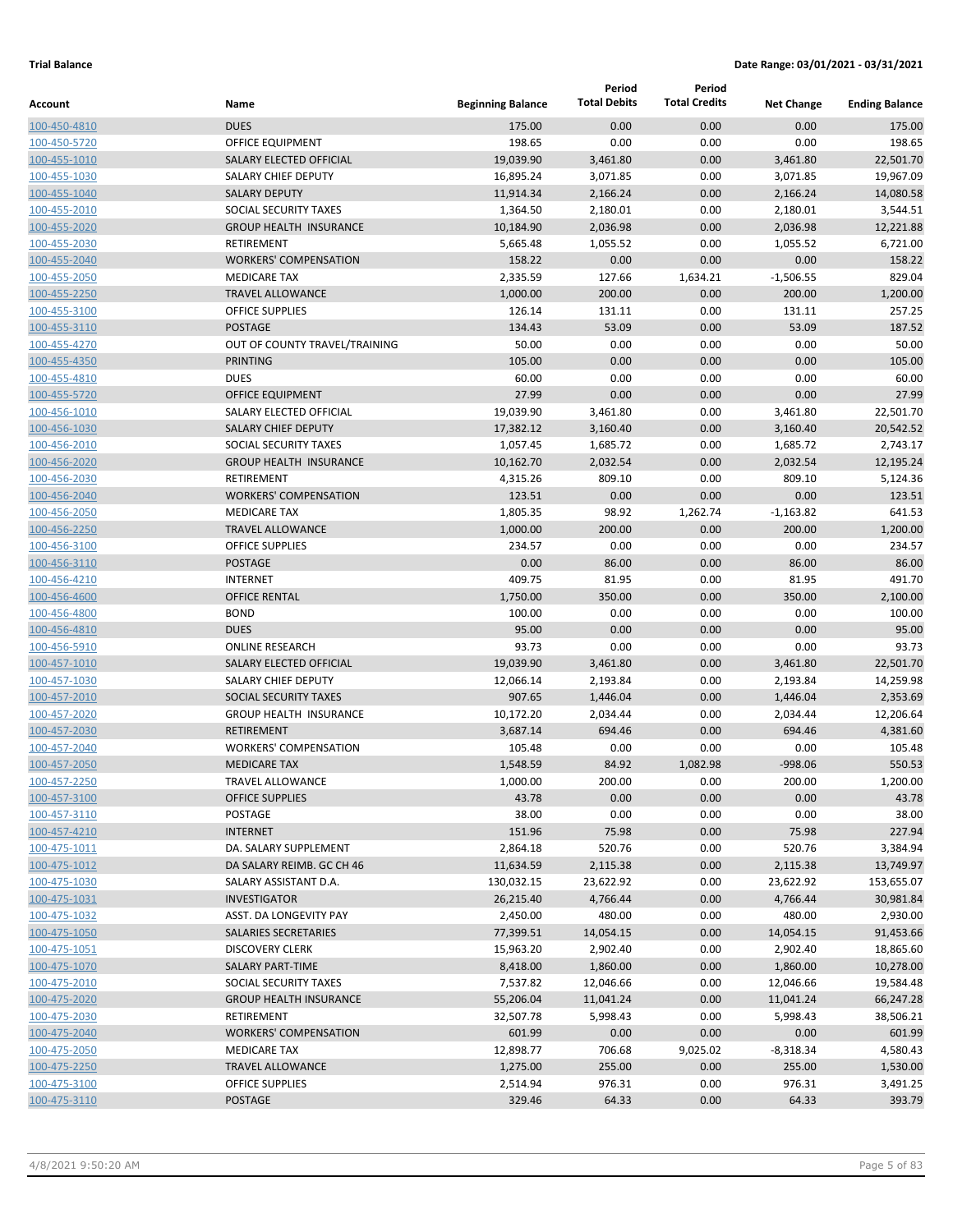|                              |                                                    |                          | Period              | Period               |                    |                       |
|------------------------------|----------------------------------------------------|--------------------------|---------------------|----------------------|--------------------|-----------------------|
| Account                      | Name                                               | <b>Beginning Balance</b> | <b>Total Debits</b> | <b>Total Credits</b> | <b>Net Change</b>  | <b>Ending Balance</b> |
| 100-475-3130                 | <b>GRAND JURY EXPENSE</b>                          | 2,057.16                 | 480.00              | 0.00                 | 480.00             | 2,537.16              |
| 100-475-3150                 | <b>COPIER EXPENSE</b>                              | 528.04                   | 109.64              | 0.00                 | 109.64             | 637.68                |
| 100-475-4270                 | OUT OF COUNTY TRAVEL/TRAINING                      | 1,171.42                 | 905.00              | 0.00                 | 905.00             | 2,076.42              |
| 100-475-4350                 | PRINTING                                           | 214.20                   | 0.00                | 0.00                 | 0.00               | 214.20                |
| 100-475-4380                 | CT.REPORTER-TRANSCRIPTS                            | 198.00                   | 0.00                | 0.00                 | 0.00               | 198.00                |
| 100-475-4650                 | PHYS.EVIDENCE ANALYSIS                             | 0.00                     | 117.87              | 0.00                 | 117.87             | 117.87                |
| 100-475-4800                 | <b>BOND</b>                                        | 276.50                   | 0.00                | 0.00                 | 0.00               | 276.50                |
| 100-475-4810                 | <b>DUES</b>                                        | 135.00                   | 250.00              | 0.00                 | 250.00             | 385.00                |
| 100-475-5910                 | <b>ONLINE RESEARCH</b>                             | 3,007.75                 | 756.37              | 0.00                 | 756.37             | 3,764.12              |
| 100-495-1020                 | SALARY APPOINTED OFFICIAL                          | 31,213.93                | 5,675.26            | 0.00                 | 5,675.26           | 36,889.19             |
| 100-495-1030                 | SALARIES ASSISTANTS                                | 63,566.44                | 11,550.62           | 0.00                 | 11,550.62          | 75,117.06             |
| 100-495-2010                 | SOCIAL SECURITY TAXES                              | 2,382.55                 | 3,977.47            | 0.00                 | 3,977.47           | 6,360.02              |
| 100-495-2020                 | <b>GROUP HEALTH INSURANCE</b>                      | 20,344.40                | 4,068.88            | 0.00                 | 4,068.88           | 24,413.28             |
| 100-495-2030                 | <b>RETIREMENT</b>                                  | 11,198.79                | 2,042.98            | 0.00                 | 2,042.98           | 13,241.77             |
| 100-495-2040                 | <b>WORKERS COMPENSATION</b>                        | 321.29                   | 0.00                | 0.00                 | 0.00               | 321.29                |
| 100-495-2050                 | <b>MEDICARE TAX</b>                                | 4,147.09                 | 249.78              | 2,909.44             | $-2,659.66$        | 1,487.43              |
| 100-495-3100                 | <b>OFFICE SUPPLIES</b>                             | 49.72                    | 53.57               | 0.00                 | 53.57              | 103.29                |
| 100-495-4270                 | OUT OF COUNTY TRAVEL/TRAINING                      | 0.00                     | 230.00              | 0.00                 | 230.00             | 230.00                |
| 100-495-4800                 | <b>BOND</b>                                        | 329.00                   | 0.00                | 0.00                 | 0.00               | 329.00                |
| 100-495-4810                 | <b>DUES</b>                                        | 340.00                   | 0.00                | 0.00                 | 0.00               | 340.00                |
| 100-496-1020                 | SALARY PURCHASING AGENT                            | 22,530.88                | 4,096.53            | 0.00                 | 4,096.53           | 26,627.41             |
| 100-496-2010                 | SOCIAL SECURITY TAXES                              | 626.31                   | 999.43              | 0.00                 | 999.43             | 1,625.74              |
| 100-496-2020                 | <b>GROUP HEALTH INSURANCE</b>                      | 5,086.10                 | 1,017.22            | 0.00                 | 1,017.22           | 6,103.32              |
| 100-496-2030                 | <b>RETIREMENT</b>                                  | 2,662.11                 | 485.84              | 0.00                 | 485.84             | 3,147.95              |
| 100-496-2040                 | <b>WORKERS' COMPENSATION</b>                       | 76.41                    | 0.00                | 0.00                 | 0.00               | 76.41                 |
| 100-496-2050                 | <b>MEDICARE TAX</b>                                | 1,071.21                 | 58.46               | 749.47               | $-691.01$          | 380.20                |
| 100-496-3100                 | <b>OFFICE SUPPLIES</b>                             | 20.99                    | 4.97                | 0.00                 | 4.97               | 25.96                 |
| 100-496-4270                 | OUT OF COUNTY TRAVEL/TRAINING                      | 0.00                     | 79.00               | 0.00                 | 79.00              | 79.00                 |
| 100-496-4800                 | <b>BOND</b>                                        | 93.00                    | 0.00                | 0.00                 | 0.00               | 93.00                 |
| 100-496-4810                 | <b>DUES</b>                                        | 75.00                    | 0.00                | 0.00                 | 0.00               | 75.00                 |
| 100-497-1010                 | SALARY ELECTED OFFICIAL                            | 24,859.12                | 4,519.84            | 0.00                 | 4,519.84           | 29,378.96             |
| 100-497-2010                 | SOCIAL SECURITY TAXES                              | 567.90                   | 916.13              | 0.00                 | 916.13             | 1,484.03              |
| 100-497-2020<br>100-497-2030 | <b>GROUP HEALTH INSURANCE</b><br><b>RETIREMENT</b> | 5,081.70<br>2,937.20     | 1,016.34            | 0.00                 | 1,016.34<br>536.06 | 6,098.04<br>3,473.26  |
| 100-497-2040                 | <b>WORKERS' COMPENSATION</b>                       | 84.30                    | 536.06<br>0.00      | 0.00<br>0.00         | 0.00               | 84.30                 |
| 100-497-2050                 | <b>MEDICARE TAX</b>                                | 988.69                   | 52.02               | 693.67               | $-641.65$          | 347.04                |
| 100-497-3100                 | <b>OFFICE SUPPLIES</b>                             | 218.49                   | 0.00                | 0.00                 | 0.00               | 218.49                |
| 100-497-4270                 | OUT OF COUNTY TRAVEL/TRAINING                      | 180.00                   | 0.00                | 0.00                 | 0.00               | 180.00                |
| 100-497-4810                 | <b>DUES</b>                                        | 150.00                   | 25.00               | 0.00                 | 25.00              | 175.00                |
| 100-499-1010                 | SALARY ELECTED OFFICIAL                            | 24,859.12                | 4,519.84            | 0.00                 | 4,519.84           | 29,378.96             |
| 100-499-1030                 | SALARIES CHIEF DEPUTY                              | 17,884.49                | 3,251.72            | 0.00                 | 3,251.72           | 21,136.21             |
| 100-499-1040                 | <b>SALARIES DEPUTIES</b>                           | 43,334.19                | 7,878.94            | 0.00                 | 7,878.94           | 51,213.13             |
| 100-499-1070                 | SALARY PART-TIME                                   | 1,365.72                 | 0.00                | 0.00                 | 0.00               | 1,365.72              |
| 100-499-2010                 | SOCIAL SECURITY TAXES                              | 2,437.40                 | 3,726.40            | 0.00                 | 3,726.40           | 6,163.80              |
| 100-499-2020                 | <b>GROUP HEALTH INSURANCE</b>                      | 25,430.50                | 5,086.10            | 0.00                 | 5,086.10           | 30,516.60             |
| 100-499-2030                 | <b>RETIREMENT</b>                                  | 10,332.04                | 1,856.16            | 0.00                 | 1,856.16           | 12,188.20             |
| 100-499-2040                 | <b>WORKERS COMPENSATION</b>                        | 317.87                   | 0.00                | 0.00                 | 0.00               | 317.87                |
| 100-499-2050                 | <b>MEDICARE TAX</b>                                | 4,011.41                 | 219.22              | 2,789.06             | $-2,569.84$        | 1,441.57              |
| 100-499-3100                 | OFFICE SUPPLIES                                    | 234.31                   | 384.30              | 0.00                 | 384.30             | 618.61                |
| 100-499-3110                 | <b>POSTAGE</b>                                     | 864.00                   | 177.98              | 0.00                 | 177.98             | 1,041.98              |
| 100-499-3150                 | <b>COPIER EXPENSE</b>                              | 462.21                   | 95.73               | 0.00                 | 95.73              | 557.94                |
| 100-499-4270                 | OUT OF COUNTY TRAVEL/TRAINING                      | 1,465.84                 | 0.00                | 0.00                 | 0.00               | 1,465.84              |
| 100-499-4600                 | <b>LEONARD OFFICE RENT</b>                         | 300.00                   | 0.00                | 0.00                 | 0.00               | 300.00                |
| 100-499-4800                 | <b>BOND</b>                                        | 3,550.00                 | 0.00                | 0.00                 | 0.00               | 3,550.00              |
| 100-499-4810                 | <b>DUES</b>                                        | 175.00                   | 0.00                | 0.00                 | 0.00               | 175.00                |
| 100-503-1020                 | SALARY-TECHNICIAN                                  | 18,114.93                | 3,293.62            | 0.00                 | 3,293.62           | 21,408.55             |
| 100-503-1070                 | SALARY PART-TIME TECHNICIAN                        | 2,700.00                 | 1,837.50            | 0.00                 | 1,837.50           | 4,537.50              |
| 100-503-2010                 | <b>SOCIAL SECURITY</b>                             | 451.15                   | 733.71              | 0.00                 | 733.71             | 1,184.86              |
| 100-503-2020                 | <b>GROUP HEALTH INSURANCE</b>                      | 5,086.10                 | 1,017.22            | 0.00                 | 1,017.22           | 6,103.32              |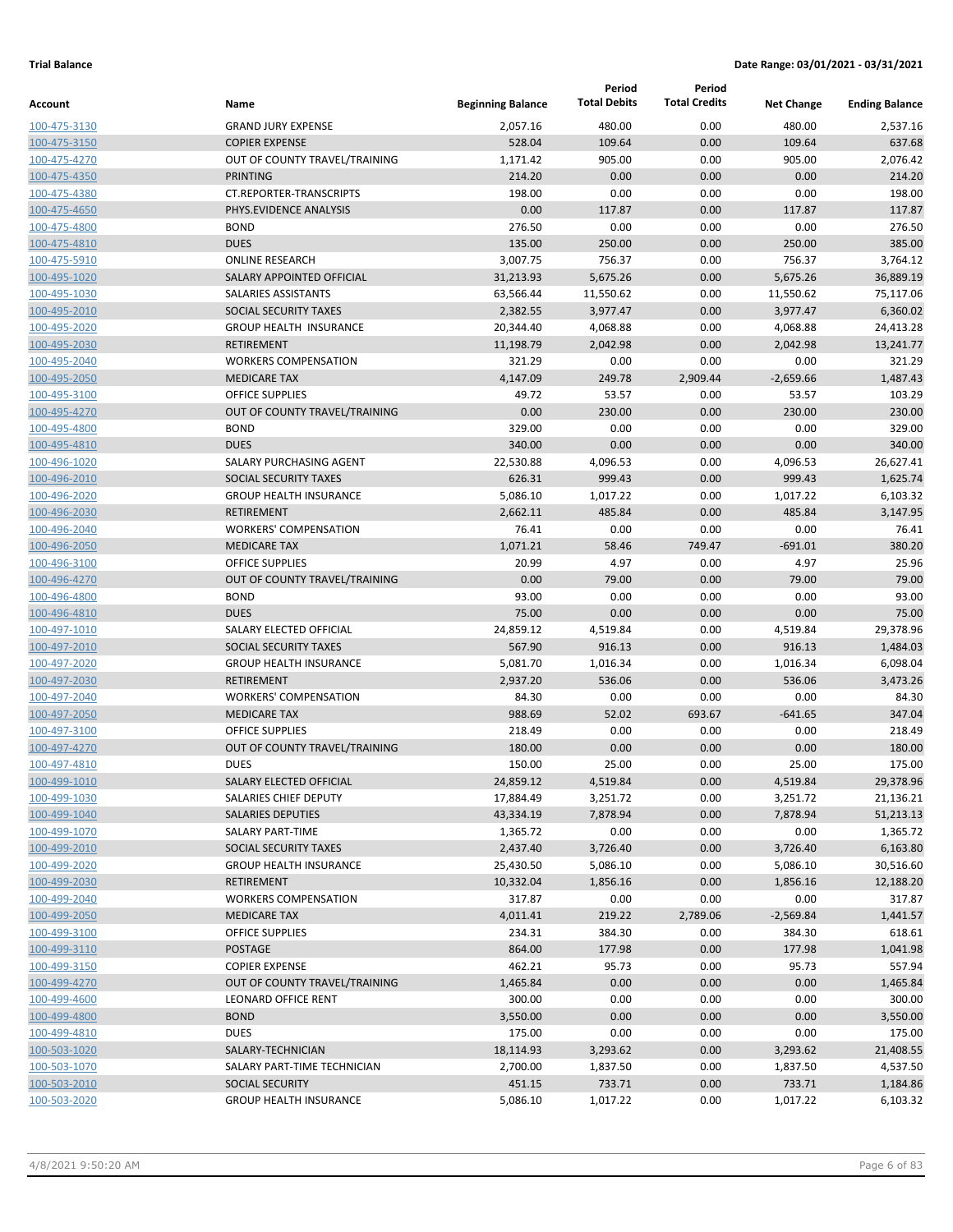|                              |                                           |                          | Period              | Period               |                   |                       |
|------------------------------|-------------------------------------------|--------------------------|---------------------|----------------------|-------------------|-----------------------|
| Account                      | Name                                      | <b>Beginning Balance</b> | <b>Total Debits</b> | <b>Total Credits</b> | <b>Net Change</b> | <b>Ending Balance</b> |
| 100-503-2030                 | <b>RETIREMENT</b>                         | 2,142.73                 | 395.36              | 0.00                 | 395.36            | 2,538.09              |
| 100-503-2040                 | <b>WORKERS COMPENSATION</b>               | 63.24                    | 0.00                | 0.00                 | 0.00              | 63.24                 |
| 100-503-2050                 | <b>MEDICARE TAX</b>                       | 788.13                   | 42.20               | 553.25               | $-511.05$         | 277.08                |
| 100-503-2250                 | <b>TRAVEL ALLOWANCE</b>                   | 200.00                   | 40.00               | 0.00                 | 40.00             | 240.00                |
| 100-503-4210                 | <b>EMERGENCY INTERNET</b>                 | 152.00                   | 75.98               | 0.00                 | 75.98             | 227.98                |
| 100-503-5720                 | OFFICE EQUIPMENT                          | 62.95                    | 0.00                | 0.00                 | 0.00              | 62.95                 |
| 100-503-5740                 | COMPUTER/WEB SOFTWARE                     | 3,380.44                 | 157.85              | 0.00                 | 157.85            | 3,538.29              |
| 100-503-5760                 | <b>COUNTY COMPUTER REPLACEMENT</b>        | 263.59                   | 0.00                | 0.00                 | 0.00              | 263.59                |
| 100-510-1070                 | <b>SALARY PART-TIME</b>                   | 7,509.12                 | 1,587.84            | 0.00                 | 1,587.84          | 9,096.96              |
| 100-510-1150                 | <b>SALARY JANITOR</b>                     | 17,383.35                | 3,160.60            | 0.00                 | 3,160.60          | 20,543.95             |
| 100-510-2010                 | SOCIAL SECURITY TAXES                     | 687.04                   | 1,132.82            | 0.00                 | 1,132.82          | 1,819.86              |
| 100-510-2020                 | <b>GROUP HEALTH INSURANCE</b>             | 5,086.10                 | 1,017.22            | 0.00                 | 1,017.22          | 6,103.32              |
| 100-510-2030                 | <b>RETIREMENT</b>                         | 2,941.14                 | 563.17              | 0.00                 | 563.17            | 3,504.31              |
| 100-510-2040                 | <b>WORKERS' COMPENSATION</b>              | 981.49                   | 0.00                | 0.00                 | 0.00              | 981.49                |
| 100-510-2050                 | <b>MEDICARE TAX</b>                       | 1,198.88                 | 68.16               | 841.40               | $-773.24$         | 425.64                |
| 100-510-3100                 | <b>OFFICE SUPPLIES</b>                    | 1,042.59                 | 240.70              | 0.00                 | 240.70            | 1,283.29              |
| 100-510-3110                 | <b>POSTAGE</b>                            | $-3,212.94$              | 165.26              | 826.56               | $-661.30$         | $-3,874.24$           |
| 100-510-3150                 | <b>COPIER RENTAL</b>                      | 3,713.66                 | 588.96              | 0.00                 | 588.96            | 4,302.62              |
| 100-510-3160                 | <b>EMPLOYEE AWARDS BANQUET</b>            | 482.60                   | 0.00                | 0.00                 | 0.00              | 482.60                |
| 100-510-4200                 | <b>TELEPHONE</b>                          | 14,615.25                | 7,163.50            | 0.00                 | 7,163.50          | 21,778.75             |
| 100-510-4231                 | <b>CELL PHONE - JANITOR</b>               | $-8.11$                  | 0.00                | 0.00                 | 0.00              | $-8.11$               |
| 100-510-4400                 | UTILITIES ELECTRICITY                     | 698.45                   | 379.03              | 0.00                 | 379.03            | 1,077.48              |
| 100-510-4430                 | <b>TRASH PICK-UP</b>                      | 350.24                   | 87.56               | 0.00                 | 87.56             | 437.80                |
| 100-510-4530                 | <b>COMPUTER SOFTWARE</b>                  | 140,594.94               | 9,659.00            | 0.00                 | 9,659.00          | 150,253.94            |
| 100-511-2251                 | <b>JANITOR TRAVEL</b>                     | 21.39                    | 0.00                | 0.00                 | 0.00              | 21.39                 |
| 100-511-3320                 | <b>JANITOR SUPPLIES</b>                   | 237.42                   | 61.16               | 0.00                 | 61.16             | 298.58                |
| 100-511-4400                 | UTILITIES ELECTRICITY                     | 1,208.85                 | 517.92              | 0.00                 | 517.92            | 1,726.77              |
| 100-511-4410                 | UTILITIES GAS                             | 386.22                   | 269.02              | 0.00                 | 269.02            | 655.24                |
| 100-511-4420                 | UTILITIES WATER                           | 230.32                   | 57.58               | 0.00                 | 57.58             | 287.90                |
| 100-511-4430                 | <b>TRASH PICK-UP SERVICE</b>              | 175.12                   | 43.78               | 0.00                 | 43.78             | 218.90                |
| 100-511-4500                 | R & M BUILDING                            | 100.00                   | 20.46               | 0.00                 | 20.46             | 120.46                |
| 100-511-4501                 | PEST CONTROL                              | 67.00                    | 67.00               | 0.00                 | 67.00             | 134.00                |
| 100-512-3320                 | <b>JANITOR SUPPLIES</b>                   | 0.00                     | 29.65               | 0.00                 | 29.65             | 29.65                 |
| 100-512-4400                 | UTILITIES ELECTRICITY                     | 1,807.93                 | 1,313.39            | 0.00                 | 1,313.39          | 3,121.32              |
| 100-512-4420                 | UTILITIES WATER                           | 230.32                   | 57.58               | 0.00                 | 57.58             | 287.90                |
| 100-512-4501                 | PEST CONTROL                              | 70.00                    | 70.00               | 0.00                 | 70.00             | 140.00                |
| 100-513-3110                 | <b>POSTAGE</b>                            | $-1,093.76$              | 77.75               | 232.80               | $-155.05$         | $-1,248.81$           |
| 100-513-3150                 | <b>COPIER RENTAL</b>                      | 529.31                   | 107.62              | 0.00                 | 107.62            | 636.93                |
| 100-513-3320                 | <b>JANITOR SUPPLIES</b>                   | 477.99                   | 89.25               | 0.00                 | 89.25             | 567.24                |
| 100-513-4210                 | INTERNET                                  | 925.72                   | 462.86              | 0.00                 | 462.86            | 1,388.58              |
| 100-513-4400                 | UTILITIES ELECTRICITY                     | 1,545.18                 | 718.91              | 0.00                 | 718.91            | 2,264.09              |
| 100-513-4410                 | UTILITIES GAS                             | 621.95                   | 452.95              | 0.00                 | 452.95            | 1,074.90              |
| 100-513-4420                 | UTILITIES WATER                           | 322.19                   | 72.93               | 0.00                 | 72.93             | 395.12                |
| 100-513-4430                 | <b>TRASH PICKUP SERVICE</b>               | 350.24                   | 87.56               | 0.00                 | 87.56             | 437.80                |
| 100-513-4500                 | <b>R&amp;M BUILDING</b>                   | 398.00                   | 1,102.59            | 50.00                | 1,052.59          | 1,450.59              |
| 100-513-4501                 | PEST CONTROL                              | 95.00                    | 95.00               | 0.00                 | 95.00             | 190.00                |
| 100-514-4210                 | <b>INTERNET</b>                           | 330.76                   | 165.38              | 0.00                 | 165.38            | 496.14                |
| 100-515-4210                 | INTERNET<br>UTILITIES ELECTRICITY         | 234.75<br>897.30         | 46.95               | 0.00                 | 46.95             | 281.70                |
| 100-515-4400                 | UTILITIES GAS                             | 579.60                   | 398.95              | 0.00                 | 398.95            | 1,296.25<br>840.93    |
| 100-515-4410                 |                                           |                          | 261.33              | 0.00                 | 261.33            |                       |
| 100-515-4420                 | UTILITIES WATER<br>PEST CONTROL           | 166.00                   | 41.50               | 0.00                 | 41.50             | 207.50                |
| 100-515-4501                 |                                           | 0.00                     | 65.00               | 0.00                 | 65.00             | 65.00                 |
| 100-515-4502                 | LAWN MAINTENANCE<br><b>JANITOR TRAVEL</b> | 140.00<br>28.98          | 0.00<br>0.00        | 0.00<br>0.00         | 0.00<br>0.00      | 140.00<br>28.98       |
| 100-516-2251                 | <b>JANITOR SUPPLIES</b>                   | 186.47                   | 22.25               | 0.00                 | 22.25             | 208.72                |
| 100-516-3320                 | UTILITIES ELECTRICITY                     |                          |                     | 0.00                 |                   |                       |
| 100-516-4400                 | UTILITIES WATER                           | 1,669.74                 | 1,244.21            |                      | 1,244.21          | 2,913.95              |
| 100-516-4420<br>100-516-4500 |                                           | 230.32                   | 57.58               | 0.00                 | 57.58             | 287.90                |
| 100-516-4501                 | <b>R&amp;M BUILDING</b><br>PEST CONTROL   | 100.00<br>114.00         | 9.58<br>0.00        | 0.00<br>0.00         | 9.58<br>0.00      | 109.58<br>114.00      |
|                              |                                           |                          |                     |                      |                   |                       |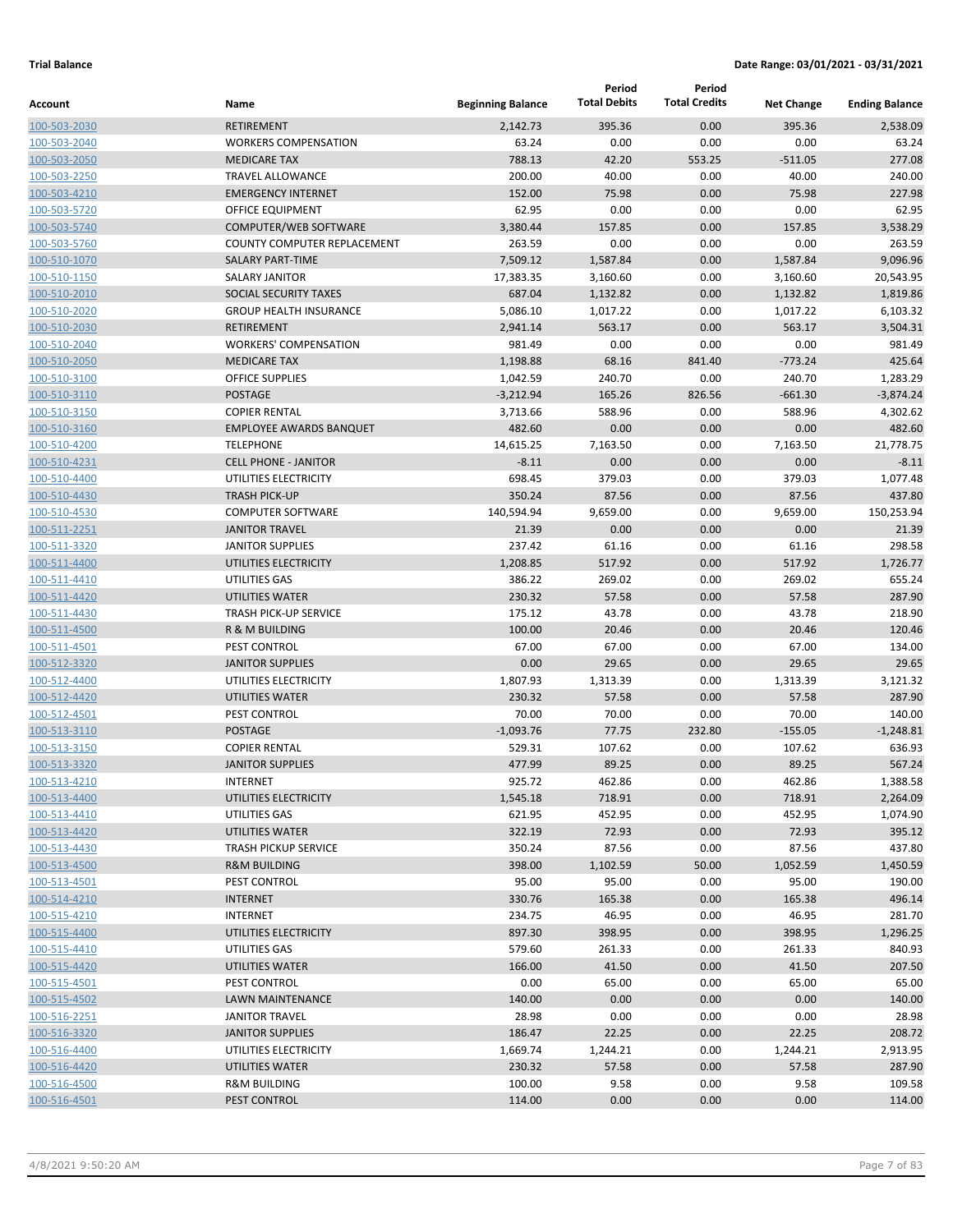|                              |                                                  |                          | Period              | Period               |                    |                       |
|------------------------------|--------------------------------------------------|--------------------------|---------------------|----------------------|--------------------|-----------------------|
| Account                      | Name                                             | <b>Beginning Balance</b> | <b>Total Debits</b> | <b>Total Credits</b> | <b>Net Change</b>  | <b>Ending Balance</b> |
| 100-518-3110                 | <b>POSTAGE</b>                                   | 336.00                   | 0.00                | 0.00                 | 0.00               | 336.00                |
| 100-518-3320                 | <b>JANITOR SUPPLIES</b>                          | 1,384.00                 | 587.27              | 0.00                 | 587.27             | 1,971.27              |
| 100-518-4210                 | <b>INTERNET</b>                                  | 4,192.72                 | 2,092.36            | 0.00                 | 2,092.36           | 6,285.08              |
| 100-518-4400                 | UTILITIES ELECTRICITY                            | 7,730.70                 | 2,531.09            | 0.00                 | 2,531.09           | 10,261.79             |
| 100-518-4410                 | UTILITIES GAS                                    | 1,064.08                 | 230.45              | 0.00                 | 230.45             | 1,294.53              |
| 100-518-4420                 | UTILITIES WATER                                  | 1,858.30                 | 321.39              | 0.00                 | 321.39             | 2,179.69              |
| 100-518-4430                 | <b>TRASH PICKUP SERVICE</b>                      | 669.05                   | 116.27              | 0.00                 | 116.27             | 785.32                |
| 100-518-4500                 | R & M BUILDING                                   | 1,432.62                 | 0.00                | 0.00                 | 0.00               | 1,432.62              |
| 100-518-4501                 | PEST CONTROL                                     | 380.00                   | 90.00               | 0.00                 | 90.00              | 470.00                |
| 100-518-4700                 | <b>OFFICE SPACE LEASE</b>                        | 61,400.00                | 9,400.00            | 0.00                 | 9,400.00           | 70,800.00             |
| 100-518-4830                 | <b>ALARM MONITORING</b>                          | 885.60                   | 0.00                | 0.00                 | 0.00               | 885.60                |
| 100-520-4890                 | <b>LOCAL FUNDING</b>                             | 5,000.00                 | 0.00                | 0.00                 | 0.00               | 5,000.00              |
| 100-540-4170                 | <b>EMS SERVICE</b>                               | 308,333.35               | 61,666.67           | 0.00                 | 61,666.67          | 370,000.02            |
| 100-540-4400                 | UTILITIES ELECTRICITY                            | 906.11                   | 1,023.60            | 0.00                 | 1,023.60           | 1,929.71              |
| 100-543-4160                 | FIRE PROTECTION SERVICE                          | 65,659.88                | 0.00                | 0.00                 | 0.00               | 65,659.88             |
| 100-543-4220                 | <b>R&amp;M RADIO/TOWER</b>                       | 136.90                   | 250.00              | 0.00                 | 250.00             | 386.90                |
| 100-551-1010                 | SALARY ELECTED OFFICIAL                          | 14,246.98                | 2,590.36            | 0.00                 | 2,590.36           | 16,837.34             |
| 100-551-2010                 | SOCIAL SECURITY TAXES                            | 421.28                   | 660.90              | 0.00                 | 660.90             | 1,082.18              |
| 100-551-2020                 | <b>GROUP HEALTH INSURANCE</b>                    | 2,391.54                 | 478.32              | 0.00                 | 478.32             | 2,869.86              |
| 100-551-2030                 | <b>RETIREMENT</b>                                | 1,751.51                 | 330.94              | 0.00                 | 330.94             | 2,082.45              |
| 100-551-2040                 | <b>WORKERS' COMPENSATION</b>                     | 272.83                   | 0.00                | 0.00                 | 0.00               | 272.83                |
| 100-551-2050                 | <b>MEDICARE TAX</b>                              | 708.91                   | 38.86               | 494.70               | $-455.84$          | 253.07                |
| 100-551-2250                 | <b>TRAVEL ALLOWANCE</b>                          | 1,000.00                 | 200.00              | 0.00                 | 200.00             | 1,200.00              |
| 100-551-3110                 | <b>POSTAGE</b>                                   | 6.25                     | 1.73                | 0.00                 | 1.73               | 7.98                  |
| 100-551-3300                 | AUTO EXPENSE-GAS AND OIL                         | 46.62                    | 47.21               | 0.00                 | 47.21              | 93.83                 |
| 100-551-4800                 | <b>BOND</b>                                      | 177.50                   | 0.00                | 0.00                 | 0.00               | 177.50                |
| 100-551-4880                 | <b>LAW ENFORCEMENT INSURANCE</b>                 | 462.96                   | 0.00                | 0.00                 | 0.00               | 462.96                |
| 100-551-5910                 | <b>ONLINE RESEARCH</b>                           | 150.00                   | 100.00              | 0.00                 | 100.00             | 250.00                |
| 100-552-1010<br>100-552-2010 | SALARY ELECTED OFFICIAL<br>SOCIAL SECURITY TAXES | 7,031.09<br>198.15       | 1,278.38<br>317.04  | 0.00<br>0.00         | 1,278.38<br>317.04 | 8,309.47<br>515.19    |
| 100-552-2020                 | <b>GROUP HEALTH INSURANCE</b>                    | 5,086.10                 | 1,017.22            | 0.00                 | 1,017.22           | 6,103.32              |
| 100-552-2030                 | <b>RETIREMENT</b>                                | 830.76                   | 151.62              | 0.00                 | 151.62             | 982.38                |
| 100-552-2040                 | <b>WORKERS' COMPENSATION</b>                     | 134.65                   | 0.00                | 0.00                 | 0.00               | 134.65                |
| 100-552-2050                 | <b>MEDICARE TAX</b>                              | 339.75                   | 18.54               | 237.78               | $-219.24$          | 120.51                |
| 100-552-3300                 | AUTO EXPENSE-GAS AND OIL                         | 30.00                    | 0.00                | 0.00                 | 0.00               | 30.00                 |
| 100-552-4870                 | <b>AUTO INSURANCE</b>                            | 403.00                   | 0.00                | 0.00                 | 0.00               | 403.00                |
| 100-552-4880                 | <b>LAW ENFOREMENT INSURANCE</b>                  | 462.96                   | 0.00                | 0.00                 | 0.00               | 462.96                |
| 100-553-1010                 | <b>SALARY ELECTED OFFICIAL</b>                   | 6,274.51                 | 1,140.82            | 0.00                 | 1,140.82           | 7,415.33              |
| 100-553-2010                 | SOCIAL SECURITY TAXES                            | 207.85                   | 326.36              | 0.00                 | 326.36             | 534.21                |
| 100-553-2020                 | <b>GROUP HEALTH INSURANCE</b>                    | 5,086.10                 | 1,017.22            | 0.00                 | 1,017.22           | 6,103.32              |
| 100-553-2030                 | <b>RETIREMENT</b>                                | 753.21                   | 159.02              | 0.00                 | 159.02             | 912.23                |
| 100-553-2040                 | <b>WORKERS' COMPENSATION</b>                     | 120.16                   | 0.00                | 0.00                 | 0.00               | 120.16                |
| 100-553-2050                 | <b>MEDICARE TAX</b>                              | 348.69                   | 19.44               | 243.22               | $-223.78$          | 124.91                |
| 100-553-2250                 | <b>TRAVEL ALLOWANCE</b>                          | 1,000.00                 | 200.00              | 0.00                 | 200.00             | 1,200.00              |
| 100-553-4530                 | <b>COMPUTER SOFTWARE</b>                         | 60.00                    | 0.00                | 0.00                 | 0.00               | 60.00                 |
| 100-553-4800                 | <b>BOND</b>                                      | 178.00                   | 0.00                | 0.00                 | 0.00               | 178.00                |
| 100-553-4880                 | LAW ENFORCEMENT INSURANCE                        | 462.96                   | 0.00                | 0.00                 | 0.00               | 462.96                |
| 100-555-4410                 | ANIMAL CONTROL OFFICER/SERVICES                  | 807.68                   | 0.00                | 0.00                 | 0.00               | 807.68                |
| 100-559-4950                 | VINE AUTOMATED VICTIM NOTIF. SERV.               | 4,642.78                 | 4,642.78            | 0.00                 | 4,642.78           | 9,285.56              |
| 100-560-1010                 | SALARY ELECTED OFFICIAL                          | 25,602.06                | 4,654.92            | 0.00                 | 4,654.92           | 30,256.98             |
| 100-560-1030                 | SALARY CHIEF DEPUTY                              | 22,211.50                | 4,038.46            | 0.00                 | 4,038.46           | 26,249.96             |
| 100-560-1040                 | <b>SALARIES DEPUTIES</b>                         | 275,019.62               | 47,439.44           | 0.00                 | 47,439.44          | 322,459.06            |
| 100-560-1050                 | SALARY ADMINISTRATIVE SECRETARY                  | 18,200.76                | 3,309.23            | 0.00                 | 3,309.23           | 21,509.99             |
| 100-560-1051                 | SALARY EVIDENCE CLERK                            | 10,780.00                | 1,960.00            | 0.00                 | 1,960.00           | 12,740.00             |
| 100-560-1070                 | SALARY PART-TIME                                 | 8,148.00                 | 1,995.00            | 0.00                 | 1,995.00           | 10,143.00             |
| 100-560-1080                 | <b>COMPENSATION/HOLIDAY PAY</b>                  | 12,055.35                | 2,232.94            | 0.00                 | 2,232.94           | 14,288.29             |
| 100-560-1110                 | SALARY LIEUTENANT                                | 20,105.36                | 3,630.77            | 0.00                 | 3,630.77           | 23,736.13             |
| 100-560-1130                 | SALARY TRANSPORT OFFICER                         | 16,679.46                | 2,945.60            | 0.00                 | 2,945.60           | 19,625.06             |
| 100-560-1140                 | SALARY PROF. STANDARDS OFFICER                   | 16,200.80                | 2,945.59            | 0.00                 | 2,945.59           | 19,146.39             |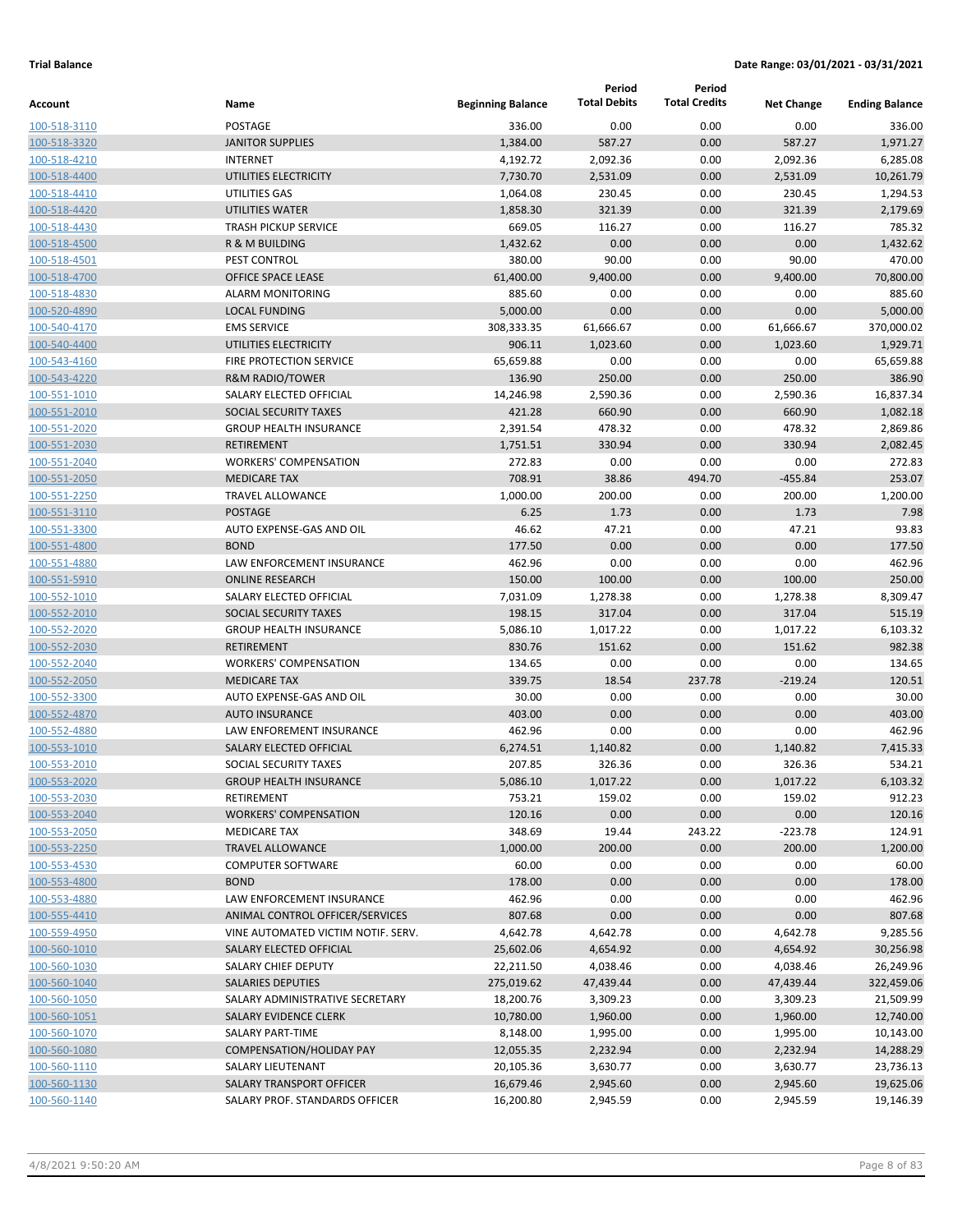|                              |                                     |                          | Period              | Period               |                   |                       |
|------------------------------|-------------------------------------|--------------------------|---------------------|----------------------|-------------------|-----------------------|
| Account                      | Name                                | <b>Beginning Balance</b> | <b>Total Debits</b> | <b>Total Credits</b> | <b>Net Change</b> | <b>Ending Balance</b> |
| 100-560-1200                 | <b>SALARY DISPATCHER</b>            | 94,735.96                | 20,769.67           | 0.00                 | 20,769.67         | 115,505.63            |
| 100-560-2010                 | SOCIAL SECURITY TAXES               | 14,135.17                | 23,849.90           | 0.00                 | 23,849.90         | 37,985.07             |
| 100-560-2020                 | <b>GROUP HEALTH INSURANCE</b>       | 141,967.39               | 27,580.76           | 1,017.22             | 26,563.54         | 168,530.93            |
| 100-560-2030                 | <b>RETIREMENT</b>                   | 61,411.12                | 11,376.23           | 0.00                 | 11,376.23         | 72,787.35             |
| 100-560-2040                 | <b>WORKERS' COMPENSATION</b>        | 7,715.18                 | 0.00                | 0.00                 | 0.00              | 7,715.18              |
| 100-560-2050                 | <b>MEDICARE TAX</b>                 | 24,155.15                | 1,335.03            | 18,141.55            | $-16,806.52$      | 7,348.63              |
| 100-560-2060                 | UNEMPLOYMENT EXPENSE                | $-92.59$                 | 0.00                | 0.00                 | 0.00              | $-92.59$              |
| 100-560-2500                 | <b>EMPLOYEE PHYSICALS</b>           | 478.00                   | 0.00                | 0.00                 | 0.00              | 478.00                |
| 100-560-3100                 | <b>OFFICE SUPPLIES</b>              | 3,488.91                 | 2,873.05            | 0.00                 | 2,873.05          | 6,361.96              |
| 100-560-3110                 | <b>POSTAGE</b>                      | 867.42                   | 275.46              | 0.00                 | 275.46            | 1,142.88              |
| 100-560-3200                 | <b>WEAPONS SUPPLIES</b>             | 2,070.09                 | 526.16              | 0.00                 | 526.16            | 2,596.25              |
| 100-560-3210                 | <b>PATROL SUPPLIES</b>              | 629.89                   | 135.00              | 0.00                 | 135.00            | 764.89                |
| 100-560-3300                 | <b>AUTO EXPENSE GAS &amp; OIL</b>   | 14,157.89                | 9,935.79            | 0.00                 | 9,935.79          | 24,093.68             |
| 100-560-3320                 | SHERIFF JANITOR SUPPLIES            | 601.53                   | 491.95              | 0.00                 | 491.95            | 1,093.48              |
| 100-560-3950                 | UNIFORMS/OTHER                      | 1,523.86                 | 1,841.08            | 0.00                 | 1,841.08          | 3,364.94              |
| 100-560-4210                 | <b>INTERNET SERVICE</b>             | 3,181.97                 | 1,840.37            | 0.00                 | 1,840.37          | 5,022.34              |
| 100-560-4280                 | PRISONER TRANSPORT                  | 3,995.52                 | 1,610.65            | 0.00                 | 1,610.65          | 5,606.17              |
| 100-560-4320                 | IMPOUNDMENT OF ESTRAY LIVESTOCK     | 3,325.00                 | 0.00                | 0.00                 | 0.00              | 3,325.00              |
| 100-560-4420                 | <b>UTILITIES WATER</b>              | 544.93                   | 135.66              | 0.00                 | 135.66            | 680.59                |
| 100-560-4430                 | <b>SHERIFF TRASH PICKUP</b>         | 483.36                   | 120.84              | 0.00                 | 120.84            | 604.20                |
| 100-560-4500                 | <b>R &amp; M BUILDING</b>           | 2,144.13                 | 4,030.00            | 2,015.00             | 2,015.00          | 4,159.13              |
| 100-560-4501                 | PEST CONTROL                        | 80.00                    | 80.00               | 0.00                 | 80.00             | 160.00                |
| 100-560-4530                 | <b>TYLER/CAD MAINTENANCE</b>        | 15,050.30                | 0.00                | 0.00                 | 0.00              | 15,050.30             |
| 100-560-4540                 | R & M AUTOMOBILES                   | 30,864.51                | 6,400.84            | 0.00                 | 6,400.84          | 37,265.35             |
| 100-560-4800                 | <b>BOND</b>                         | 435.00                   | 0.00                | 0.00                 | 0.00              | 435.00                |
| 100-560-4870                 | <b>AUTOMOBILE INSURANCE</b>         | 9,266.00                 | 0.00                | 0.00                 | 0.00              | 9,266.00              |
| 100-560-4880                 | LAW ENFORCEMENT INSURANCE           | 15,983.68                | 0.00                | 0.00                 | 0.00              | 15,983.68             |
| 100-560-4890                 | <b>LOCAL FUNDING 562</b>            | 36,287.76                | 0.00                | 0.00                 | 0.00              | 36,287.76             |
| 100-560-5720                 | <b>OFFICE EQUIPMENT</b>             | 59.95                    | 0.00                | 0.00                 | 0.00              | 59.95                 |
| 100-560-5740                 | <b>TECHNOLOGY</b>                   | 9,398.93                 | 0.00                | 0.00                 | 0.00              | 9,398.93              |
| 100-565-3800                 | PRISONER HOUSING                    | 732,392.50               | 152,747.50          | 0.00                 | 152,747.50        | 885,140.00            |
| 100-565-4000                 | PRISONER TRANSPORT/GUARD            | 14,830.19                | 2,035.10            | 0.00                 | 2,035.10          | 16,865.29             |
| 100-565-4050                 | PRISONER MEDICAL                    | 52,969.38                | 24,039.15           | 691.66               | 23,347.49         | 76,316.87             |
| 100-565-4500                 | <b>R&amp;M BUILDING</b>             | 580.74                   | 529.37              | 0.00                 | 529.37            | 1,110.11              |
| 100-570-5720                 | <b>OFFICE EQUIPMENT</b>             | 0.00                     | 168.87              | 168.87               | 0.00              | 0.00                  |
| 100-573-1020                 | SALARY-BOND SUPERVISOR              | 16,180.55                | 2,941.92            | 0.00                 | 2,941.92          | 19,122.47             |
| 100-573-2010                 | SOCIAL SECURITY TAXES               | 451.20                   | 721.92              | 0.00                 | 721.92            | 1,173.12              |
| 100-573-2020                 | <b>GROUP HEALTH INSURANCE</b>       | 5,086.10                 | 1,017.22            | 0.00                 | 1,017.22          | 6,103.32              |
| 100-573-2030                 | <b>RETIREMENT</b>                   | 1,911.84                 | 348.92              | 0.00                 | 348.92            | 2,260.76              |
| 100-573-2040                 | <b>WORKERS' COMPENSATION</b>        | 54.87                    | 0.00                | 0.00                 | 0.00              | 54.87                 |
| 100-573-2050                 | <b>MEDICARE TAX</b>                 | 773.54                   | 42.20               | 541.44               | $-499.24$         | 274.30                |
| 100-573-3100                 | <b>OFFICE SUPPLIES</b>              | 0.00                     | 236.45              | 0.00                 | 236.45            | 236.45                |
| 100-573-4530<br>100-575-3110 | <b>COMPUTER SOFTWARE</b><br>POSTAGE | 642.00<br>18.10          | 107.00<br>3.57      | 0.00<br>0.00         | 107.00<br>3.57    | 749.00<br>21.67       |
| 100-575-3150                 | <b>COPIER RENTAL</b>                | 126.87                   | 30.94               | 0.00                 | 30.94             | 157.81                |
| 100-575-9950                 | JUVENILE PROBATION FUNDING          | 170,000.00               | 0.00                | 0.00                 | 0.00              | 170,000.00            |
| 100-590-1020                 | <b>SALARY DIRECTOR</b>              | 12,797.62                | 2,326.84            | 0.00                 | 2,326.84          | 15,124.46             |
| 100-590-1040                 | <b>SALARIES DEPUTIES</b>            | 17,211.49                | 3,129.36            | 0.00                 | 3,129.36          | 20,340.85             |
| 100-590-1070                 | <b>SALARY PART-TIME</b>             | 1,140.00                 | 1,392.00            | 0.00                 | 1,392.00          | 2,532.00              |
| 100-590-2010                 | SOCIAL SECURITY TAXES               | 862.02                   | 1,405.75            | 0.00                 | 1,405.75          | 2,267.77              |
| 100-590-2020                 | <b>GROUP HEALTH INSURANCE</b>       | 10,343.06                | 2,034.44            | 0.00                 | 2,034.44          | 12,377.50             |
| 100-590-2030                 | RETIREMENT                          | 3,680.40                 | 812.20              | 0.00                 | 812.20            | 4,492.60              |
| 100-590-2040                 | <b>WORKERS' COMPENSATION</b>        | 122.62                   | 0.00                | 0.00                 | 0.00              | 122.62                |
| 100-590-2050                 | MEDICARE TAX                        | 1,483.18                 | 97.32               | 989.59               | $-892.27$         | 590.91                |
| 100-590-3100                 | <b>OFFICE SUPPLIES</b>              | 525.38                   | 0.00                | 0.00                 | 0.00              | 525.38                |
| 100-590-3110                 | POSTAGE                             | 441.75                   | 97.39               | 0.00                 | 97.39             | 539.14                |
| 100-590-3150                 | <b>COPIER RENTAL</b>                | 370.73                   | 78.21               | 0.00                 | 78.21             | 448.94                |
| 100-590-3300                 | AUTO EXPENSE GAS & OIL              | 100.58                   | 47.00               | 0.00                 | 47.00             | 147.58                |
| 100-590-4540                 | R&M AUTO                            | 316.95                   | 0.00                | 0.00                 | 0.00              | 316.95                |
|                              |                                     |                          |                     |                      |                   |                       |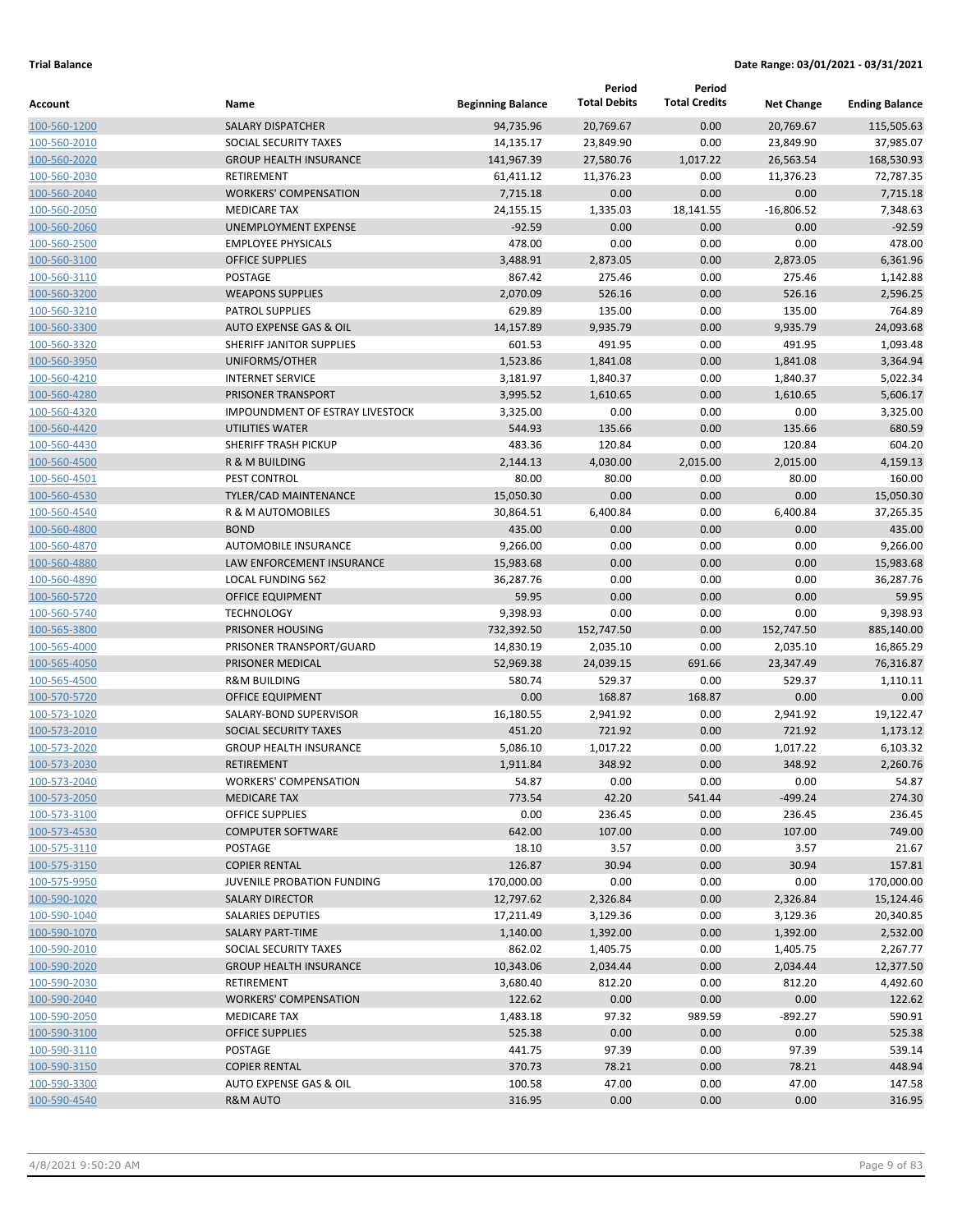|                     |                                     |                          | Period              | Period               |                   |                       |
|---------------------|-------------------------------------|--------------------------|---------------------|----------------------|-------------------|-----------------------|
| Account             | Name                                | <b>Beginning Balance</b> | <b>Total Debits</b> | <b>Total Credits</b> | <b>Net Change</b> | <b>Ending Balance</b> |
| 100-590-4870        | <b>AUTOMOBILE INSURANCE</b>         | 188.00                   | 0.00                | 0.00                 | 0.00              | 188.00                |
| 100-591-1020        | <b>SALARY DIRECTOR</b>              | 14,425.63                | 2,326.83            | 0.00                 | 2,326.83          | 16,752.46             |
| 100-591-2010        | SOCIAL SECURITY TAXES               | 874.13                   | 727.08              | 0.00                 | 727.08            | 1,601.21              |
| 100-591-2020        | <b>GROUP HEALTH INSURANCE</b>       | 5,932.46                 | 1,017.22            | 0.00                 | 1,017.22          | 6,949.68              |
| 100-591-2030        | RETIREMENT                          | 1,704.05                 | 275.96              | 0.00                 | 275.96            | 1,980.01              |
| 100-591-2040        | <b>WORKERS' COMPENSATION</b>        | 52.85                    | 0.00                | 0.00                 | 0.00              | 52.85                 |
| 100-591-2050        | <b>MEDICARE TAX</b>                 | 640.54                   | 33.74               | 582.82               | $-549.08$         | 91.46                 |
| 100-591-3300        | <b>AUTO EXPENSE GAS &amp; OIL</b>   | 138.33                   | 0.00                | 0.00                 | 0.00              | 138.33                |
| 100-591-4350        | PRINTING                            | 23.00                    | 0.00                | 0.00                 | 0.00              | 23.00                 |
| 100-591-4540        | <b>R&amp;M AUTO</b>                 | 14.50                    | 0.00                | 0.00                 | 0.00              | 14.50                 |
| 100-591-4870        | <b>AUTOMOBILE INSURANCE</b>         | 220.00                   | 0.00                | 0.00                 | 0.00              | 220.00                |
| 100-640-4100        | <b>FANNIN CO. CHILDRENS CTR</b>     | 1,000.00                 | 0.00                | 0.00                 | 0.00              | 1,000.00              |
| 100-640-4120        | FANNIN CO. HISTORICAL SOC           | 4,500.00                 | 0.00                | 0.00                 | 0.00              | 4,500.00              |
| 100-640-4130        | TEXOMA COMMUNITY CENTER(M.H.M.R.)   | 22,500.00                | 0.00                | 0.00                 | 0.00              | 22,500.00             |
| 100-640-4150        | <b>TAPS PUBLIC TRANSIT</b>          | 5,000.00                 | 0.00                | 0.00                 | 0.00              | 5,000.00              |
| 100-640-4180        | FANNIN CO COMMUNITY MINISTRIES, INC | 0.00                     | 1,000.00            | 0.00                 | 1,000.00          | 1,000.00              |
| 100-640-4400        | UTILITIES ELECTRICITY               | 1,868.54                 | 866.56              | 0.00                 | 866.56            | 2,735.10              |
| 100-640-4410        | <b>UTILITIES GAS</b>                | 829.82                   | 519.02              | 0.00                 | 519.02            | 1,348.84              |
| 100-640-4420        | UTILITIES WATER                     | 1,208.68                 | 327.46              | 0.00                 | 327.46            | 1,536.14              |
| 100-640-4430        | <b>TRASH PICK-UP</b>                | 175.12                   | 43.78               | 0.00                 | 43.78             | 218.90                |
| 100-641-1020        | SALARY APPOINTED OFFICIAL           | 1,000.00                 | 200.00              | 0.00                 | 200.00            | 1,200.00              |
| 100-645-1020        | <b>SALARY IHC DIRECTOR</b>          | 7,656.00                 | 1,392.00            | 0.00                 | 1,392.00          | 9,048.00              |
| 100-645-2010        | SOCIAL SECURITY TAX                 | 215.75                   | 345.20              | 0.00                 | 345.20            | 560.95                |
| 100-645-2030        | <b>RETIREMENT</b>                   | 904.62                   | 165.10              | 0.00                 | 165.10            | 1,069.72              |
| 100-645-2040        | <b>WORKER'S COMP</b>                | 25.96                    | 0.00                | 0.00                 | 0.00              | 25.96                 |
| 100-645-2050        | <b>MEDICARE TAX</b>                 | 369.89                   | 20.18               | 258.90               | $-238.72$         | 131.17                |
| 100-645-3100        | <b>OFFICE SUPPLIES</b>              | 179.17                   | 117.82              | 0.00                 | 117.82            | 296.99                |
| 100-645-3110        | <b>POSTAGE</b>                      | 55.00                    | 0.00                | 0.00                 | 0.00              | 55.00                 |
| 100-645-4090        | <b>DIABETIC SUPPLIES</b>            | 512.54                   | 183.63              | 0.00                 | 183.63            | 696.17                |
| 100-645-4110        | PHYSICIAN, NON-EMERGENCY            | 18,824.71                | 2,741.10            | 8.29                 | 2,732.81          | 21,557.52             |
| 100-645-4120        | PRESCRIPTIONS, DRUGS                | 9,358.73                 | 1,421.24            | 129.00               | 1,292.24          | 10,650.97             |
| 100-645-4130        | HOSPITAL, INPATIENT                 | 0.00                     | 14,034.18           | 0.00                 | 14,034.18         | 14,034.18             |
| 100-645-4140        | HOSPITAL, OUTPATIENT                | 47,548.82                | 14,440.42           | 0.00                 | 14,440.42         | 61,989.24             |
| 100-645-4150        | LABORATORY/X-RAY                    | 706.79                   | 565.39              | 0.00                 | 565.39            | 1,272.18              |
| 100-645-4210        | <b>INTERNET</b>                     | 345.76                   | 187.88              | 0.00                 | 187.88            | 533.64                |
| 100-645-4530        | <b>COMPUTER SOFTWARE</b>            | 6,354.00                 | 1,059.00            | 0.00                 | 1,059.00          | 7,413.00              |
| 100-665-1050        | <b>SALARY SECRETARY</b>             | 6,896.80                 | 1,632.51            | 0.00                 | 1,632.51          | 8,529.31              |
| 100-665-1500        | <b>CO. AGENTS SALARIES</b>          | 21,920.36                | 3,985.52            | 0.00                 | 3,985.52          | 25,905.88             |
| 100-665-2010        | SOCIAL SECURITY TAXES               | 698.25                   | 1,201.54            | 0.00                 | 1,201.54          | 1,899.79              |
| <u>100-665-2020</u> | <b>GROUP HEALTH INSURANCE</b>       | 5,086.10                 | 1,017.22            | 0.00                 | 1,017.22          | 6,103.32              |
| 100-665-2030        | RETIREMENT                          | 815.04                   | 193.62              | 0.00                 | 193.62            | 1,008.66              |
| 100-665-2040        | <b>WORKERS' COMPENSATION</b>        | 40.60                    | 0.00                | 0.00                 | 0.00              | 40.60                 |
| 100-665-2050        | MEDICARE TAX                        | 1,288.67                 | 67.72               | 912.02               | $-844.30$         | 444.37                |
| 100-665-3100        | OFFICE SUPPLIES                     | 293.45                   | 0.00                | 0.00                 | 0.00              | 293.45                |
| 100-665-3150        | <b>COPIER RENTAL</b>                | 487.55                   | 91.23               | 0.00                 | 91.23             | 578.78                |
| 100-665-4210        | <b>INTERNET</b>                     | 259.96                   | 129.98              | 0.00                 | 129.98            | 389.94                |
| 100-665-4270        | IN/OUT CO.TRAVEL/TRAINING-AG.       | 120.00                   | 0.00                | 0.00                 | 0.00              | 120.00                |
| 100-665-4280        | IN/OUT CO.TRAVEL/TRAINING-F.C.S.    | 150.00                   | 226.50              | 0.00                 | 226.50            | 376.50                |
| 100-665-4290        | IN/OUT CO.TRAVEL/TRAINING-4-H       | 110.00                   | 149.97              | 0.00                 | 149.97            | 259.97                |
|                     | Fund 100 Total:                     | 0.00                     | 3,244,239.75        | 3,244,239.75         | 0.00              | 0.00                  |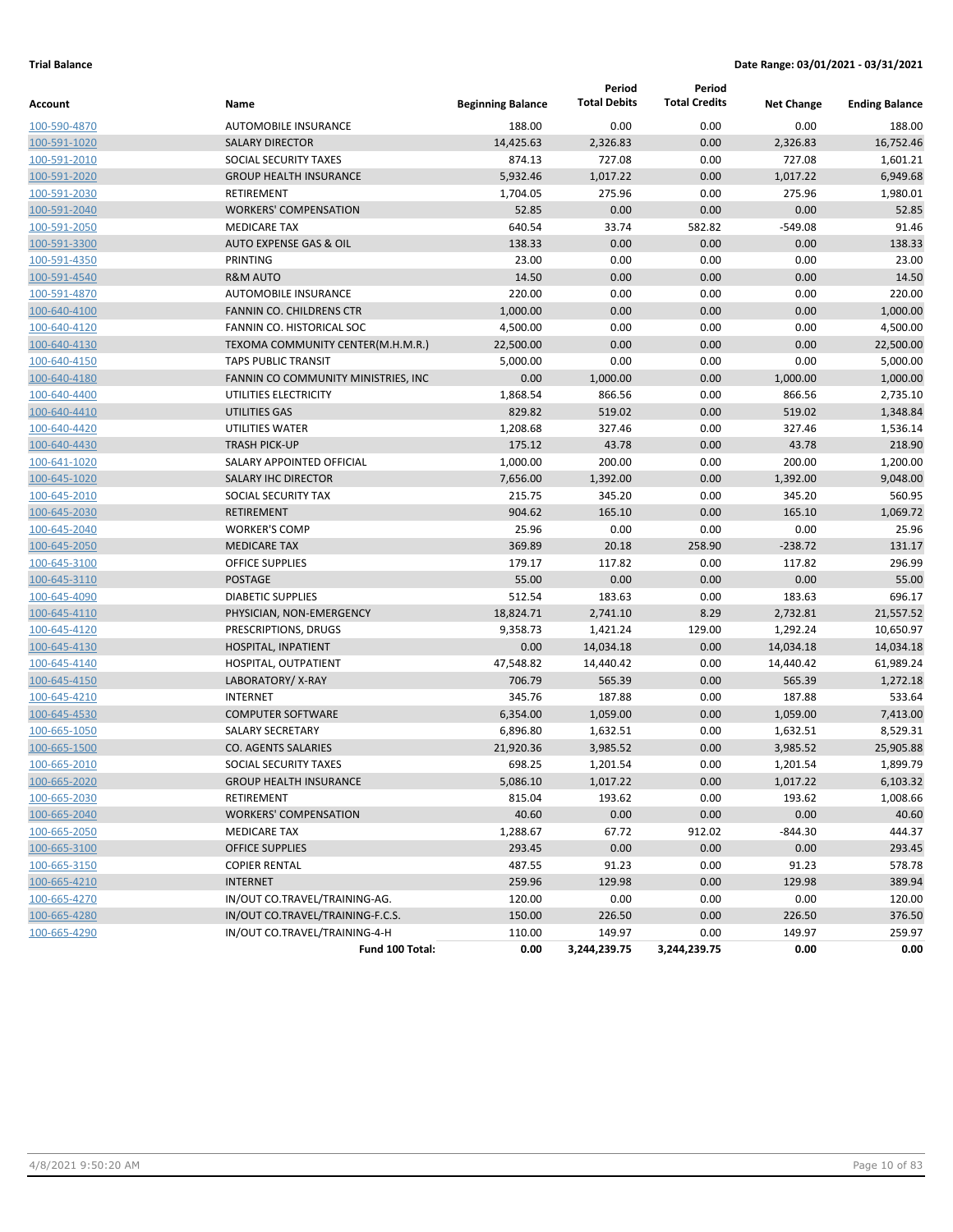| Account                         | Name                         | <b>Beginning Balance</b> | Period<br><b>Total Debits</b> | Period<br><b>Total Credits</b> | <b>Net Change</b> | <b>Ending Balance</b> |
|---------------------------------|------------------------------|--------------------------|-------------------------------|--------------------------------|-------------------|-----------------------|
| Fund: 110 - Courthouse Security |                              |                          |                               |                                |                   |                       |
| Asset                           |                              |                          |                               |                                |                   |                       |
| 110-103-1001                    | <b>CLAIM ON CASH</b>         | 136,339.13               | 0.00                          | 28,414.85                      | $-28,414.85$      | 107,924.28            |
| 110-120-3130                    | DUE FROM OTHER FUNDS         | 2,394.37                 | 0.00                          | 0.00                           | 0.00              | 2,394.37              |
| Liability                       |                              |                          |                               |                                |                   |                       |
| 110-102-1000                    | A/P CLEARING                 | 0.00                     | 28,414.85                     | 28,414.85                      | 0.00              | 0.00                  |
| <b>Equity</b>                   |                              |                          |                               |                                |                   |                       |
| 110-271-2000                    | <b>EQUITY ACCOUNT</b>        | $-135,692.15$            | 0.00                          | 0.00                           | 0.00              | $-135,692.15$         |
| Revenue                         |                              |                          |                               |                                |                   |                       |
| 110-340-6000                    | <b>COUNTY CLERK FEES</b>     | $-2,713.21$              | 0.00                          | 0.00                           | 0.00              | $-2,713.21$           |
| 110-340-6500                    | <b>DISTRICT CLERK FEES</b>   | $-217.31$                | 0.00                          | 0.00                           | 0.00              | $-217.31$             |
| 110-340-6510                    | <b>JUSTICE OF PEACE FEES</b> | $-110.83$                | 0.00                          | 0.00                           | 0.00              | $-110.83$             |
| Expense                         |                              |                          |                               |                                |                   |                       |
| 110-542-5710                    | <b>EQUIPMENT</b>             | 0.00                     | 28,414.85                     | 0.00                           | 28,414.85         | 28,414.85             |
|                                 | Fund 110 Total:              | 0.00                     | 56,829.70                     | 56,829.70                      | 0.00              | 0.00                  |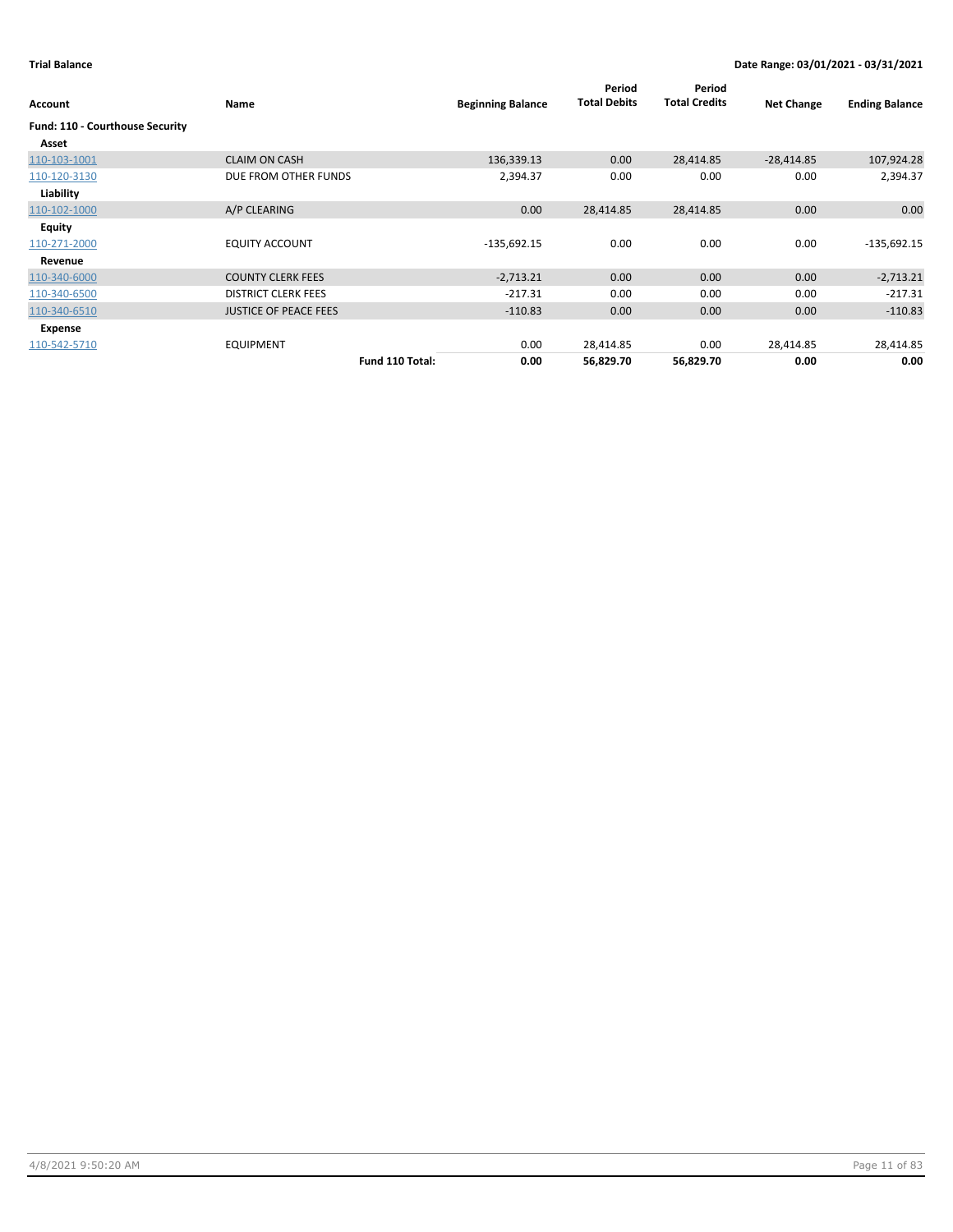| Account                                     | Name                    |                 | <b>Beginning Balance</b> | Period<br><b>Total Debits</b> | Period<br><b>Total Credits</b> | <b>Net Change</b> | <b>Ending Balance</b> |
|---------------------------------------------|-------------------------|-----------------|--------------------------|-------------------------------|--------------------------------|-------------------|-----------------------|
| Fund: 111 - Justice Court Building Security |                         |                 |                          |                               |                                |                   |                       |
| Asset                                       |                         |                 |                          |                               |                                |                   |                       |
| 111-103-1001                                | <b>CLAIM ON CASH</b>    |                 | 20.133.56                | 0.00                          | 0.00                           | 0.00              | 20,133.56             |
| 111-120-3130                                | DUE FROM OTHER FUNDS    |                 | 195.21                   | 0.00                          | 0.00                           | 0.00              | 195.21                |
| <b>Equity</b>                               |                         |                 |                          |                               |                                |                   |                       |
| 111-271-2000                                | <b>EQUITY ACCOUNT</b>   |                 | $-19,412.85$             | 0.00                          | 0.00                           | 0.00              | $-19,412.85$          |
| Revenue                                     |                         |                 |                          |                               |                                |                   |                       |
| 111-370-4550                                | JP1 SECURITY FEE        |                 | $-467.72$                | 0.00                          | 0.00                           | 0.00              | $-467.72$             |
| 111-370-4560                                | <b>JP2 SECURITY FEE</b> |                 | $-85.90$                 | 0.00                          | 0.00                           | 0.00              | $-85.90$              |
| 111-370-4570                                | <b>JP3 SECURITY FEE</b> |                 | $-362.30$                | 0.00                          | 0.00                           | 0.00              | $-362.30$             |
|                                             |                         | Fund 111 Total: | 0.00                     | 0.00                          | 0.00                           | 0.00              | 0.00                  |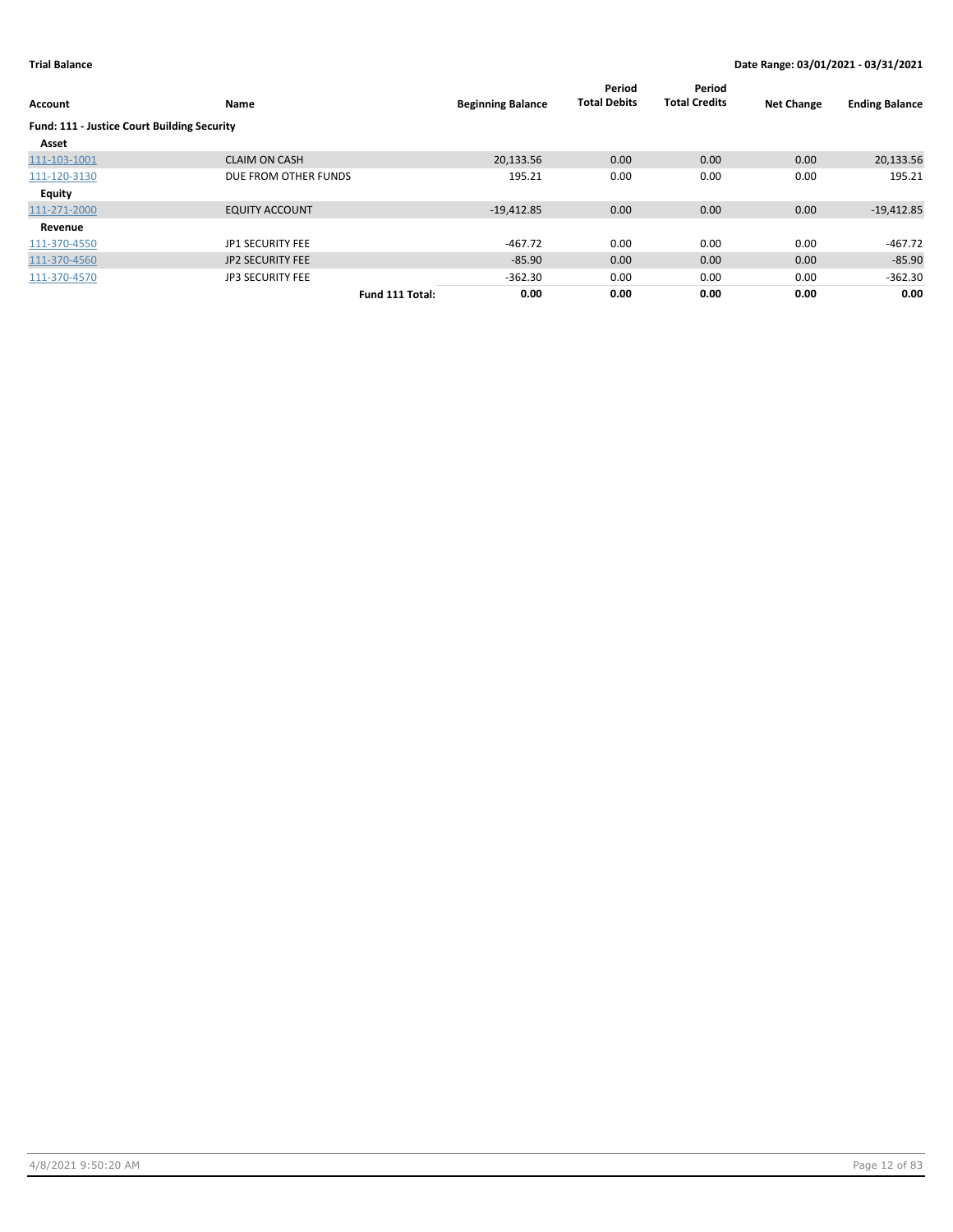| Account                                          | Name                             | <b>Beginning Balance</b> | Period<br><b>Total Debits</b> | Period<br><b>Total Credits</b> | <b>Net Change</b> | <b>Ending Balance</b> |
|--------------------------------------------------|----------------------------------|--------------------------|-------------------------------|--------------------------------|-------------------|-----------------------|
| <b>Fund: 120 - County Clerk Vital Statistics</b> |                                  |                          |                               |                                |                   |                       |
| Asset                                            |                                  |                          |                               |                                |                   |                       |
| 120-103-1001                                     | <b>CLAIM ON CASH</b>             | $-95.62$                 | 0.00                          | 0.00                           | 0.00              | $-95.62$              |
| 120-120-3130                                     | DUE FROM OTHER FUNDS             | 81.00                    | 0.00                          | 0.00                           | 0.00              | 81.00                 |
| Liability                                        |                                  |                          |                               |                                |                   |                       |
| 120-200-9100                                     | SYSTEM ADDED LIABILITY LINE-ITEM | 2,691.03                 | 0.00                          | 0.00                           | 0.00              | 2,691.03              |
| Equity                                           |                                  |                          |                               |                                |                   |                       |
| 120-271-2000                                     | <b>EQUITY ACCOUNT</b>            | $-2,699.41$              | 0.00                          | 0.00                           | 0.00              | $-2,699.41$           |
| Revenue                                          |                                  |                          |                               |                                |                   |                       |
| 120-370-1340                                     | <b>CO.CLK.VITAL STAT.FEE</b>     | $-130.00$                | 0.00                          | 0.00                           | 0.00              | $-130.00$             |
| Expense                                          |                                  |                          |                               |                                |                   |                       |
| 120-411-3100                                     | <b>OFFICE SUPPLIES</b>           | 153.00                   | 0.00                          | 0.00                           | 0.00              | 153.00                |
|                                                  | Fund 120 Total:                  | 0.00                     | 0.00                          | 0.00                           | 0.00              | 0.00                  |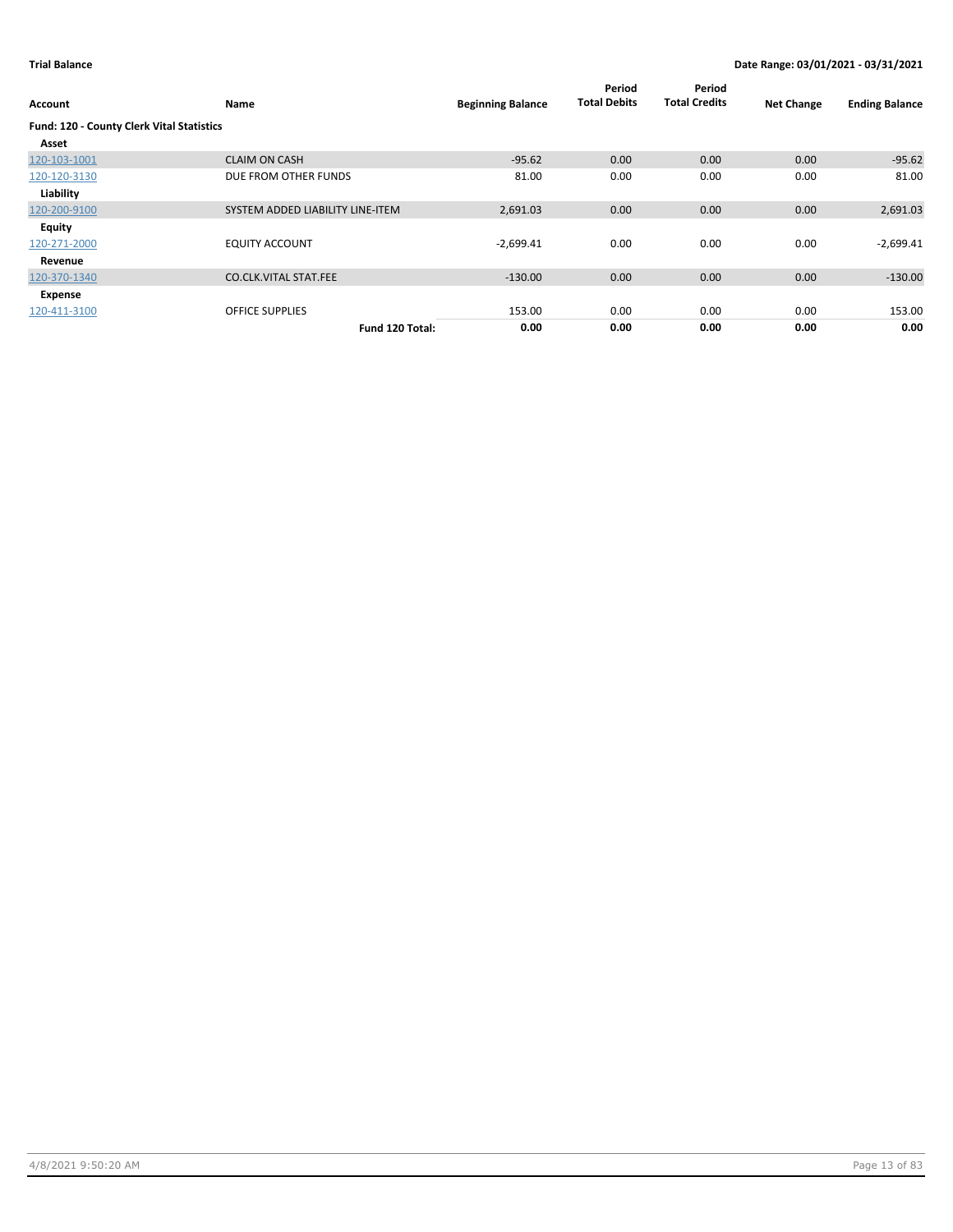| <b>Account</b>                              | Name                             |                          | Period<br><b>Total Debits</b> | Period<br><b>Total Credits</b> | <b>Net Change</b> |                       |
|---------------------------------------------|----------------------------------|--------------------------|-------------------------------|--------------------------------|-------------------|-----------------------|
|                                             |                                  | <b>Beginning Balance</b> |                               |                                |                   | <b>Ending Balance</b> |
| Fund: 121 - County Clerk Records Management |                                  |                          |                               |                                |                   |                       |
| Asset                                       |                                  |                          |                               |                                |                   |                       |
| 121-100-1001                                | PR Claim on Cash                 | 0.00                     | 3,383.82                      | 3,383.82                       | 0.00              | 0.00                  |
| 121-103-1001                                | <b>CLAIM ON CASH</b>             | 49,302.53                | 3,960.50                      | 3,383.82                       | 576.68            | 49,879.21             |
| 121-120-3130                                | DUE FROM OTHER FUNDS             | 7,397.84                 | 0.00                          | 0.00                           | 0.00              | 7,397.84              |
| Liability                                   |                                  |                          |                               |                                |                   |                       |
| 121-102-1001                                | PR AP Clearing                   | 0.00                     | 1,887.92                      | 1,887.92                       | 0.00              | 0.00                  |
| 121-200-1500                                | <b>ACCRUED SALARY PAYABLE</b>    | $-1.067.12$              | 0.00                          | 0.00                           | 0.00              | $-1,067.12$           |
| 121-200-1550                                | <b>ACCRUED FRINGE BENEFITS</b>   | $-747.32$                | 0.00                          | 0.00                           | 0.00              | $-747.32$             |
| 121-200-9000                                | <b>Payroll Liability Account</b> | $-186.05$                | 1,887.92                      | 1,887.92                       | 0.00              | $-186.05$             |
| 121-200-9100                                | SYSTEM ADDED LIABILITY LINE-ITEM | 7,706.52                 | 0.00                          | 0.00                           | 0.00              | 7,706.52              |
| <b>Equity</b>                               |                                  |                          |                               |                                |                   |                       |
| 121-271-2000                                | <b>EQUITY ACCOUNT</b>            | $-78,481.91$             | 0.00                          | 0.00                           | 0.00              | $-78,481.91$          |
| Revenue                                     |                                  |                          |                               |                                |                   |                       |
| 121-370-1310                                | <b>SUBSCRIPTION/IMAGES FEES</b>  | $-6,729.00$              | 0.00                          | 3,960.50                       | $-3,960.50$       | $-10,689.50$          |
| 121-370-1330                                | <b>CO.CLERK PRESERVE REC FEE</b> | $-8,193.97$              | 0.00                          | 0.00                           | 0.00              | $-8,193.97$           |
| <b>Expense</b>                              |                                  |                          |                               |                                |                   |                       |
| 121-402-1040                                | <b>SALARY DEPUTY</b>             | 10,891.31                | 1,980.24                      | 0.00                           | 1,980.24          | 12,871.55             |
| 121-402-2010                                | SOCIAL SECURITY TAXES            | 306.95                   | 491.12                        | 0.00                           | 491.12            | 798.07                |
| 121-402-2020                                | <b>GROUP HEALTH INSURANCE</b>    | 5,086.10                 | 1,017.22                      | 0.00                           | 1,017.22          | 6,103.32              |
| 121-402-2030                                | <b>RETIREMENT</b>                | 1,286.89                 | 234.86                        | 0.00                           | 234.86            | 1,521.75              |
| 121-402-2040                                | <b>WORKERS COMPENSATION</b>      | 36.93                    | 0.00                          | 0.00                           | 0.00              | 36.93                 |
| 121-402-2050                                | <b>MEDICARE TAX</b>              | 526.30                   | 28.72                         | 368.34                         | $-339.62$         | 186.68                |
| 121-402-3120                                | <b>IMAGING SYSTEM</b>            | 12,864.00                | 0.00                          | 0.00                           | 0.00              | 12,864.00             |
|                                             | Fund 121 Total:                  | 0.00                     | 14,872.32                     | 14,872.32                      | 0.00              | 0.00                  |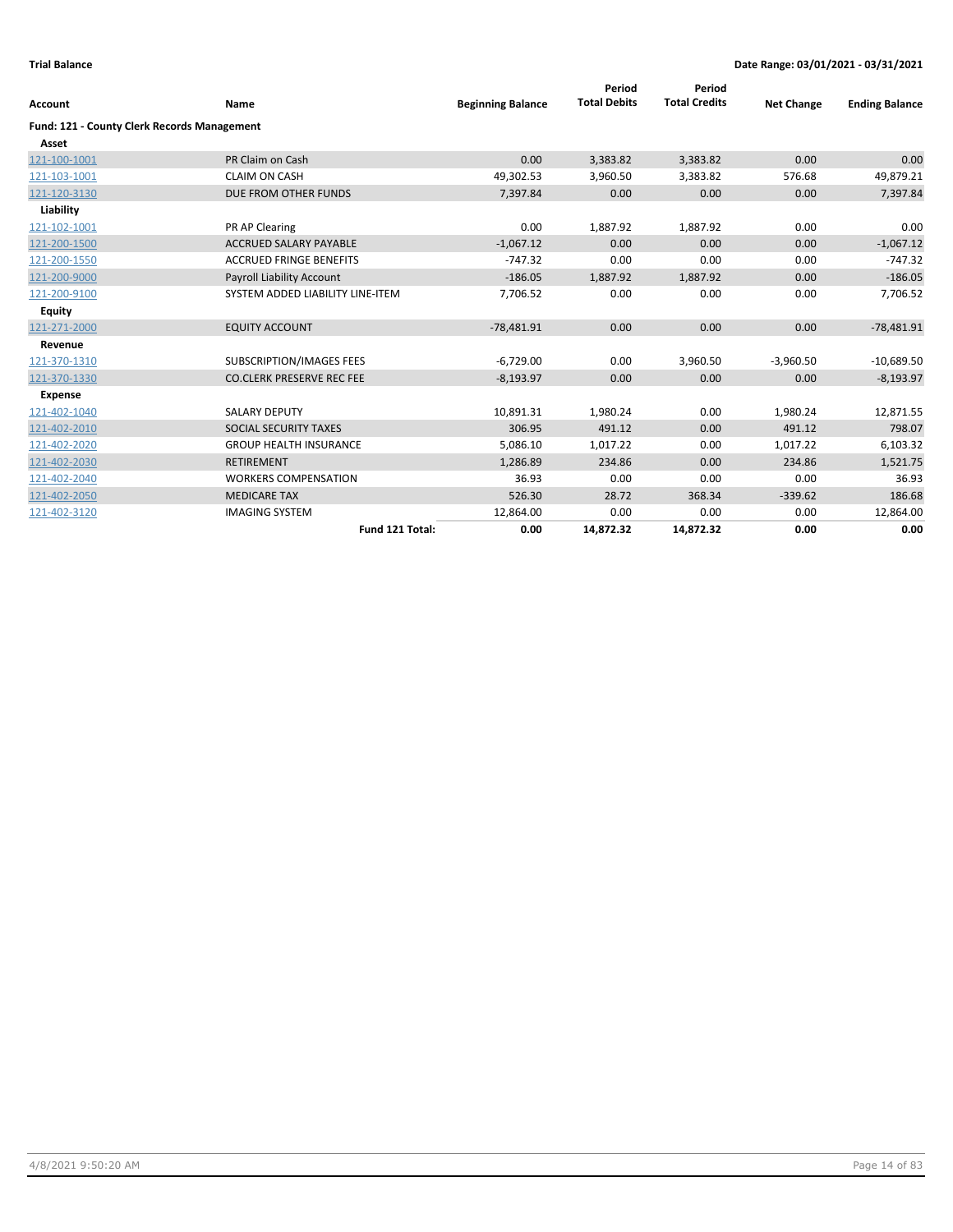| Account                      | Name                             | <b>Beginning Balance</b> | Period<br><b>Total Debits</b> | Period<br><b>Total Credits</b> | <b>Net Change</b> | <b>Ending Balance</b> |
|------------------------------|----------------------------------|--------------------------|-------------------------------|--------------------------------|-------------------|-----------------------|
| Fund: 122 - Chapter 19 Funds |                                  |                          |                               |                                |                   |                       |
| Asset                        |                                  |                          |                               |                                |                   |                       |
| 122-103-1001                 | <b>CLAIM ON CASH</b>             | 12,634.81                | 0.00                          | 0.00                           | 0.00              | 12,634.81             |
| Liability                    |                                  |                          |                               |                                |                   |                       |
| 122-200-1500                 | ACCRUED SALARY PAYABLE           | 168.00                   | 0.00                          | 0.00                           | 0.00              | 168.00                |
| 122-200-1550                 | <b>ACCRUED FRINGE BENEFITS</b>   | 35.96                    | 0.00                          | 0.00                           | 0.00              | 35.96                 |
| 122-200-9100                 | SYSTEM ADDED LIABILITY LINE-ITEM | $-3,975.00$              | 0.00                          | 0.00                           | 0.00              | $-3,975.00$           |
| <b>Equity</b>                |                                  |                          |                               |                                |                   |                       |
| 122-271-2000                 | <b>EQUITY ACCOUNT</b>            | $-26,233.84$             | 0.00                          | 0.00                           | 0.00              | $-26,233.84$          |
| <b>Expense</b>               |                                  |                          |                               |                                |                   |                       |
| 122-478-1033                 | <b>SECURITY</b>                  | 1,400.00                 | 0.00                          | 0.00                           | 0.00              | 1,400.00              |
| 122-478-1090                 | <b>SALARY ELECTION</b>           | 11,373.00                | 0.00                          | 0.00                           | 0.00              | 11,373.00             |
| 122-478-2030                 | <b>RETIREMENT</b>                | 165.06                   | 0.00                          | 0.00                           | 0.00              | 165.06                |
| 122-478-2050                 | <b>MEDICARE TAX</b>              | 136.02                   | 0.00                          | 0.00                           | 0.00              | 136.02                |
| 122-478-3100                 | <b>OFFICE SUPPLIES</b>           | 9.83                     | 0.00                          | 0.00                           | 0.00              | 9.83                  |
| 122-478-3970                 | <b>SANITIZING SUPPLIES</b>       | 1,547.27                 | 0.00                          | 0.00                           | 0.00              | 1,547.27              |
| 122-478-3980                 | PERSONAL PROTECTIVE EQUIPMENT    | 302.51                   | 0.00                          | 0.00                           | 0.00              | 302.51                |
| 122-478-3990                 | <b>OFFICE PROTECTION</b>         | 957.84                   | 0.00                          | 0.00                           | 0.00              | 957.84                |
| 122-478-4420                 | OTHER PROFESSIONAL SERVICES      | 1,266.94                 | 0.00                          | 0.00                           | 0.00              | 1,266.94              |
| 122-478-5720                 | <b>OFFICE EQUIPMENT</b>          | 211.60                   | 0.00                          | 0.00                           | 0.00              | 211.60                |
|                              | Fund 122 Total:                  | 0.00                     | 0.00                          | 0.00                           | 0.00              | 0.00                  |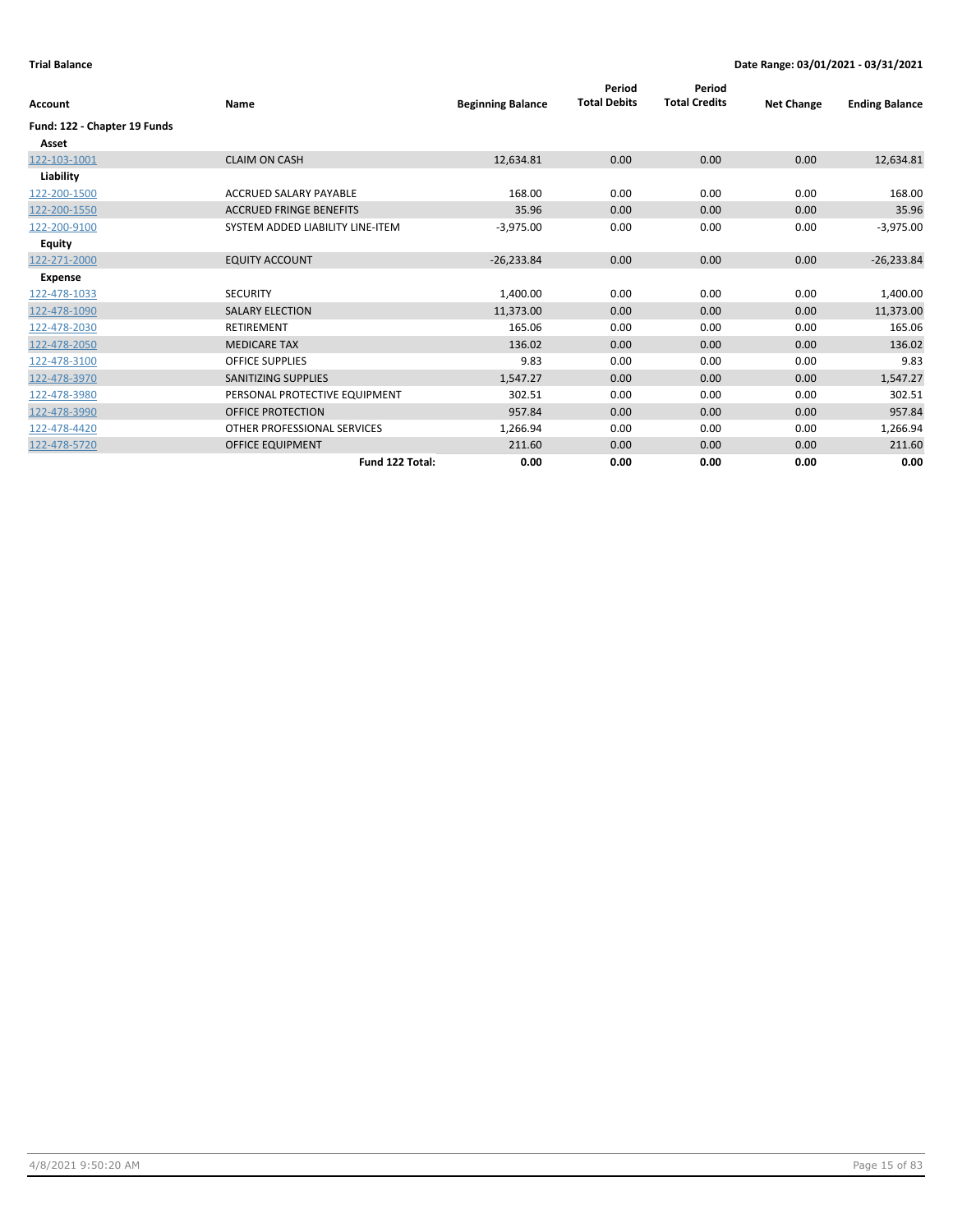|                                     |                                  |                          | Period              | Period               |                   |                       |
|-------------------------------------|----------------------------------|--------------------------|---------------------|----------------------|-------------------|-----------------------|
| Account                             | Name                             | <b>Beginning Balance</b> | <b>Total Debits</b> | <b>Total Credits</b> | <b>Net Change</b> | <b>Ending Balance</b> |
| Fund: 123 - Election Equipment Fund |                                  |                          |                     |                      |                   |                       |
| Asset                               |                                  |                          |                     |                      |                   |                       |
| 123-103-1001                        | <b>CLAIM ON CASH</b>             | 155,421.42               | 357,253.98          | 493,253.98           | $-136,000.00$     | 19,421.42             |
| Liability                           |                                  |                          |                     |                      |                   |                       |
| 123-102-1000                        | A/P Clearing                     | 0.00                     | 493,253.98          | 493,253.98           | 0.00              | 0.00                  |
| 123-200-9100                        | SYSTEM ADDED LIABILITY LINE-ITEM | 1,191.29                 | 0.00                | 0.00                 | 0.00              | 1,191.29              |
| Equity                              |                                  |                          |                     |                      |                   |                       |
| 123-271-2000                        | <b>EQUITY ACCOUNT</b>            | $-154,762.78$            | 0.00                | 0.00                 | 0.00              | $-154,762.78$         |
| Revenue                             |                                  |                          |                     |                      |                   |                       |
| 123-335-1435                        | PROCEEDS FROM CAPITAL LEASE      | 0.00                     | 0.00                | 357,253.98           | $-357,253.98$     | $-357,253.98$         |
| 123-340-4840                        | <b>ELECTION REIMBURSEMENTS</b>   | $-1,849.93$              | 0.00                | 0.00                 | 0.00              | $-1,849.93$           |
| Expense                             |                                  |                          |                     |                      |                   |                       |
| 123-403-5730                        | <b>ELECTION EQUIPMENT</b>        | 0.00                     | 493,253.98          | 0.00                 | 493,253.98        | 493,253.98            |
|                                     | Fund 123 Total:                  | 0.00                     | 1,343,761.94        | 1,343,761.94         | 0.00              | 0.00                  |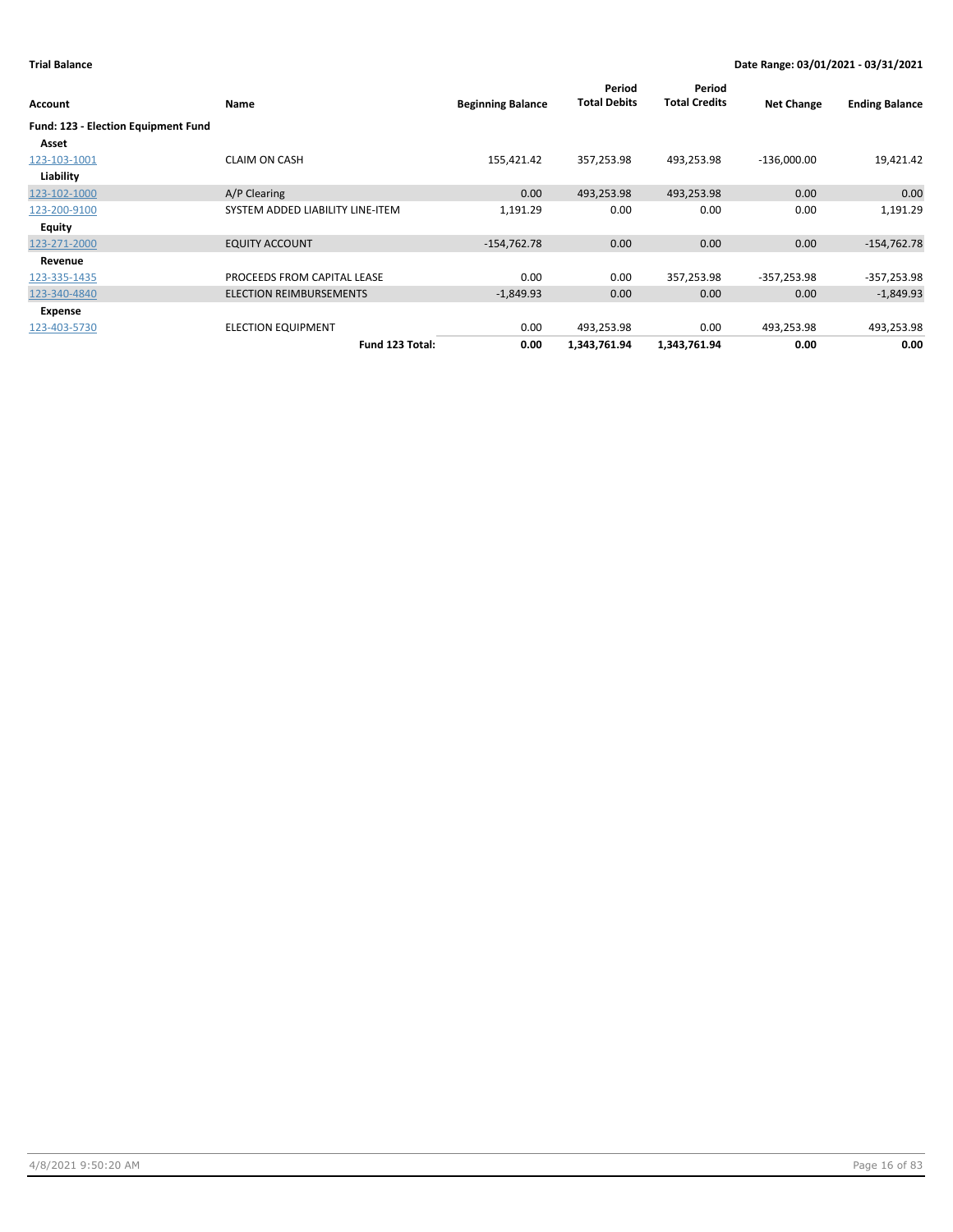| Account                                            | Name                                  | <b>Beginning Balance</b> | Period<br><b>Total Debits</b> | Period<br><b>Total Credits</b> | <b>Net Change</b> | <b>Ending Balance</b> |
|----------------------------------------------------|---------------------------------------|--------------------------|-------------------------------|--------------------------------|-------------------|-----------------------|
| Fund: 125 - County Clerk Co.& Dist.CourtTechnology |                                       |                          |                               |                                |                   |                       |
| Asset                                              |                                       |                          |                               |                                |                   |                       |
| 125-103-1001                                       | <b>CLAIM ON CASH</b>                  | 7.685.44                 | 0.00                          | 0.00                           | 0.00              | 7,685.44              |
| 125-120-3130                                       | DUE FROM OTHER FUNDS                  | 60.36                    | 0.00                          | 0.00                           | 0.00              | 60.36                 |
| Equity                                             |                                       |                          |                               |                                |                   |                       |
| 125-271-2000                                       | <b>EQUITY ACCOUNT</b>                 | $-8,011.37$              | 0.00                          | 0.00                           | 0.00              | $-8,011.37$           |
| Revenue                                            |                                       |                          |                               |                                |                   |                       |
| 125-370-4400                                       | CO. CLK. CO. & DIST. CT. TECHNOLOGY F | $-34.43$                 | 0.00                          | 0.00                           | 0.00              | $-34.43$              |
| Expense                                            |                                       |                          |                               |                                |                   |                       |
| 125-440-5720                                       | <b>OFFICE EQUIPMENT</b>               | 300.00                   | 0.00                          | 0.00                           | 0.00              | 300.00                |
|                                                    | Fund 125 Total:                       | 0.00                     | 0.00                          | 0.00                           | 0.00              | 0.00                  |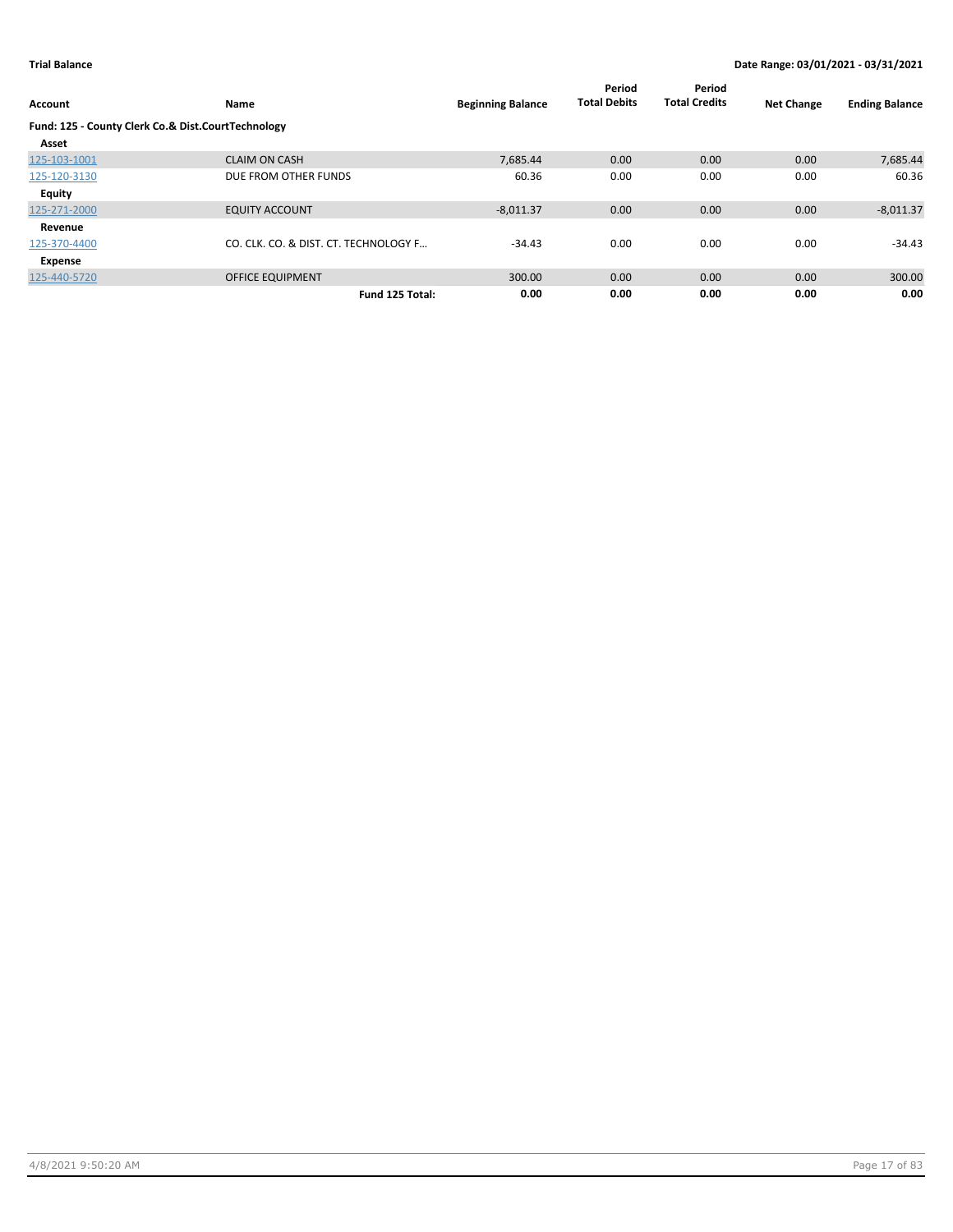| Account                                             | Name                                     | <b>Beginning Balance</b> | Period<br><b>Total Debits</b> | Period<br><b>Total Credits</b> | <b>Net Change</b> | <b>Ending Balance</b> |
|-----------------------------------------------------|------------------------------------------|--------------------------|-------------------------------|--------------------------------|-------------------|-----------------------|
| Fund: 126 - County Clerk Court Records Preservation |                                          |                          |                               |                                |                   |                       |
| Asset                                               |                                          |                          |                               |                                |                   |                       |
| 126-103-1001                                        | <b>CLAIM ON CASH</b>                     | 16,633.79                | 0.00                          | 0.00                           | 0.00              | 16,633.79             |
| 126-120-3130                                        | DUE FROM OTHER FUNDS                     | 180.00                   | 0.00                          | 0.00                           | 0.00              | 180.00                |
| Liability                                           |                                          |                          |                               |                                |                   |                       |
| 126-200-9100                                        | SYSTEM ADDED LIABILITY LINE-ITEM         | $-619.64$                | 0.00                          | 0.00                           | 0.00              | $-619.64$             |
| Equity                                              |                                          |                          |                               |                                |                   |                       |
| 126-271-2000                                        | <b>EQUITY ACCOUNT</b>                    | $-15,884.15$             | 0.00                          | 0.00                           | 0.00              | $-15,884.15$          |
| Revenue                                             |                                          |                          |                               |                                |                   |                       |
| 126-370-1330                                        | <b>CO.CLK.COURT RECORDS PRESERVATION</b> | $-310.00$                | 0.00                          | 0.00                           | 0.00              | $-310.00$             |
|                                                     | Fund 126 Total:                          | 0.00                     | 0.00                          | 0.00                           | 0.00              | 0.00                  |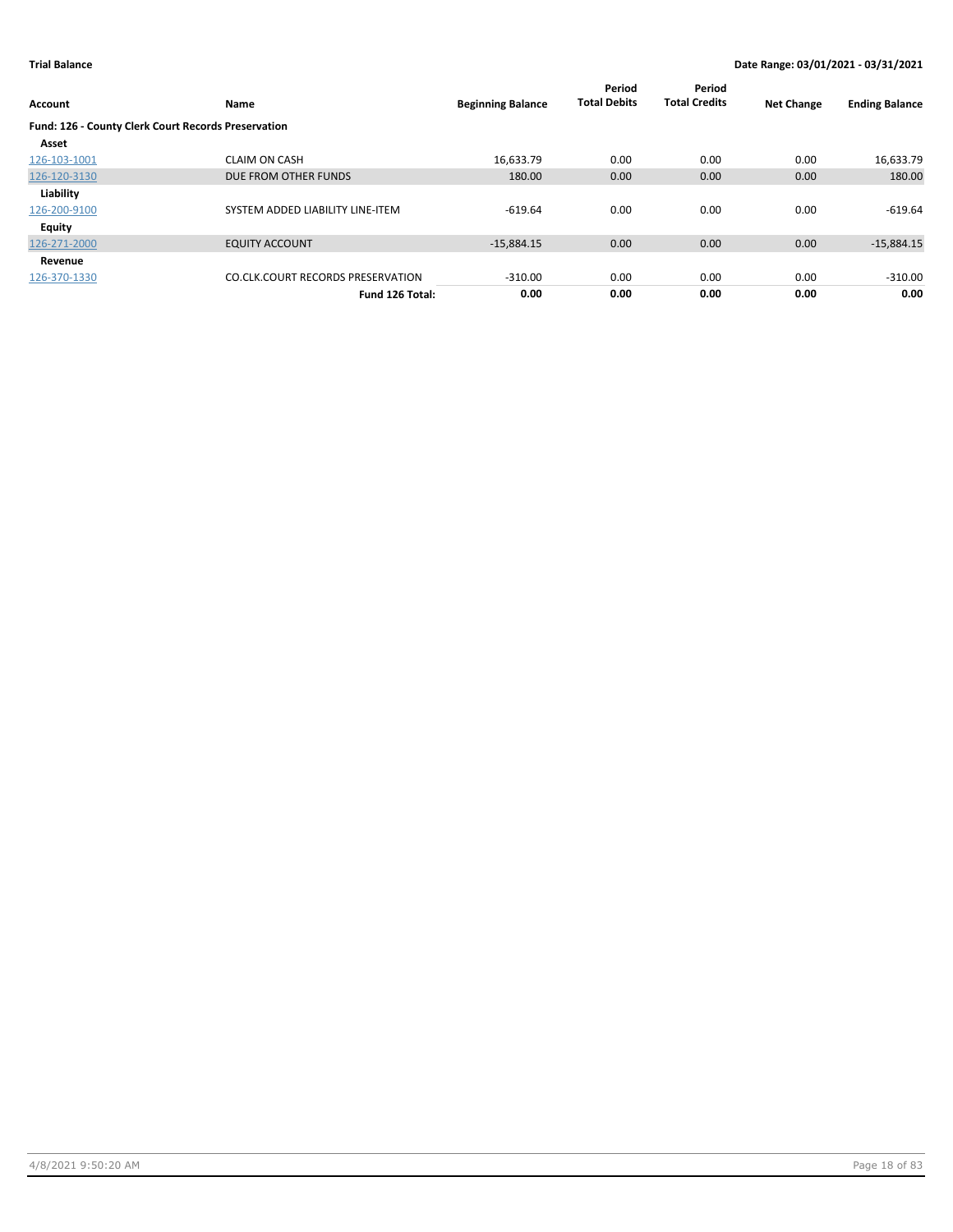| Account                                  | Name                             | <b>Beginning Balance</b> | Period<br><b>Total Debits</b> | Period<br><b>Total Credits</b> | <b>Net Change</b> | <b>Ending Balance</b> |
|------------------------------------------|----------------------------------|--------------------------|-------------------------------|--------------------------------|-------------------|-----------------------|
| Fund: 127 - County Clerk Records Archive |                                  |                          |                               |                                |                   |                       |
| Asset                                    |                                  |                          |                               |                                |                   |                       |
| 127-103-1001                             | <b>CLAIM ON CASH</b>             | 318,846.90               | 0.00                          | 0.00                           | 0.00              | 318,846.90            |
| 127-120-3130                             | DUE FROM OTHER FUNDS             | 7,350.00                 | 0.00                          | 0.00                           | 0.00              | 7,350.00              |
| Liability                                |                                  |                          |                               |                                |                   |                       |
| 127-200-9100                             | SYSTEM ADDED LIABILITY LINE-ITEM | $-32,895.20$             | 0.00                          | 0.00                           | 0.00              | $-32,895.20$          |
| <b>Equity</b>                            |                                  |                          |                               |                                |                   |                       |
| 127-271-2000                             | <b>EQUITY ACCOUNT</b>            | $-281,757.02$            | 0.00                          | 0.00                           | 0.00              | $-281,757.02$         |
| Revenue                                  |                                  |                          |                               |                                |                   |                       |
| 127-370-1330                             | CO. CLERK RECORDS ARCHIVE FEE    | $-16,770.00$             | 0.00                          | 0.00                           | 0.00              | $-16,770.00$          |
| Expense                                  |                                  |                          |                               |                                |                   |                       |
| 127-403-4370                             | <b>DIGITAL IMAGING</b>           | 5,225.32                 | 0.00                          | 0.00                           | 0.00              | 5,225.32              |
|                                          | Fund 127 Total:                  | 0.00                     | 0.00                          | 0.00                           | 0.00              | 0.00                  |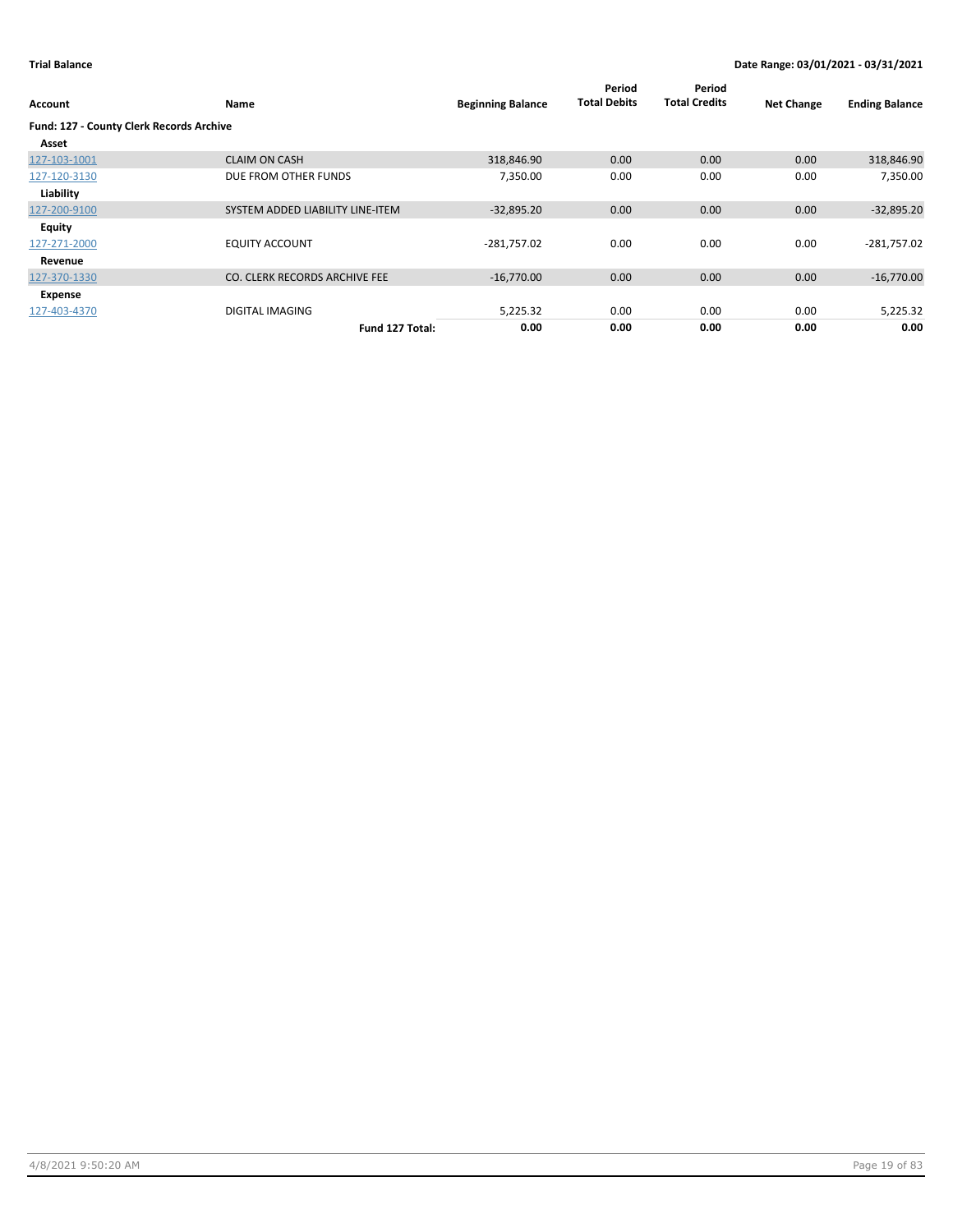| Account                          | Name                        | <b>Beginning Balance</b> | Period<br><b>Total Debits</b> | Period<br><b>Total Credits</b> | <b>Net Change</b> | <b>Ending Balance</b> |
|----------------------------------|-----------------------------|--------------------------|-------------------------------|--------------------------------|-------------------|-----------------------|
| Fund: 130 - Bail Bond Trust Fund |                             |                          |                               |                                |                   |                       |
| Asset                            |                             |                          |                               |                                |                   |                       |
| 130-103-1130                     | <b>SURETY BAIL BOND FEE</b> | 7,500.00                 | 510.00                        | 0.00                           | 510.00            | 8,010.00              |
| Liability                        |                             |                          |                               |                                |                   |                       |
| 130-207-0970                     | DUE TO OTHER GOVERNMENTS    | $-5,100.00$              | 0.00                          | 0.00                           | 0.00              | $-5,100.00$           |
| <b>Equity</b>                    |                             |                          |                               |                                |                   |                       |
| 130-271-2000                     | <b>EQUITY ACCOUNT</b>       | $-225.00$                | 0.00                          | 0.00                           | 0.00              | $-225.00$             |
| Revenue                          |                             |                          |                               |                                |                   |                       |
| 130-345-1130                     | <b>SURETY BAIL BOND FEE</b> | $-2.175.00$              | 0.00                          | 510.00                         | $-510.00$         | $-2,685.00$           |
|                                  | Fund 130 Total:             | 0.00                     | 510.00                        | 510.00                         | 0.00              | 0.00                  |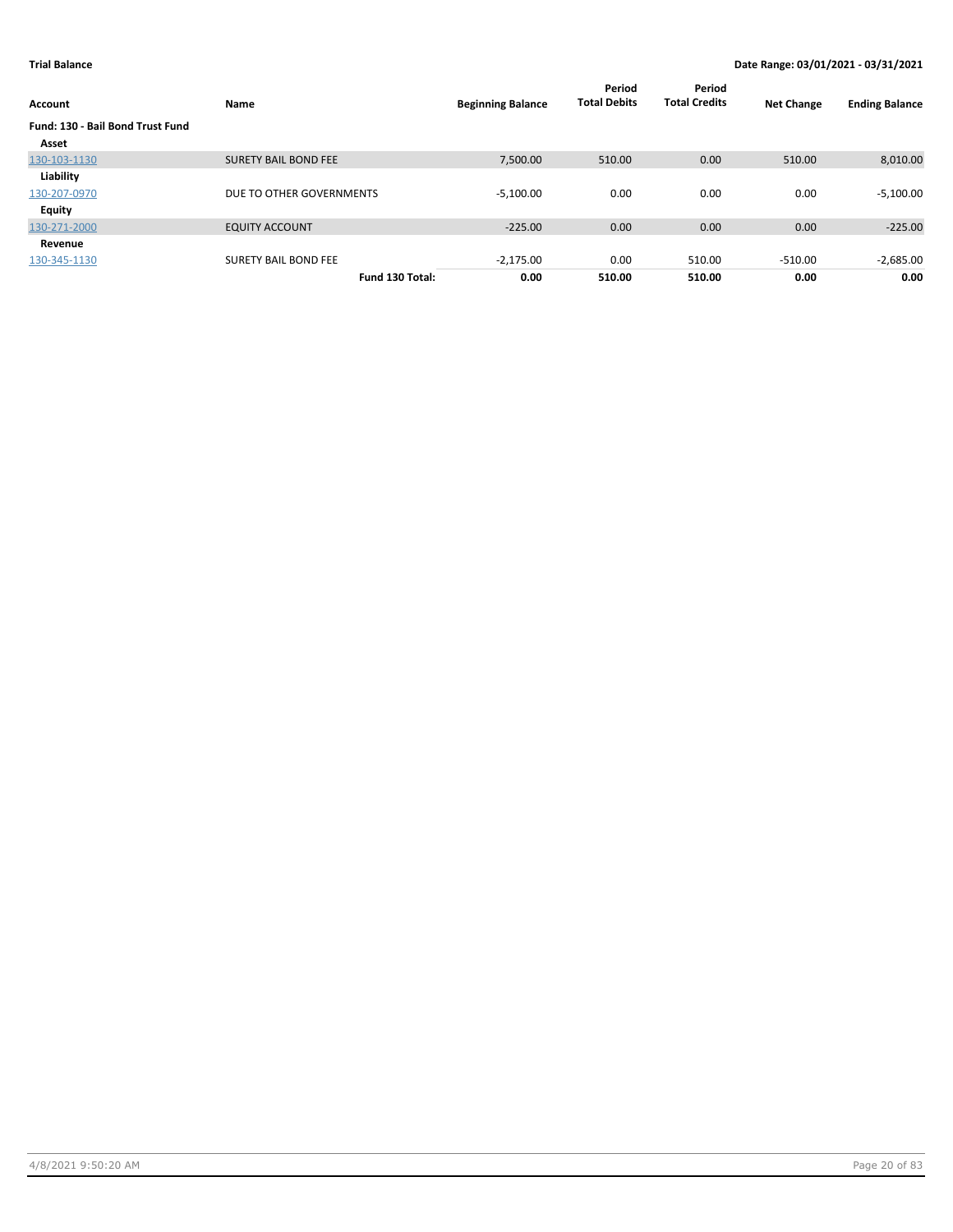| Account                                    | Name                             | <b>Beginning Balance</b> | Period<br><b>Total Debits</b> | Period<br><b>Total Credits</b> | <b>Net Change</b> | <b>Ending Balance</b> |
|--------------------------------------------|----------------------------------|--------------------------|-------------------------------|--------------------------------|-------------------|-----------------------|
| Fund: 160 - County Judge Excess Supplement |                                  |                          |                               |                                |                   |                       |
| Asset                                      |                                  |                          |                               |                                |                   |                       |
| 160-103-1001                               | <b>CLAIM ON CASH</b>             | 16,184.75                | 0.00                          | 0.00                           | 0.00              | 16,184.75             |
| Liability                                  |                                  |                          |                               |                                |                   |                       |
| 160-200-9100                               | SYSTEM ADDED LIABILITY LINE-ITEM | 217.00                   | 0.00                          | 0.00                           | 0.00              | 217.00                |
| Equity                                     |                                  |                          |                               |                                |                   |                       |
| 160-271-2000                               | <b>EQUITY ACCOUNT</b>            | $-16,444.55$             | 0.00                          | 0.00                           | 0.00              | $-16,444.55$          |
| Expense                                    |                                  |                          |                               |                                |                   |                       |
| 160-452-3100                               | <b>OFFICE SUPPLIES</b>           | 38.80                    | 0.00                          | 0.00                           | 0.00              | 38.80                 |
| 160-452-3110                               | <b>POSTAGE</b>                   | 4.00                     | 0.00                          | 0.00                           | 0.00              | 4.00                  |
|                                            | Fund 160 Total:                  | 0.00                     | 0.00                          | 0.00                           | 0.00              | 0.00                  |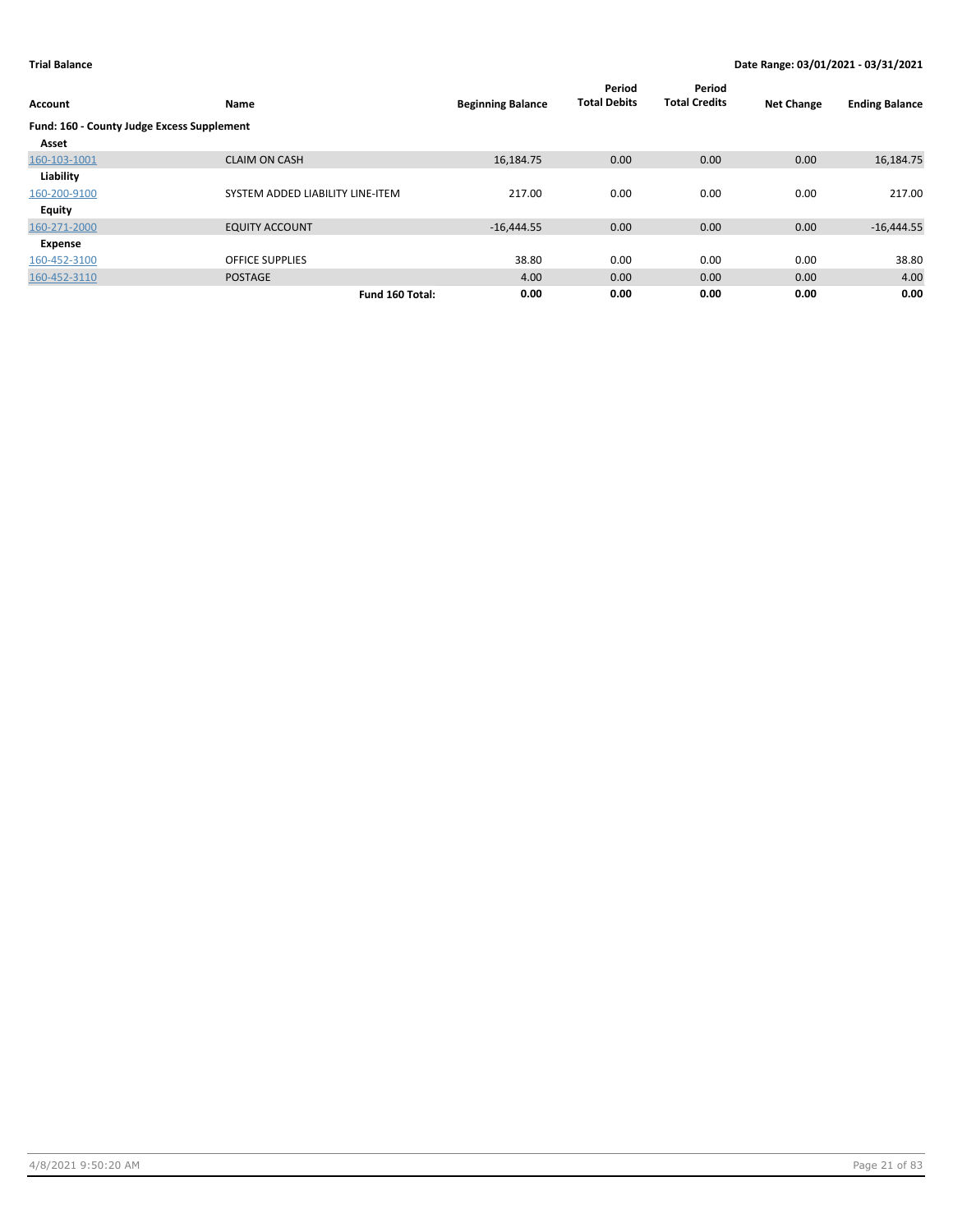| Account                              | Name                     | <b>Beginning Balance</b> | Period<br><b>Total Debits</b> | Period<br><b>Total Credits</b> | <b>Net Change</b> | <b>Ending Balance</b> |
|--------------------------------------|--------------------------|--------------------------|-------------------------------|--------------------------------|-------------------|-----------------------|
| Fund: 161 - Probate Judges Education |                          |                          |                               |                                |                   |                       |
| Asset                                |                          |                          |                               |                                |                   |                       |
| 161-103-1001                         | <b>CLAIM ON CASH</b>     | 5,982.52                 | 0.00                          | 0.00                           | 0.00              | 5,982.52              |
| 161-120-3130                         | DUE FROM OTHER FUNDS     | 60.00                    | 0.00                          | 0.00                           | 0.00              | 60.00                 |
| Equity                               |                          |                          |                               |                                |                   |                       |
| 161-271-2000                         | <b>EQUITY ACCOUNT</b>    | $-5,897.52$              | 0.00                          | 0.00                           | 0.00              | -5,897.52             |
| Revenue                              |                          |                          |                               |                                |                   |                       |
| 161-340-1310                         | PROBATE JUDGES EDUCATION | $-145.00$                | 0.00                          | 0.00                           | 0.00              | $-145.00$             |
|                                      | Fund 161 Total:          | 0.00                     | 0.00                          | 0.00                           | 0.00              | 0.00                  |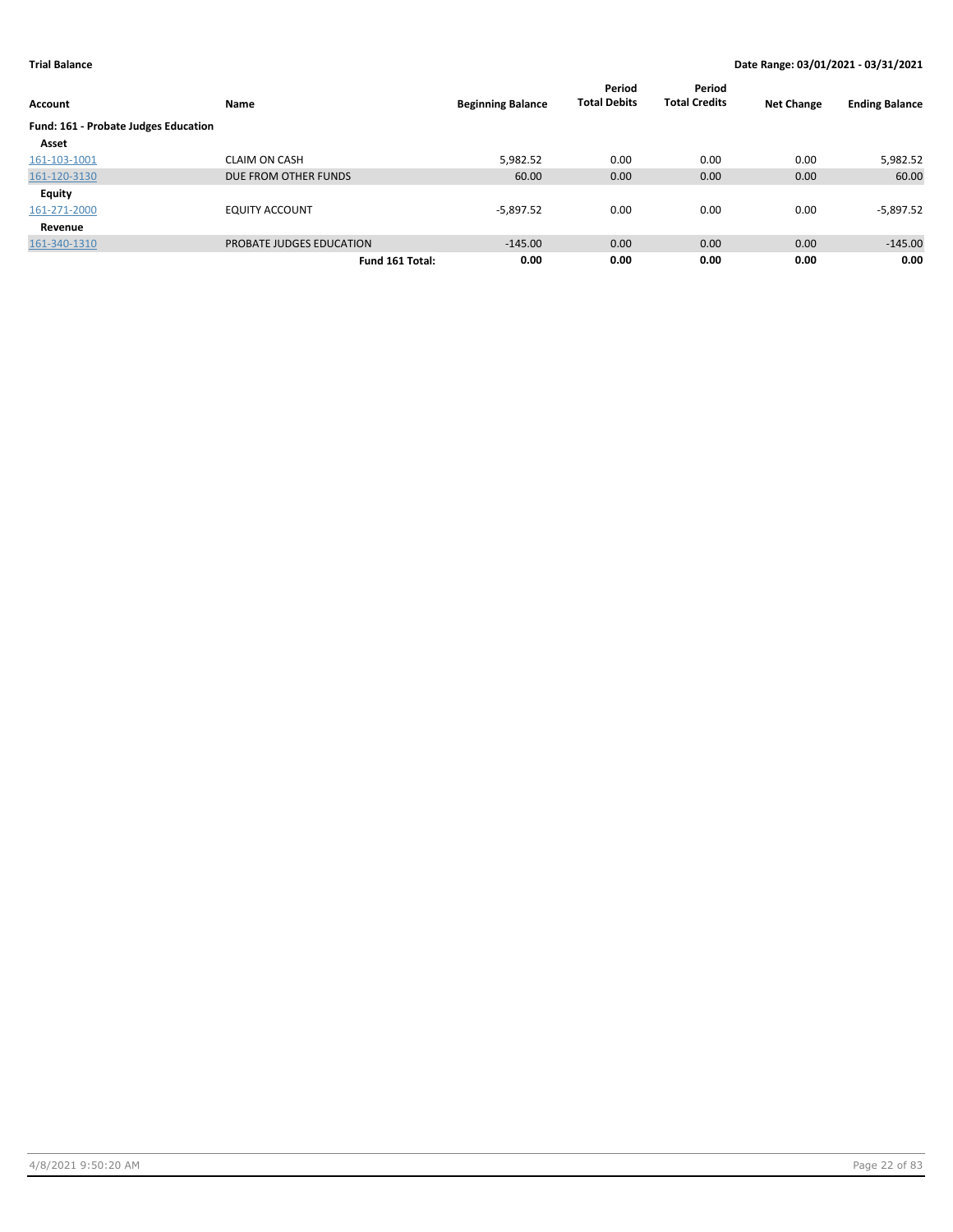| Account                                              | <b>Name</b>                    | <b>Beginning Balance</b> | Period<br><b>Total Debits</b> | Period<br><b>Total Credits</b> | <b>Net Change</b> | <b>Ending Balance</b> |
|------------------------------------------------------|--------------------------------|--------------------------|-------------------------------|--------------------------------|-------------------|-----------------------|
| <b>Fund: 190 - District Clerk Records Management</b> |                                |                          |                               |                                |                   |                       |
| Asset                                                |                                |                          |                               |                                |                   |                       |
| 190-100-1001                                         | PR Claim on Cash               | 0.00                     | 741.06                        | 758.73                         | $-17.67$          | $-17.67$              |
| 190-103-1001                                         | <b>CLAIM ON CASH</b>           | $-732.27$                | 0.00                          | 741.06                         | $-741.06$         | $-1,473.33$           |
| 190-120-3130                                         | DUE FROM OTHER FUNDS           | 281.70                   | 0.00                          | 0.00                           | 0.00              | 281.70                |
| Liability                                            |                                |                          |                               |                                |                   |                       |
| 190-102-1001                                         | <b>PR AP Clearing</b>          | 0.00                     | 426.27                        | 408.60                         | 17.67             | 17.67                 |
| 190-200-1500                                         | <b>ACCRUED SALARY PAYABLE</b>  | $-18.81$                 | 0.00                          | 0.00                           | 0.00              | $-18.81$              |
| 190-200-1550                                         | <b>ACCRUED FRINGE BENEFITS</b> | $-38.94$                 | 0.00                          | 0.00                           | 0.00              | $-38.94$              |
| 190-200-9000                                         | Payroll Liability Account      | $-44.16$                 | 408.60                        | 408.60                         | 0.00              | $-44.16$              |
| Equity                                               |                                |                          |                               |                                |                   |                       |
| 190-271-2000                                         | <b>EQUITY ACCOUNT</b>          | $-3,346.58$              | 0.00                          | 0.00                           | 0.00              | $-3,346.58$           |
| Revenue                                              |                                |                          |                               |                                |                   |                       |
| 190-370-1360                                         | DST.CLK.PRES.REC.FEE           | $-226.56$                | 0.00                          | 0.00                           | 0.00              | $-226.56$             |
| <b>Expense</b>                                       |                                |                          |                               |                                |                   |                       |
| 190-450-1070                                         | <b>SALARY PART-TIME</b>        | 2,585.66                 | 470.12                        | 0.00                           | 470.12            | 3,055.78              |
| 190-450-2010                                         | SOCIAL SECURITY TAXES          | 71.85                    | 114.95                        | 0.00                           | 114.95            | 186.80                |
| 190-450-2020                                         | <b>GROUP HEALTH INSURANCE</b>  | 898.60                   | 179.72                        | 0.00                           | 179.72            | 1,078.32              |
| 190-450-2030                                         | <b>RETIREMENT</b>              | 305.49                   | 55.76                         | 0.00                           | 55.76             | 361.25                |
| 190-450-2050                                         | <b>MEDICARE TAX</b>            | 123.17                   | 6.72                          | 86.21                          | $-79.49$          | 43.68                 |
| 190-450-3100                                         | <b>OFFICE SUPPLIES</b>         | 140.85                   | 0.00                          | 0.00                           | 0.00              | 140.85                |
|                                                      | Fund 190 Total:                | 0.00                     | 2.403.20                      | 2,403.20                       | 0.00              | 0.00                  |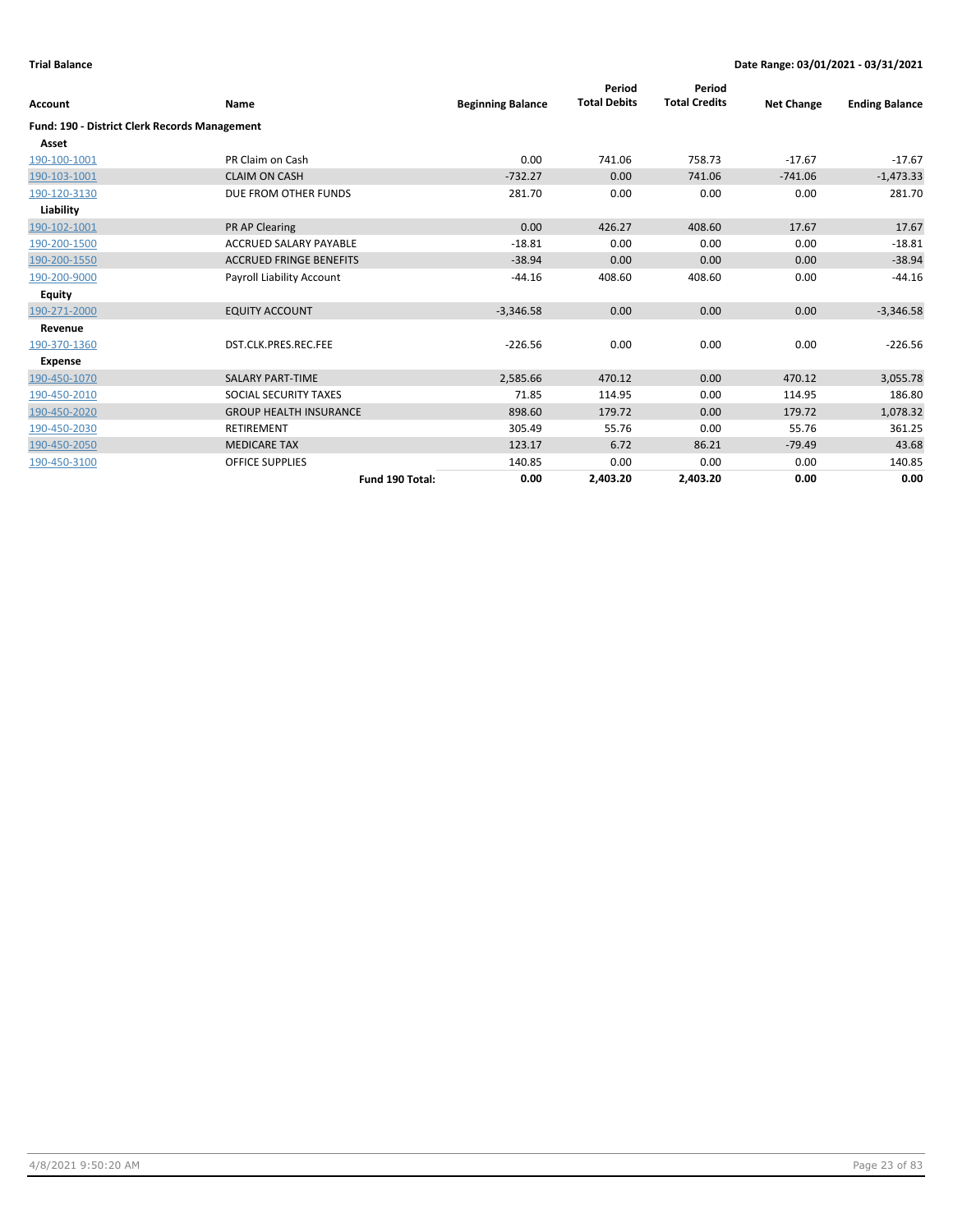| Account                                    | Name                            | <b>Beginning Balance</b> | Period<br><b>Total Debits</b> | Period<br><b>Total Credits</b> | <b>Net Change</b> | <b>Ending Balance</b> |
|--------------------------------------------|---------------------------------|--------------------------|-------------------------------|--------------------------------|-------------------|-----------------------|
| Fund: 191 - District Court Records Archive |                                 |                          |                               |                                |                   |                       |
| Asset                                      |                                 |                          |                               |                                |                   |                       |
| 191-103-1001                               | Claim On Cash                   | 31,077.51                | 5,929.10                      | 0.00                           | 5,929.10          | 37,006.61             |
| 191-120-3130                               | DUE FROM OTHER FUNDS            | 515.26                   | 0.00                          | 0.00                           | 0.00              | 515.26                |
| Liability                                  |                                 |                          |                               |                                |                   |                       |
| 191-102-1000                               | A/P CLEARING                    | $-56.34$                 | 5,929.10                      | 5,929.10                       | 0.00              | $-56.34$              |
| <b>Equity</b>                              |                                 |                          |                               |                                |                   |                       |
| 191-271-2000                               | <b>EQUITY ACCOUNT</b>           | $-37,643.10$             | 0.00                          | 0.00                           | 0.00              | $-37,643.10$          |
| Revenue                                    |                                 |                          |                               |                                |                   |                       |
| 191-370-4500                               | DISTRICT CT.RECORDS ARCHIVE FEE | $-330.18$                | 0.00                          | 0.00                           | 0.00              | $-330.18$             |
| Expense                                    |                                 |                          |                               |                                |                   |                       |
| 191-450-5720                               | OFFICE EQUIPMENT                | 6,436.85                 | 0.00                          | 5,929.10                       | $-5,929.10$       | 507.75                |
|                                            | Fund 191 Total:                 | 0.00                     | 11,858.20                     | 11,858.20                      | 0.00              | 0.00                  |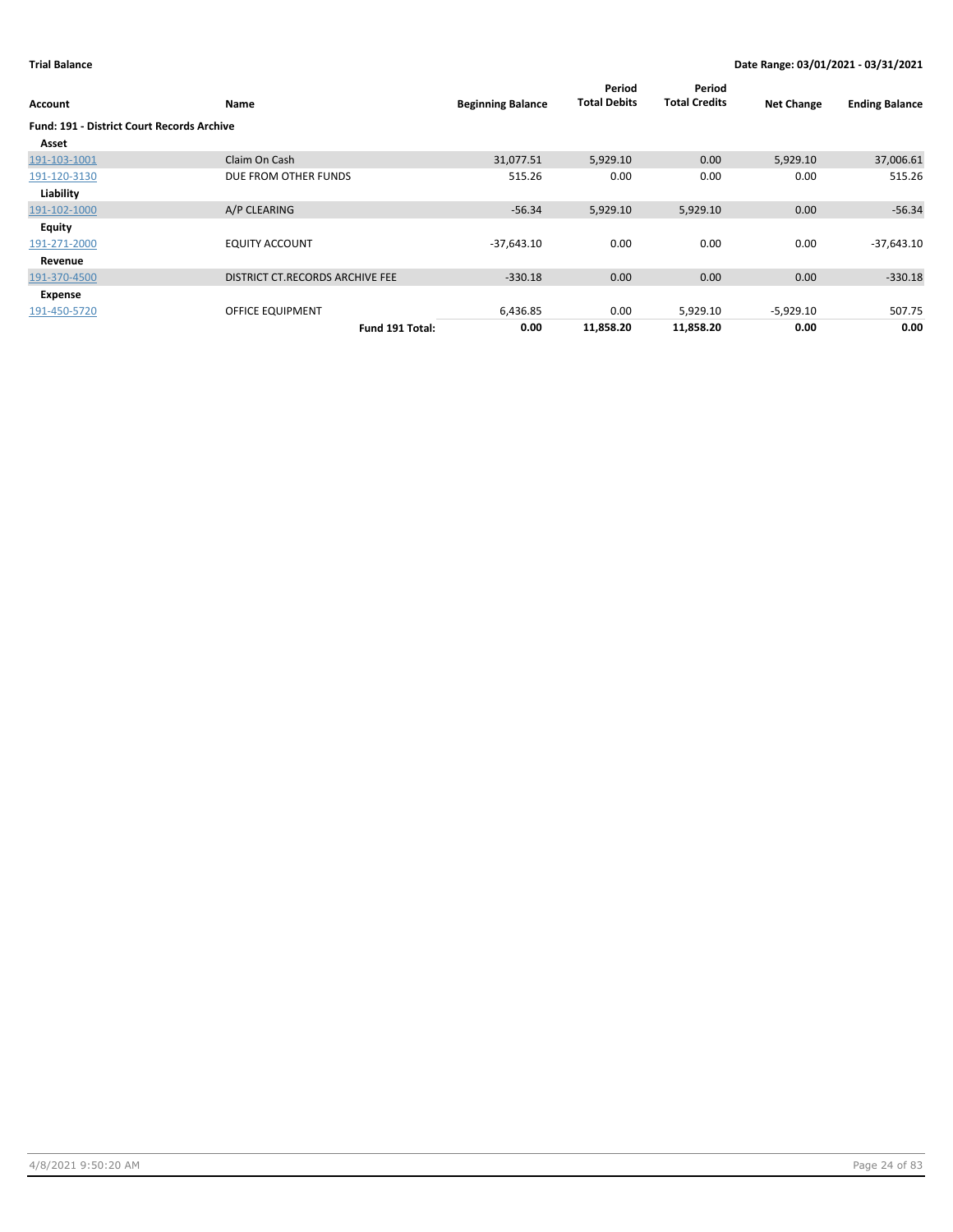| Account                                               | Name                              | <b>Beginning Balance</b> | Period<br><b>Total Debits</b> | Period<br><b>Total Credits</b> | <b>Net Change</b> | <b>Ending Balance</b> |
|-------------------------------------------------------|-----------------------------------|--------------------------|-------------------------------|--------------------------------|-------------------|-----------------------|
| Fund: 192 - District Clerk Co.& Dist.Court Technology |                                   |                          |                               |                                |                   |                       |
| Asset                                                 |                                   |                          |                               |                                |                   |                       |
| 192-103-1001                                          | Claim On Cash                     | 3.894.53                 | 0.00                          | 0.00                           | 0.00              | 3,894.53              |
| 192-120-3130                                          | DUE FROM OTHER FUNDS              | 27.72                    | 0.00                          | 0.00                           | 0.00              | 27.72                 |
| Equity                                                |                                   |                          |                               |                                |                   |                       |
| 192-271-2000                                          | <b>EQUITY ACCOUNT</b>             | $-3,873.58$              | 0.00                          | 0.00                           | 0.00              | $-3,873.58$           |
| Revenue                                               |                                   |                          |                               |                                |                   |                       |
| 192-370-4400                                          | DST.CLK.CO.&DST.CT.TECHNOLOGY FEE | $-48.67$                 | 0.00                          | 0.00                           | 0.00              | $-48.67$              |
|                                                       | Fund 192 Total:                   | 0.00                     | 0.00                          | 0.00                           | 0.00              | 0.00                  |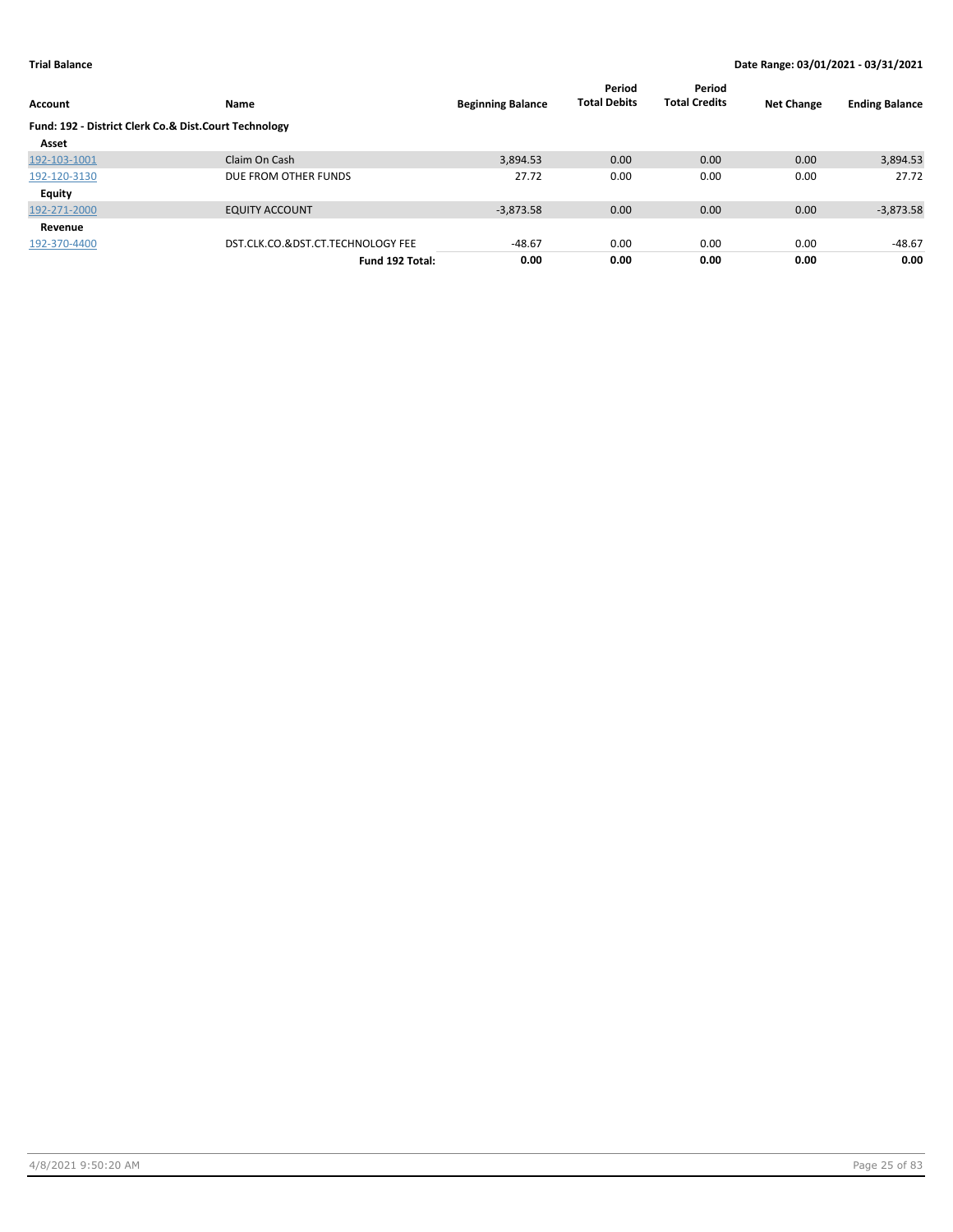| Account                                                      | Name                                | <b>Beginning Balance</b> | Period<br><b>Total Debits</b> | Period<br><b>Total Credits</b> | <b>Net Change</b> | <b>Ending Balance</b> |
|--------------------------------------------------------------|-------------------------------------|--------------------------|-------------------------------|--------------------------------|-------------------|-----------------------|
| <b>Fund: 193 - District Clerk Court Records Preservation</b> |                                     |                          |                               |                                |                   |                       |
| Asset                                                        |                                     |                          |                               |                                |                   |                       |
| 193-103-1001                                                 | Claim on Cash                       | 38,093.67                | 0.00                          | 0.00                           | 0.00              | 38,093.67             |
| 193-120-3130                                                 | DUE FROM OTHER FUNDS                | 385.33                   | 0.00                          | 0.00                           | 0.00              | 385.33                |
| <b>Equity</b>                                                |                                     |                          |                               |                                |                   |                       |
| 193-271-2000                                                 | <b>EQUITY ACCOUNT</b>               | $-38,208.65$             | 0.00                          | 0.00                           | 0.00              | $-38,208.65$          |
| Revenue                                                      |                                     |                          |                               |                                |                   |                       |
| 193-370-1330                                                 | DIST.CLK.COURT RECORDS PRESERVATION | $-270.35$                | 0.00                          | 0.00                           | 0.00              | $-270.35$             |
|                                                              | Fund 193 Total:                     | 0.00                     | 0.00                          | 0.00                           | 0.00              | 0.00                  |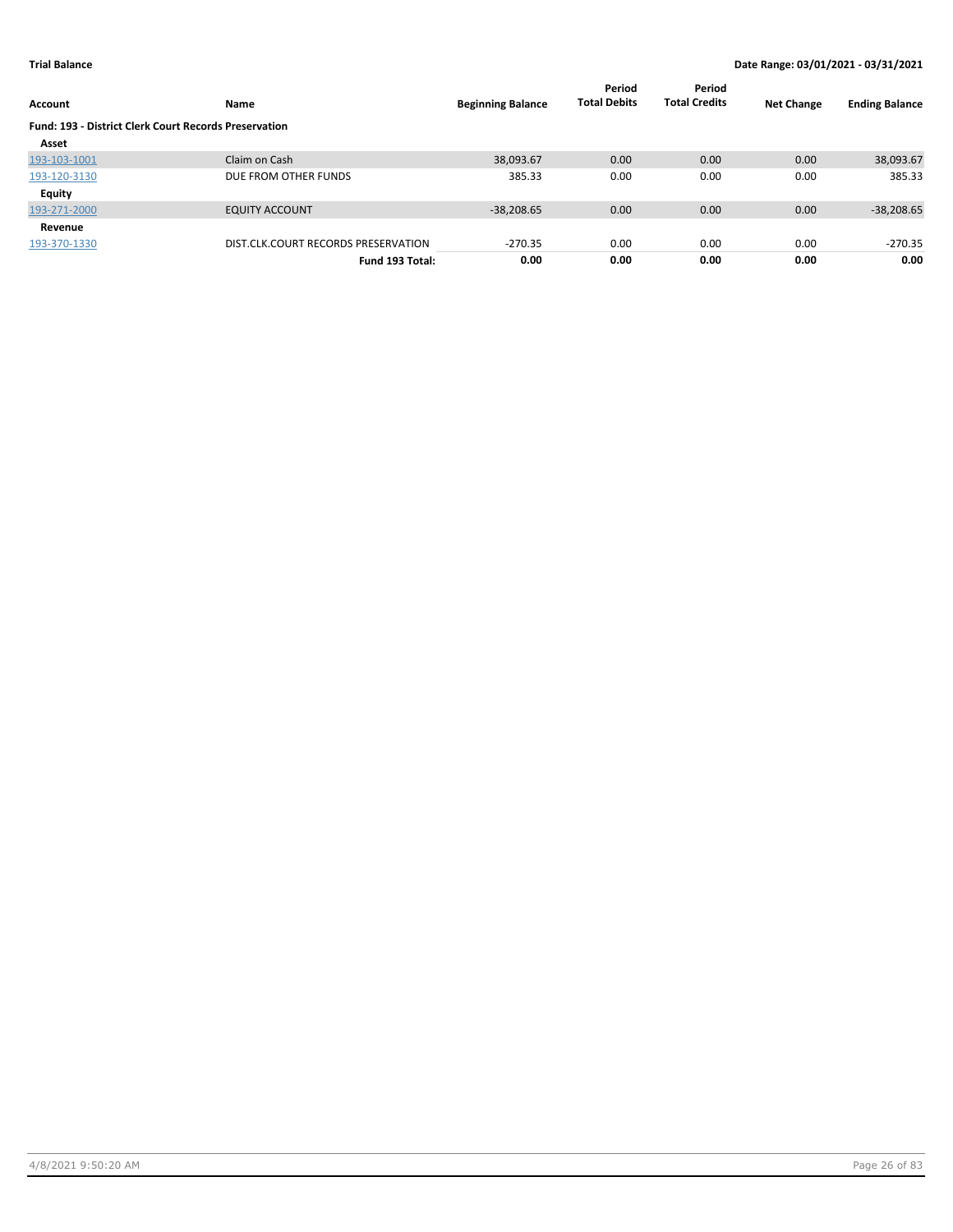| <b>Account</b>                               | Name                             | <b>Beginning Balance</b> | Period<br><b>Total Debits</b> | Period<br><b>Total Credits</b> | <b>Net Change</b> | <b>Ending Balance</b> |
|----------------------------------------------|----------------------------------|--------------------------|-------------------------------|--------------------------------|-------------------|-----------------------|
| Fund: 200 - County Offices Records Mangement |                                  |                          |                               |                                |                   |                       |
| Asset                                        |                                  |                          |                               |                                |                   |                       |
| 200-100-1001                                 | PR CLAIM ON CASH                 | 0.00                     | 706.03                        | 706.03                         | 0.00              | 0.00                  |
| 200-103-1001                                 | <b>CLAIM ON CASH</b>             | 69,140.24                | 0.00                          | 900.77                         | $-900.77$         | 68,239.47             |
| 200-120-3130                                 | DUE FROM OTHER FUNDS             | 814.28                   | 0.00                          | 0.00                           | 0.00              | 814.28                |
| Liability                                    |                                  |                          |                               |                                |                   |                       |
| 200-102-1000                                 | A/P CLEARING                     | 0.00                     | 194.74                        | 194.74                         | 0.00              | 0.00                  |
| 200-102-1001                                 | <b>PR AP CLEARING</b>            | 0.00                     | 201.82                        | 201.82                         | 0.00              | 0.00                  |
| 200-200-9000                                 | Payroll Liability Account        | $-79.48$                 | 201.82                        | 201.82                         | 0.00              | $-79.48$              |
| 200-200-9100                                 | SYSTEM ADDED LIABILITY LINE-ITEM | $-26,127.67$             | 0.00                          | 0.00                           | 0.00              | $-26,127.67$          |
| Equity                                       |                                  |                          |                               |                                |                   |                       |
| 200-271-2000                                 | <b>EQUITY ACCOUNT</b>            | $-39,158.89$             | 0.00                          | 0.00                           | 0.00              | $-39,158.89$          |
| Revenue                                      |                                  |                          |                               |                                |                   |                       |
| 200-370-1350                                 | <b>CO.OFFICE REC.MNGMT.FEE</b>   | $-8,950.79$              | 0.00                          | 0.00                           | 0.00              | $-8,950.79$           |
| <b>Expense</b>                               |                                  |                          |                               |                                |                   |                       |
| 200-449-1070                                 | <b>SALARY PART-TIME</b>          | 2,835.00                 | 590.76                        | 0.00                           | 590.76            | 3,425.76              |
| 200-449-2010                                 | SOCIAL SECURITY TAXES            | 103.42                   | 36.63                         | 0.00                           | 36.63             | 140.05                |
| 200-449-2030                                 | <b>RETIREMENT</b>                | 335.13                   | 70.07                         | 0.00                           | 70.07             | 405.20                |
| 200-449-2040                                 | <b>WORKERS COMPENSATION</b>      | 12.64                    | 0.00                          | 0.00                           | 0.00              | 12.64                 |
| 200-449-2050                                 | <b>MEDICARE TAX</b>              | 113.47                   | 8.57                          | 0.00                           | 8.57              | 122.04                |
| 200-449-3500                                 | <b>RECORDS DISPOSAL</b>          | 962.65                   | 194.74                        | 0.00                           | 194.74            | 1,157.39              |
|                                              | Fund 200 Total:                  | 0.00                     | 2,205.18                      | 2,205.18                       | 0.00              | 0.00                  |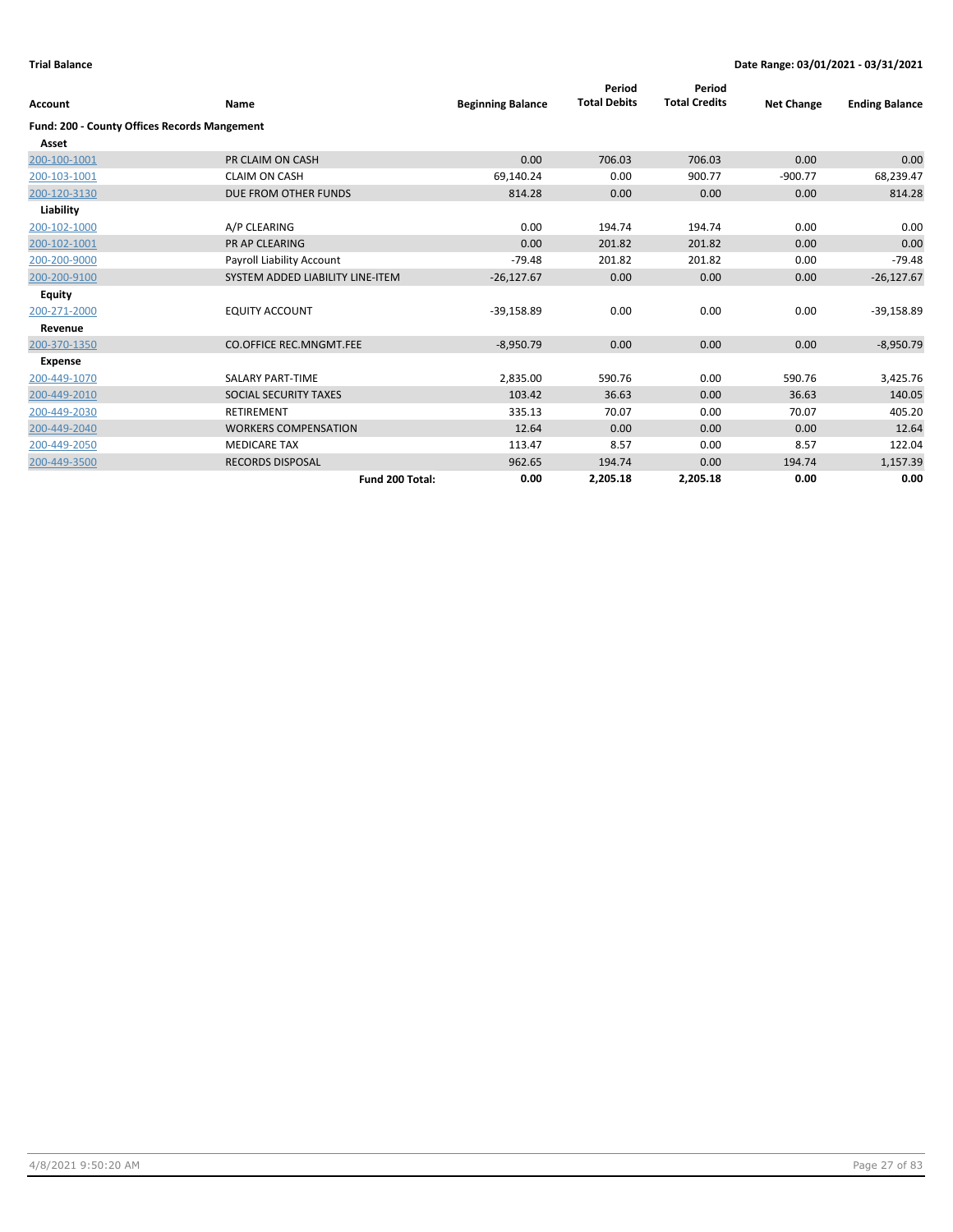|                              |                                       |                          | Period              | Period               |                   |                       |
|------------------------------|---------------------------------------|--------------------------|---------------------|----------------------|-------------------|-----------------------|
| Account                      | Name                                  | <b>Beginning Balance</b> | <b>Total Debits</b> | <b>Total Credits</b> | <b>Net Change</b> | <b>Ending Balance</b> |
| Fund: 210 - Road & Bridge #1 |                                       |                          |                     |                      |                   |                       |
| Asset                        |                                       |                          |                     |                      |                   |                       |
| 210-100-1001                 | PR Claim on Cash                      | $-15.15$                 | 29,575.51           | 29,916.51            | $-341.00$         | $-356.15$             |
| 210-103-1001                 | <b>CLAIM ON CASH</b>                  | 676,084.07               | 50,986.94           | 78,753.91            | $-27,766.97$      | 648,317.10            |
| 210-103-1750                 | <b>TEXPOOL</b>                        | 18,338.19                | 0.00                | 0.00                 | 0.00              | 18,338.19             |
| 210-120-3110                 | <b>TAXES RECEIVABLE</b>               | 39,142.20                | 0.00                | 0.00                 | 0.00              | 39,142.20             |
| 210-120-3120                 | DUE FROM OTHER GOVERNMENTS            | 10,884.11                | 0.00                | 0.00                 | 0.00              | 10,884.11             |
| 210-120-3130                 | DUE FROM OTHER FUNDS                  | 5,688.04                 | 0.00                | 0.00                 | 0.00              | 5,688.04              |
| 210-120-3150                 | <b>INVENTORY ASSEST</b>               | 14,925.02                | 0.00                | 0.00                 | 0.00              | 14,925.02             |
| Liability                    |                                       |                          |                     |                      |                   |                       |
| 210-102-1000                 | A/P CLEARING                          | 0.00                     | 41,818.76           | 41,818.76            | 0.00              | 0.00                  |
| 210-102-1001                 | PR AP Clearing                        | 0.00                     | 17,635.05           | 17,294.05            | 341.00            | 341.00                |
| 210-200-1500                 | ACCRUED SALARY PAYABLE                | $-12,588.66$             | 0.00                | 0.00                 | 0.00              | $-12,588.66$          |
| 210-200-1550                 | <b>ACCRUED FRINGE BENEFITS</b>        | $-6,289.47$              | 0.00                | 0.00                 | 0.00              | $-6,289.47$           |
| 210-200-2000                 | <b>DEFERRED TAX REVENUE</b>           | $-36,773.45$             | 0.00                | 0.00                 | 0.00              | $-36,773.45$          |
| 210-200-9000                 | Payroll Liability Account             | $-1,923.78$              | 17,294.05           | 17,294.05            | 0.00              | -1,923.78             |
| 210-200-9100                 | SYSTEM ADDED LIABILITY LINE-ITEM      | 8,504.60                 | 0.00                | 0.00                 | 0.00              | 8,504.60              |
| <b>Equity</b>                |                                       |                          |                     |                      |                   |                       |
| 210-271-2000                 | <b>EQUITY ACCOUNT</b>                 | -324,734.76              | 0.00                | 0.00                 | 0.00              | -324,734.76           |
| Revenue                      |                                       |                          |                     |                      |                   |                       |
| 210-310-1100                 | <b>CURRENT TAXES</b>                  | $-499,655.13$            | 0.00                | 16,635.03            | $-16,635.03$      | $-516,290.16$         |
| 210-310-1200                 | <b>DELINQUENT TAXES</b>               | $-9,296.86$              | 0.00                | 1,073.55             | $-1,073.55$       | $-10,370.41$          |
| <u>210-318-1210</u>          | PAY N LIEU TAX/UPPER TRINITY          | $-548.84$                | 0.00                | 0.00                 | 0.00              | $-548.84$             |
| 210-318-1600                 | <b>SALES TAX REVENUES</b>             | $-31,673.05$             | 0.00                | 6,779.21             | $-6,779.21$       | $-38,452.26$          |
| 210-321-2000                 | CAR REGISTRATION/SALES TAX            | $-52,770.10$             | 0.00                | 16,199.15            | $-16,199.15$      | $-68,969.25$          |
| 210-321-3000                 | COUNTY'S ADDITIONAL \$10              | $-23,284.18$             | 0.00                | 6,599.05             | $-6,599.05$       | $-29,883.23$          |
| 210-350-4030                 | <b>COUNTY CLERK FINES</b>             | $-904.22$                | 0.00                | 0.00                 | 0.00              | $-904.22$             |
| 210-350-4500                 | <b>DISTRICT CLERK FINES</b>           | $-1,194.41$              | 0.00                | 0.00                 | 0.00              | $-1,194.41$           |
| 210-350-4550                 | J. P. #1 FINES                        | $-1,759.14$              | 0.00                | 0.00                 | 0.00              | $-1,759.14$           |
| 210-350-4560                 | J. P. #2 FINES                        | $-1,169.82$              | 0.00                | 0.00                 | 0.00              | $-1,169.82$           |
| 210-350-4570                 | J. P. #3 FINES                        | $-922.05$                | 0.00                | 0.00                 | 0.00              | $-922.05$             |
| 210-360-1000                 | <b>INTEREST EARNINGS</b>              | $-6.65$                  | 0.00                | 0.00                 | 0.00              | $-6.65$               |
| 210-370-1200                 | STATE LATERAL ROAD                    | $-8,432.71$              | 0.00                | 0.00                 | 0.00              | $-8,432.71$           |
| 210-370-1250                 | <b>TDT WEIGHT FEES</b>                | $-10,325.17$             | 0.00                | 0.00                 | 0.00              | $-10,325.17$          |
| 210-370-1300                 | REFUNDS & MISCELLANEOUS               | $-60.00$                 | 0.00                | 1,144.34             | $-1,144.34$       | $-1,204.34$           |
| 210-370-1380                 | SALE OF SCRAP IRON                    | 0.00                     | 0.00                | 1,326.25             | $-1,326.25$       | $-1,326.25$           |
| 210-370-1420                 | <b>CULVERT PERMITTING PROCESS</b>     | $-160.00$                | 0.00                | 40.00                | $-40.00$          | $-200.00$             |
| 210-370-1450                 | REIMBURSEMENT OF MATERIALS            | $-7,923.00$              | 0.00                | 0.00                 | 0.00              | $-7,923.00$           |
| 210-370-1500                 | <b>DONATIONS</b>                      | 0.00                     | 0.00                | 1,000.00             | $-1,000.00$       | $-1,000.00$           |
| <b>Expense</b>               |                                       |                          |                     |                      |                   |                       |
| 210-621-1010                 | SALARY ELECTED OFFICIAL               | 26,755.85                | 4,864.70            | 0.00                 | 4,864.70          | 31,620.55             |
| 210-621-1030                 | <b>SALARY FOREMAN</b>                 | 13,743.73                | 2,534.00            | 0.00                 | 2,534.00          | 16,277.73             |
| 210-621-1060                 | SALARY PRECINCT EMPLOYEES             | 66,135.55                | 9,776.51            | 0.00                 | 9,776.51          | 75,912.06             |
| 210-621-2010                 | SOCIAL SECURITY TAXES                 | 2,868.78                 | 4,618.44            | 0.00                 | 4,618.44          | 7,487.22              |
| 210-621-2020                 | <b>GROUP HEALTH INSURANCE</b>         | 29,879.39                | 8,620.65            | 508.61               | 8,112.04          | 37,991.43             |
| 210-621-2030                 | RETIREMENT                            | 12,598.68                | 2,036.99            | 0.00                 | 2,036.99          | 14,635.67             |
| 210-621-2040                 | <b>WORKERS COMPENSATION</b>           | 3,597.86                 | 0.00                | 0.00                 | 0.00              | 3,597.86              |
| 210-621-2050                 | <b>MEDICARE TAX</b>                   | 5,064.49                 | 247.30              | 3,560.89             | $-3,313.59$       | 1,750.90              |
| 210-621-3140                 | <b>EMPLOYEE PHYSICALS/DOT TESTING</b> | 0.00                     | 75.00               | 0.00                 | 75.00             | 75.00                 |
| 210-621-3400                 | <b>SHOP SUPPLIES</b>                  | 225.01                   | 131.16              | 0.00                 | 131.16            | 356.17                |
| 210-621-3410                 | R&B MAT. ROCK & GRAVEL                | 37,535.36                | 6,978.27            | 0.00                 | 6,978.27          | 44,513.63             |
| 210-621-3420                 | <b>R&amp;B MAT. CULVERTS</b>          | 483.60                   | 7,794.36            | 0.00                 | 7,794.36          | 8,277.96              |
| 210-621-3430                 | R&B MAT. HARDWARE & LUMBER            | 194.61                   | 0.00                | 0.00                 | 0.00              | 194.61                |
| 210-621-3440                 | R&B MAT. ASPHALT/RD OIL               | 35,013.10                | 0.00                | 0.00                 | 0.00              | 35,013.10             |
| 210-621-4060                 | TAX APPRAISAL DISTRICT                | 0.00                     | 11,092.42           | 0.00                 | 11,092.42         | 11,092.42             |
| 210-621-4210                 | <b>INTERNET</b>                       | 390.50                   | 56.90               | 0.00                 | 56.90             | 447.40                |
| 210-621-4270                 | OUT OF COUNTY TRAVEL/TRAINING         | 466.00                   | 919.50              | 0.00                 | 919.50            | 1,385.50              |
| 210-621-4300                 | <b>BIDS, NOTICES &amp; PERMITS</b>    | 0.00                     | 68.80               | 0.00                 | 68.80             | 68.80                 |
| 210-621-4350                 | PRINTING                              | 51.88                    | 0.00                | 0.00                 | 0.00              | 51.88                 |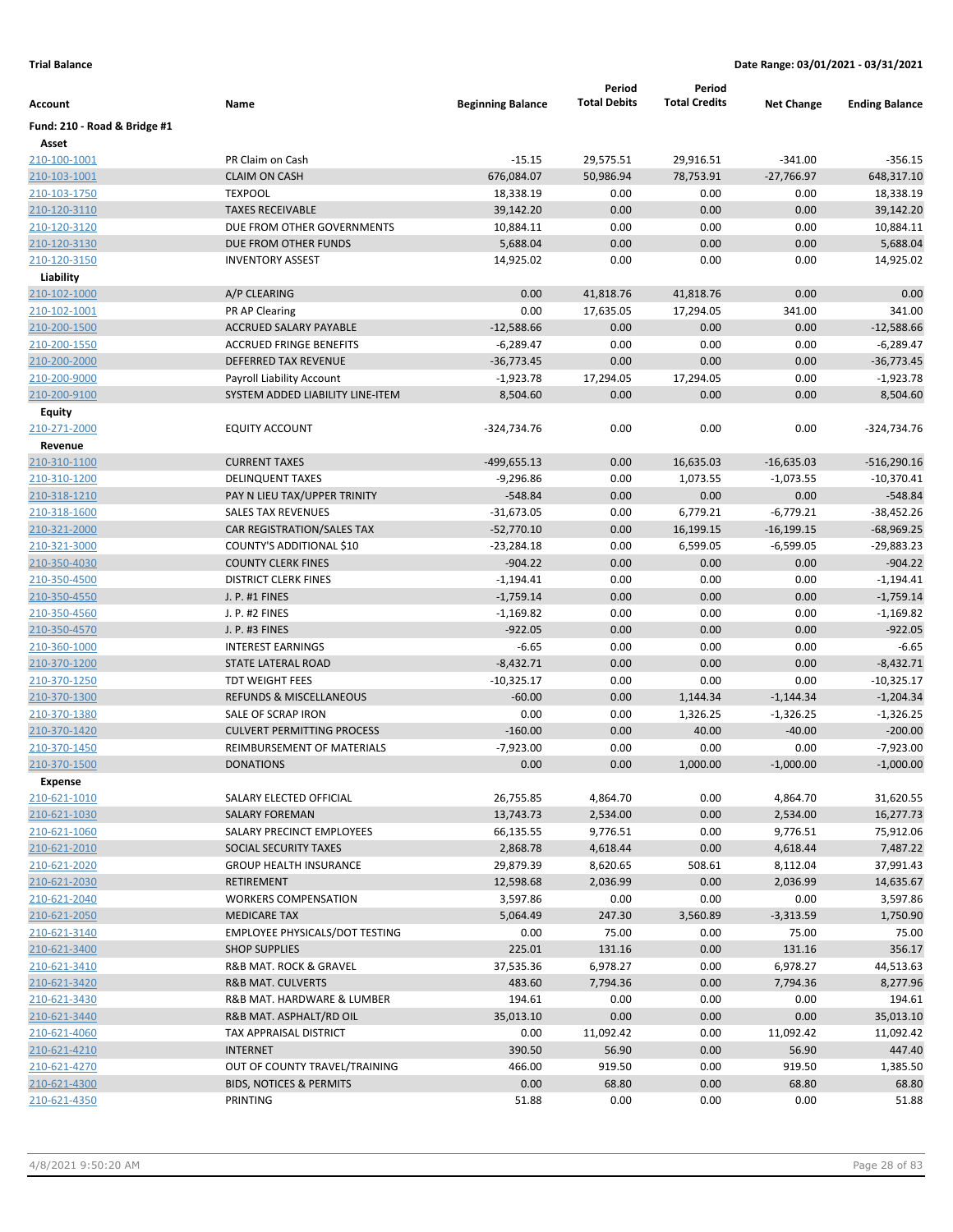|                |                                        |                          | Period              | Period               |                   |                       |
|----------------|----------------------------------------|--------------------------|---------------------|----------------------|-------------------|-----------------------|
| <b>Account</b> | <b>Name</b>                            | <b>Beginning Balance</b> | <b>Total Debits</b> | <b>Total Credits</b> | <b>Net Change</b> | <b>Ending Balance</b> |
| 210-621-4400   | UTILITY ELECTRICITY                    | 354.56                   | 318.67              | 0.00                 | 318.67            | 673.23                |
| 210-621-4420   | UTILITY WATER                          | 69.35                    | 18.79               | 0.00                 | 18.79             | 88.14                 |
| 210-621-4430   | <b>TRASH PICKUP</b>                    | 363.32                   | 181.66              | 0.00                 | 181.66            | 544.98                |
| 210-621-4500   | <b>R&amp;M BUILDING</b>                | 0.00                     | 7.99                | 0.00                 | 7.99              | 7.99                  |
| 210-621-4570   | <b>R&amp;M MACHINERY GAS &amp; OIL</b> | 5,247.01                 | 5,650.50            | 0.00                 | 5,650.50          | 10,897.51             |
| 210-621-4580   | <b>R&amp;M MACHINERY PARTS</b>         | 6,656.25                 | 5,777.20            | 190.36               | 5,586.84          | 12,243.09             |
| 210-621-4590   | <b>R&amp;M MACH. TIRES &amp; TUBES</b> | 1,858.00                 | 2,162.18            | 0.00                 | 2,162.18          | 4,020.18              |
| 210-621-4800   | <b>BOND</b>                            | 177.50                   | 0.00                | 0.00                 | 0.00              | 177.50                |
| 210-621-4810   | <b>DUES</b>                            | 0.00                     | 395.00              | 0.00                 | 395.00            | 395.00                |
| 210-621-4820   | <b>INSURANCE</b>                       | 2,984.30                 | 0.00                | 0.00                 | 0.00              | 2,984.30              |
| 210-621-5710   | PURCHASE OF MACH./EQUIP                | 0.00                     | 7,550.00            | 0.00                 | 7,550.00          | 7,550.00              |
| 210-625-1050   | <b>SALARY SECRETARY</b>                | 4,345.68                 | 792.53              | 0.00                 | 792.53            | 5,138.21              |
| 210-625-2010   | SOCIAL SECURITY TAXES                  | 84.55                    | 156.97              | 0.00                 | 156.97            | 241.52                |
| 210-625-2020   | <b>GROUP HEALTH INSURANCE</b>          | 1,017.53                 | 0.00                | 0.00                 | 0.00              | 1,017.53              |
| 210-625-2030   | <b>RETIREMENT</b>                      | 513.53                   | 94.00               | 0.00                 | 94.00             | 607.53                |
| 210-625-2040   | <b>WORKERS COMPENSATION</b>            | 14.74                    | 0.00                | 0.00                 | 0.00              | 14.74                 |
| 210-625-2050   | <b>MEDICARE TAX</b>                    | 153.66                   | 11.35               | 108.43               | $-97.08$          | 56.58                 |
|                | Fund 210 Total:                        | 0.00                     | 240,242.15          | 240,242.15           | 0.00              | 0.00                  |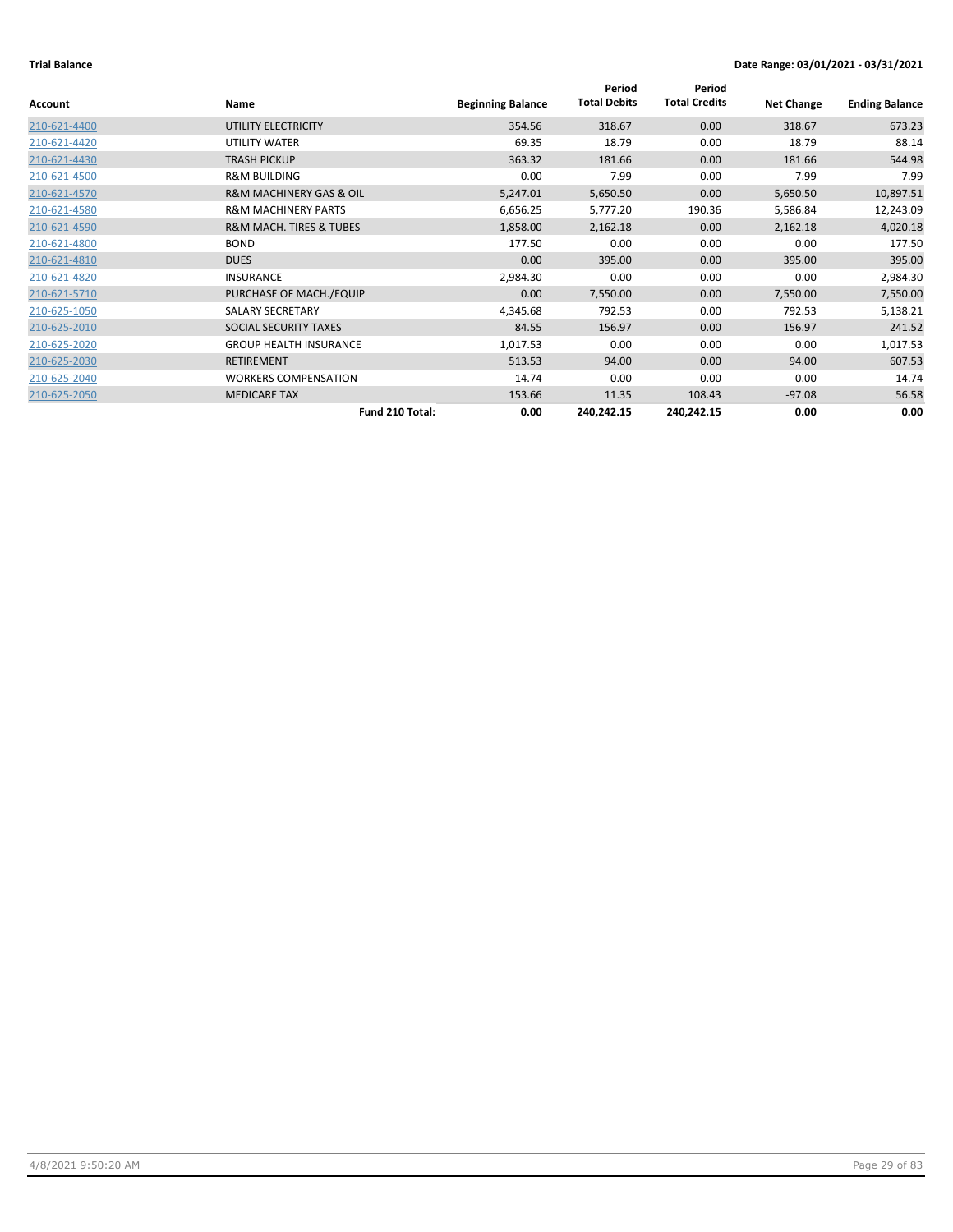|                              |                                                       |                            | Period              | Period               |                   |                            |
|------------------------------|-------------------------------------------------------|----------------------------|---------------------|----------------------|-------------------|----------------------------|
| Account                      | Name                                                  | <b>Beginning Balance</b>   | <b>Total Debits</b> | <b>Total Credits</b> | <b>Net Change</b> | <b>Ending Balance</b>      |
| Fund: 220 - Road & Bridge #2 |                                                       |                            |                     |                      |                   |                            |
| Asset                        |                                                       |                            |                     |                      |                   |                            |
| 220-100-1001                 | PR Claim on Cash                                      | $-0.72$                    | 36,173.39           | 36,912.30            | $-738.91$         | $-739.63$                  |
| 220-103-1001                 | <b>CLAIM ON CASH</b>                                  | 633,194.90                 | 55,461.88           | 184,042.45           | $-128,580.57$     | 504,614.33                 |
| 220-103-1750                 | <b>TEXPOOL</b>                                        | 262,278.56                 | 0.00                | 0.00                 | 0.00              | 262,278.56                 |
| 220-120-3110                 | <b>TAXES RECEIVABLE</b>                               | 44,829.54                  | 0.00                | 0.00                 | 0.00              | 44,829.54                  |
| 220-120-3120                 | DUE FROM OTHER GOVERNMENTS                            | 12,210.25                  | 0.00                | 0.00                 | 0.00              | 12,210.25                  |
| 220-120-3130                 | DUE FROM OTHER FUNDS                                  | 6,625.78                   | 0.00                | 0.00                 | 0.00              | 6,625.78                   |
| 220-120-3150                 | <b>INVENTORY ASSEST</b>                               | 97,983.82                  | 0.00                | 0.00                 | 0.00              | 97,983.82                  |
| Liability                    |                                                       |                            |                     |                      |                   |                            |
| 220-102-1000                 | A/P CLEARING                                          | 0.00                       | 147,872.25          | 147,872.25           | 0.00              | 0.00                       |
| 220-102-1001                 | PR AP Clearing                                        | 0.00                       | 21,193.85           | 20,454.94            | 738.91            | 738.91                     |
| 220-200-1500                 | <b>ACCRUED SALARY PAYABLE</b>                         | $-11,180.89$               | 0.00                | 0.00                 | 0.00              | $-11,180.89$               |
| 220-200-1550                 | <b>ACCRUED FRINGE BENEFITS</b>                        | $-6,013.54$                | 0.00                | 0.00                 | 0.00              | $-6,013.54$                |
| 220-200-2000                 | DEFERRED TAX REVENUE                                  | $-42,070.25$               | 0.00                | 0.00                 | 0.00              | $-42,070.25$               |
| 220-200-9000                 | PAYROLL LIABILITY ACCOUNT                             | $-2,185.87$                | 20,454.94           | 20,454.94            | 0.00              | $-2,185.87$                |
| 220-200-9100                 | SYSTEM ADDED LIABILITY LINE-ITEM                      | 21,189.85                  | 0.00                | 0.00                 | 0.00              | 21,189.85                  |
| Equity                       |                                                       |                            |                     |                      |                   |                            |
| 220-271-2000                 | <b>EQUITY ACCOUNT</b>                                 | -708,802.44                | 0.00                | 0.00                 | 0.00              | -708,802.44                |
| Revenue                      |                                                       |                            |                     |                      |                   |                            |
| 220-310-1100                 | <b>CURRENT TAXES</b>                                  | $-582,132.21$              | 0.00                | 19,380.94            | $-19,380.94$      | $-601,513.15$              |
| 220-310-1200                 | <b>DELINQUENT TAXES</b>                               | $-10,831.49$               | 0.00                | 1,250.76             | $-1,250.76$       | $-12,082.25$               |
| 220-318-1210                 | PAY N LIEU TAX/UPPER TRINITY                          | $-639.17$                  | 0.00                | 0.00                 | 0.00              | $-639.17$                  |
| 220-318-1600                 | <b>SALES TAX REVENUES</b>                             | $-36,885.97$               | 0.00                | 7,894.96             | $-7,894.96$       | -44,780.93                 |
| 220-321-2000                 | CAR REGISTRATION/SALES TAX                            | $-61,470.17$               | 0.00<br>0.00        | 18,869.88            | $-18,869.88$      | $-80,340.05$<br>-34,809.94 |
| 220-321-3000                 | COUNTY'S ADDITIONAL \$10<br><b>COUNTY CLERK FINES</b> | $-27,122.93$               | 0.00                | 7,687.01             | $-7,687.01$       |                            |
| 220-350-4030                 |                                                       | $-1,053.32$                | 0.00                | 0.00                 | 0.00              | $-1,053.32$                |
| 220-350-4500<br>220-350-4550 | <b>DISTRICT CLERK FINES</b><br>J. P. #1 FINES         | $-1,391.34$<br>$-2,049.15$ | 0.00                | 0.00<br>0.00         | 0.00<br>0.00      | $-1,391.34$<br>$-2,049.15$ |
| 220-350-4560                 | J. P. #2 FINES                                        | $-1,362.68$                | 0.00                | 0.00                 | 0.00              | $-1,362.68$                |
| 220-350-4570                 | J. P. #3 FINES                                        | $-1,074.07$                | 0.00                | 0.00                 | 0.00              | $-1,074.07$                |
| 220-360-1000                 | <b>INTEREST EARNINGS</b>                              | $-94.20$                   | 0.00                | 0.00                 | 0.00              | $-94.20$                   |
| 220-370-1200                 | STATE LATERAL ROAD                                    | $-9,822.98$                | 0.00                | 0.00                 | 0.00              | $-9,822.98$                |
| 220-370-1250                 | <b>TDT WEIGHT FEES</b>                                | $-12,027.46$               | 0.00                | 0.00                 | 0.00              | $-12,027.46$               |
| 220-370-1300                 | REFUNDS & MISCELLANEOUS                               | $-742.20$                  | 0.00                | 355.14               | $-355.14$         | $-1,097.34$                |
| 220-370-1420                 | <b>CULVERT PERMITTING PROCESS</b>                     | $-320.00$                  | 0.00                | 20.00                | $-20.00$          | $-340.00$                  |
| 220-370-1421                 | ROW PERMIT APPLICATION                                | $-20.00$                   | 0.00                | 0.00                 | 0.00              | $-20.00$                   |
| 220-370-1450                 | REIMBURSEMENT OF MATERIALS                            | $-5,008.50$                | 0.00                | 0.00                 | 0.00              | $-5,008.50$                |
| 220-370-1500                 | <b>TRENTON HIGH MEADOWS SUBDIVISION</b>               | $-4,200.00$                | 0.00                | 0.00                 | 0.00              | $-4,200.00$                |
| <b>Expense</b>               |                                                       |                            |                     |                      |                   |                            |
| 220-622-1010                 | SALARY ELECTED OFFICIAL                               | 26,755.85                  | 4,864.70            | 0.00                 | 4,864.70          | 31,620.55                  |
| 220-622-1030                 | <b>SALARY FOREMAN</b>                                 | 22,251.03                  | 3,788.42            | 0.00                 | 3,788.42          | 26,039.45                  |
| 220-622-1060                 | SALARY PRECINCT EMPLOYEES                             | 80,034.07                  | 14,084.67           | 0.00                 | 14,084.67         | 94,118.74                  |
| 220-622-2010                 | SOCIAL SECURITY TAXES                                 | 3,615.30                   | 5,381.56            | 0.00                 | 5,381.56          | 8,996.86                   |
| 220-622-2020                 | <b>GROUP HEALTH INSURANCE</b>                         | 40,688.80                  | 8,137.76            | 0.00                 | 8,137.76          | 48,826.56                  |
| 220-622-2030                 | RETIREMENT                                            | 15,248.62                  | 2,696.68            | 0.00                 | 2,696.68          | 17,945.30                  |
| 220-622-2040                 | <b>WORKERS COMPENSATION</b>                           | 3,339.60                   | 0.00                | 0.00                 | 0.00              | 3,339.60                   |
| 220-622-2050                 | <b>MEDICARE TAX</b>                                   | 5,830.90                   | 313.64              | 4,040.46             | $-3,726.82$       | 2,104.08                   |
| 220-622-3140                 | <b>EMPLOYEE PHYSICALS/DOT TESTING</b>                 | 140.00                     | 150.00              | 0.00                 | 150.00            | 290.00                     |
| 220-622-3400                 | <b>SHOP SUPPLIES</b>                                  | 2,559.88                   | 1,032.63            | 0.00                 | 1,032.63          | 3,592.51                   |
| 220-622-3410                 | R&B MAT. ROCK & GRAVEL                                | 89,733.95                  | 11,042.22           | 0.00                 | 11,042.22         | 100,776.17                 |
| 220-622-3420                 | R&B MAT. CULVERTS                                     | 13,703.48                  | 232.26              | 0.00                 | 232.26            | 13,935.74                  |
| 220-622-3430                 | R&B MAT. HARDWARE & LUMBER                            | 3,628.66                   | 716.98              | 0.00                 | 716.98            | 4,345.64                   |
| 220-622-3440                 | R&B MAT. ASPHALT/RD OIL                               | 19,902.77                  | 4,554.55            | 0.00                 | 4,554.55          | 24,457.32                  |
| 220-622-3460                 | <b>CTIF EXPENDITURES</b>                              | 0.00                       | 38,623.75           | 0.00                 | 38,623.75         | 38,623.75                  |
| 220-622-3950                 | <b>UNIFORMS</b>                                       | 1,134.79                   | 228.02              | 0.00                 | 228.02            | 1,362.81                   |
| 220-622-4060                 | TAX APPRAISAL DISTRICT                                | 0.00                       | 12,921.20           | 0.00                 | 12,921.20         | 12,921.20                  |
| 220-622-4210                 | <b>INTERNET</b>                                       | 409.75                     | 81.95               | 0.00                 | 81.95             | 491.70                     |
| 220-622-4270                 | OUT OF COUNTY TRAVEL/TRAINING                         | 344.48                     | 405.34              | 0.00                 | 405.34            | 749.82                     |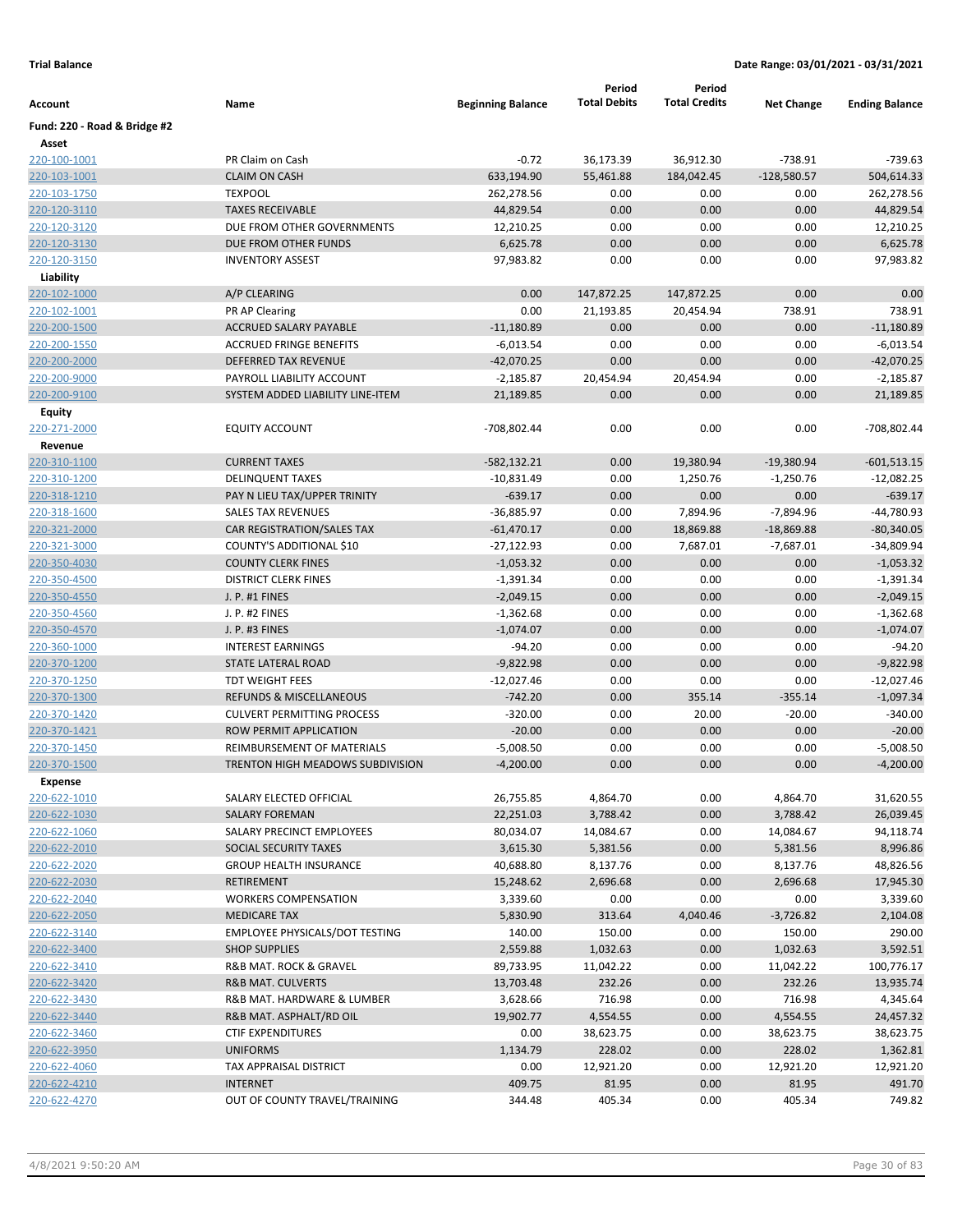|                |                                        |                          | Period              | Period               |                   |                       |
|----------------|----------------------------------------|--------------------------|---------------------|----------------------|-------------------|-----------------------|
| <b>Account</b> | <b>Name</b>                            | <b>Beginning Balance</b> | <b>Total Debits</b> | <b>Total Credits</b> | <b>Net Change</b> | <b>Ending Balance</b> |
| 220-622-4400   | UTILITY ELECTRICITY                    | 570.58                   | 291.19              | 0.00                 | 291.19            | 861.77                |
| 220-622-4410   | <b>UTILITY GAS</b>                     | 475.71                   | 147.21              | 0.00                 | 147.21            | 622.92                |
| 220-622-4420   | UTILITY WATER                          | 320.96                   | 82.41               | 0.00                 | 82.41             | 403.37                |
| 220-622-4430   | TRASH PICK-UP                          | 0.00                     | 383.20              | 0.00                 | 383.20            | 383.20                |
| 220-622-4500   | <b>R&amp;M BUILDING</b>                | 5.97                     | 1,869.49            | 3.19                 | 1,866.30          | 1,872.27              |
| 220-622-4570   | <b>R&amp;M MACHINERY GAS &amp; OIL</b> | 13,215.01                | 18,341.13           | 0.00                 | 18,341.13         | 31,556.14             |
| 220-622-4580   | <b>R&amp;M MACHINERY PARTS</b>         | 62,730.35                | 6,695.74            | 0.00                 | 6,695.74          | 69,426.09             |
| 220-622-4590   | <b>R&amp;M MACH. TIRES &amp; TUBES</b> | 6,235.65                 | 0.00                | 0.00                 | 0.00              | 6,235.65              |
| 220-622-4600   | <b>EQUIPMENT RENTAL/LEASE</b>          | 22,830.00                | 0.00                | 0.00                 | 0.00              | 22,830.00             |
| 220-622-4810   | <b>DUES</b>                            | 0.00                     | 395.00              | 0.00                 | 395.00            | 395.00                |
| 220-622-4820   | <b>INSURANCE</b>                       | 5,836.63                 | 0.00                | 0.00                 | 0.00              | 5,836.63              |
| 220-622-5710   | PURCHASE OF MACH./EQUIP                | 2,504.37                 | 49,674.79           | 0.00                 | 49,674.79         | 52,179.16             |
| 220-622-5730   | <b>RADIO EQUIPMENT</b>                 | 12.00                    | 0.00                | 0.00                 | 0.00              | 12.00                 |
| 220-625-1050   | <b>SALARY SECRETARY</b>                | 4,345.68                 | 792.53              | 0.00                 | 792.53            | 5,138.21              |
| 220-625-2010   | SOCIAL SECURITY TAXES                  | 84.55                    | 156.96              | 0.00                 | 156.96            | 241.51                |
| 220-625-2020   | <b>GROUP HEALTH INSURANCE</b>          | 1,017.53                 | 0.00                | 0.00                 | 0.00              | 1,017.53              |
| 220-625-2030   | <b>RETIREMENT</b>                      | 513.53                   | 94.00               | 0.00                 | 94.00             | 607.53                |
| 220-625-2040   | <b>WORKERS COMPENSATION</b>            | 14.74                    | 0.00                | 0.00                 | 0.00              | 14.74                 |
| 220-625-2050   | <b>MEDICARE TAX</b>                    | 153.66                   | 11.35               | 108.42               | $-97.07$          | 56.59                 |
|                | Fund 220 Total:                        | 0.00                     | 469,347.64          | 469,347.64           | 0.00              | 0.00                  |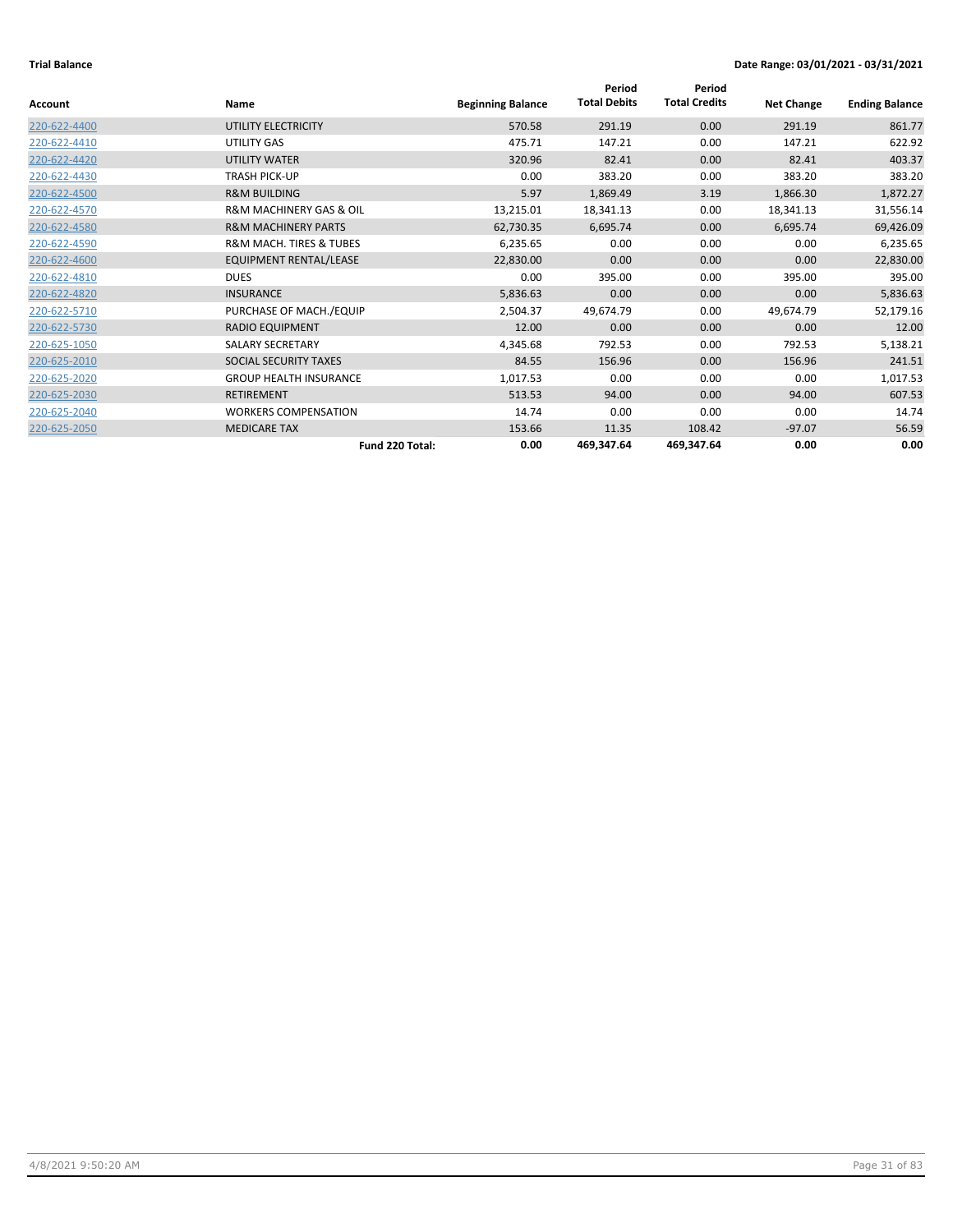| Account                                           | Name                     | <b>Beginning Balance</b> | Period<br><b>Total Debits</b> | Period<br><b>Total Credits</b> | <b>Net Change</b> | <b>Ending Balance</b> |
|---------------------------------------------------|--------------------------|--------------------------|-------------------------------|--------------------------------|-------------------|-----------------------|
| Fund: 221 - Raw Water Pipeline Road and Bridge #2 |                          |                          |                               |                                |                   |                       |
| Asset                                             |                          |                          |                               |                                |                   |                       |
| 221-103-1001                                      | <b>CLAIM ON CASH</b>     | 4,066.34                 | 0.00                          | 0.00                           | 0.00              | 4,066.34              |
| <b>Equity</b>                                     |                          |                          |                               |                                |                   |                       |
| 221-271-2000                                      | <b>EQUITY ACCOUNT</b>    | 7,933.66                 | 0.00                          | 0.00                           | 0.00              | 7,933.66              |
| Revenue                                           |                          |                          |                               |                                |                   |                       |
| 221-325-1790                                      | FOR MAINTENANCE OF ROADS | $-12,000.00$             | 0.00                          | 0.00                           | 0.00              | $-12,000.00$          |
|                                                   | Fund 221 Total:          | 0.00                     | 0.00                          | 0.00                           | 0.00              | 0.00                  |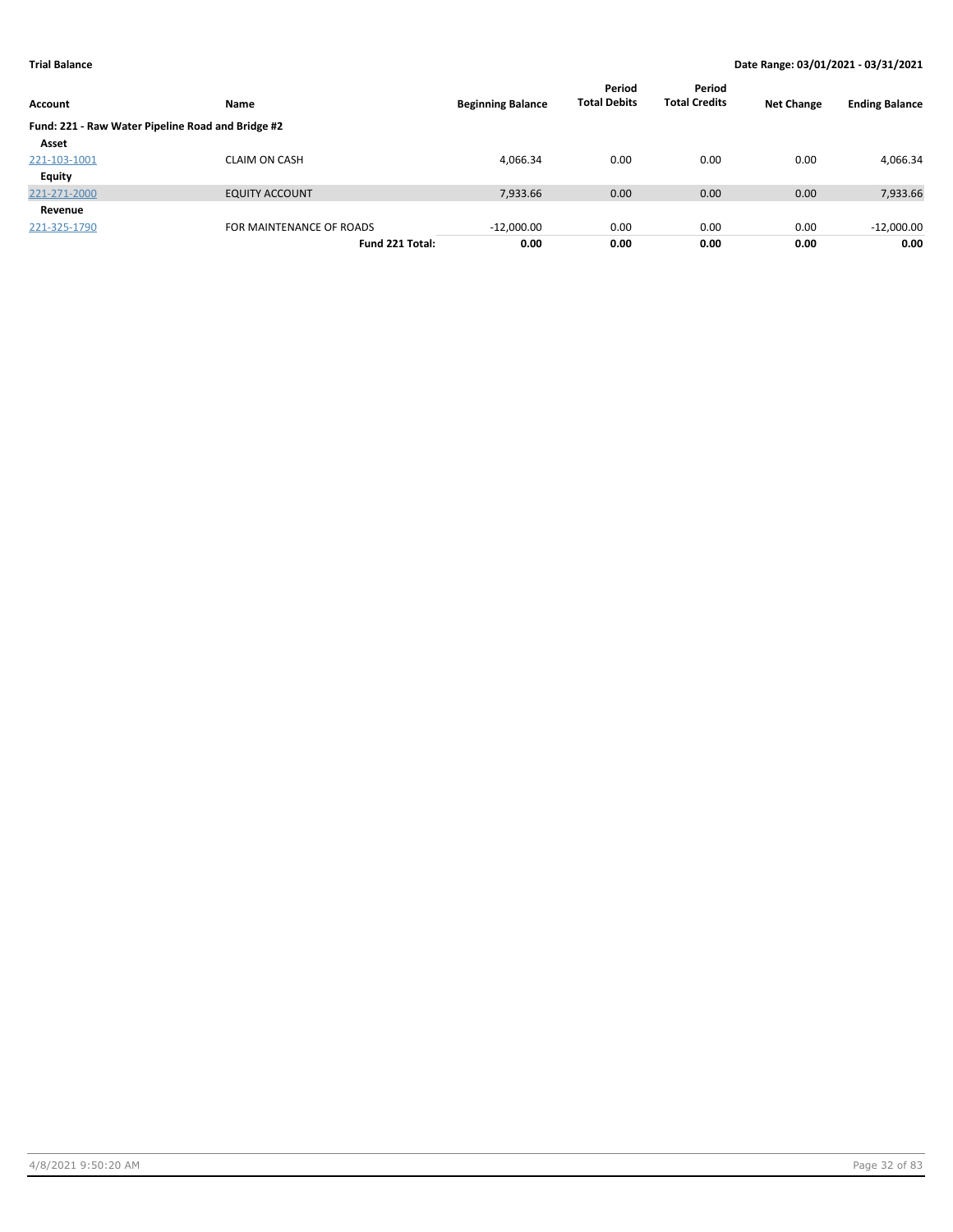|                              |                                       |                          | Period              | Period               |                   |                       |
|------------------------------|---------------------------------------|--------------------------|---------------------|----------------------|-------------------|-----------------------|
| Account                      | Name                                  | <b>Beginning Balance</b> | <b>Total Debits</b> | <b>Total Credits</b> | <b>Net Change</b> | <b>Ending Balance</b> |
| Fund: 230 - Road & Bridge #3 |                                       |                          |                     |                      |                   |                       |
| Asset                        |                                       |                          |                     |                      |                   |                       |
| 230-100-1001                 | PR Claim on Cash                      | $-24.58$                 | 45,165.01           | 45,415.01            | $-250.00$         | $-274.58$             |
| 230-103-1001                 | <b>CLAIM ON CASH</b>                  | 842,615.83               | 85,520.15           | 115,644.22           | $-30,124.07$      | 812,491.76            |
| 230-103-1750                 | <b>TEXPOOL</b>                        | 621,494.09               | 0.00                | 0.00                 | 0.00              | 621,494.09            |
| 230-120-3110                 | <b>TAXES RECEIVABLE</b>               | 67,249.35                | 0.00                | 0.00                 | 0.00              | 67,249.35             |
| 230-120-3120                 | DUE FROM OTHER GOVERNMENTS            | 19,017.79                | 0.00                | 0.00                 | 0.00              | 19,017.79             |
| 230-120-3130                 | DUE FROM OTHER FUNDS                  | 9,938.67                 | 0.00                | 0.00                 | 0.00              | 9,938.67              |
| 230-120-3150                 | <b>INVENTORY ASSEST</b>               | 39,576.00                | 0.00                | 0.00                 | 0.00              | 39,576.00             |
| Liability                    |                                       |                          |                     |                      |                   |                       |
| 230-102-1000                 | A/P CLEARING                          | 0.00                     | 70,479.21           | 70,479.21            | 0.00              | 0.00                  |
| 230-102-1001                 | PR AP Clearing                        | 0.00                     | 22,989.03           | 22,739.03            | 250.00            | 250.00                |
| 230-200-1500                 | ACCRUED SALARY PAYABLE                | $-14,948.15$             | 0.00                | 0.00                 | 0.00              | -14,948.15            |
| 230-200-1550                 | <b>ACCRUED FRINGE BENEFITS</b>        | $-7,866.06$              | 0.00                | 0.00                 | 0.00              | $-7,866.06$           |
| 230-200-2000                 | DEFERRED TAX REVENUE                  | $-63,110.41$             | 0.00                | 0.00                 | 0.00              | $-63,110.41$          |
| 230-200-9000                 | Payroll Liability Account             | $-2,659.98$              | 22,739.03           | 22,739.03            | 0.00              | $-2,659.98$           |
| 230-200-9100                 | SYSTEM ADDED LIABILITY LINE-ITEM      | 35,302.94                | 0.00                | 0.00                 | 0.00              | 35,302.94             |
| <b>Equity</b>                |                                       |                          |                     |                      |                   |                       |
| 230-271-2000                 | <b>EQUITY ACCOUNT</b>                 | $-900, 156.30$           | 0.00                | 0.00                 | 0.00              | $-900, 156.30$        |
| Revenue                      |                                       |                          |                     |                      |                   |                       |
| 230-310-1100                 | <b>CURRENT TAXES</b>                  | $-873,142.60$            | 0.00                | 29,069.55            | $-29,069.55$      | $-902,212.15$         |
| 230-310-1200                 | <b>DELINQUENT TAXES</b>               | $-16,246.17$             | 0.00                | 1,876.02             | $-1,876.02$       | $-18,122.19$          |
| 230-318-1210                 | PAY N LIEU TAX/UPPER TRINITY          | $-958.88$                | 0.00                | 0.00                 | 0.00              | -958.88               |
| 230-318-1600                 | <b>SALES TAX REVENUES</b>             | $-55,336.02$             | 0.00                | 11,843.96            | $-11,843.96$      | $-67,179.98$          |
| 230-321-2000                 | CAR REGISTRATION/SALES TAX            | $-92,205.25$             | 0.00                | 28,304.83            | $-28,304.83$      | $-120,510.08$         |
| 230-321-3000                 | COUNTY'S ADDITIONAL \$10              | $-40,684.41$             | 0.00                | 11,530.53            | $-11,530.53$      | $-52,214.94$          |
| 230-350-4030                 | <b>COUNTY CLERK FINES</b>             | $-1,579.98$              | 0.00                | 0.00                 | 0.00              | $-1,579.98$           |
| 230-350-4500                 | <b>DISTRICT CLERK FINES</b>           | $-2,087.01$              | 0.00                | 0.00                 | 0.00              | $-2,087.01$           |
| 230-350-4550                 | J. P. #1 FINES                        | $-3,073.74$              | 0.00                | 0.00                 | 0.00              | $-3,073.74$           |
| 230-350-4560                 | J. P. #2 FINES                        | $-2,044.04$              | 0.00                | 0.00                 | 0.00              | $-2,044.04$           |
| 230-350-4570                 | J. P. #3 FINES                        | $-1,611.10$              | 0.00                | 0.00                 | 0.00              | $-1,611.10$           |
| 230-360-1000                 | <b>INTEREST EARNINGS</b>              | $-223.14$                | 0.00                | 0.00                 | 0.00              | $-223.14$             |
| 230-370-1200                 | STATE LATERAL ROAD                    | $-14,734.47$             | 0.00                | 0.00                 | 0.00              | $-14,734.47$          |
| 230-370-1250                 | <b>TDT WEIGHT FEES</b>                | $-18,041.18$             | 0.00                | 0.00                 | 0.00              | $-18,041.18$          |
| 230-370-1300                 | REFUNDS & MISCELLANEOUS               | $-377.10$                | 0.00                | 2,895.26             | $-2,895.26$       | $-3,272.36$           |
| 230-370-1420                 | <b>CULVERT PERMITTING PROCESS</b>     | $-580.00$                | 0.00                | 0.00                 | 0.00              | $-580.00$             |
| 230-370-1450                 | REIMBURSEMENT OF MATERIALS            | $-3,188.91$              | 0.00                | 0.00                 | 0.00              | $-3,188.91$           |
| <b>Expense</b>               |                                       |                          |                     |                      |                   |                       |
| 230-623-1010                 | <b>SALARY ELECTED OFFICIAL</b>        | 26,755.85                | 4,864.70            | 0.00                 | 4,864.70          | 31,620.55             |
| 230-623-1030                 | SALARY FOREMAN                        | 14,790.73                | 2,585.66            | 0.00                 | 2,585.66          | 17,376.39             |
| 230-623-1050                 | <b>SALARY SECRETARY</b>               | 4,778.88                 | 864.00              | 0.00                 | 864.00            | 5,642.88              |
| 230-623-1060                 | SALARY PRECINCT EMPLOYEES             | 107,825.10               | 20,183.56           | 0.00                 | 20,183.56         | 128,008.66            |
| 230-623-2010                 | SOCIAL SECURITY TAXES                 | 4,457.43                 | 6,825.24            | 0.00                 | 6,825.24          | 11,282.67             |
| 230-623-2020                 | <b>GROUP HEALTH INSURANCE</b>         | 49,839.38                | 10,171.32           | 0.00                 | 10,171.32         | 60,010.70             |
| 230-623-2030                 | RETIREMENT                            | 18,214.96                | 3,379.87            | 0.00                 | 3,379.87          | 21,594.83             |
| 230-623-2040                 | <b>WORKERS COMPENSATION</b>           | 4,410.99                 | 0.00                | 0.00                 | 0.00              | 4,410.99              |
| 230-623-2050                 | <b>MEDICARE TAX</b>                   | 7,294.47                 | 411.21              | 5,066.97             | $-4,655.76$       | 2,638.71              |
| 230-623-3100                 | OFFICE SUPPLIES                       | 145.21                   | 18.10               | 0.00                 | 18.10             | 163.31                |
| 230-623-3140                 | <b>EMPLOYEE PHYSICALS/DOT TESTING</b> | 140.00                   | 0.00                | 0.00                 | 0.00              | 140.00                |
| 230-623-3400                 | <b>SHOP SUPPLIES</b>                  | 3,979.74                 | 1,188.01            | 0.00                 | 1,188.01          | 5,167.75              |
| 230-623-3410                 | R&B MAT. ROCK & GRAVEL                | 51,048.19                | 15,630.48           | 0.00                 | 15,630.48         | 66,678.67             |
| 230-623-3420                 | <b>R&amp;B MAT. CULVERTS</b>          | 5,999.20                 | 0.00                | 0.00                 | 0.00              | 5,999.20              |
| 230-623-3430                 | R&B MAT. HARDWARE & LUMBER            | 641.76                   | 14.56               | 0.00                 | 14.56             | 656.32                |
| 230-623-3440                 | R&B MAT. ASPHALT/RD OIL               | 36,147.80                | 1,615.25            | 0.00                 | 1,615.25          | 37,763.05             |
| 230-623-3450                 | <b>CHEMICALS</b>                      | 9,975.00                 | 0.00                | 0.00                 | 0.00              | 9,975.00              |
| 230-623-3500                 | <b>DEBRIS REMOVAL</b>                 | 427.51                   | 427.51              | 0.00                 | 427.51            | 855.02                |
| 230-623-4060                 | <b>TAX APPRAISAL DISTRICT</b>         | 0.00                     | 19,381.82           | 0.00                 | 19,381.82         | 19,381.82             |
| 230-623-4210                 | <b>INTERNET</b>                       | 409.75                   | 81.95               | 0.00                 | 81.95             | 491.70                |
| 230-623-4270                 | OUT OF COUNTY TRAVEL/TRAINING         | 633.40                   | 288.00              | 0.00                 | 288.00            | 921.40                |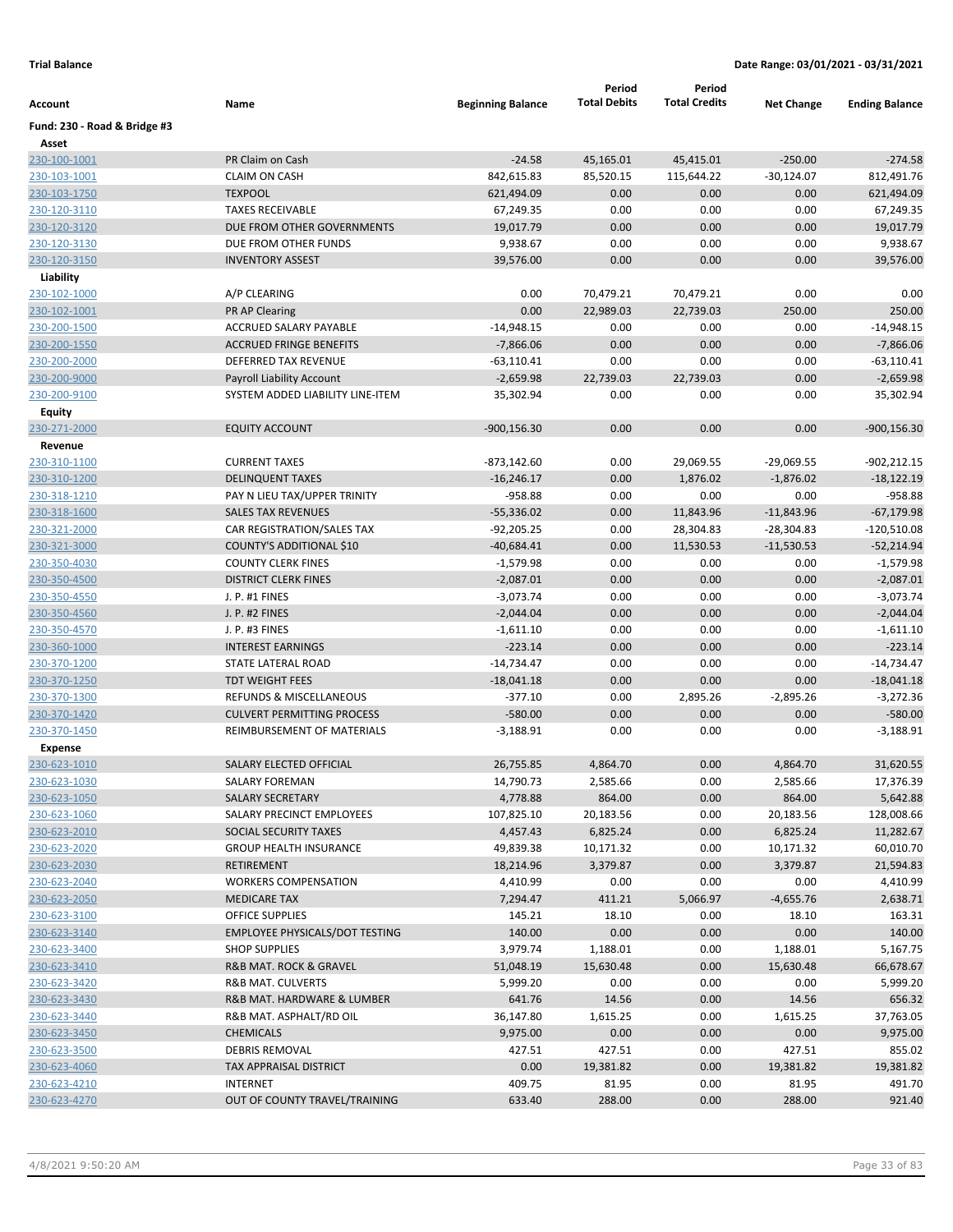|              |                                        |                          | Period              | Period               |                   |                       |
|--------------|----------------------------------------|--------------------------|---------------------|----------------------|-------------------|-----------------------|
| Account      | Name                                   | <b>Beginning Balance</b> | <b>Total Debits</b> | <b>Total Credits</b> | <b>Net Change</b> | <b>Ending Balance</b> |
| 230-623-4300 | <b>BIDS, NOTICES &amp; PERMITS</b>     | 810.00                   | 0.00                | 0.00                 | 0.00              | 810.00                |
| 230-623-4400 | UTILITY ELECTRICITY                    | 1,192.84                 | 257.74              | 0.00                 | 257.74            | 1,450.58              |
| 230-623-4410 | UTILITY GAS                            | 0.00                     | 354.38              | 0.00                 | 354.38            | 354.38                |
| 230-623-4420 | <b>UTILITY WATER</b>                   | 128.79                   | 32.19               | 0.00                 | 32.19             | 160.98                |
| 230-623-4430 | <b>TRASH PICK-UP</b>                   | 363.32                   | 181.66              | 0.00                 | 181.66            | 544.98                |
| 230-623-4500 | <b>R&amp;M BUILDING</b>                | 0.00                     | 318.50              | 0.00                 | 318.50            | 318.50                |
| 230-623-4570 | <b>R&amp;M MACHINERY GAS &amp; OIL</b> | 19,670.91                | 10,122.91           | 0.00                 | 10,122.91         | 29,793.82             |
| 230-623-4580 | <b>R&amp;M MACHINERY PARTS</b>         | 51,294.03                | 19,829.15           | 0.00                 | 19,829.15         | 71,123.18             |
| 230-623-4590 | <b>R&amp;M MACH. TIRES &amp; TUBES</b> | 14,312.75                | 192.00              | 0.00                 | 192.00            | 14,504.75             |
| 230-623-4600 | <b>EQUIPMENT RENTAL/LEASE</b>          | 6,000.00                 | 0.00                | 0.00                 | 0.00              | 6,000.00              |
| 230-623-4800 | <b>BOND</b>                            | 177.50                   | 150.00              | 0.00                 | 150.00            | 327.50                |
| 230-623-4810 | <b>DUES</b>                            | 39.99                    | 395.00              | 0.00                 | 395.00            | 434.99                |
| 230-623-4820 | <b>INSURANCE</b>                       | 5,149.64                 | 0.00                | 0.00                 | 0.00              | 5,149.64              |
| 230-623-5710 | PURCHASE OF MACH./EQUIP                | 26,500.00                | 0.00                | 0.00                 | 0.00              | 26,500.00             |
| 230-625-1050 | <b>SALARY SECRETARY</b>                | 4,345.68                 | 792.53              | 0.00                 | 792.53            | 5,138.21              |
| 230-625-2010 | SOCIAL SECURITY TAXES                  | 84.55                    | 156.96              | 0.00                 | 156.96            | 241.51                |
| 230-625-2020 | <b>GROUP HEALTH INSURANCE</b>          | 1,017.53                 | 0.00                | 0.00                 | 0.00              | 1,017.53              |
| 230-625-2030 | <b>RETIREMENT</b>                      | 513.53                   | 94.00               | 0.00                 | 94.00             | 607.53                |
| 230-625-2040 | <b>WORKERS COMPENSATION</b>            | 14.74                    | 0.00                | 0.00                 | 0.00              | 14.74                 |
| 230-625-2050 | <b>MEDICARE TAX</b>                    | 153.66                   | 11.35               | 108.42               | $-97.07$          | 56.59                 |
|              | Fund 230 Total:                        | 0.00                     | 367,712.04          | 367,712.04           | 0.00              | 0.00                  |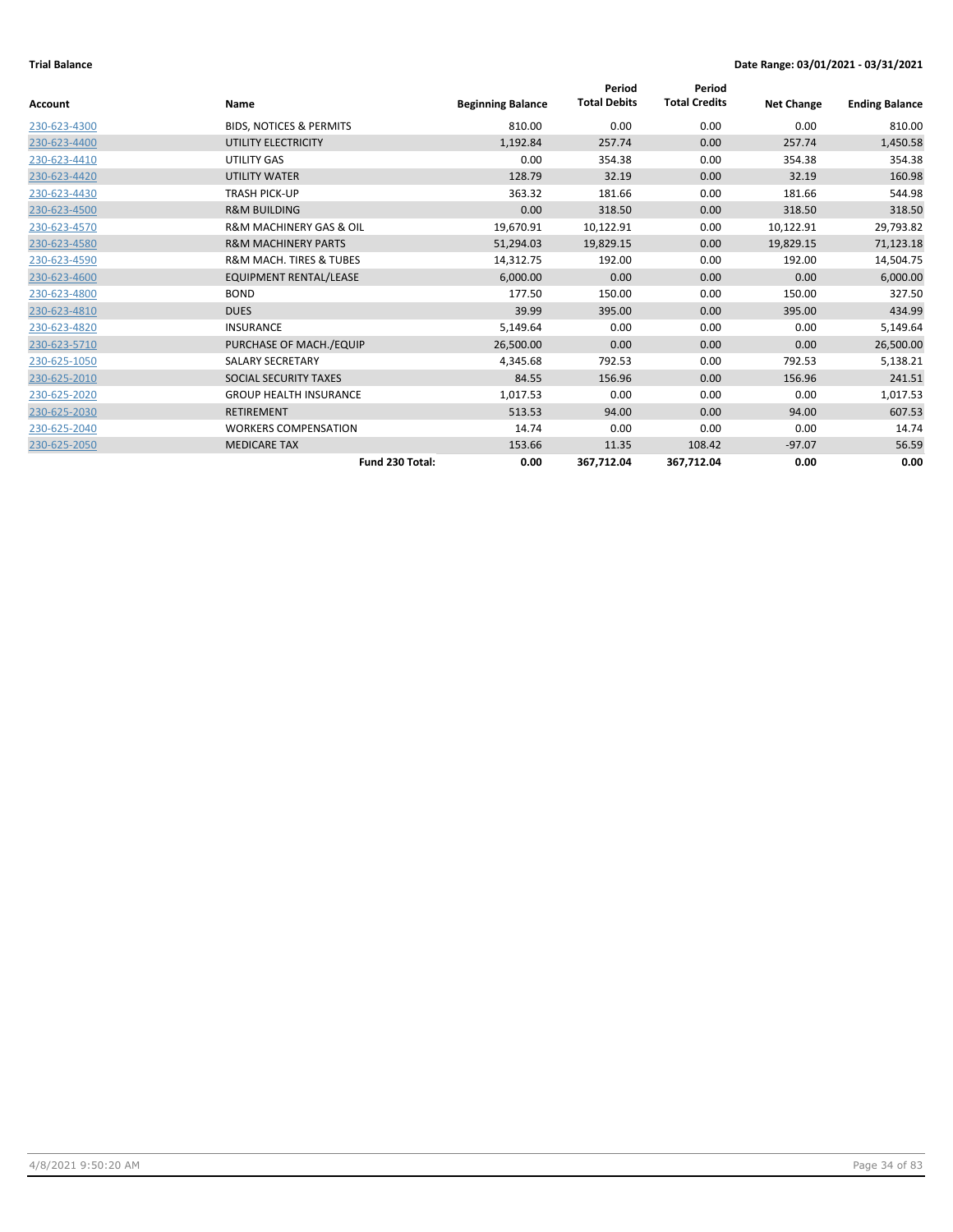| Account      | <b>Name</b>                                           | <b>Beginning Balance</b> | Period<br><b>Total Debits</b> | Period<br><b>Total Credits</b> | <b>Net Change</b> | <b>Ending Balance</b> |
|--------------|-------------------------------------------------------|--------------------------|-------------------------------|--------------------------------|-------------------|-----------------------|
|              | Fund: 231 - Lake Road Impact/Raw Water PipelinePct. 3 |                          |                               |                                |                   |                       |
| Asset        |                                                       |                          |                               |                                |                   |                       |
| 231-103-1001 | <b>CLAIM ON CASH</b>                                  | 473,881.15               | 0.00                          | 0.00                           | 0.00              | 473,881.15            |
| Equity       |                                                       |                          |                               |                                |                   |                       |
| 231-271-2000 | <b>EQUITY ACCOUNT</b>                                 | $-389,881.15$            | 0.00                          | 0.00                           | 0.00              | -389,881.15           |
| Revenue      |                                                       |                          |                               |                                |                   |                       |
| 231-325-1790 | FOR MAINTENANCE OF ROADS                              | $-84,000.00$             | 0.00                          | 0.00                           | 0.00              | $-84,000.00$          |
|              | Fund 231 Total:                                       | 0.00                     | 0.00                          | 0.00                           | 0.00              | 0.00                  |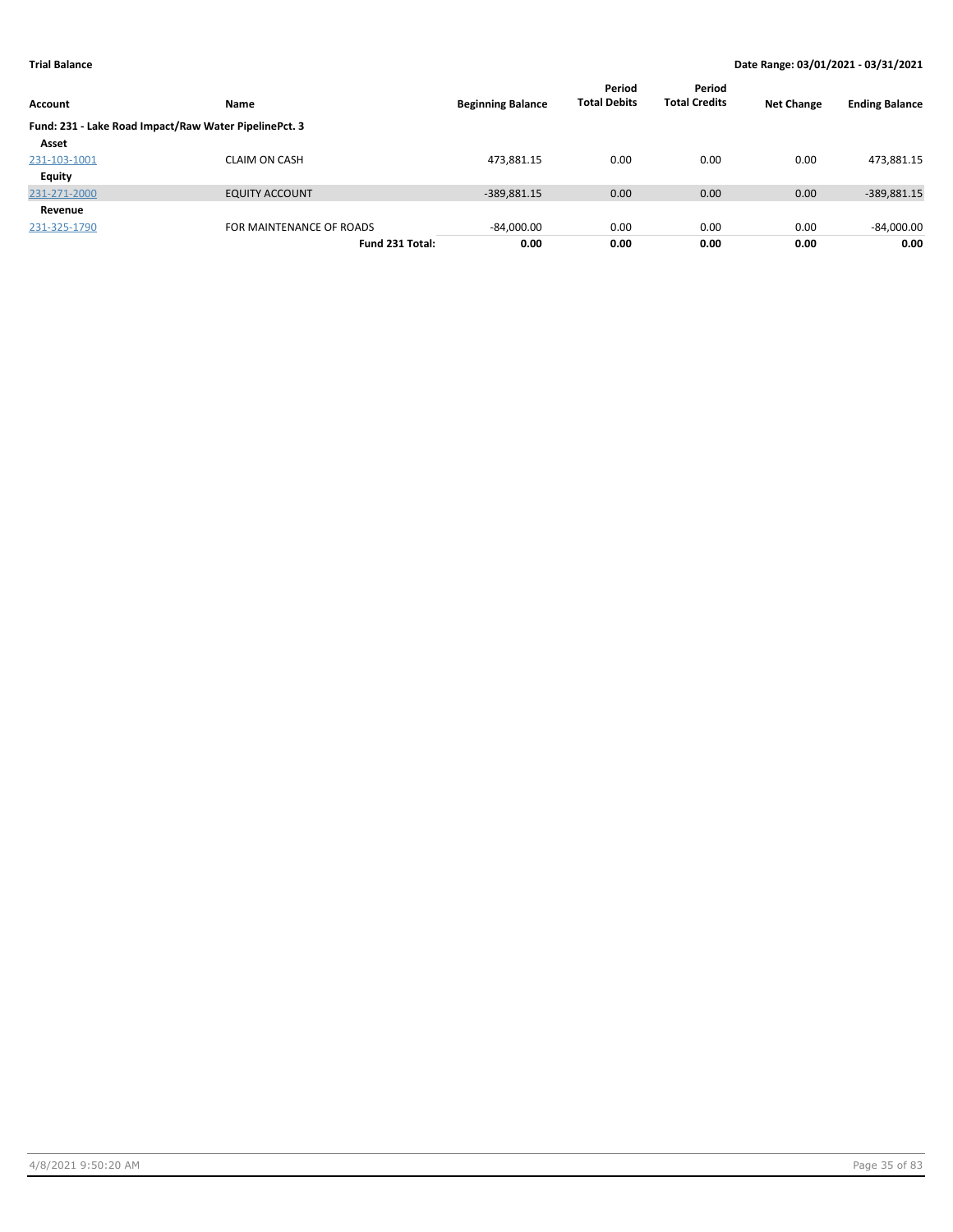|                              |                                       |                          | Period              | Period               |                   |                       |
|------------------------------|---------------------------------------|--------------------------|---------------------|----------------------|-------------------|-----------------------|
| Account                      | Name                                  | <b>Beginning Balance</b> | <b>Total Debits</b> | <b>Total Credits</b> | <b>Net Change</b> | <b>Ending Balance</b> |
| Fund: 240 - Road & Bridge #4 |                                       |                          |                     |                      |                   |                       |
| Asset                        |                                       |                          |                     |                      |                   |                       |
| 240-100-1001                 | PR Claim on Cash                      | $-5.12$                  | 28,601.07           | 28,601.07            | 0.00              | $-5.12$               |
| 240-103-1001                 | <b>CLAIM ON CASH</b>                  | 642,474.50               | 48,516.34           | 69,947.20            | $-21,430.86$      | 621,043.64            |
| 240-103-1750                 | <b>TEXPOOL</b>                        | 109,835.39               | 0.00                | 0.00                 | 0.00              | 109,835.39            |
| 240-120-3110                 | <b>TAXES RECEIVABLE</b>               | 37,864.07                | 0.00                | 0.00                 | 0.00              | 37,864.07             |
| 240-120-3120                 | DUE FROM OTHER GOVERNMENTS            | 10,825.36                | 0.00                | 0.00                 | 0.00              | 10,825.36             |
| 240-120-3130                 | DUE FROM OTHER FUNDS                  | 5,657.34                 | 0.00                | 0.00                 | 0.00              | 5,657.34              |
| 240-120-3150                 | <b>INVENTORY ASSEST</b>               | 5,616.62                 | 0.00                | 0.00                 | 0.00              | 5,616.62              |
| Liability                    |                                       |                          |                     |                      |                   |                       |
| 240-102-1000                 | A/P CLEARING                          | 0.00                     | 41,346.13           | 41,346.13            | 0.00              | 0.00                  |
| 240-102-1001                 | <b>PR AP Clearing</b>                 | 0.00                     | 13,827.32           | 13,827.32            | 0.00              | 0.00                  |
| 240-200-1500                 | ACCRUED SALARY PAYABLE                | $-9,270.42$              | 0.00                | 0.00                 | 0.00              | $-9,270.42$           |
| 240-200-1550                 | <b>ACCRUED FRINGE BENEFITS</b>        | $-5,696.90$              | 0.00                | 0.00                 | 0.00              | $-5,696.90$           |
| 240-200-2000                 | DEFERRED TAX REVENUE                  | $-35,507.79$             | 0.00                | 0.00                 | 0.00              | $-35,507.79$          |
| 240-200-9000                 | <b>Payroll Liability Account</b>      | $-1,652.20$              | 13,827.32           | 13,827.32            | 0.00              | $-1,652.20$           |
| 240-200-9100                 | SYSTEM ADDED LIABILITY LINE-ITEM      | 19,181.13                | 0.00                | 0.00                 | 0.00              | 19,181.13             |
| Equity                       |                                       |                          |                     |                      |                   |                       |
| 240-271-2000                 | <b>EQUITY ACCOUNT</b>                 | $-415, 120.75$           | 0.00                | 0.00                 | 0.00              | $-415, 120.75$        |
| Revenue                      |                                       |                          |                     |                      |                   |                       |
| 240-310-1100                 | <b>CURRENT TAXES</b>                  | -497,091.64              | 0.00                | 16,549.68            | $-16,549.68$      | $-513,641.32$         |
| 240-310-1200                 | <b>DELINQUENT TAXES</b>               | $-9,249.17$              | 0.00                | 1,068.05             | $-1,068.05$       | $-10,317.22$          |
| 240-318-1210                 | PAY N LIEU TAX/UPPER TRINITY          | $-545.90$                | 0.00                | 0.00                 | 0.00              | $-545.90$             |
| 240-318-1600                 | <b>SALES TAX REVENUES</b>             | $-31,503.52$             | 0.00                | 6,742.92             | $-6,742.92$       | $-38,246.44$          |
| 240-321-2000                 | CAR REGISTRATION/SALES TAX            | $-52,485.26$             | 0.00                | 16,111.72            | $-16,111.72$      | $-68,596.98$          |
| 240-321-3000                 | COUNTY'S ADDITIONAL \$10              | $-23,158.48$             | 0.00                | 6,563.41             | $-6,563.41$       | $-29,721.89$          |
| 240-350-4030                 | <b>COUNTY CLERK FINES</b>             | $-899.36$                | 0.00                | 0.00                 | 0.00              | $-899.36$             |
| 240-350-4500                 | <b>DISTRICT CLERK FINES</b>           | $-1,187.97$              | 0.00                | 0.00                 | 0.00              | $-1,187.97$           |
| 240-350-4550                 | J. P. #1 FINES                        | $-1,749.62$              | 0.00                | 0.00                 | 0.00              | $-1,749.62$           |
| 240-350-4560                 | J. P. #2 FINES                        | $-1,163.51$              | 0.00                | 0.00                 | 0.00              | $-1,163.51$           |
| 240-350-4570                 | J. P. #3 FINES                        | $-917.08$                | 0.00                | 0.00                 | 0.00              | $-917.08$             |
| 240-360-1000                 | <b>INTEREST EARNINGS</b>              | $-39.40$                 | 0.00                | 0.00                 | 0.00              | $-39.40$              |
| 240-370-1200                 | STATE LATERAL ROAD                    | $-8,387.19$              | 0.00                | 0.00                 | 0.00              | $-8,387.19$           |
| 240-370-1250                 | <b>TDT WEIGHT FEES</b>                | $-10,269.44$             | 0.00                | 0.00                 | 0.00              | $-10,269.44$          |
| 240-370-1300                 | REFUNDS & MISCELLANEOUS               | 0.00                     | 0.00                | 1,420.56             | $-1,420.56$       | $-1,420.56$           |
| 240-370-1420                 | <b>CULVERT PERMITTING PROCESS</b>     | $-760.00$                | 0.00                | 60.00                | $-60.00$          | $-820.00$             |
| 240-370-1421                 | ROW PERMIT APPLICATION                | $-20.00$                 | 0.00                | 0.00                 | 0.00              | $-20.00$              |
| 240-370-1450                 | REIMBURSEMENT OF MATERIALS            | $-382.80$                | 0.00                | 0.00                 | 0.00              | $-382.80$             |
| 240-370-1460                 | SALE OF RECYCLED MATERIALS            | $-483.20$                | 0.00                | 0.00                 | 0.00              | $-483.20$             |
| Expense                      |                                       |                          |                     |                      |                   |                       |
| 240-624-1010                 | SALARY ELECTED OFFICIAL               | 26,755.85                | 4,864.70            | 0.00                 | 4,864.70          | 31,620.55             |
| 240-624-1030                 | SALARY FOREMAN                        | 11,404.74                | 0.00                | 0.00                 | 0.00              | 11,404.74             |
| 240-624-1050                 | SALARY SECRETARY                      | 12,970.70                | 2,358.32            | 0.00                 | 2,358.32          | 15,329.02             |
| 240-624-1060                 | SALARY PRECINCT EMPLOYEES             | 47,141.27                | 10,811.56           | 0.00                 | 10,811.56         | 57,952.83             |
| 240-624-2010                 | SOCIAL SECURITY TAXES                 | 2,881.07                 | 4,296.42            | 0.00                 | 4,296.42          | 7,177.49              |
| 240-624-2020                 | <b>GROUP HEALTH INSURANCE</b>         | 32,042.43                | 6,103.32            | 0.00                 | 6,103.32          | 38,145.75             |
| 240-624-2030                 | RETIREMENT                            | 11,612.25                | 2,138.92            | 0.00                 | 2,138.92          | 13,751.17             |
| 240-624-2040                 | <b>WORKERS COMPENSATION</b>           | 2,943.79                 | 0.00                | 0.00                 | 0.00              | 2,943.79              |
| 240-624-2050                 | MEDICARE TAX                          | 4,597.11                 | 261.19              | 3,179.66             | $-2,918.47$       | 1,678.64              |
| 240-624-2060                 | UNEMPLOYMENT EXPENSE                  | 9.08                     | 0.00                | 0.00                 | 0.00              | 9.08                  |
| 240-624-3100                 | <b>OFFICE SUPPLIES</b>                | 61.19                    | 0.00                | 0.00                 | 0.00              | 61.19                 |
| 240-624-3140                 | <b>EMPLOYEE PHYSICALS/DOT TESTING</b> | 0.00                     | 75.00               | 0.00                 | 75.00             | 75.00                 |
| 240-624-3400                 | <b>SHOP SUPPLIES</b>                  | 518.09                   | 438.99              | 0.00                 | 438.99            | 957.08                |
| 240-624-3410                 | R&B MAT. ROCK & GRAVEL                | 55,948.69                | 10,815.18           | 0.00                 | 10,815.18         | 66,763.87             |
| 240-624-3420                 | <b>R&amp;B MAT. CULVERTS</b>          | 8,569.14                 | 0.00                | 0.00                 | 0.00              | 8,569.14              |
| 240-624-3440                 | R&B MAT. ASPHALT/RD OIL               | 22,798.14                | 0.00                | 0.00                 | 0.00              | 22,798.14             |
| 240-624-3950                 | <b>UNIFORMS</b>                       | 1,135.22                 | 204.66              | 0.00                 | 204.66            | 1,339.88              |
| 240-624-4060                 | TAX APPRAISAL DISTRICT                | 0.00                     | 11,032.56           | 0.00                 | 11,032.56         | 11,032.56             |
| 240-624-4210                 | <b>INTERNET</b>                       | 342.01                   | 187.88              | 0.00                 | 187.88            | 529.89                |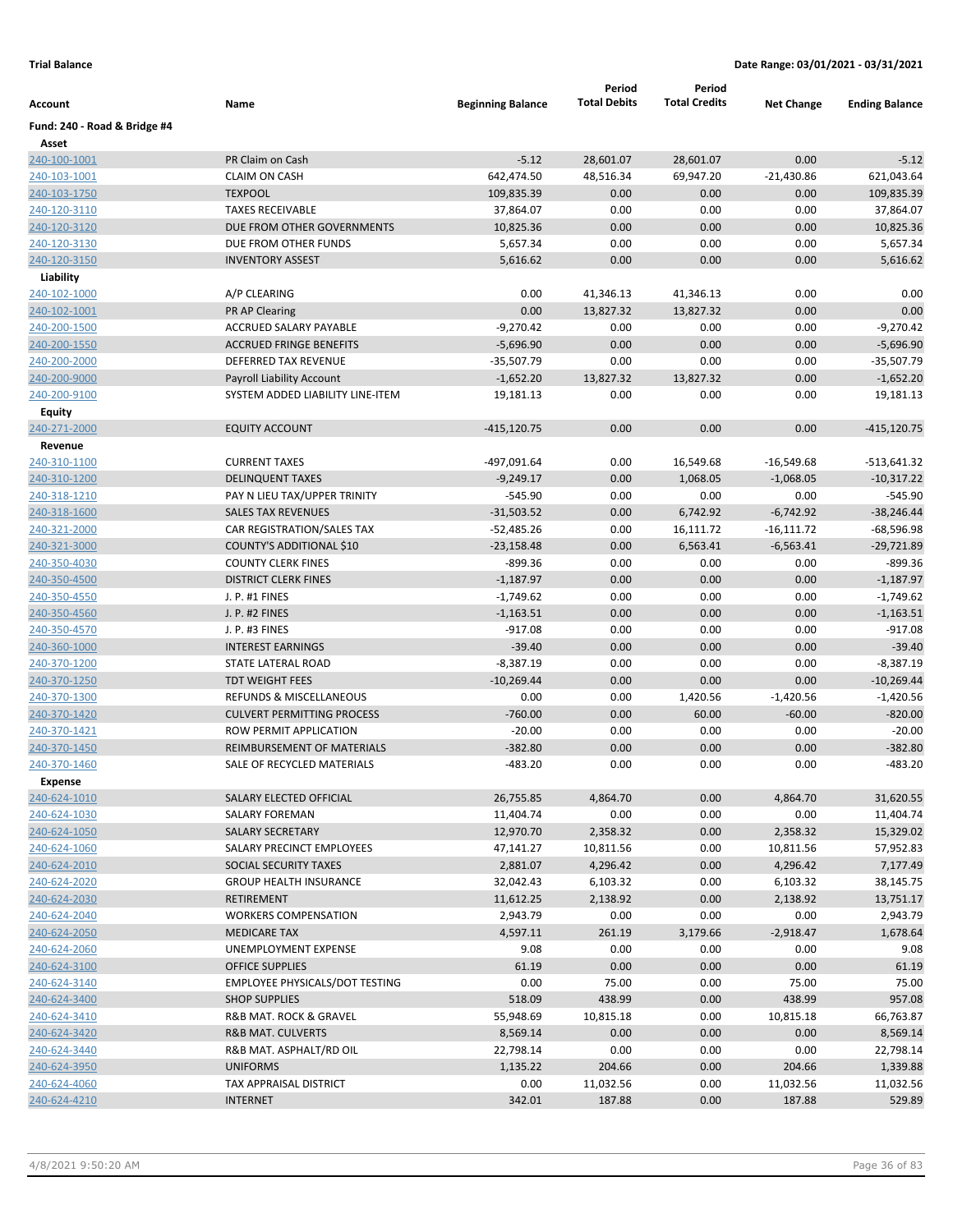|              |                                        |                          | Period              | Period               |                   |                       |
|--------------|----------------------------------------|--------------------------|---------------------|----------------------|-------------------|-----------------------|
| Account      | Name                                   | <b>Beginning Balance</b> | <b>Total Debits</b> | <b>Total Credits</b> | <b>Net Change</b> | <b>Ending Balance</b> |
| 240-624-4270 | OUT OF COUNTY TRAVEL/TRAINING          | 875.65                   | 0.00                | 0.00                 | 0.00              | 875.65                |
| 240-624-4400 | UTILITY ELECTRICITY                    | 1,015.81                 | 574.84              | 0.00                 | 574.84            | 1,590.65              |
| 240-624-4410 | UTILITY GAS                            | 346.44                   | 195.12              | 0.00                 | 195.12            | 541.56                |
| 240-624-4420 | UTILITY WATER                          | 341.09                   | 71.91               | 0.00                 | 71.91             | 413.00                |
| 240-624-4430 | <b>TRASH PICK-UP</b>                   | 1,202.25                 | 0.00                | 0.00                 | 0.00              | 1,202.25              |
| 240-624-4570 | <b>R&amp;M MACHINERY GAS &amp; OIL</b> | 5,561.00                 | 4,473.24            | 0.00                 | 4,473.24          | 10,034.24             |
| 240-624-4580 | <b>R&amp;M MACHINERY PARTS</b>         | 12,221.24                | 9,571.75            | 0.00                 | 9,571.75          | 21,792.99             |
| 240-624-4590 | <b>R&amp;M MACH. TIRES &amp; TUBES</b> | 892.00                   | 3,310.00            | 0.00                 | 3,310.00          | 4,202.00              |
| 240-624-4600 | EQUIPMENT RENTAL/LEASE                 | 3,000.00                 | 0.00                | 0.00                 | 0.00              | 3,000.00              |
| 240-624-4810 | <b>DUES</b>                            | 0.00                     | 395.00              | 0.00                 | 395.00            | 395.00                |
| 240-624-4820 | <b>INSURANCE</b>                       | 2,777.63                 | 0.00                | 0.00                 | 0.00              | 2,777.63              |
| 240-625-1050 | <b>SALARY SECRETARY</b>                | 4,345.16                 | 792.49              | 0.00                 | 792.49            | 5,137.65              |
| 240-625-2010 | SOCIAL SECURITY TAXES                  | 84.50                    | 156.91              | 0.00                 | 156.91            | 241.41                |
| 240-625-2020 | <b>GROUP HEALTH INSURANCE</b>          | 1,017.56                 | 0.00                | 0.00                 | 0.00              | 1,017.56              |
| 240-625-2030 | <b>RETIREMENT</b>                      | 513.22                   | 93.97               | 0.00                 | 93.97             | 607.19                |
| 240-625-2040 | <b>WORKERS COMPENSATION</b>            | 14.74                    | 0.00                | 0.00                 | 0.00              | 14.74                 |
| 240-625-2050 | <b>MEDICARE TAX</b>                    | 153.25                   | 11.35               | 108.42               | $-97.07$          | 56.18                 |
|              | Fund 240 Total:                        | 0.00                     | 219,353.46          | 219,353.46           | 0.00              | 0.00                  |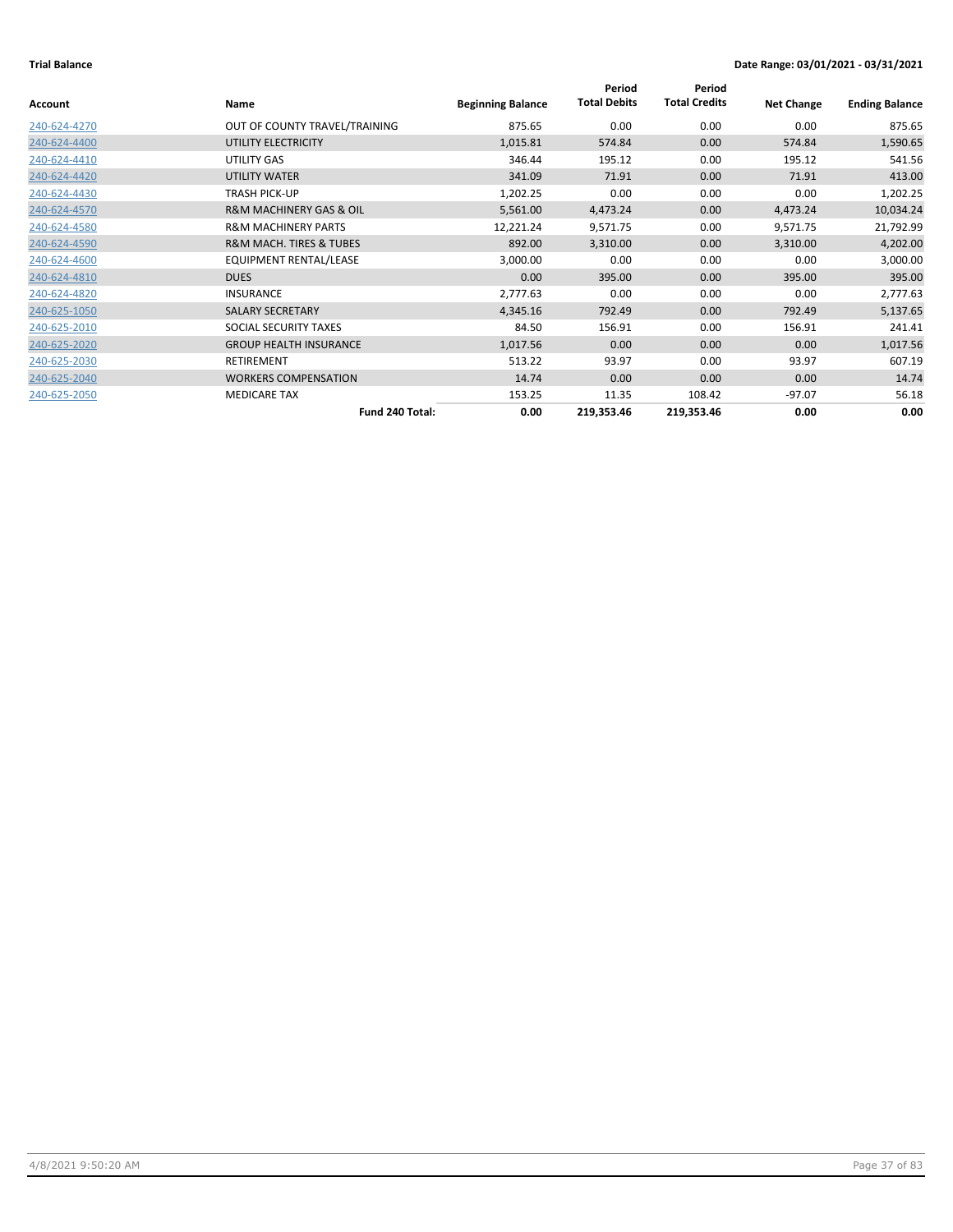|                                                       |                          |                          | Period              | Period               |                   |                       |
|-------------------------------------------------------|--------------------------|--------------------------|---------------------|----------------------|-------------------|-----------------------|
| <b>Account</b>                                        | Name                     | <b>Beginning Balance</b> | <b>Total Debits</b> | <b>Total Credits</b> | <b>Net Change</b> | <b>Ending Balance</b> |
| Fund: 241 - Lake Road Impact/Raw Water PipelinePct. 4 |                          |                          |                     |                      |                   |                       |
| Asset                                                 |                          |                          |                     |                      |                   |                       |
| 241-103-1001                                          | <b>CLAIM ON CASH</b>     | 470,408.04               | 0.00                | 0.00                 | 0.00              | 470,408.04            |
| <b>Equity</b>                                         |                          |                          |                     |                      |                   |                       |
| 241-271-2000                                          | <b>EQUITY ACCOUNT</b>    | $-366,408.04$            | 0.00                | 0.00                 | 0.00              | $-366,408.04$         |
| Revenue                                               |                          |                          |                     |                      |                   |                       |
| 241-326-1830                                          | FOR MAINTENANCE OF ROADS | $-104,000.00$            | 0.00                | 0.00                 | 0.00              | $-104,000.00$         |
|                                                       | Fund 241 Total:          | 0.00                     | 0.00                | 0.00                 | 0.00              | 0.00                  |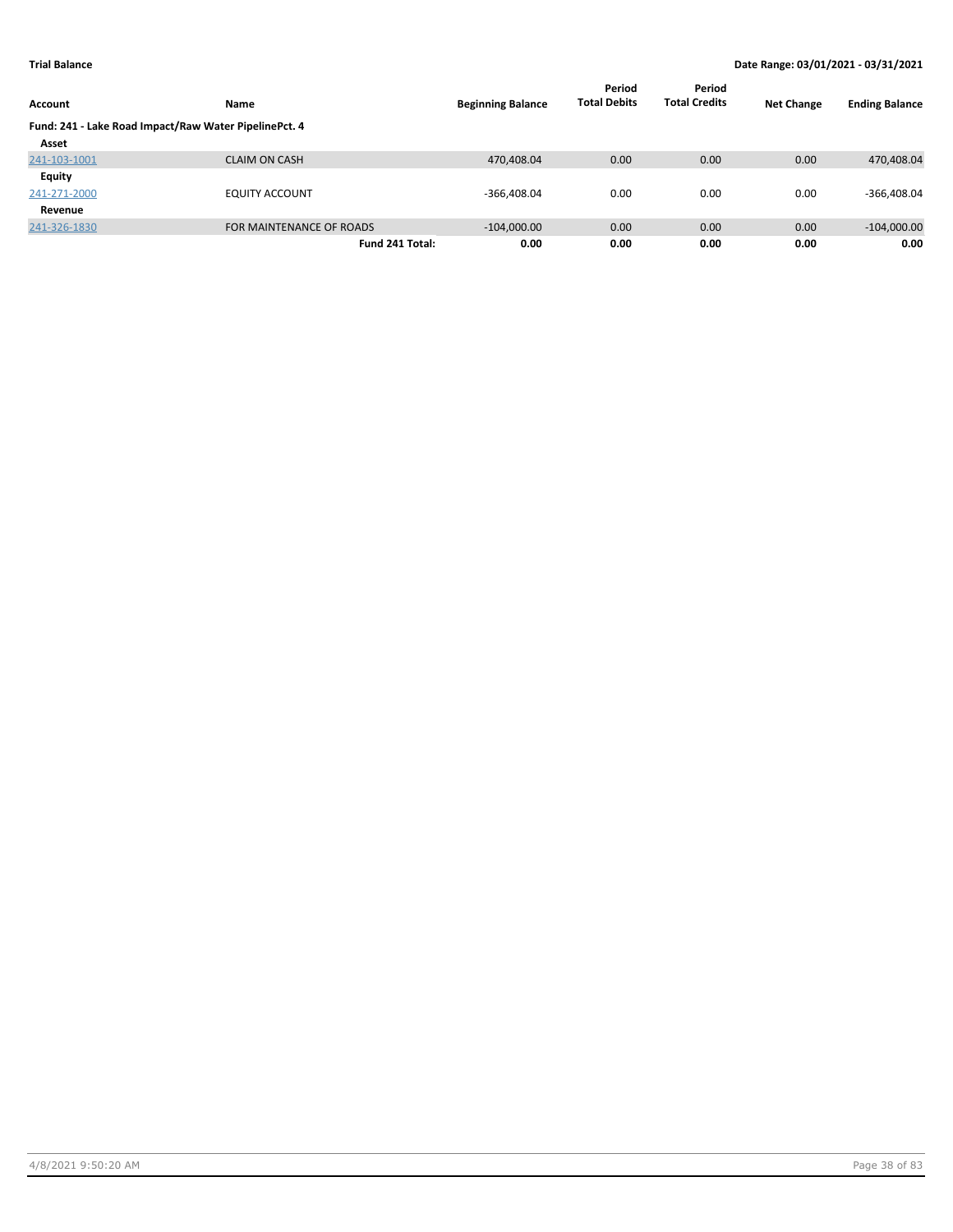|                                                   |                       |                 |                          | Period              | Period               |                   |                       |
|---------------------------------------------------|-----------------------|-----------------|--------------------------|---------------------|----------------------|-------------------|-----------------------|
| <b>Account</b>                                    | <b>Name</b>           |                 | <b>Beginning Balance</b> | <b>Total Debits</b> | <b>Total Credits</b> | <b>Net Change</b> | <b>Ending Balance</b> |
| Fund: 250 - Raw Water Pipeline Rock for Pct.2,3,4 |                       |                 |                          |                     |                      |                   |                       |
| Asset                                             |                       |                 |                          |                     |                      |                   |                       |
| 250-103-1001                                      | <b>CLAIM ON CASH</b>  |                 | 39.31                    | 0.00                | 0.00                 | 0.00              | 39.31                 |
| <b>Equity</b>                                     |                       |                 |                          |                     |                      |                   |                       |
| 250-271-2000                                      | <b>EQUITY ACCOUNT</b> |                 | $-39.31$                 | 0.00                | 0.00                 | 0.00              | $-39.31$              |
|                                                   |                       | Fund 250 Total: | 0.00                     | 0.00                | 0.00                 | 0.00              | 0.00                  |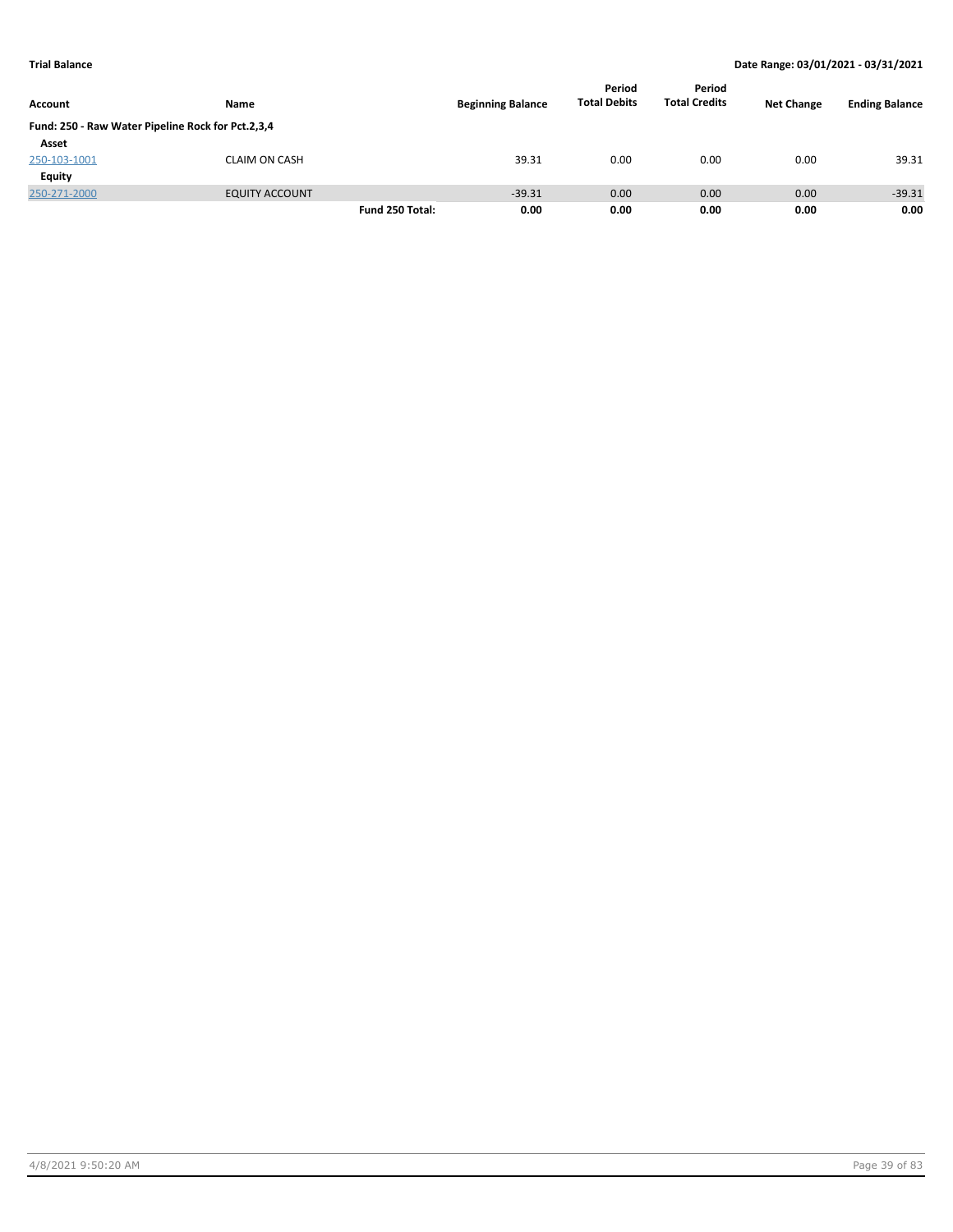| Account                                     | Name                             | <b>Beginning Balance</b> | Period<br><b>Total Debits</b> | Period<br><b>Total Credits</b> | <b>Net Change</b> | <b>Ending Balance</b> |
|---------------------------------------------|----------------------------------|--------------------------|-------------------------------|--------------------------------|-------------------|-----------------------|
| Fund: 260 - J.P.#1 Justice Court Technology |                                  |                          |                               |                                |                   |                       |
| Asset                                       |                                  |                          |                               |                                |                   |                       |
| 260-103-1001                                | <b>CLAIM ON CASH</b>             | 48,316.08                | 0.00                          | 17.74                          | $-17.74$          | 48,298.34             |
| 260-120-3130                                | DUE FROM OTHER FUNDS             | 437.79                   | 0.00                          | 0.00                           | 0.00              | 437.79                |
| Liability                                   |                                  |                          |                               |                                |                   |                       |
| 260-102-1000                                | A/P CLEARING                     | 0.00                     | 17.74                         | 17.74                          | 0.00              | 0.00                  |
| 260-200-9100                                | SYSTEM ADDED LIABILITY LINE-ITEM | 30.56                    | 0.00                          | 0.00                           | 0.00              | 30.56                 |
| Equity                                      |                                  |                          |                               |                                |                   |                       |
| 260-271-2000                                | <b>EQUITY ACCOUNT</b>            | $-49,831.27$             | 0.00                          | 0.00                           | 0.00              | $-49,831.27$          |
| Revenue                                     |                                  |                          |                               |                                |                   |                       |
| 260-370-4550                                | J.P.#1 TECHNOLOGY FEES           | $-479.58$                | 0.00                          | 0.00                           | 0.00              | $-479.58$             |
| Expense                                     |                                  |                          |                               |                                |                   |                       |
| 260-455-5720                                | <b>OFFICE EQUIPMENT</b>          | 1,526.42                 | 17.74                         | 0.00                           | 17.74             | 1,544.16              |
|                                             | Fund 260 Total:                  | 0.00                     | 35.48                         | 35.48                          | 0.00              | 0.00                  |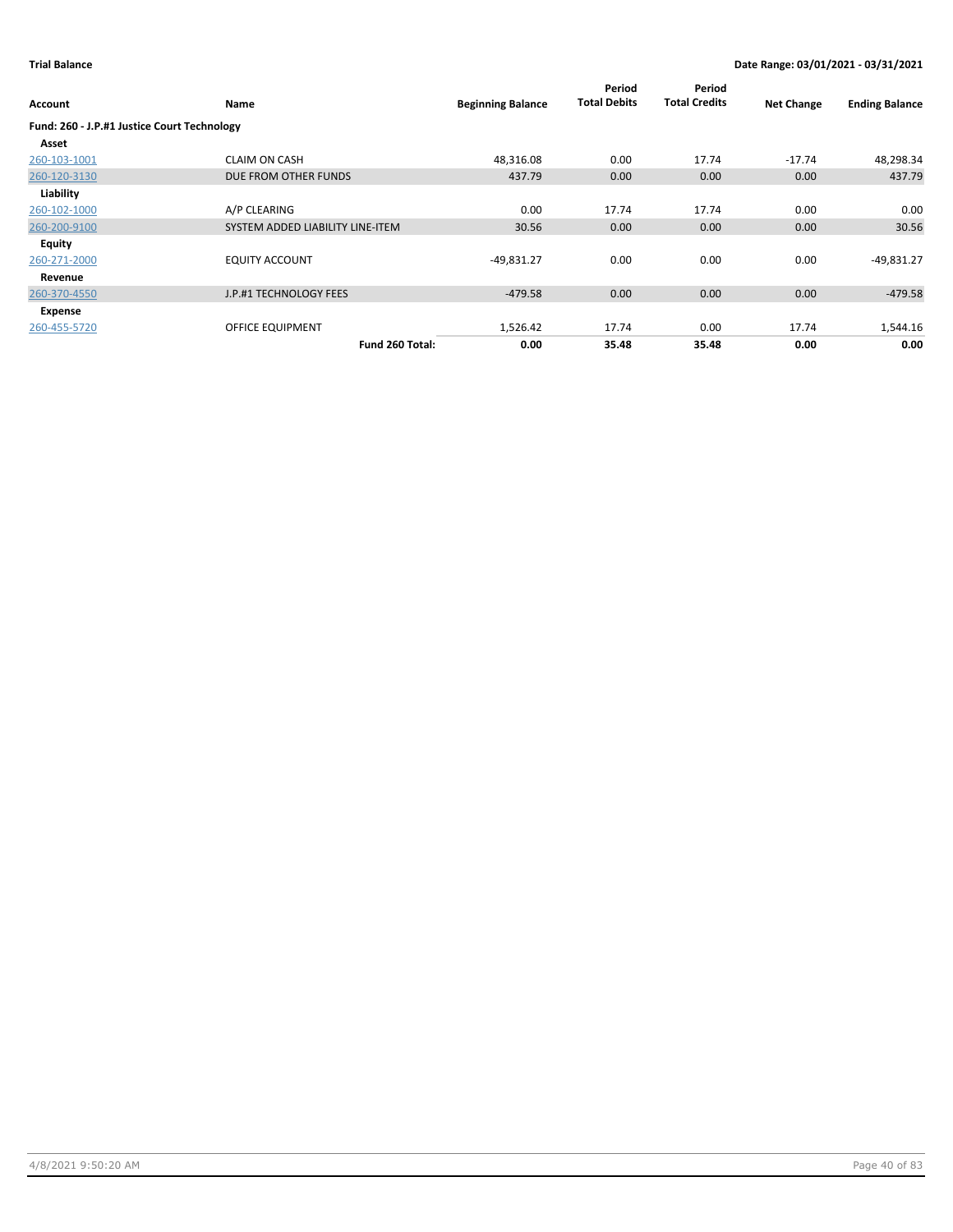| <b>Account</b>                              | Name                   | <b>Beginning Balance</b> | Period<br><b>Total Debits</b> | Period<br><b>Total Credits</b> | <b>Net Change</b> | <b>Ending Balance</b> |
|---------------------------------------------|------------------------|--------------------------|-------------------------------|--------------------------------|-------------------|-----------------------|
|                                             |                        |                          |                               |                                |                   |                       |
| Fund: 270 - J.P.#2 Justice Court Technology |                        |                          |                               |                                |                   |                       |
| Asset                                       |                        |                          |                               |                                |                   |                       |
| 270-103-1001                                | <b>CLAIM ON CASH</b>   | 9,829.50                 | 0.00                          | 0.00                           | 0.00              | 9,829.50              |
| 270-120-3130                                | DUE FROM OTHER FUNDS   | 233.20                   | 0.00                          | 0.00                           | 0.00              | 233.20                |
| Equity                                      |                        |                          |                               |                                |                   |                       |
| 270-271-2000                                | <b>EQUITY ACCOUNT</b>  | $-9,992.58$              | 0.00                          | 0.00                           | 0.00              | $-9,992.58$           |
| Revenue                                     |                        |                          |                               |                                |                   |                       |
| 270-370-4560                                | J.P.#2 TECHNOLOGY FEES | $-70.12$                 | 0.00                          | 0.00                           | 0.00              | $-70.12$              |
|                                             | Fund 270 Total:        | 0.00                     | 0.00                          | 0.00                           | 0.00              | 0.00                  |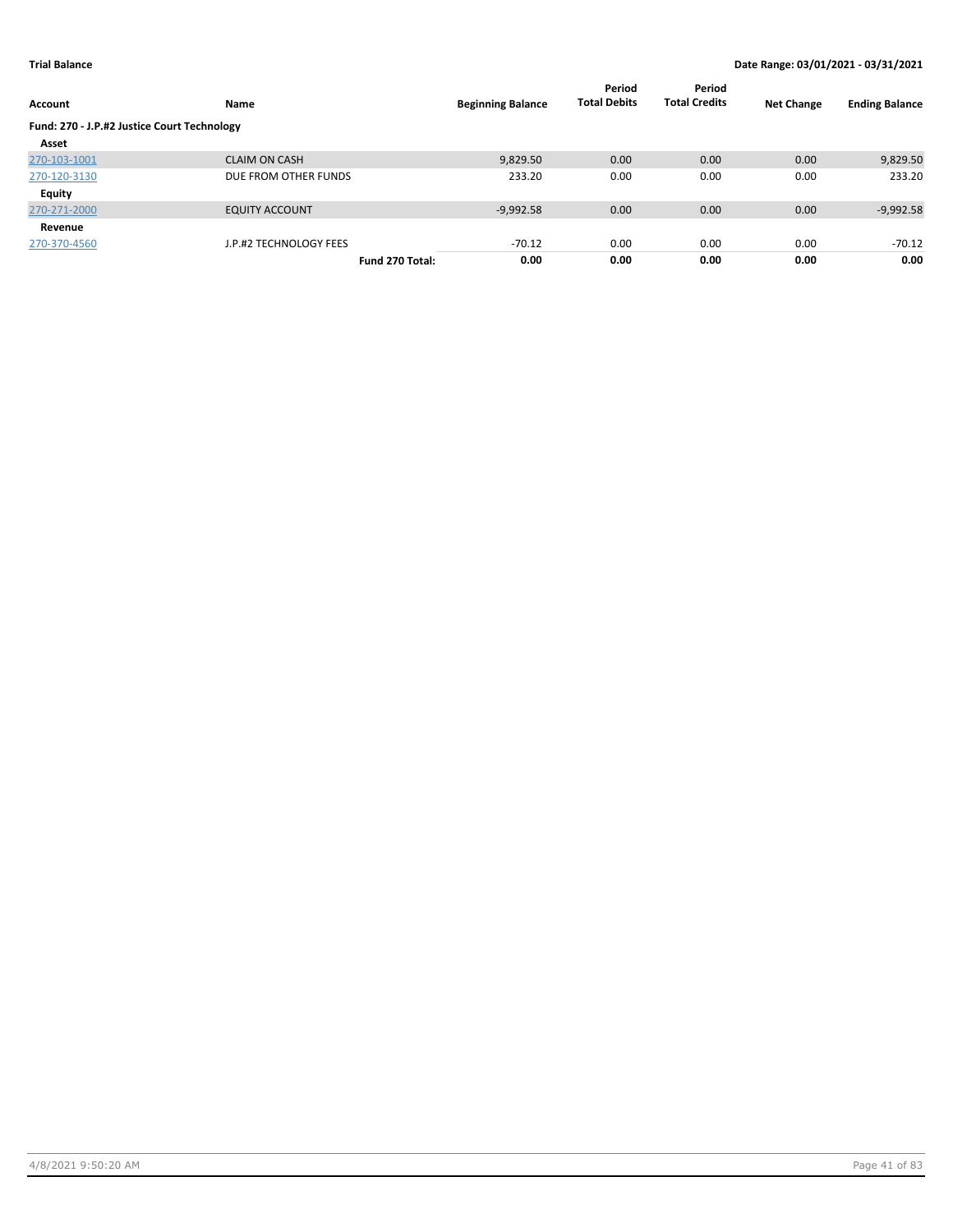| Account                                     | Name                             | <b>Beginning Balance</b> | Period<br><b>Total Debits</b> | Period<br><b>Total Credits</b> | <b>Net Change</b> | <b>Ending Balance</b> |
|---------------------------------------------|----------------------------------|--------------------------|-------------------------------|--------------------------------|-------------------|-----------------------|
| Fund: 280 - J.P.#3 Justice Court Technology |                                  |                          |                               |                                |                   |                       |
| Asset                                       |                                  |                          |                               |                                |                   |                       |
| 280-103-1001                                | <b>CLAIM ON CASH</b>             | 6,217.96                 | 0.00                          | 0.00                           | 0.00              | 6,217.96              |
| 280-120-3130                                | DUE FROM OTHER FUNDS             | 109.75                   | 0.00                          | 0.00                           | 0.00              | 109.75                |
| Liability                                   |                                  |                          |                               |                                |                   |                       |
| 280-200-9100                                | SYSTEM ADDED LIABILITY LINE-ITEM | $-859.99$                | 0.00                          | 0.00                           | 0.00              | $-859.99$             |
| Equity                                      |                                  |                          |                               |                                |                   |                       |
| 280-271-2000                                | <b>EQUITY ACCOUNT</b>            | $-5,151.71$              | 0.00                          | 0.00                           | 0.00              | $-5,151.71$           |
| Revenue                                     |                                  |                          |                               |                                |                   |                       |
| 280-370-4560                                | J.P.#3 TECHNOLOGY FEES           | $-316.01$                | 0.00                          | 0.00                           | 0.00              | $-316.01$             |
|                                             | Fund 280 Total:                  | 0.00                     | 0.00                          | 0.00                           | 0.00              | 0.00                  |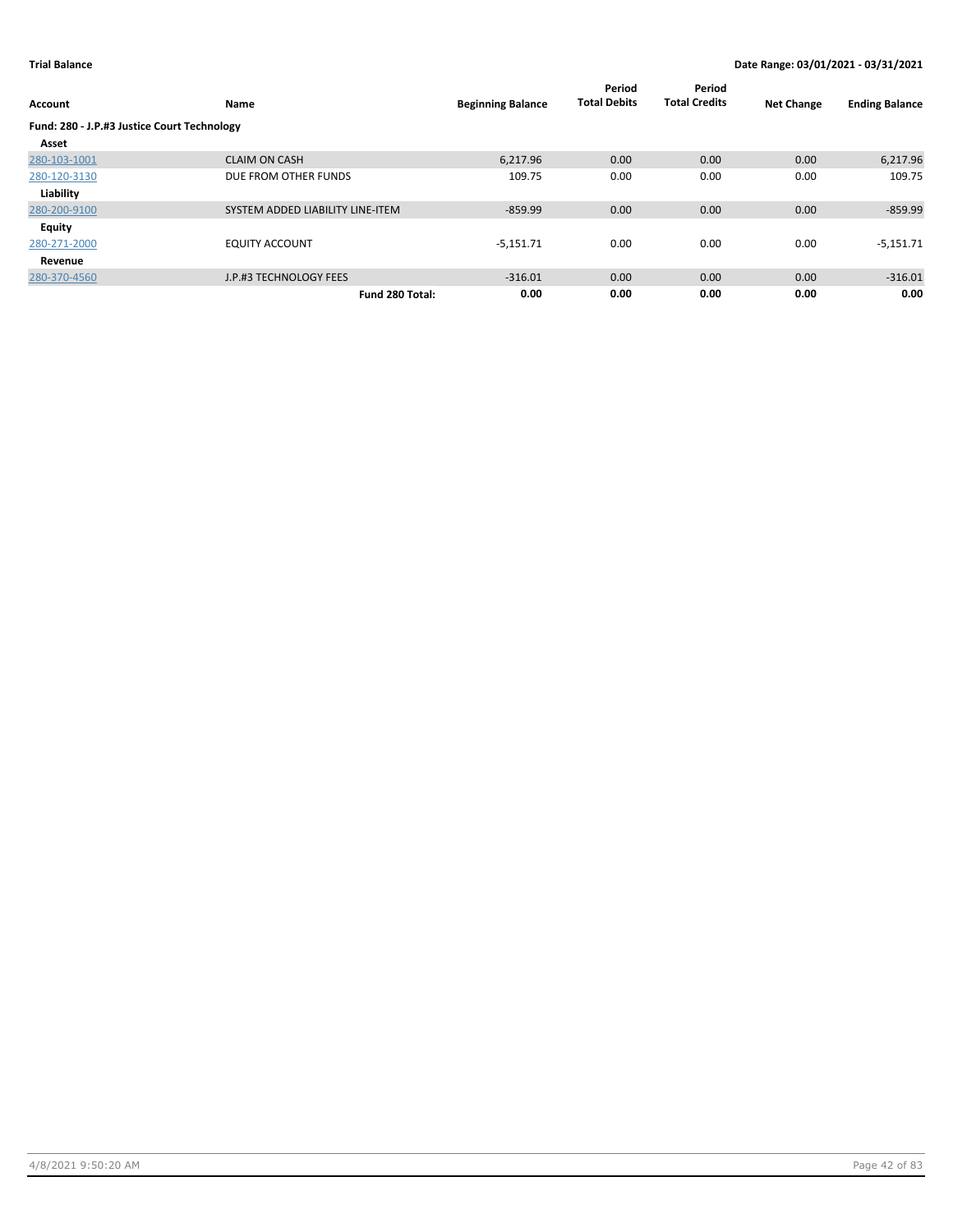|                                                 |                                    |                          | Period<br><b>Total Debits</b> | Period<br><b>Total Credits</b> |                   |                       |
|-------------------------------------------------|------------------------------------|--------------------------|-------------------------------|--------------------------------|-------------------|-----------------------|
| <b>Account</b>                                  | Name                               | <b>Beginning Balance</b> |                               |                                | <b>Net Change</b> | <b>Ending Balance</b> |
| Fund: 310 - F.C.Detention Center Annual Payment |                                    |                          |                               |                                |                   |                       |
| Asset                                           |                                    |                          |                               |                                |                   |                       |
| 310-103-1001                                    | <b>CLAIM ON CASH</b>               | 8,173.35                 | 0.00                          | 2,249.00                       | $-2,249.00$       | 5,924.35              |
| Liability                                       |                                    |                          |                               |                                |                   |                       |
| 310-102-1000                                    | A/P CLEARING                       | 0.00                     | 2,249.00                      | 2,249.00                       | 0.00              | 0.00                  |
| 310-200-9100                                    | SYSTEM ADDED LIABILITY LINE-ITEM   | 530.00                   | 0.00                          | 0.00                           | 0.00              | 530.00                |
| Equity                                          |                                    |                          |                               |                                |                   |                       |
| 310-271-2000                                    | <b>EQUITY ACCOUNT</b>              | $-12,308.85$             | 0.00                          | 0.00                           | 0.00              | $-12,308.85$          |
| Revenue                                         |                                    |                          |                               |                                |                   |                       |
| 310-370-1300                                    | <b>REFUNDS &amp; MISCELLANEOUS</b> | $-100.00$                | 0.00                          | 0.00                           | 0.00              | $-100.00$             |
| Expense                                         |                                    |                          |                               |                                |                   |                       |
| 310-560-4270                                    | OUT OF COUNTY TRAVEL/TRAINING      | 3,705.50                 | 2,249.00                      | 0.00                           | 2,249.00          | 5,954.50              |
|                                                 | Fund 310 Total:                    | 0.00                     | 4,498.00                      | 4,498.00                       | 0.00              | 0.00                  |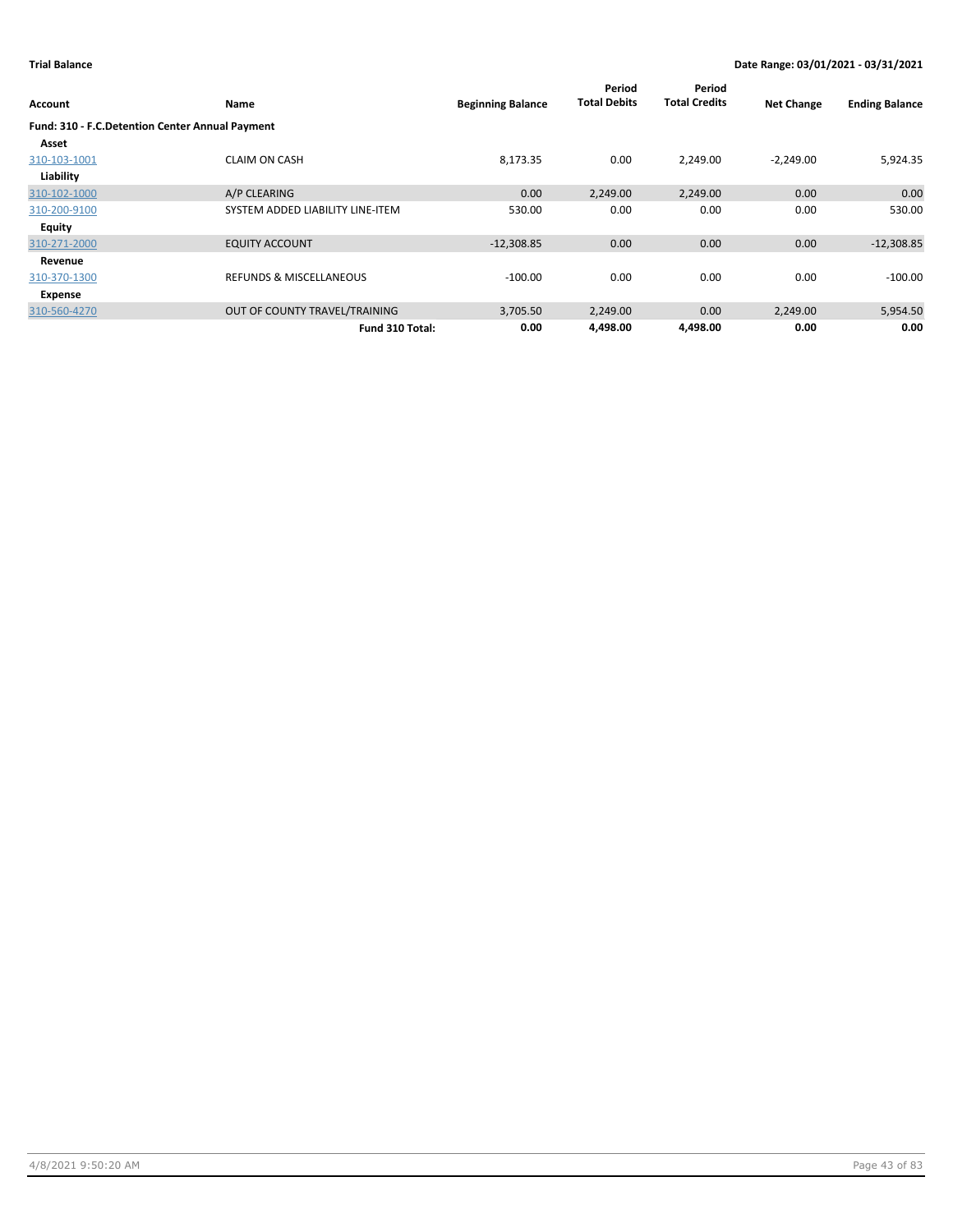| Account                                   | Name                   |                 | <b>Beginning Balance</b> | Period<br><b>Total Debits</b> | Period<br><b>Total Credits</b> | <b>Net Change</b> | <b>Ending Balance</b> |
|-------------------------------------------|------------------------|-----------------|--------------------------|-------------------------------|--------------------------------|-------------------|-----------------------|
| Fund: 330 - Bail Bondsman Application Fee |                        |                 |                          |                               |                                |                   |                       |
| Asset                                     |                        |                 |                          |                               |                                |                   |                       |
| 330-103-1001                              | <b>CLAIM ON CASH</b>   |                 | 8,928.03                 | 500.00                        | 0.00                           | 500.00            | 9,428.03              |
| Equity                                    |                        |                 |                          |                               |                                |                   |                       |
| 330-271-2000                              | <b>EQUITY ACCOUNT</b>  |                 | $-8,428.03$              | 0.00                          | 0.00                           | 0.00              | $-8,428.03$           |
| Revenue                                   |                        |                 |                          |                               |                                |                   |                       |
| 330-340-4800                              | <b>APPLICATION FEE</b> |                 | $-500.00$                | 0.00                          | 500.00                         | $-500.00$         | $-1,000.00$           |
|                                           |                        | Fund 330 Total: | 0.00                     | 500.00                        | 500.00                         | 0.00              | 0.00                  |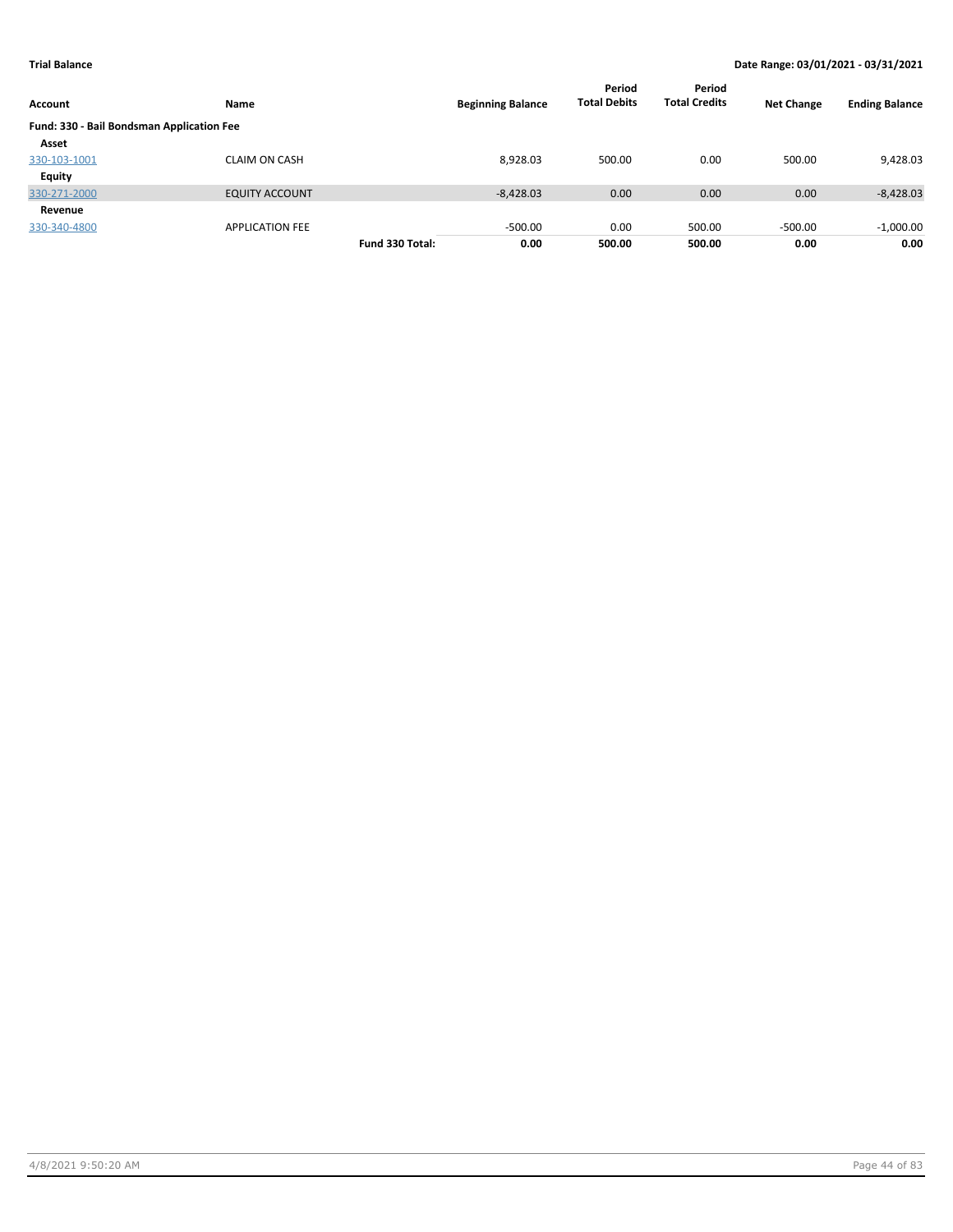| Account                 | Name                             | <b>Beginning Balance</b> | Period<br><b>Total Debits</b> | Period<br><b>Total Credits</b> | <b>Net Change</b> | <b>Ending Balance</b> |
|-------------------------|----------------------------------|--------------------------|-------------------------------|--------------------------------|-------------------|-----------------------|
| Fund: 350 - Law Library |                                  |                          |                               |                                |                   |                       |
| Asset                   |                                  |                          |                               |                                |                   |                       |
| 350-103-1001            | <b>CLAIM ON CASH</b>             | 196,717.80               | 0.00                          | 0.00                           | 0.00              | 196,717.80            |
| 350-120-3130            | DUE FROM OTHER FUNDS             | 1,803.63                 | 0.00                          | 0.00                           | 0.00              | 1,803.63              |
| Liability               |                                  |                          |                               |                                |                   |                       |
| 350-200-9100            | SYSTEM ADDED LIABILITY LINE-ITEM | $-300.00$                | 0.00                          | 0.00                           | 0.00              | $-300.00$             |
| Equity                  |                                  |                          |                               |                                |                   |                       |
| 350-271-2000            | <b>EQUITY ACCOUNT</b>            | $-196,152.06$            | 0.00                          | 0.00                           | 0.00              | $-196,152.06$         |
| Revenue                 |                                  |                          |                               |                                |                   |                       |
| 350-340-4030            | <b>COUNTY CLERK FEES</b>         | $-1,155.00$              | 0.00                          | 0.00                           | 0.00              | $-1,155.00$           |
| 350-340-4500            | <b>DISTRICT CLERK FEES</b>       | $-914.37$                | 0.00                          | 0.00                           | 0.00              | $-914.37$             |
|                         | Fund 350 Total:                  | 0.00                     | 0.00                          | 0.00                           | 0.00              | 0.00                  |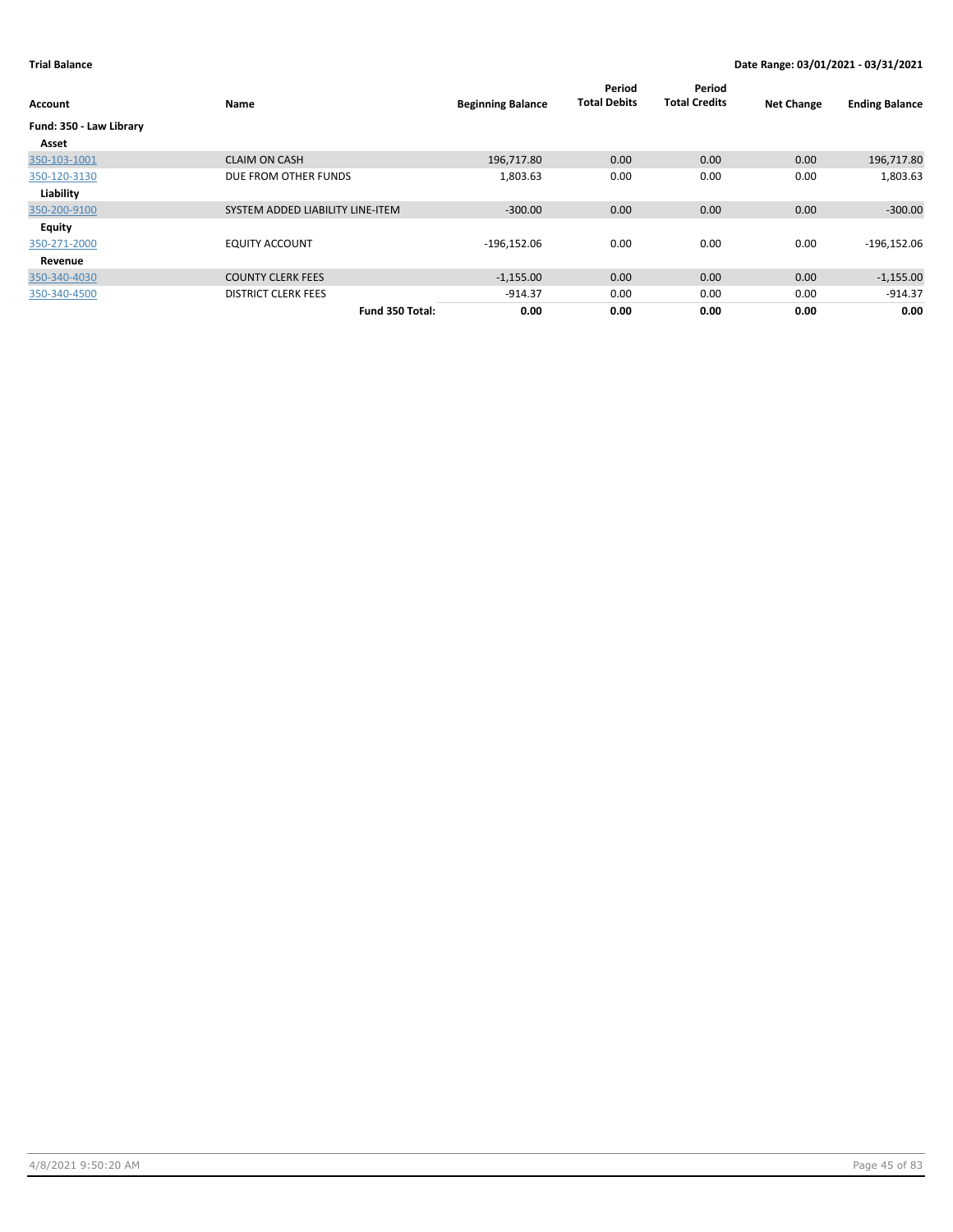| Account               | <b>Name</b>                        | <b>Beginning Balance</b> | Period<br><b>Total Debits</b> | Period<br><b>Total Credits</b> | <b>Net Change</b> | <b>Ending Balance</b> |
|-----------------------|------------------------------------|--------------------------|-------------------------------|--------------------------------|-------------------|-----------------------|
|                       |                                    |                          |                               |                                |                   |                       |
| Fund: 360 - D. A. Fee |                                    |                          |                               |                                |                   |                       |
| Asset                 |                                    |                          |                               |                                |                   |                       |
| 360-100-1001          | PR Claim on Cash                   | $-0.34$                  | 1,276.06                      | 1,276.35                       | $-0.29$           | $-0.63$               |
| 360-103-1360          | D.A. FEE CASH ACCOUNT              | 11,153.51                | 98.16                         | 280.00                         | $-181.84$         | 10,971.67             |
| 360-103-2360          | <b>D.A. FEE SEIZURE FUND</b>       | 30,561.18                | 990.76                        | 1,776.06                       | $-785.30$         | 29,775.88             |
| Liability             |                                    |                          |                               |                                |                   |                       |
| 360-102-1001          | PR AP Clearing                     | 0.00                     | 630.39                        | 630.10                         | 0.29              | 0.29                  |
| 360-200-1500          | <b>ACCURED SALARY PAYABLE</b>      | $-689.96$                | 0.00                          | 0.00                           | 0.00              | $-689.96$             |
| 360-200-1550          | <b>ACCURED FRINGE BENEFITS</b>     | $-232.17$                | 0.00                          | 0.00                           | 0.00              | $-232.17$             |
| 360-200-9000          | Payroll Liability Account          | $-88.62$                 | 630.10                        | 630.10                         | 0.00              | $-88.62$              |
| <b>Equity</b>         |                                    |                          |                               |                                |                   |                       |
| 360-271-2000          | <b>EQUITY ACCOUNT</b>              | $-26,298.61$             | 0.00                          | 0.00                           | 0.00              | $-26,298.61$          |
| Revenue               |                                    |                          |                               |                                |                   |                       |
| 360-340-4750          | <b>DISTRICT ATTORNEY FEES</b>      | $-83.28$                 | 0.00                          | 15.00                          | $-15.00$          | $-98.28$              |
| 360-352-2000          | <b>CONTRABAND FORFEITURE</b>       | $-21,859.41$             | 0.00                          | 990.76                         | $-990.76$         | $-22,850.17$          |
| 360-360-1000          | INTEREST EARNINGS-D.A. FEE         | $-1.13$                  | 0.00                          | 0.00                           | 0.00              | $-1.13$               |
| 360-370-1300          | <b>REFUNDS &amp; MISCELLANEOUS</b> | $-426.15$                | 0.00                          | 83.16                          | $-83.16$          | $-509.31$             |
| <b>Expense</b>        |                                    |                          |                               |                                |                   |                       |
| 360-475-4900          | <b>MISCELLANEOUS</b>               | 1,019.20                 | 280.00                        | 0.00                           | 280.00            | 1,299.20              |
| 360-477-1012          | <b>SALARY SUPPLEMENT</b>           | 5,215.76                 | 948.32                        | 0.00                           | 948.32            | 6,164.08              |
| 360-477-2010          | SOCIAL SECURITY TAXES              | 136.17                   | 219.60                        | 0.00                           | 219.60            | 355.77                |
| 360-477-2020          | <b>GROUP HEALTH INSURANCE</b>      | 741.06                   | 148.18                        | 0.00                           | 148.18            | 889.24                |
| 360-477-2030          | <b>RETIREMENT</b>                  | 613.60                   | 112.48                        | 0.00                           | 112.48            | 726.08                |
| 360-477-2040          | <b>WORKERS COMPENSATION</b>        | 3.41                     | 0.00                          | 0.00                           | 0.00              | 3.41                  |
| 360-477-2050          | <b>MEDICARE TAX</b>                | 235.78                   | 12.72                         | 165.24                         | $-152.52$         | 83.26                 |
| 360-477-4900          | <b>MISCELLANEOUS</b>               | 0.00                     | 500.00                        | 0.00                           | 500.00            | 500.00                |
|                       | Fund 360 Total:                    | 0.00                     | 5,846.77                      | 5,846.77                       | 0.00              | 0.00                  |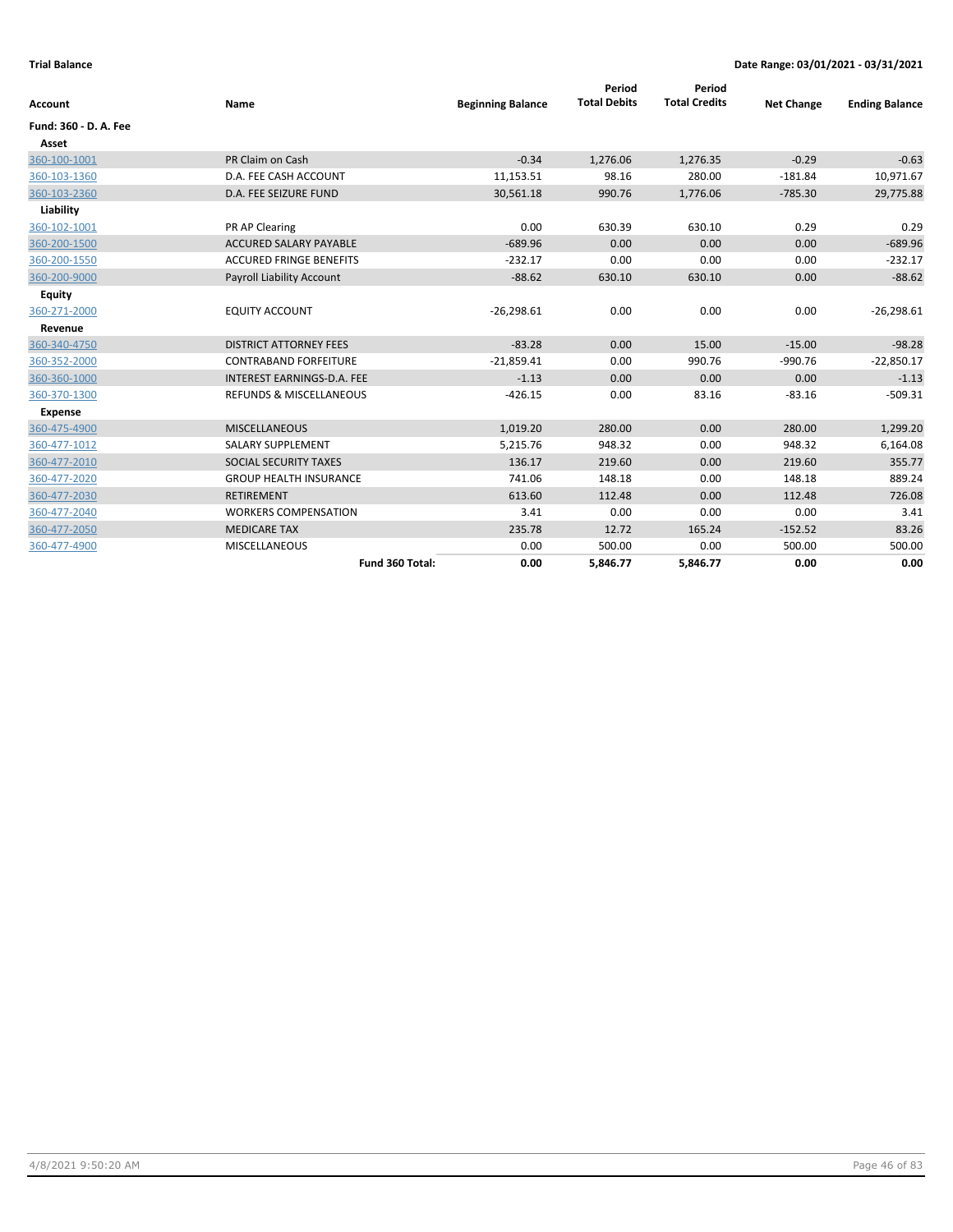| Account                               | Name                           | <b>Beginning Balance</b> | Period<br><b>Total Debits</b> | Period<br><b>Total Credits</b> | <b>Net Change</b> | <b>Ending Balance</b> |
|---------------------------------------|--------------------------------|--------------------------|-------------------------------|--------------------------------|-------------------|-----------------------|
| <b>Fund: 361 - Contraband Seizure</b> |                                |                          |                               |                                |                   |                       |
| Asset                                 |                                |                          |                               |                                |                   |                       |
| 361-103-1370                          | <b>CASH-CONTRABAND SEIZURE</b> | 21,710.84                | 1,245.00                      | 3,802.46                       | $-2,557.46$       | 19,153.38             |
| Liability                             |                                |                          |                               |                                |                   |                       |
| 361-102-1000                          | A/P Clearing                   | 0.00                     | 800.00                        | 800.00                         | 0.00              | 0.00                  |
| 361-207-0990                          | <b>HELD IN TRUST</b>           | $-19,258.60$             | 3,802.46                      | 1,245.00                       | 2,557.46          | $-16,701.14$          |
| Equity                                |                                |                          |                               |                                |                   |                       |
| 361-271-2000                          | <b>EQUITY ACCOUNT</b>          | $-2,451.48$              | 0.00                          | 0.00                           | 0.00              | $-2,451.48$           |
| Revenue                               |                                |                          |                               |                                |                   |                       |
| 361-360-1000                          | <b>INTEREST EARNINGS</b>       | $-0.76$                  | 0.00                          | 0.00                           | 0.00              | $-0.76$               |
|                                       | Fund 361 Total:                | 0.00                     | 5,847.46                      | 5.847.46                       | 0.00              | 0.00                  |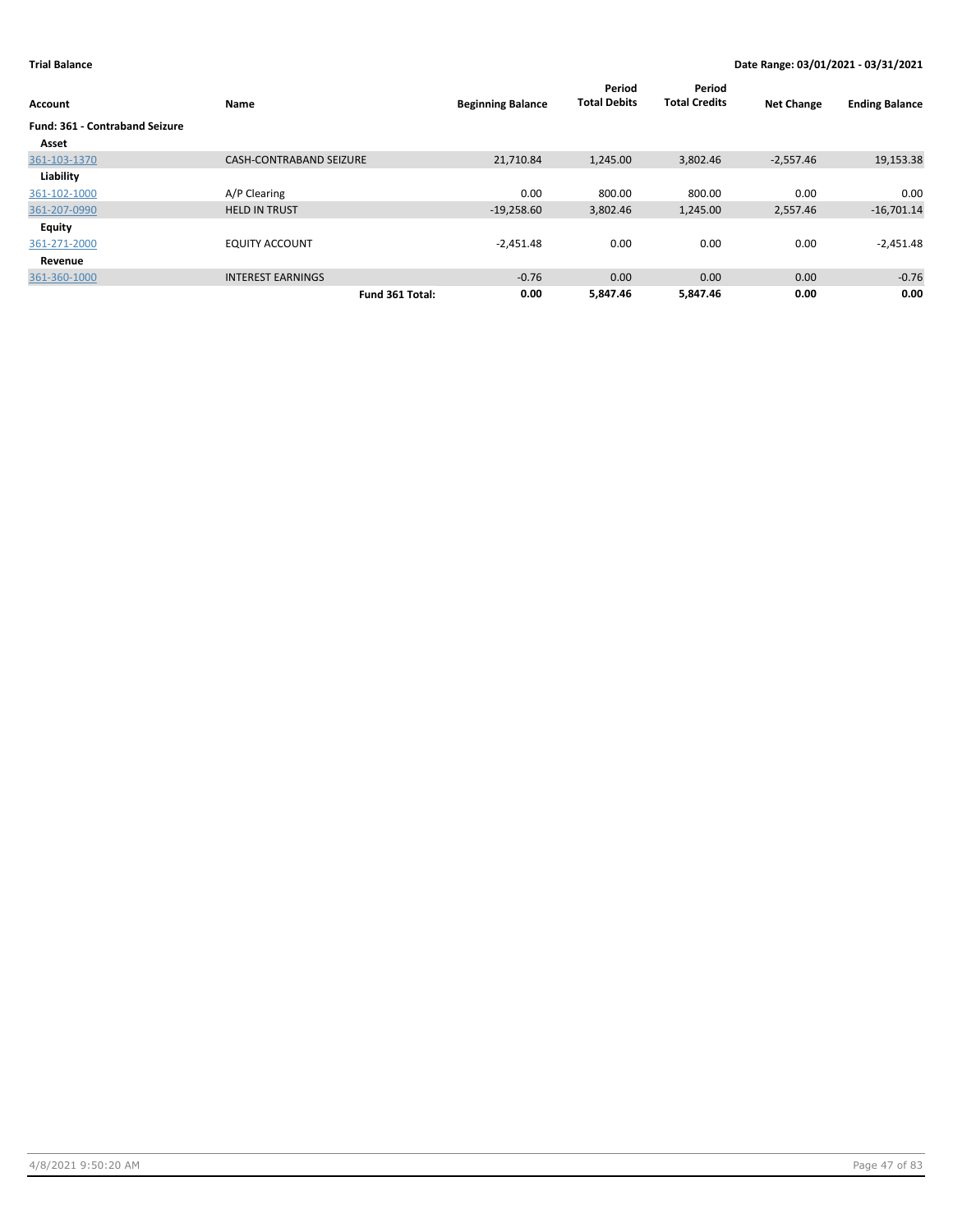| Account                        | Name                            | <b>Beginning Balance</b> | Period<br><b>Total Debits</b> | Period<br><b>Total Credits</b> | <b>Net Change</b> | <b>Ending Balance</b> |
|--------------------------------|---------------------------------|--------------------------|-------------------------------|--------------------------------|-------------------|-----------------------|
| Fund: 362 - Investigator/LEOSE |                                 |                          |                               |                                |                   |                       |
| Asset                          |                                 |                          |                               |                                |                   |                       |
| 362-103-1001                   | <b>CLAIM ON CASH</b>            | 1,327.88                 | 0.00                          | 0.00                           | 0.00              | 1,327.88              |
| Equity                         |                                 |                          |                               |                                |                   |                       |
| 362-271-2000                   | <b>EQUITY ACCOUNT</b>           | $-685.36$                | 0.00                          | 0.00                           | 0.00              | $-685.36$             |
| Revenue                        |                                 |                          |                               |                                |                   |                       |
| 362-330-4750                   | <b>INVESTIGATOR/LEOSE GRANT</b> | $-642.52$                | 0.00                          | 0.00                           | 0.00              | -642.52               |
|                                | Fund 362 Total:                 | 0.00                     | 0.00                          | 0.00                           | 0.00              | 0.00                  |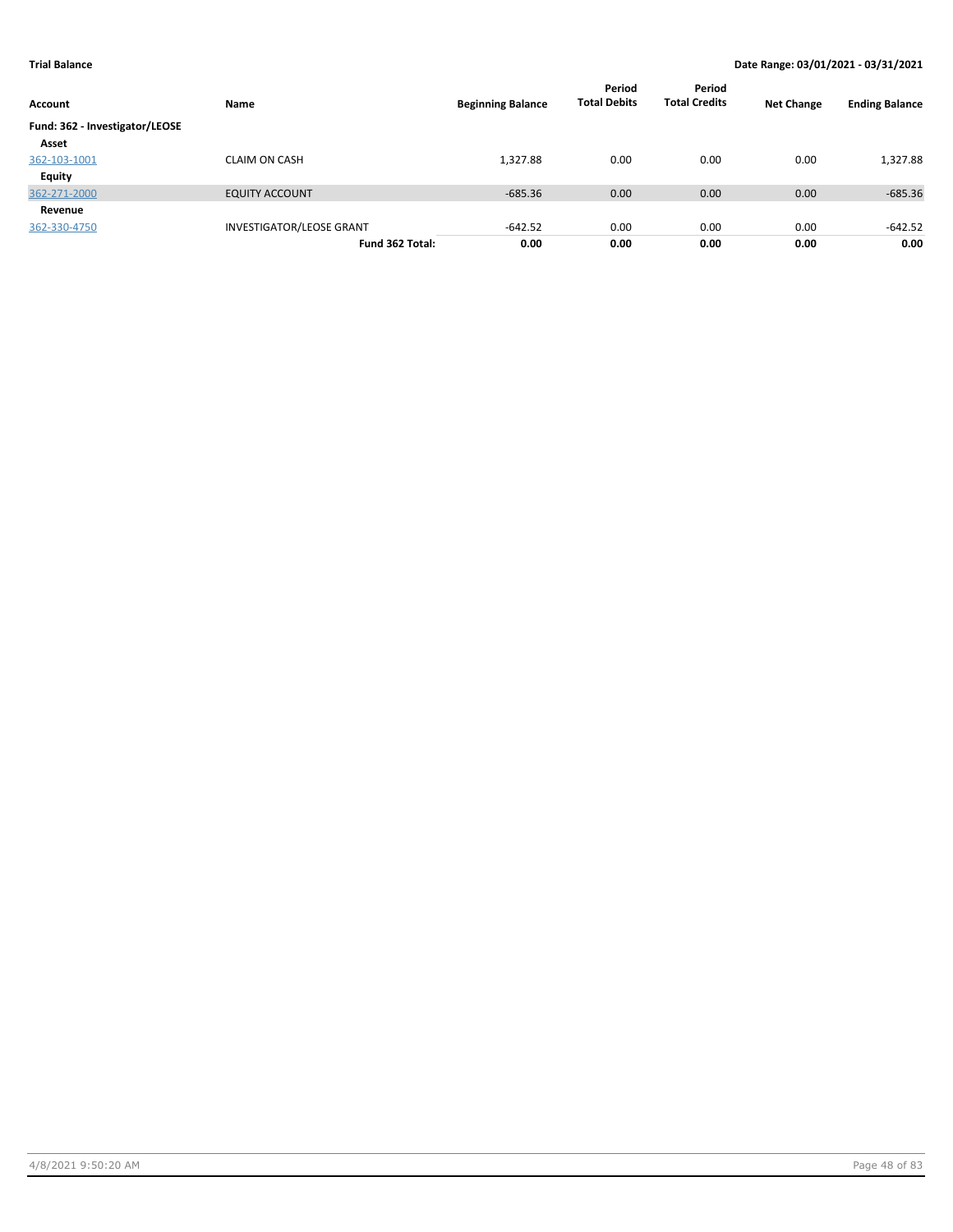| Account                   | Name                         |                 | <b>Beginning Balance</b> | Period<br><b>Total Debits</b> | Period<br><b>Total Credits</b> | <b>Net Change</b> | <b>Ending Balance</b> |
|---------------------------|------------------------------|-----------------|--------------------------|-------------------------------|--------------------------------|-------------------|-----------------------|
| Fund: 380 - IHC Co-Op Gin |                              |                 |                          |                               |                                |                   |                       |
| Asset                     |                              |                 |                          |                               |                                |                   |                       |
| 380-103-1001              | <b>CLAIM ON CASH</b>         |                 | 521.67                   | 0.00                          | 0.00                           | 0.00              | 521.67                |
| 380-103-1750              | <b>IHC CO-OP GIN TEXPOOL</b> |                 | 19,221.45                | 0.00                          | 0.00                           | 0.00              | 19,221.45             |
| Equity                    |                              |                 |                          |                               |                                |                   |                       |
| 380-271-2000              | <b>EQUITY ACCOUNT</b>        |                 | $-19,736.23$             | 0.00                          | 0.00                           | 0.00              | $-19,736.23$          |
| Revenue                   |                              |                 |                          |                               |                                |                   |                       |
| 380-360-1000              | <b>INTEREST EARNINGS</b>     |                 | -6.89                    | 0.00                          | 0.00                           | 0.00              | $-6.89$               |
|                           |                              | Fund 380 Total: | 0.00                     | 0.00                          | 0.00                           | 0.00              | 0.00                  |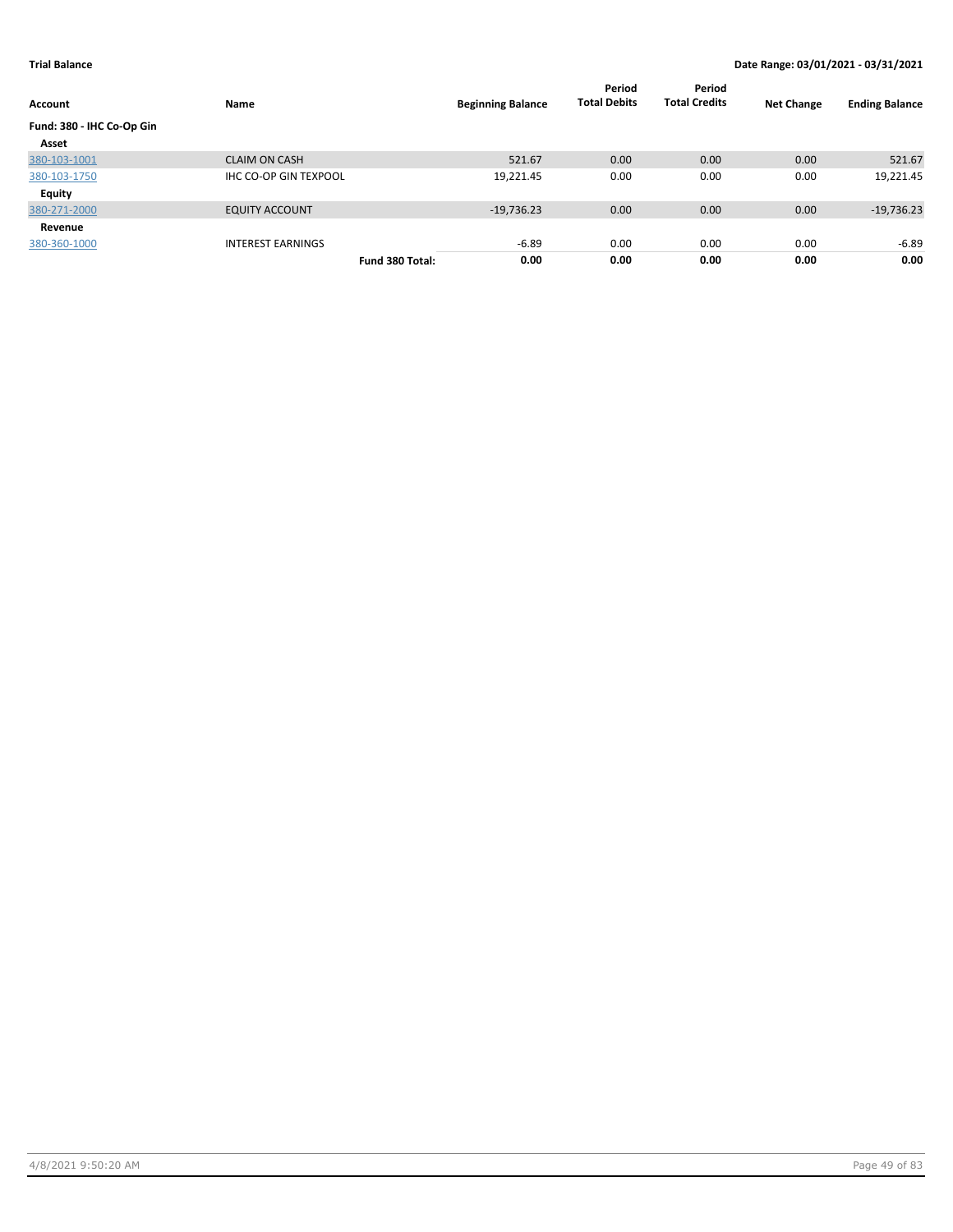| Account                                     | Name                            | <b>Beginning Balance</b> | Period<br><b>Total Debits</b> | Period<br><b>Total Credits</b> | <b>Net Change</b> | <b>Ending Balance</b> |
|---------------------------------------------|---------------------------------|--------------------------|-------------------------------|--------------------------------|-------------------|-----------------------|
| Fund: 381 - IHC Bonnie Ruth Cooper<br>Asset |                                 |                          |                               |                                |                   |                       |
| 381-103-1001                                | <b>CLAIM ON CASH</b>            | 1,124.30                 | 0.00                          | 8.29                           | $-8.29$           | 1,116.01              |
| 381-103-1750                                | <b>B.R. COOPER-TEXPOOL</b>      | 6,407.83                 | 0.00                          | 0.00                           | 0.00              | 6,407.83              |
| Equity                                      |                                 |                          |                               |                                |                   |                       |
| 381-271-2000                                | <b>EQUITY ACCOUNT</b>           | $-7,032.06$              | 0.00                          | 0.00                           | 0.00              | $-7,032.06$           |
| Revenue                                     |                                 |                          |                               |                                |                   |                       |
| 381-360-1000                                | <b>INTEREST EARNINGS</b>        | $-2.20$                  | 0.00                          | 0.00                           | 0.00              | $-2.20$               |
| 381-370-1500                                | <b>BONNIE RUTH COOPER TRUST</b> | $-1,186.56$              | 0.00                          | 0.00                           | 0.00              | $-1,186.56$           |
| Expense                                     |                                 |                          |                               |                                |                   |                       |
| 381-645-4110                                | PHYSICIAN, NON-EMERGENCY        | 620.80                   | 8.29                          | 0.00                           | 8.29              | 629.09                |
| 381-645-4150                                | LABORATORY/X-RAY                | 67.89                    | 0.00                          | 0.00                           | 0.00              | 67.89                 |
|                                             | Fund 381 Total:                 | 0.00                     | 8.29                          | 8.29                           | 0.00              | 0.00                  |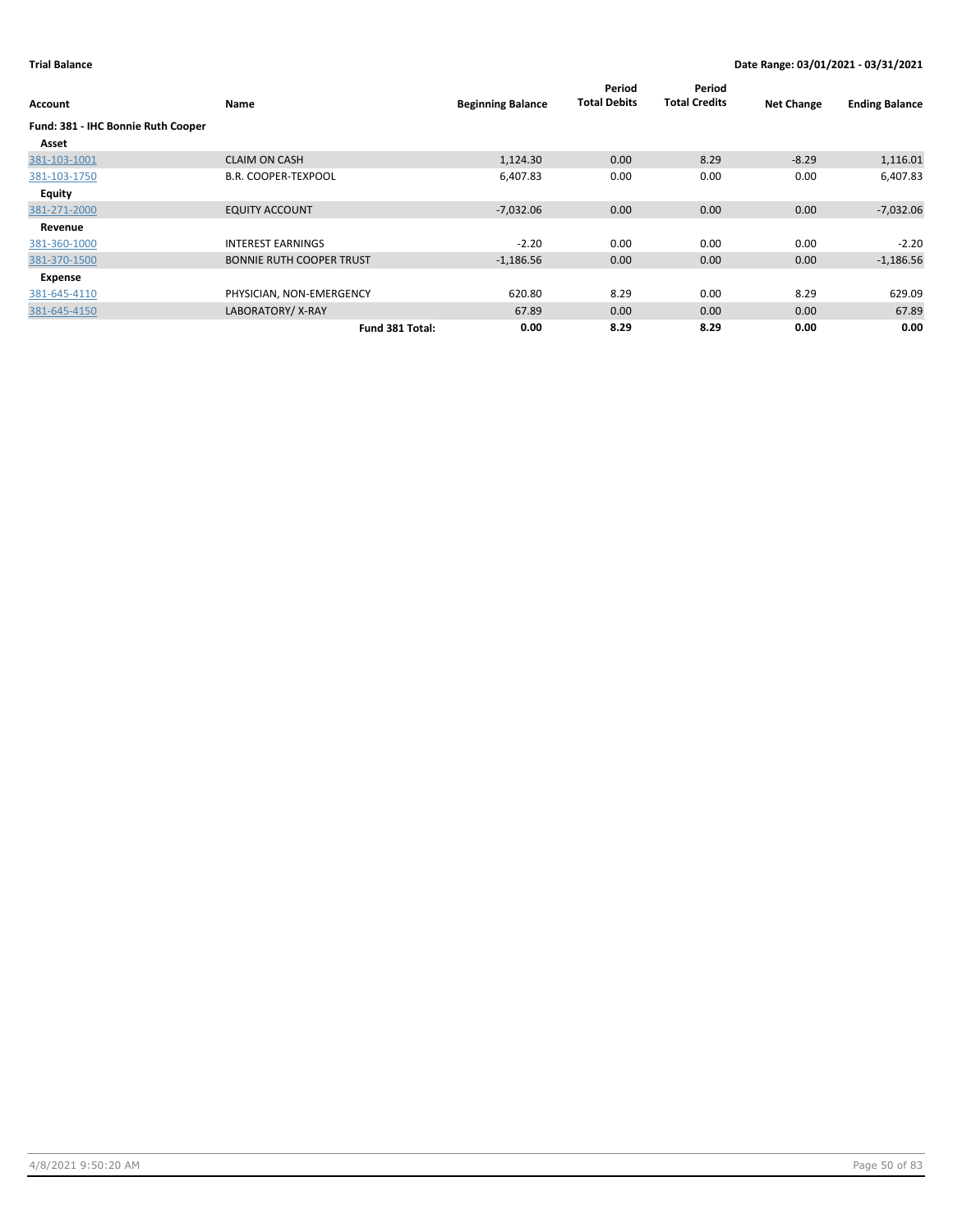|                         |                       |                 |                          | Period              | Period               |                   |                       |
|-------------------------|-----------------------|-----------------|--------------------------|---------------------|----------------------|-------------------|-----------------------|
| Account                 | Name                  |                 | <b>Beginning Balance</b> | <b>Total Debits</b> | <b>Total Credits</b> | <b>Net Change</b> | <b>Ending Balance</b> |
| <b>Fund: 410 - CERT</b> |                       |                 |                          |                     |                      |                   |                       |
| Asset                   |                       |                 |                          |                     |                      |                   |                       |
| 410-103-1001            | <b>CLAIM ON CASH</b>  |                 | 159.29                   | 0.00                | 0.00                 | 0.00              | 159.29                |
| <b>Equity</b>           |                       |                 |                          |                     |                      |                   |                       |
| 410-271-2000            | <b>EQUITY ACCOUNT</b> |                 | $-159.29$                | 0.00                | 0.00                 | 0.00              | $-159.29$             |
|                         |                       | Fund 410 Total: | 0.00                     | 0.00                | 0.00                 | 0.00              | 0.00                  |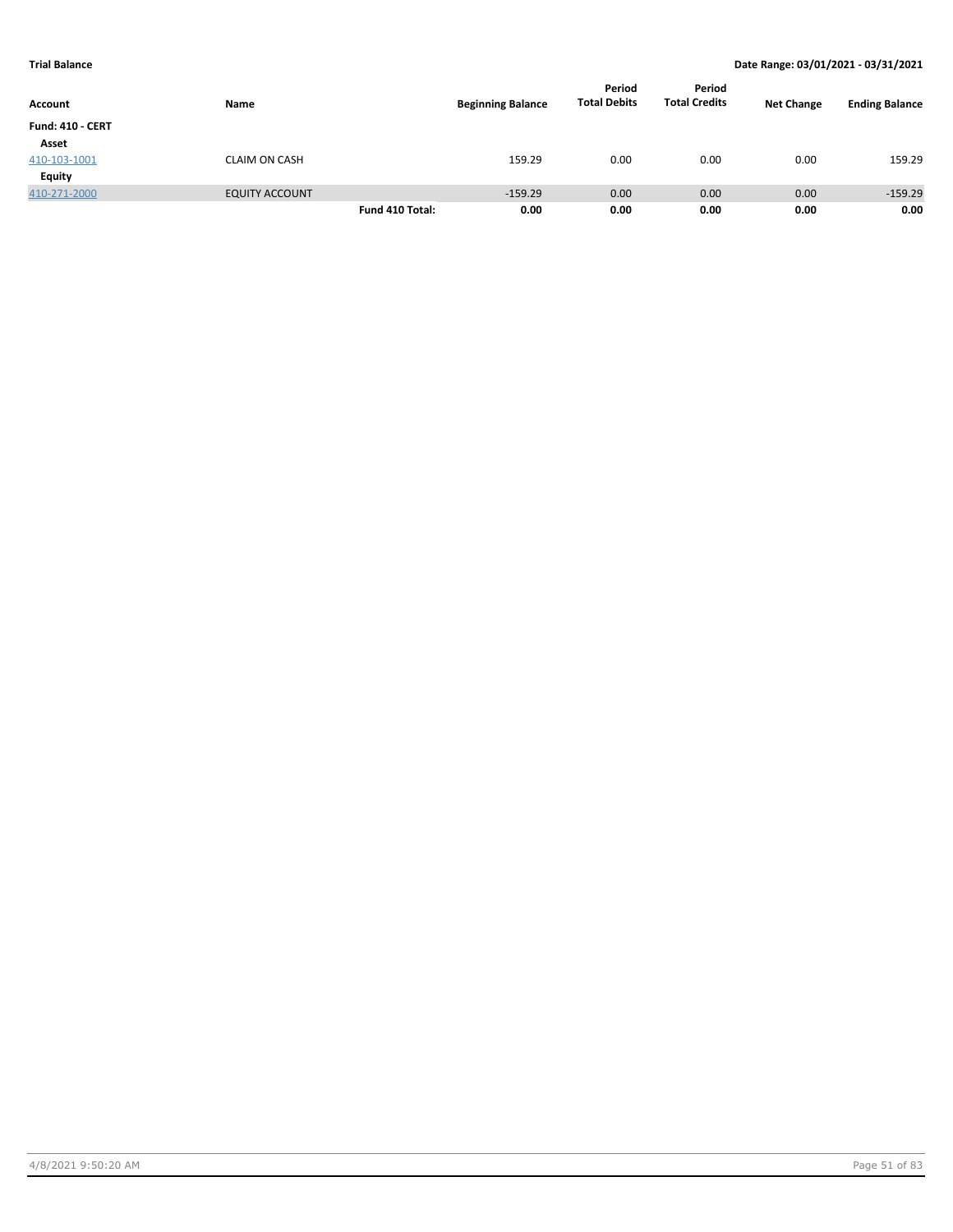| Account                                   | Name                             | <b>Beginning Balance</b> | Period<br><b>Total Debits</b> | Period<br><b>Total Credits</b> | <b>Net Change</b> | <b>Ending Balance</b> |
|-------------------------------------------|----------------------------------|--------------------------|-------------------------------|--------------------------------|-------------------|-----------------------|
| Fund: 412 - Safe Room Reimbursement Prog. |                                  |                          |                               |                                |                   |                       |
| Asset                                     |                                  |                          |                               |                                |                   |                       |
| 412-103-1001                              | <b>CLAIM ON CASH</b>             | 5,081.70                 | 0.00                          | 4,288.08                       | $-4,288.08$       | 793.62                |
| Liability                                 |                                  |                          |                               |                                |                   |                       |
| 412-102-1000                              | A/P CLEARING                     | 0.00                     | 4,288.08                      | 4,288.08                       | 0.00              | 0.00                  |
| 412-200-9100                              | SYSTEM ADDED LIABILITY LINE-ITEM | 774.92                   | 0.00                          | 0.00                           | 0.00              | 774.92                |
| Equity                                    |                                  |                          |                               |                                |                   |                       |
| 412-271-2000                              | <b>EQUITY ACCOUNT</b>            | $-9,856.62$              | 0.00                          | 0.00                           | 0.00              | $-9,856.62$           |
| Expense                                   |                                  |                          |                               |                                |                   |                       |
| 412-408-4540                              | <b>R&amp;M AUTO</b>              | 4,000.00                 | 3,833.60                      | 0.00                           | 3,833.60          | 7,833.60              |
| 412-418-3100                              | <b>SUPPLIES</b>                  | 0.00                     | 454.48                        | 0.00                           | 454.48            | 454.48                |
|                                           | Fund 412 Total:                  | 0.00                     | 8,576.16                      | 8,576.16                       | 0.00              | 0.00                  |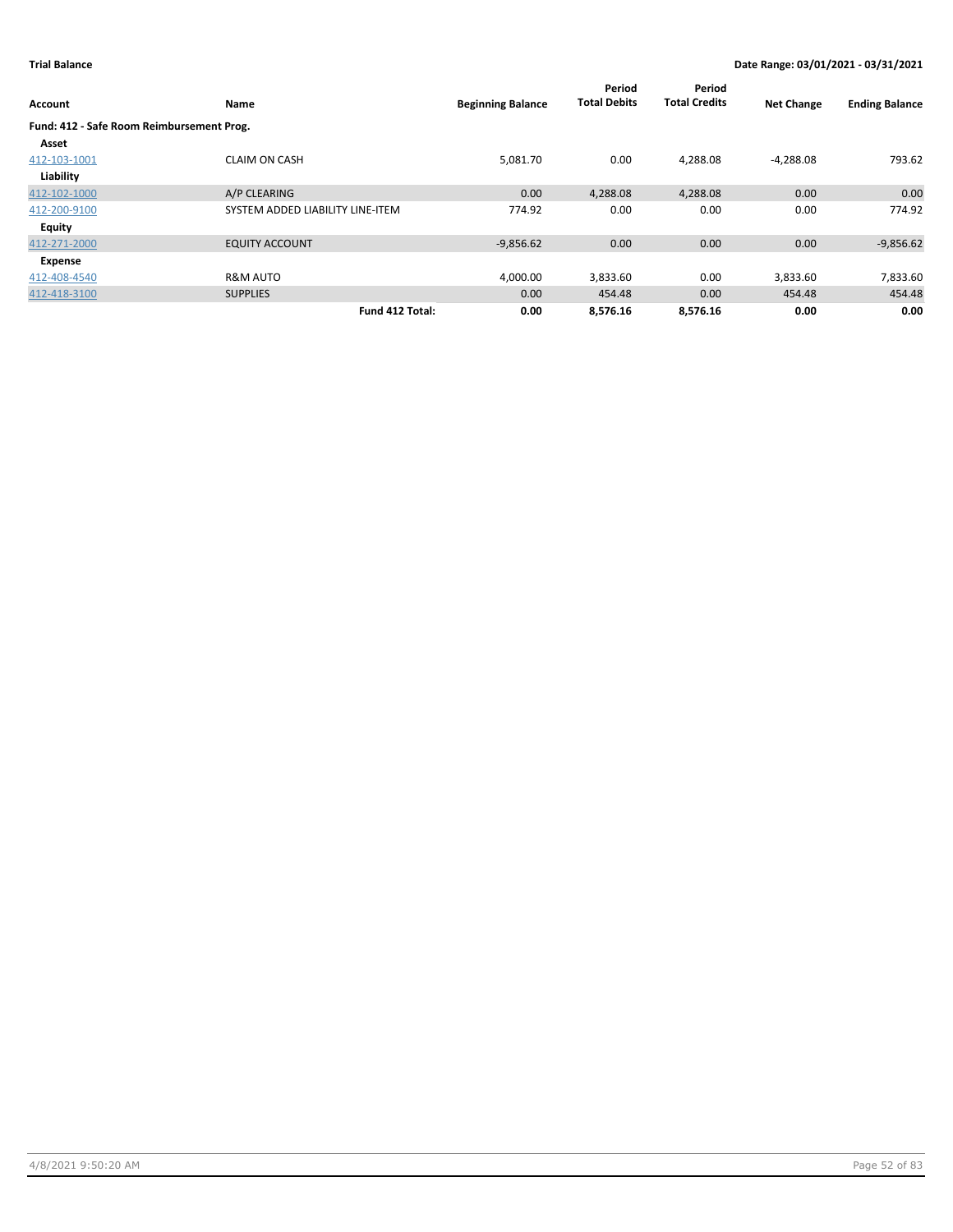| Account                                         | Name                          | <b>Beginning Balance</b> | Period<br><b>Total Debits</b> | Period<br><b>Total Credits</b> | <b>Net Change</b> | <b>Ending Balance</b> |
|-------------------------------------------------|-------------------------------|--------------------------|-------------------------------|--------------------------------|-------------------|-----------------------|
| <b>Fund: 413 - CARES ACT-CORONAVIRUS RELIEF</b> |                               |                          |                               |                                |                   |                       |
| Asset                                           |                               |                          |                               |                                |                   |                       |
| 413-100-1001                                    | PR Claim on Cash              | 0.00                     | 6,355.68                      | 6,355.68                       | 0.00              | 0.00                  |
| 413-103-1001                                    | <b>CLAIM ON CASH</b>          | 85,087.70                | 0.00                          | 7,614.67                       | $-7,614.67$       | 77,473.03             |
| Liability                                       |                               |                          |                               |                                |                   |                       |
| 413-102-1000                                    | A/P CLEARING                  | $-1,258.99$              | 1,258.99                      | 0.00                           | 1,258.99          | 0.00                  |
| 413-102-1001                                    | PR AP Clearing                | 0.00                     | 1,246.29                      | 1,246.29                       | 0.00              | 0.00                  |
| 413-200-9000                                    | Payroll Liability Account     | $-75.16$                 | 1,246.29                      | 1,246.29                       | 0.00              | $-75.16$              |
| Equity                                          |                               |                          |                               |                                |                   |                       |
| 413-271-2000                                    | <b>EQUITY ACCOUNT</b>         | $-177,488.98$            | 0.00                          | 0.00                           | 0.00              | $-177,488.98$         |
| <b>Expense</b>                                  |                               |                          |                               |                                |                   |                       |
| 413-413-2251                                    | <b>JANITOR TRAVEL</b>         | 52.73                    | 0.00                          | 0.00                           | 0.00              | 52.73                 |
| 413-413-3100                                    | <b>OFFICE SUPPLIES</b>        | 497.60                   | 0.00                          | 0.00                           | 0.00              | 497.60                |
| 413-413-3110                                    | POSTAGE                       | 467.50                   | 0.00                          | 0.00                           | 0.00              | 467.50                |
| 413-413-3970                                    | <b>SANITIZING SUPPLIES</b>    | 20,023.45                | 0.00                          | 0.00                           | 0.00              | 20,023.45             |
| 413-413-3980                                    | PERSONAL PROTECTIVE EQUIPMENT | 7,675.67                 | 0.00                          | 0.00                           | 0.00              | 7,675.67              |
| 413-413-3981                                    | PUBLIC HEALTH EXPENSES        | 10,024.95                | 0.00                          | 0.00                           | 0.00              | 10,024.95             |
| 413-413-3990                                    | OFFICE PROTECTION             | 20,522.97                | 0.00                          | 0.00                           | 0.00              | 20,522.97             |
| 413-413-4420                                    | OTHER PROFESSIONAL SERVICES   | 2,563.70                 | 0.00                          | 0.00                           | 0.00              | 2,563.70              |
| 413-413-5720                                    | <b>OFFICE EQUIPMENT</b>       | 24,097.89                | 0.00                          | 0.00                           | 0.00              | 24,097.89             |
| 413-417-1070                                    | <b>SALARY PART-TIME TEMP</b>  | 7,254.00                 | 6,384.00                      | 480.00                         | 5,904.00          | 13,158.00             |
| 413-417-2010                                    | SOCIAL SECURITY TAXES         | 449.77                   | 395.82                        | 29.76                          | 366.06            | 815.83                |
| 413-417-2050                                    | <b>MEDICARE TAX</b>           | 105.20                   | 92.58                         | 6.96                           | 85.62             | 190.82                |
|                                                 | Fund 413 Total:               | 0.00                     | 16,979.65                     | 16,979.65                      | 0.00              | 0.00                  |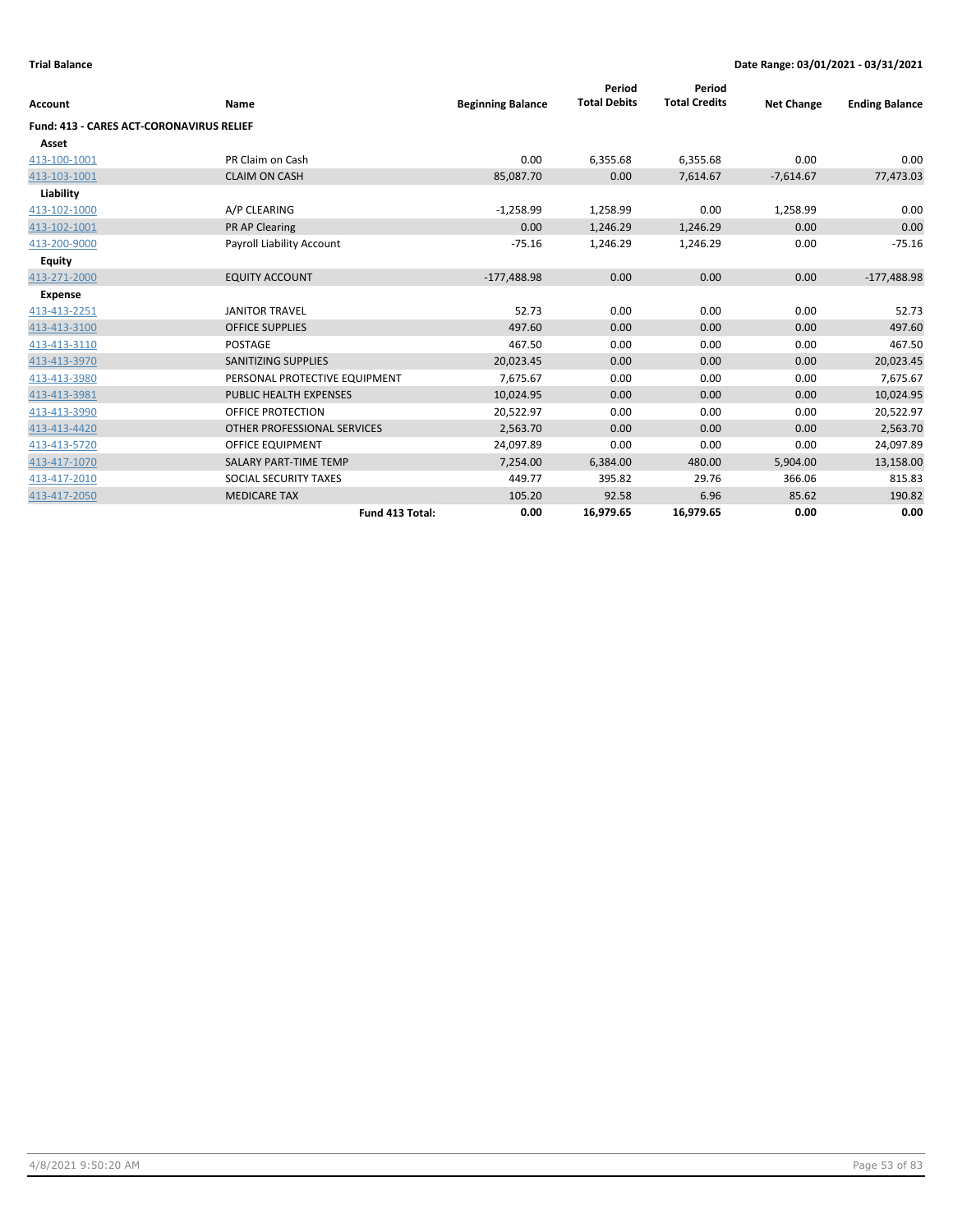| Account                        | Name                          | <b>Beginning Balance</b> | Period<br><b>Total Debits</b> | Period<br><b>Total Credits</b> | <b>Net Change</b> | <b>Ending Balance</b> |
|--------------------------------|-------------------------------|--------------------------|-------------------------------|--------------------------------|-------------------|-----------------------|
| Fund: 414 - OOG COVID #4145401 |                               |                          |                               |                                |                   |                       |
| Asset                          |                               |                          |                               |                                |                   |                       |
| 414-103-1001                   | <b>CLAIM ON CASH</b>          | 346.70                   | 0.00                          | 535.58                         | $-535.58$         | $-188.88$             |
| Liability                      |                               |                          |                               |                                |                   |                       |
| 414-102-1000                   | <b>ACCOUNTS PAYABLE</b>       | 0.00                     | 535.58                        | 535.58                         | 0.00              | 0.00                  |
| Revenue                        |                               |                          |                               |                                |                   |                       |
| 414-330-4772                   | <b>OOG CORONAVIRUS GRANT</b>  | $-21,993.50$             | 0.00                          | 0.00                           | 0.00              | $-21,993.50$          |
| Expense                        |                               |                          |                               |                                |                   |                       |
| 414-416-3980                   | PERSONAL PROTECTIVE EQUIPMENT | 0.00                     | 396.90                        | 0.00                           | 396.90            | 396.90                |
| 414-416-4530                   | <b>COMPUTER SOFTWARE</b>      | 208.02                   | 138.68                        | 0.00                           | 138.68            | 346.70                |
| 414-416-5740                   | <b>TECHNOLOGY</b>             | 21,438.78                | 0.00                          | 0.00                           | 0.00              | 21,438.78             |
|                                | Fund 414 Total:               | 0.00                     | 1,071.16                      | 1,071.16                       | 0.00              | 0.00                  |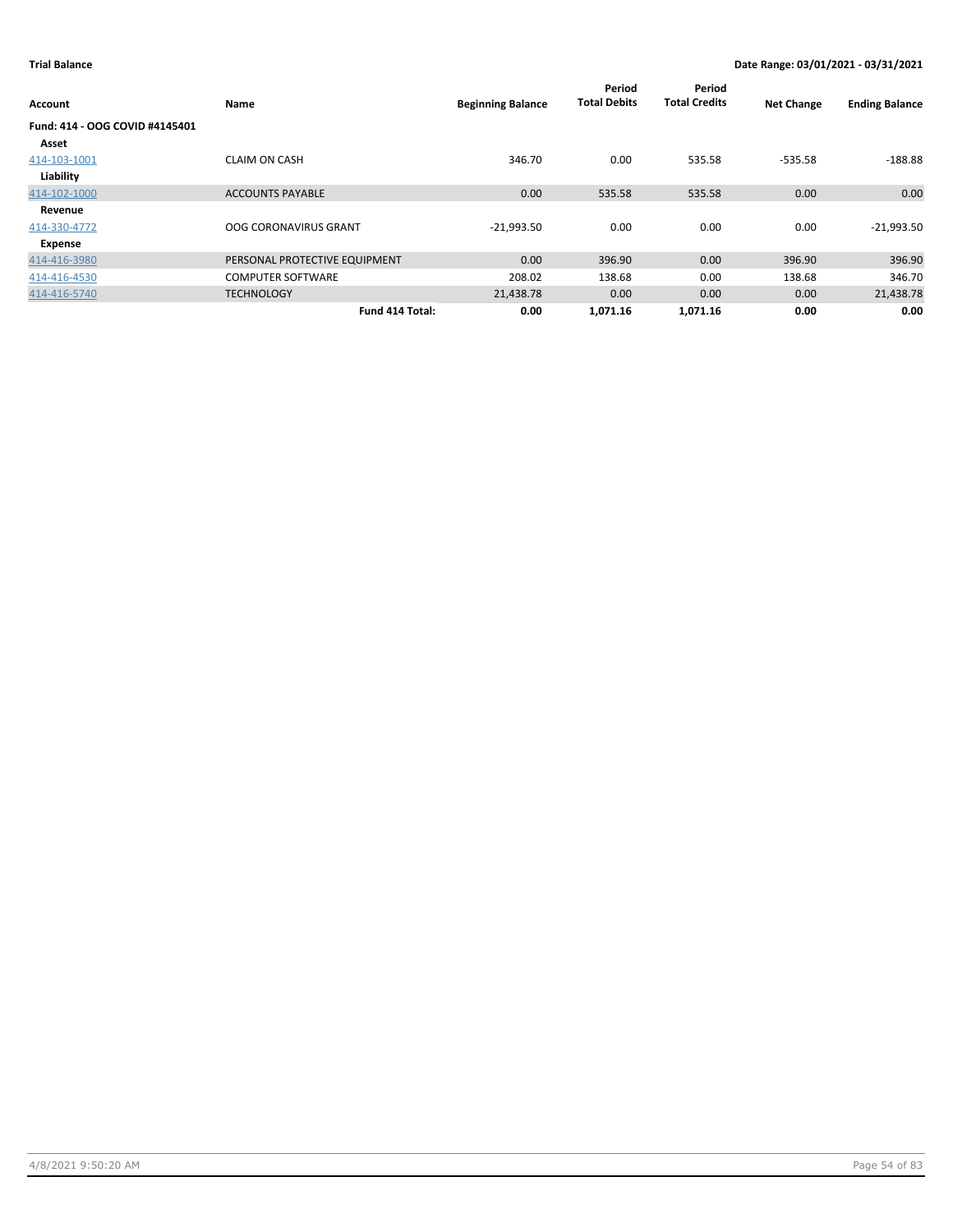| Account                               | Name                                   | <b>Beginning Balance</b> | Period<br><b>Total Debits</b> | Period<br><b>Total Credits</b> | <b>Net Change</b> | <b>Ending Balance</b> |
|---------------------------------------|----------------------------------------|--------------------------|-------------------------------|--------------------------------|-------------------|-----------------------|
| <b>Fund: 560 - Sheriff Forfeiture</b> |                                        |                          |                               |                                |                   |                       |
| Asset                                 |                                        |                          |                               |                                |                   |                       |
| 560-103-1560                          | CASH-F.C. SHERIFF FORFEITURE           | 62,568.36                | 2,511.70                      | 13,572.82                      | $-11,061.12$      | 51,507.24             |
| 560-103-1590                          | CASH-FEDERAL FORFEITURE 2018           | 11,378.21                | 0.00                          | 0.00                           | 0.00              | 11,378.21             |
| <b>Equity</b>                         |                                        |                          |                               |                                |                   |                       |
| 560-271-2000                          | <b>EQUITY ACCOUNT</b>                  | $-76,327.56$             | 0.00                          | 0.00                           | 0.00              | $-76,327.56$          |
| Revenue                               |                                        |                          |                               |                                |                   |                       |
| 560-352-2000                          | <b>CONTRABAND FORFEITURE</b>           | $-54,284.88$             | 0.00                          | 2,511.70                       | $-2,511.70$       | $-56,796.58$          |
| 560-360-1000                          | <b>INTEREST EARNINGS-SO FORFEITURE</b> | $-2.25$                  | 0.00                          | 0.00                           | 0.00              | $-2.25$               |
| <b>Expense</b>                        |                                        |                          |                               |                                |                   |                       |
| 560-560-4200                          | <b>CELL PHONE</b>                      | 0.00                     | 480.23                        | 0.00                           | 480.23            | 480.23                |
| 560-560-4420                          | PROFESSIONAL SERVICES                  | 750.00                   | 0.00                          | 0.00                           | 0.00              | 750.00                |
| 560-560-4900                          | <b>MISCELLANEOUS</b>                   | 181.00                   | 0.00                          | 0.00                           | 0.00              | 181.00                |
| 560-560-4950                          | NARCOTICS AND/OR OTHER INVESTIGAT      | 0.00                     | 2,000.00                      | 0.00                           | 2,000.00          | 2,000.00              |
| 560-560-4951                          | <b>CONTRABAND FORFEITURE DISBURSEM</b> | 8,246.67                 | 0.00                          | 0.00                           | 0.00              | 8,246.67              |
| 560-560-5740                          | <b>TECHNOLOGY</b>                      | 0.00                     | 9,097.59                      | 0.00                           | 9,097.59          | 9,097.59              |
| 560-560-5790                          | <b>WEAPONS</b>                         | 1,775.00                 | 0.00                          | 0.00                           | 0.00              | 1,775.00              |
| 560-560-5800                          | <b>INVESTIGATIVE EQUIPMENT</b>         | 2,693.00                 | 1,995.00                      | 0.00                           | 1,995.00          | 4,688.00              |
| 560-561-3200                          | <b>WEAPON SUPPLIES</b>                 | 2,385.00                 | 0.00                          | 0.00                           | 0.00              | 2,385.00              |
| 560-561-5730                          | TELEPHONE/RADIO EQUIPMENT              | 4,202.93                 | 0.00                          | 0.00                           | 0.00              | 4,202.93              |
| 560-561-5740                          | <b>TECHNOLOGY</b>                      | 2,056.52                 | 0.00                          | 0.00                           | 0.00              | 2,056.52              |
| 560-561-5750                          | <b>AUTOMOBILES</b>                     | 9,170.00                 | 0.00                          | 0.00                           | 0.00              | 9,170.00              |
| 560-561-5790                          | <b>WEAPONS</b>                         | 25,208.00                | 0.00                          | 0.00                           | 0.00              | 25,208.00             |
|                                       | Fund 560 Total:                        | 0.00                     | 16.084.52                     | 16,084.52                      | 0.00              | 0.00                  |

4/8/2021 9:50:20 AM Page 55 of 83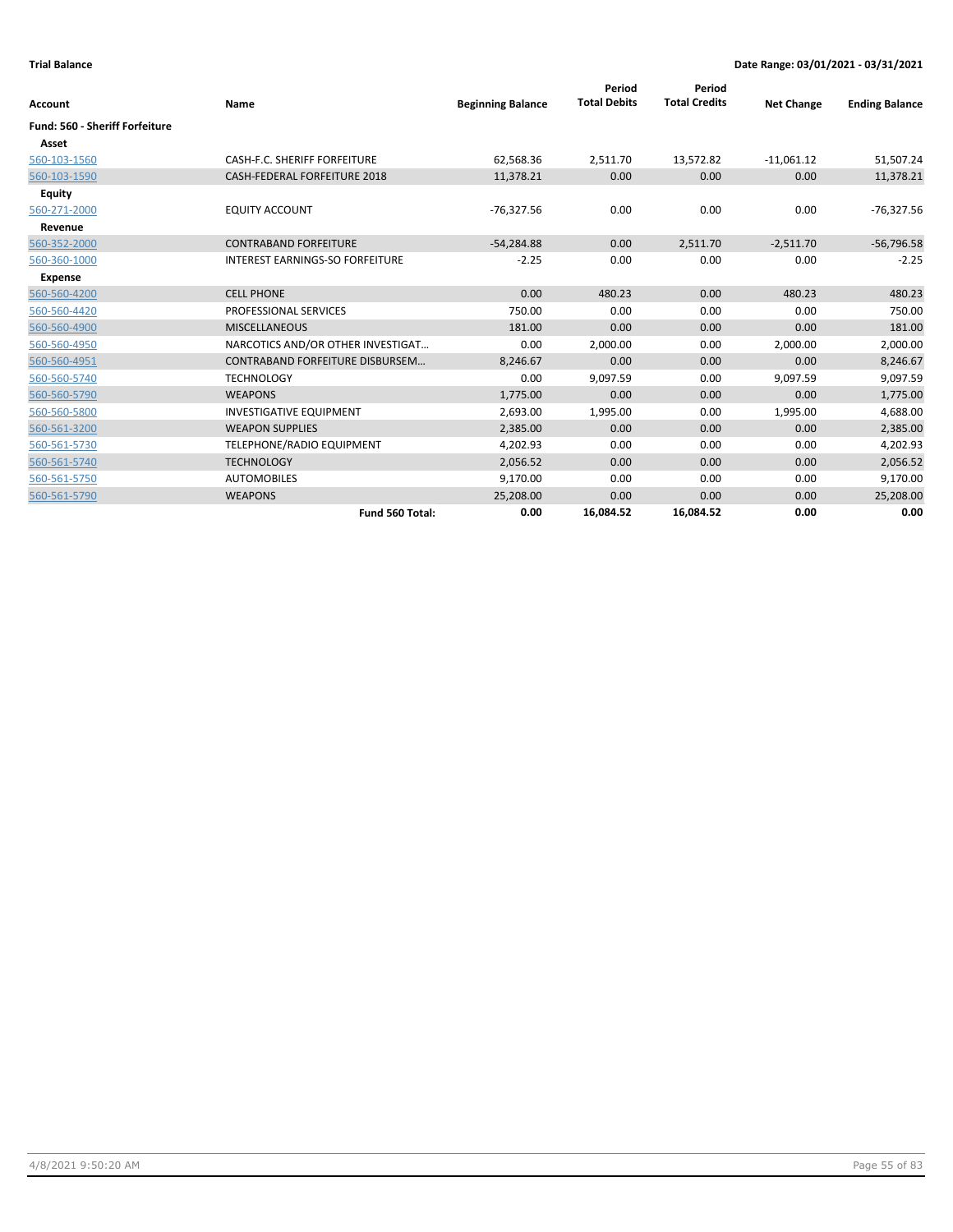| <b>Account</b>                                                | Name                           | <b>Beginning Balance</b> | Period<br><b>Total Debits</b> | Period<br><b>Total Credits</b> | <b>Net Change</b> | <b>Ending Balance</b> |
|---------------------------------------------------------------|--------------------------------|--------------------------|-------------------------------|--------------------------------|-------------------|-----------------------|
| <b>Fund: 561 - Law Enforcement Education Sheriff's Office</b> |                                |                          |                               |                                |                   |                       |
| Asset                                                         |                                |                          |                               |                                |                   |                       |
| 561-103-1550                                                  | F.C. LAW ENFORCEMENT EDUCATION | 1,972.60                 | 0.00                          | 288.00                         | $-288.00$         | 1,684.60              |
| <b>Equity</b>                                                 |                                |                          |                               |                                |                   |                       |
| 561-271-2000                                                  | <b>EQUITY ACCOUNT</b>          | $-0.09$                  | 0.00                          | 0.00                           | 0.00              | $-0.09$               |
| Revenue                                                       |                                |                          |                               |                                |                   |                       |
| 561-370-1600                                                  | PEACE OFFICE ALLOCATION        | $-1,972.51$              | 0.00                          | 0.00                           | 0.00              | $-1,972.51$           |
| Expense                                                       |                                |                          |                               |                                |                   |                       |
| 561-560-4270                                                  | OUT OF COUNTY TRAVEL/TRAINING  | 0.00                     | 288.00                        | 0.00                           | 288.00            | 288.00                |
|                                                               | Fund 561 Total:                | 0.00                     | 288.00                        | 288.00                         | 0.00              | 0.00                  |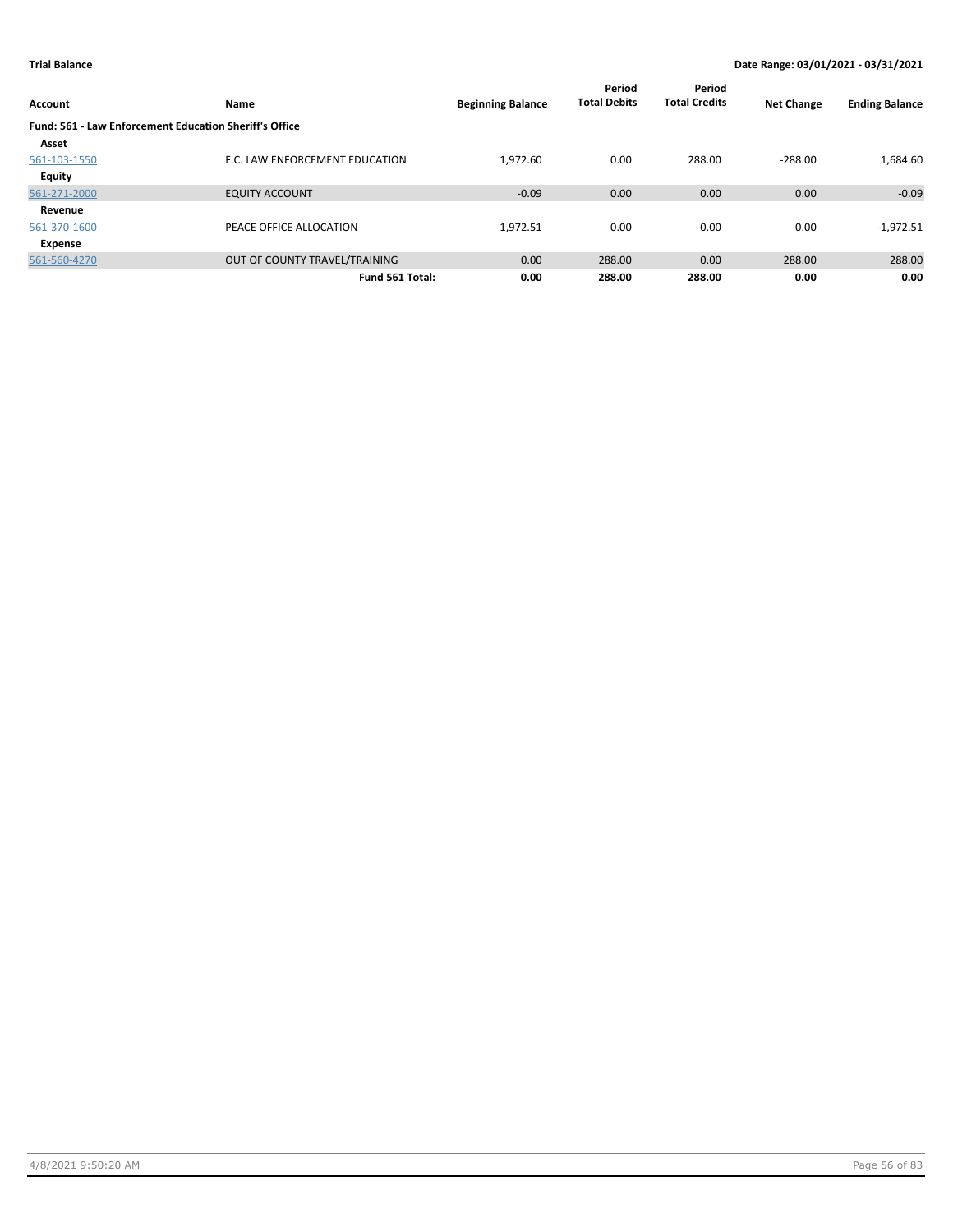| Account                                    | Name                             | <b>Beginning Balance</b> | Period<br><b>Total Debits</b> | Period<br><b>Total Credits</b> | <b>Net Change</b> | <b>Ending Balance</b> |
|--------------------------------------------|----------------------------------|--------------------------|-------------------------------|--------------------------------|-------------------|-----------------------|
| Fund: 562 - Bois D'Arc Lake Reservoir (SO) |                                  |                          |                               |                                |                   |                       |
| Asset                                      |                                  |                          |                               |                                |                   |                       |
| 562-100-1001                               | PR Claim on Cash                 | 0.00                     | 9,311.22                      | 9,311.22                       | 0.00              | 0.00                  |
| 562-103-1001                               | <b>CLAIM ON CASH</b>             | 367,423.13               | 0.00                          | 9,311.22                       | $-9,311.22$       | 358,111.91            |
| Liability                                  |                                  |                          |                               |                                |                   |                       |
| 562-102-1001                               | PR AP Clearing                   | 0.00                     | 4,484.08                      | 4,484.08                       | 0.00              | 0.00                  |
| 562-200-1500                               | <b>ACCRUED SALARY PAYABLE</b>    | $-3,264.36$              | 0.00                          | 0.00                           | 0.00              | $-3,264.36$           |
| 562-200-1550                               | <b>ACCRUED FRINGE BENEFITS</b>   | $-1,702.08$              | 0.00                          | 0.00                           | 0.00              | $-1,702.08$           |
| 562-200-9000                               | Payroll Liability Account        | $-553.50$                | 4,484.08                      | 4,484.08                       | 0.00              | $-553.50$             |
| 562-200-9100                               | SYSTEM ADDED LIABILITY LINE-ITEM | 50,527.35                | 0.00                          | 0.00                           | 0.00              | 50,527.35             |
| <b>Equity</b>                              |                                  |                          |                               |                                |                   |                       |
| 562-271-2000                               | <b>EQUITY ACCOUNT</b>            | $-30,966.54$             | 0.00                          | 0.00                           | 0.00              | $-30,966.54$          |
| Revenue                                    |                                  |                          |                               |                                |                   |                       |
| 562-319-1840                               | PERSONNEL INCOME YEAR 2          | $-121,500.00$            | 0.00                          | 0.00                           | 0.00              | $-121,500.00$         |
| 562-319-1860                               | VEHICLE OR SPEC EQUIP INC YEAR 2 | $-276,000.00$            | 0.00                          | 0.00                           | 0.00              | $-276,000.00$         |
| 562-370-1840                               | <b>LOCAL FUNDING</b>             | $-36,287.76$             | 0.00                          | 0.00                           | 0.00              | $-36,287.76$          |
| <b>Expense</b>                             |                                  |                          |                               |                                |                   |                       |
| 562-560-1040                               | <b>SALARIES DEPUTIES</b>         | 34,426.70                | 6,185.76                      | 0.00                           | 6,185.76          | 40,612.46             |
| 562-560-2010                               | SOCIAL SECURITY TAXES            | 977.03                   | 383.51                        | 0.00                           | 383.51            | 1,360.54              |
| 562-560-2020                               | <b>GROUP HEALTH INSURANCE</b>    | 10,556.44                | 1,918.62                      | 0.00                           | 1,918.62          | 12,475.06             |
| 562-560-2030                               | <b>RETIREMENT</b>                | 4,067.91                 | 733.63                        | 0.00                           | 733.63            | 4,801.54              |
| 562-560-2040                               | <b>WORKERS COMPENSATION</b>      | 639.09                   | 0.00                          | 0.00                           | 0.00              | 639.09                |
| 562-560-2050                               | <b>MEDICARE TAX</b>              | 1,656.59                 | 89.70                         | 0.00                           | 89.70             | 1,746.29              |
|                                            | Fund 562 Total:                  | 0.00                     | 27.590.60                     | 27,590.60                      | 0.00              | 0.00                  |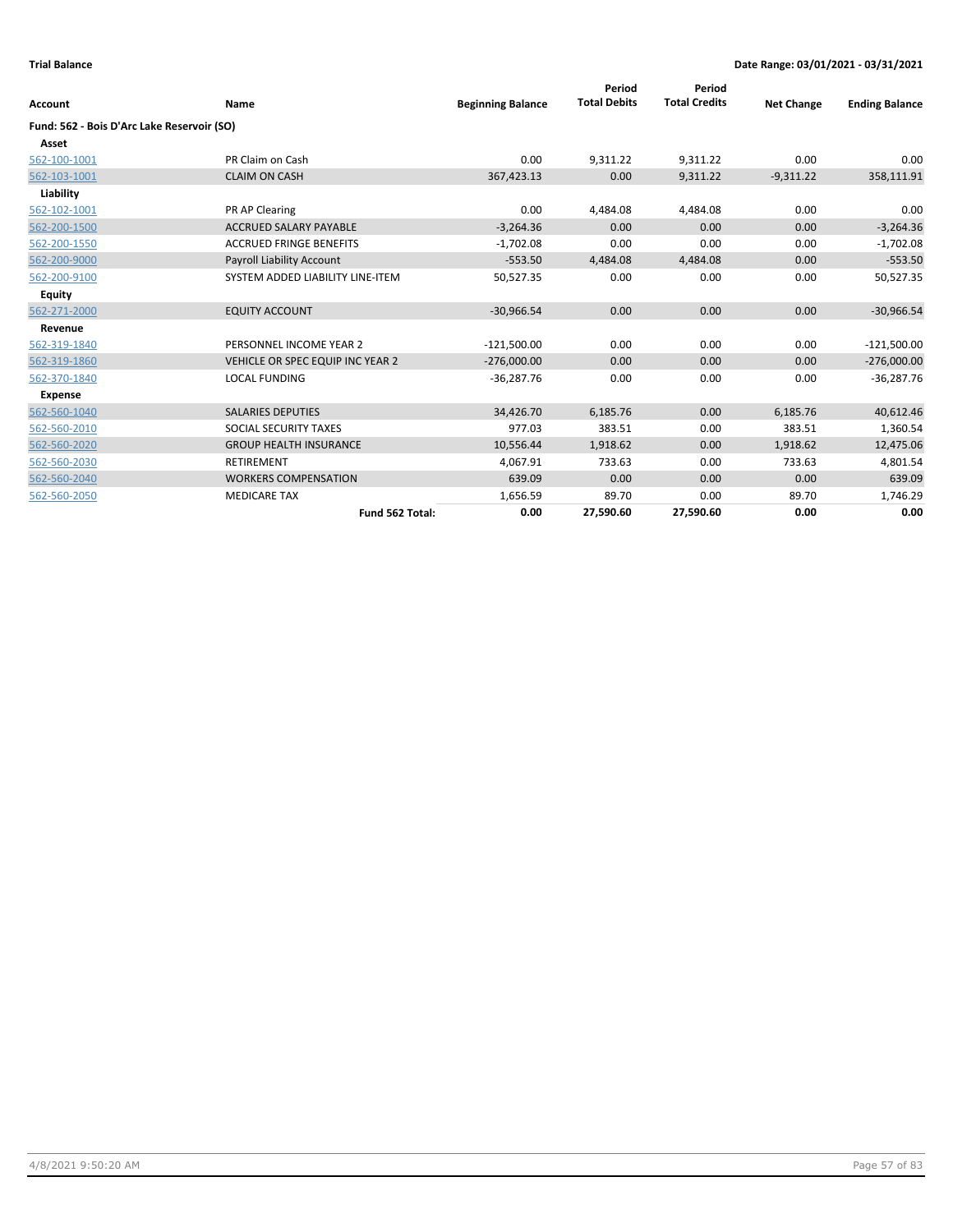| Account                                 | Name                  |                 | <b>Beginning Balance</b> | Period<br><b>Total Debits</b> | Period<br><b>Total Credits</b> | <b>Net Change</b> | <b>Ending Balance</b> |
|-----------------------------------------|-----------------------|-----------------|--------------------------|-------------------------------|--------------------------------|-------------------|-----------------------|
| Fund: 563 - Sheriff's Office Technology |                       |                 |                          |                               |                                |                   |                       |
| Asset                                   |                       |                 |                          |                               |                                |                   |                       |
| 563-103-1001                            | <b>CLAIM ON CASH</b>  |                 | 2,351.32                 | 0.00                          | 0.00                           | 0.00              | 2,351.32              |
| Equity                                  |                       |                 |                          |                               |                                |                   |                       |
| 563-271-2000                            | <b>EQUITY ACCOUNT</b> |                 | $-2,351.32$              | 0.00                          | 0.00                           | 0.00              | $-2,351.32$           |
|                                         |                       | Fund 563 Total: | 0.00                     | 0.00                          | 0.00                           | 0.00              | 0.00                  |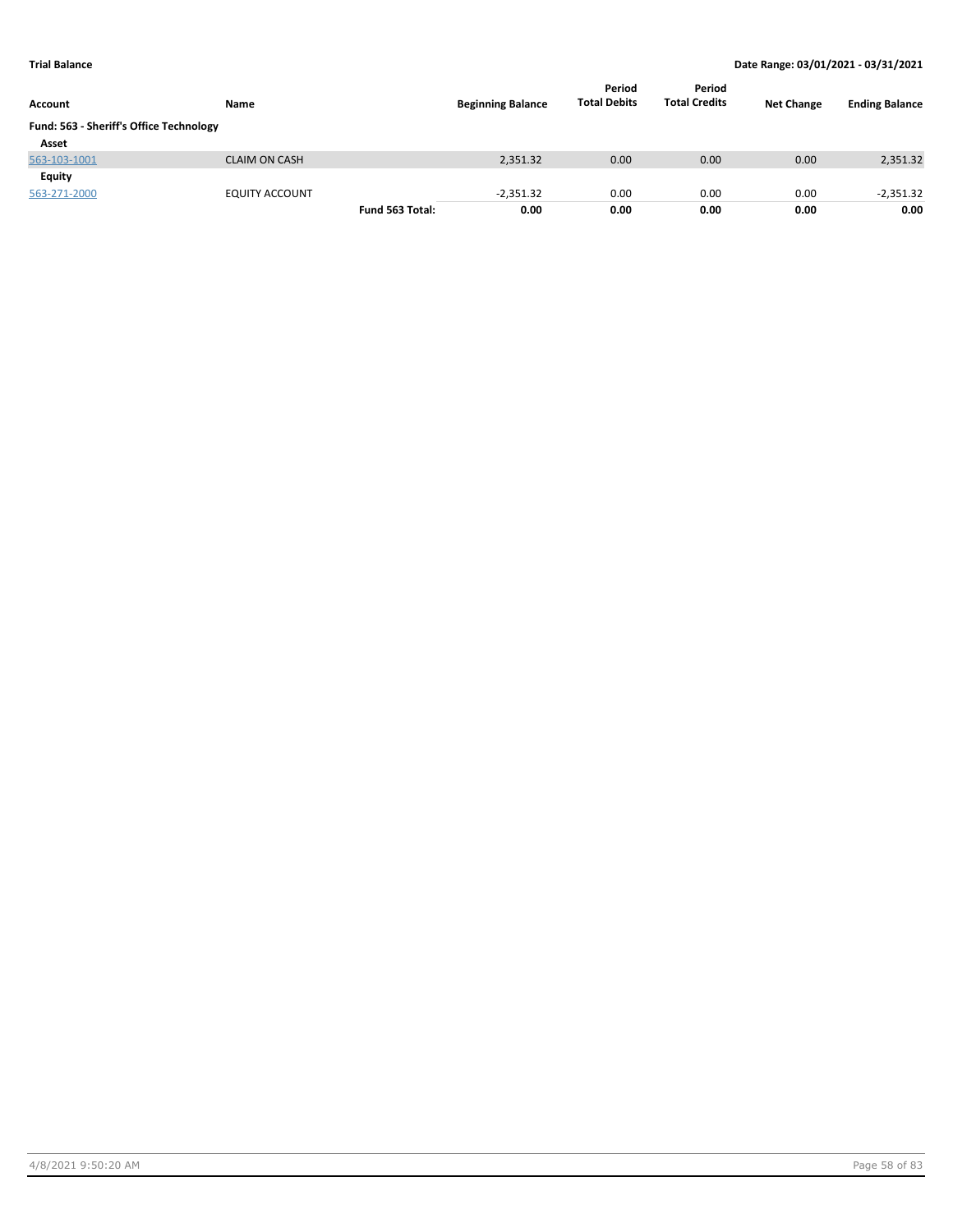| Account                                | <b>Name</b>                      | <b>Beginning Balance</b> | Period<br><b>Total Debits</b> | Period<br><b>Total Credits</b> | <b>Net Change</b> | <b>Ending Balance</b> |
|----------------------------------------|----------------------------------|--------------------------|-------------------------------|--------------------------------|-------------------|-----------------------|
| Fund: 590 - Specialty Court/Drug Court |                                  |                          |                               |                                |                   |                       |
| Asset                                  |                                  |                          |                               |                                |                   |                       |
| 590-103-1001                           | <b>CLAIM ON CASH</b>             | 28,618.18                | 0.00                          | 369.75                         | $-369.75$         | 28,248.43             |
| 590-120-3130                           | DUE FROM OTHER FUNDS             | 262.92                   | 0.00                          | 0.00                           | 0.00              | 262.92                |
| Liability                              |                                  |                          |                               |                                |                   |                       |
| 590-102-1000                           | A/P CLEARING                     | 0.00                     | 369.75                        | 369.75                         | 0.00              | 0.00                  |
| 590-200-9100                           | SYSTEM ADDED LIABILITY LINE-ITEM | 1,277.50                 | 0.00                          | 0.00                           | 0.00              | 1,277.50              |
| Equity                                 |                                  |                          |                               |                                |                   |                       |
| 590-271-2000                           | <b>EQUITY ACCOUNT</b>            | $-30,460.29$             | 0.00                          | 0.00                           | 0.00              | $-30,460.29$          |
| Revenue                                |                                  |                          |                               |                                |                   |                       |
| 590-370-4250                           | <b>DRUG COURT FEE</b>            | $-232.62$                | 0.00                          | 0.00                           | 0.00              | $-232.62$             |
| 590-370-4260                           | <b>SPECIALTY COURT</b>           | $-60.69$                 | 0.00                          | 0.00                           | 0.00              | $-60.69$              |
| Expense                                |                                  |                          |                               |                                |                   |                       |
| 590-436-4370                           | ATTORNEY FEES DRUG COURT         | 595.00                   | 369.75                        | 0.00                           | 369.75            | 964.75                |
|                                        | Fund 590 Total:                  | 0.00                     | 739.50                        | 739.50                         | 0.00              | 0.00                  |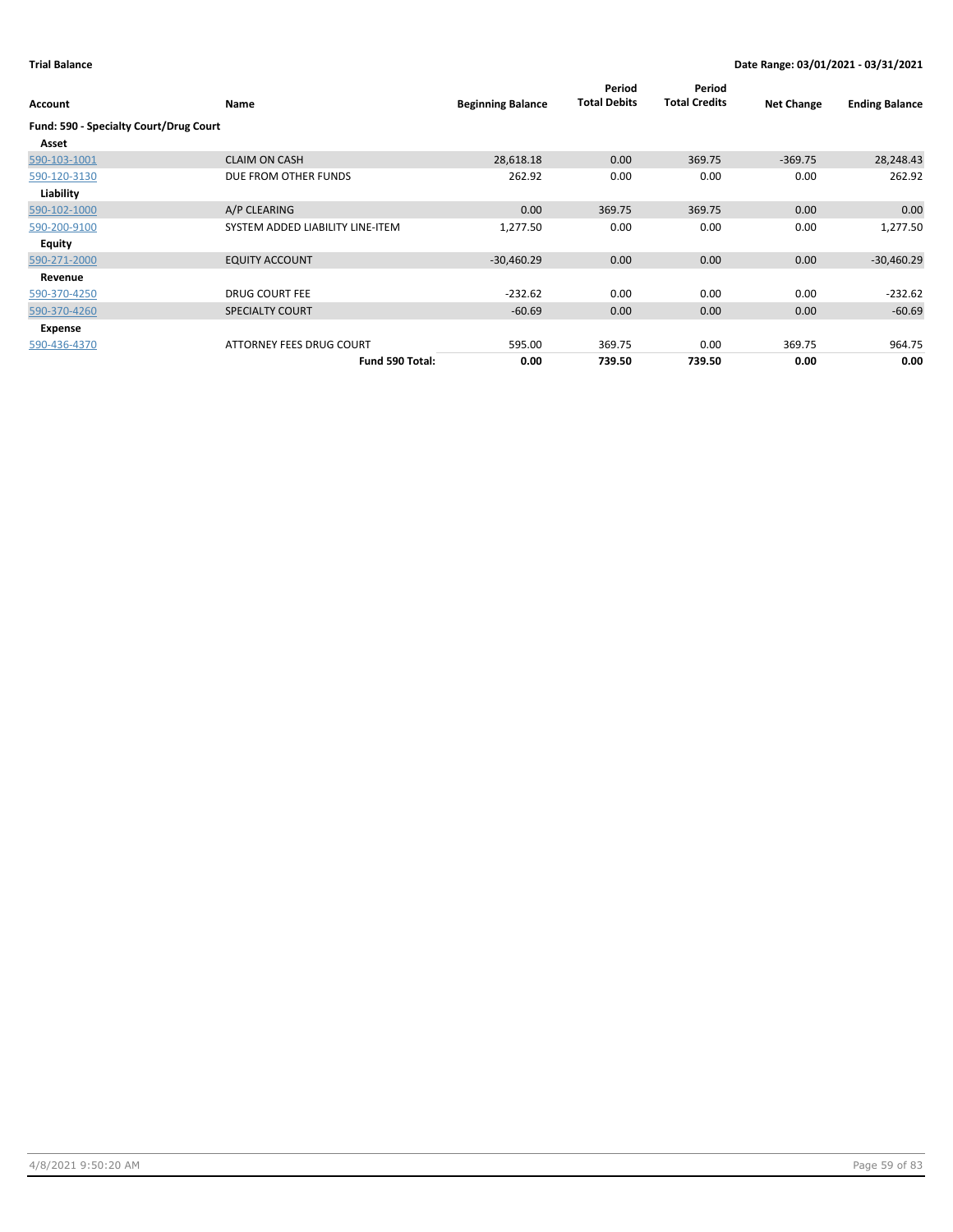| Account             | Name                               | <b>Beginning Balance</b> | Period<br><b>Total Debits</b> | Period<br><b>Total Credits</b> | <b>Net Change</b> | <b>Ending Balance</b> |
|---------------------|------------------------------------|--------------------------|-------------------------------|--------------------------------|-------------------|-----------------------|
| Fund: 600 - Sinking |                                    |                          |                               |                                |                   |                       |
| Asset               |                                    |                          |                               |                                |                   |                       |
| 600-103-1001        | <b>CLAIM ON CASH</b>               | 816,715.61               | 41,235.06                     | 0.00                           | 41,235.06         | 857,950.67            |
| 600-120-3110        | <b>TAXES RECEIVABLE</b>            | 18,250.88                | 0.00                          | 0.00                           | 0.00              | 18,250.88             |
| 600-120-3120        | DUE FROM OTHER GOVERNMENTS         | 78.56                    | 0.00                          | 0.00                           | 0.00              | 78.56                 |
| Liability           |                                    |                          |                               |                                |                   |                       |
| 600-200-2000        | <b>DEFERRED REVENUE</b>            | $-16,699.66$             | 0.00                          | 0.00                           | 0.00              | $-16,699.66$          |
| Equity              |                                    |                          |                               |                                |                   |                       |
| 600-271-2000        | <b>EQUITY ACCOUNT</b>              | $-244,575.54$            | 0.00                          | 0.00                           | 0.00              | $-244,575.54$         |
| Revenue             |                                    |                          |                               |                                |                   |                       |
| 600-310-1100        | <b>CURRENT TAXES</b>               | $-1,188,774.23$          | 0.00                          | 40,210.86                      | $-40,210.86$      | $-1,228,985.09$       |
| 600-310-1200        | <b>DELINQUENT TAXES</b>            | $-10,670.83$             | 0.00                          | 1,024.20                       | $-1,024.20$       | $-11,695.03$          |
| 600-318-1210        | PAY N LIEU TAX/UPPER TRINITY       | $-489.60$                | 0.00                          | 0.00                           | 0.00              | $-489.60$             |
| <b>Expense</b>      |                                    |                          |                               |                                |                   |                       |
| 600-620-3090        | ANNUAL PAYING AGENT REGISTRAR FEES | 589.81                   | 0.00                          | 0.00                           | 0.00              | 589.81                |
| 600-620-6270        | PRINCIPAL, 2017 GO BONDS           | 175,000.00               | 0.00                          | 0.00                           | 0.00              | 175,000.00            |
| 600-660-6670        | INTEREST, 2017 GO BONDS            | 99,837.50                | 0.00                          | 0.00                           | 0.00              | 99,837.50             |
| 600-660-6700        | INTEREST, 2018 GO BONDS            | 118,250.00               | 0.00                          | 0.00                           | 0.00              | 118,250.00            |
| 600-660-6710        | INTEREST, 2020 CO BONDS            | 232,487.50               | 0.00                          | 0.00                           | 0.00              | 232,487.50            |
|                     | Fund 600 Total:                    | 0.00                     | 41,235.06                     | 41,235.06                      | 0.00              | 0.00                  |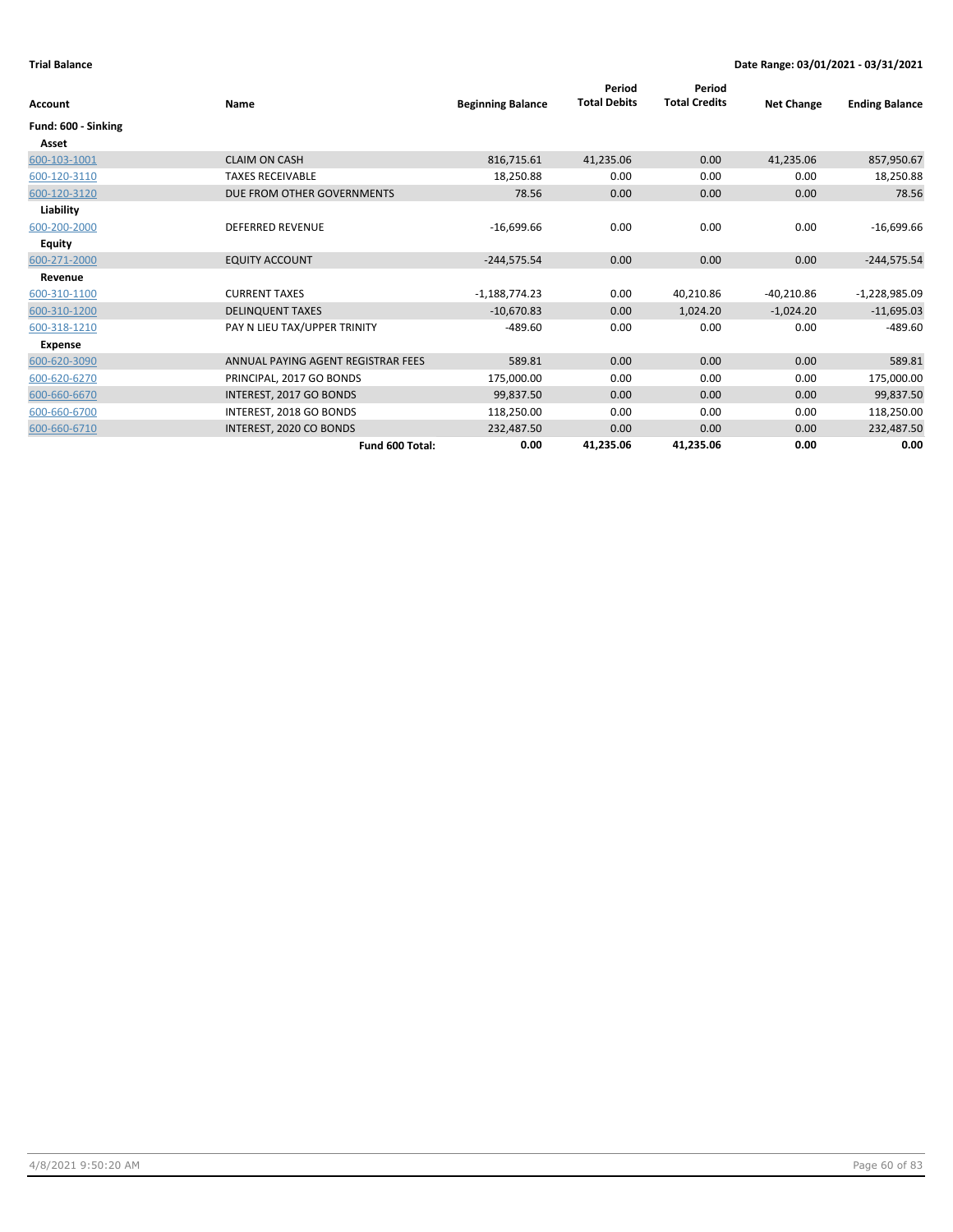| Account                                            | Name                     | <b>Beginning Balance</b> | Period<br><b>Total Debits</b> | Period<br><b>Total Credits</b> | <b>Net Change</b> | <b>Ending Balance</b> |
|----------------------------------------------------|--------------------------|--------------------------|-------------------------------|--------------------------------|-------------------|-----------------------|
| Fund: 630 - Law Enforcement Education Const. Pct.1 |                          |                          |                               |                                |                   |                       |
| Asset                                              |                          |                          |                               |                                |                   |                       |
| 630-103-1001                                       | <b>CLAIM ON CASH</b>     | 3,016.09                 | 0.00                          | 0.00                           | 0.00              | 3,016.09              |
| Equity                                             |                          |                          |                               |                                |                   |                       |
| 630-271-2000                                       | <b>EQUITY ACCOUNT</b>    | $-2,373.57$              | 0.00                          | 0.00                           | 0.00              | $-2,373.57$           |
| Revenue                                            |                          |                          |                               |                                |                   |                       |
| 630-370-1600                                       | PEACE OFFICER ALLOCATION | $-642.52$                | 0.00                          | 0.00                           | 0.00              | $-642.52$             |
|                                                    | Fund 630 Total:          | 0.00                     | 0.00                          | 0.00                           | 0.00              | 0.00                  |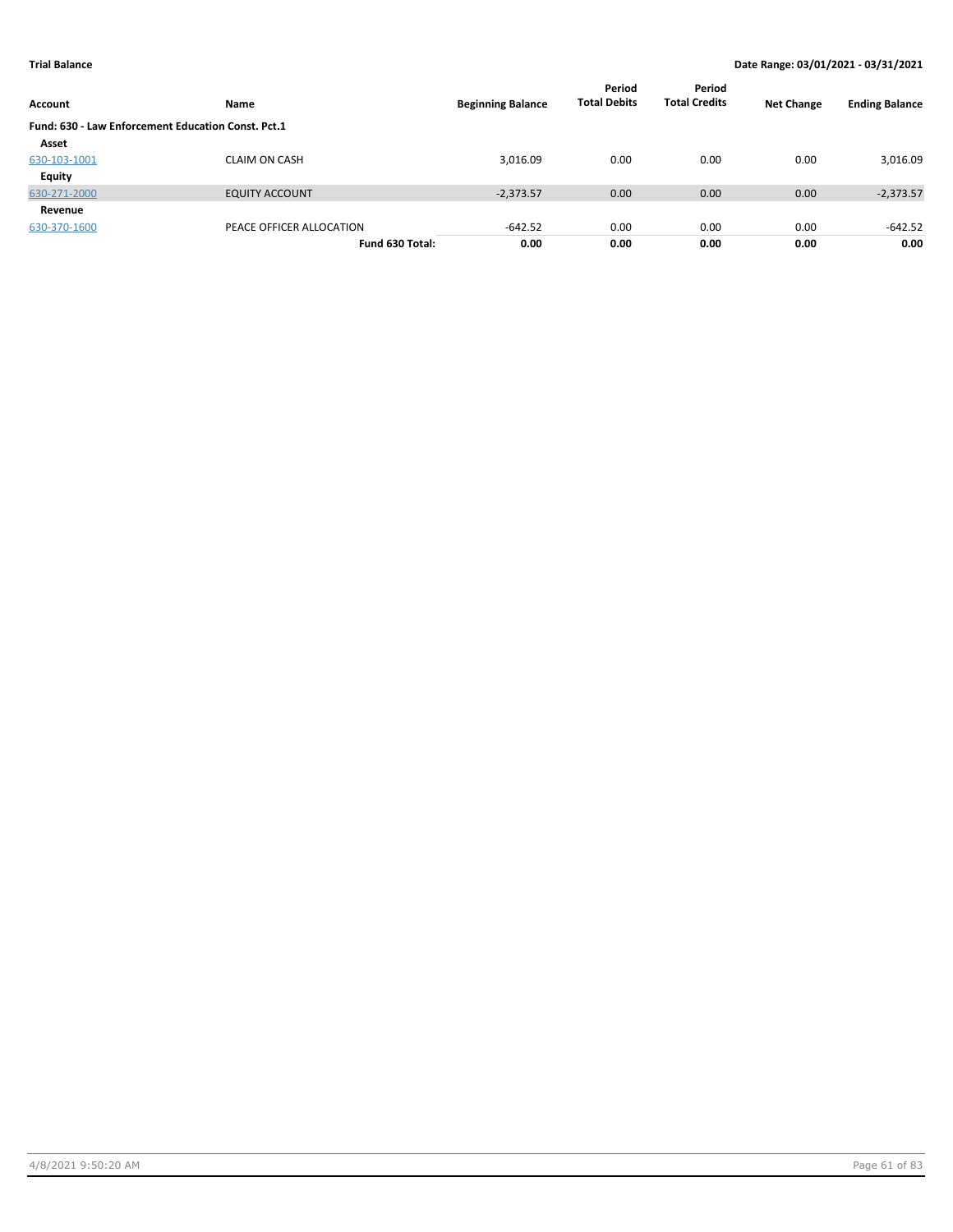| Account                                            | Name                     | <b>Beginning Balance</b> | Period<br><b>Total Debits</b> | Period<br><b>Total Credits</b> | <b>Net Change</b> | <b>Ending Balance</b> |
|----------------------------------------------------|--------------------------|--------------------------|-------------------------------|--------------------------------|-------------------|-----------------------|
| Fund: 640 - Law Enforcement Education Const. Pct.2 |                          |                          |                               |                                |                   |                       |
| Asset                                              |                          |                          |                               |                                |                   |                       |
| 640-103-1001                                       | <b>CLAIM ON CASH</b>     | 1,682.87                 | 0.00                          | 0.00                           | 0.00              | 1,682.87              |
| Equity                                             |                          |                          |                               |                                |                   |                       |
| 640-271-2000                                       | <b>EQUITY ACCOUNT</b>    | $-1,040.35$              | 0.00                          | 0.00                           | 0.00              | $-1,040.35$           |
| Revenue                                            |                          |                          |                               |                                |                   |                       |
| 640-370-1600                                       | PEACE OFFICER ALLOCATION | $-642.52$                | 0.00                          | 0.00                           | 0.00              | $-642.52$             |
|                                                    | Fund 640 Total:          | 0.00                     | 0.00                          | 0.00                           | 0.00              | 0.00                  |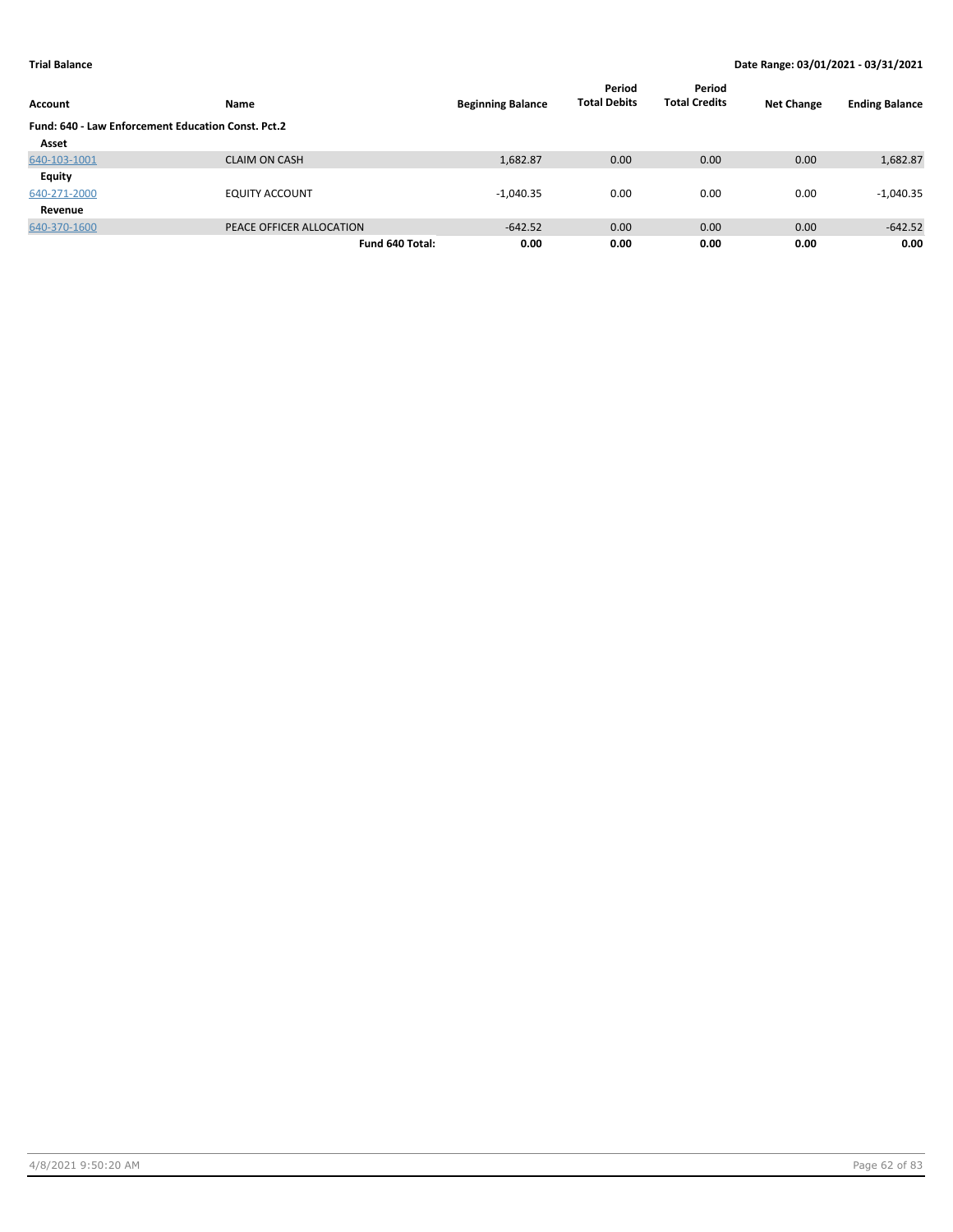| Account                                            | Name                     | <b>Beginning Balance</b> | Period<br><b>Total Debits</b> | Period<br><b>Total Credits</b> | <b>Net Change</b> | <b>Ending Balance</b> |
|----------------------------------------------------|--------------------------|--------------------------|-------------------------------|--------------------------------|-------------------|-----------------------|
| Fund: 650 - Law Enforcement Education Const. Pct.3 |                          |                          |                               |                                |                   |                       |
| Asset                                              |                          |                          |                               |                                |                   |                       |
| 650-103-1001                                       | <b>CLAIM ON CASH</b>     | 4,019.32                 | 0.00                          | 0.00                           | 0.00              | 4,019.32              |
| Equity                                             |                          |                          |                               |                                |                   |                       |
| 650-271-2000                                       | <b>EQUITY ACCOUNT</b>    | $-3,376.80$              | 0.00                          | 0.00                           | 0.00              | $-3,376.80$           |
| Revenue                                            |                          |                          |                               |                                |                   |                       |
| 650-370-1600                                       | PEACE OFFICER ALLOCATION | $-642.52$                | 0.00                          | 0.00                           | 0.00              | $-642.52$             |
|                                                    | Fund 650 Total:          | 0.00                     | 0.00                          | 0.00                           | 0.00              | 0.00                  |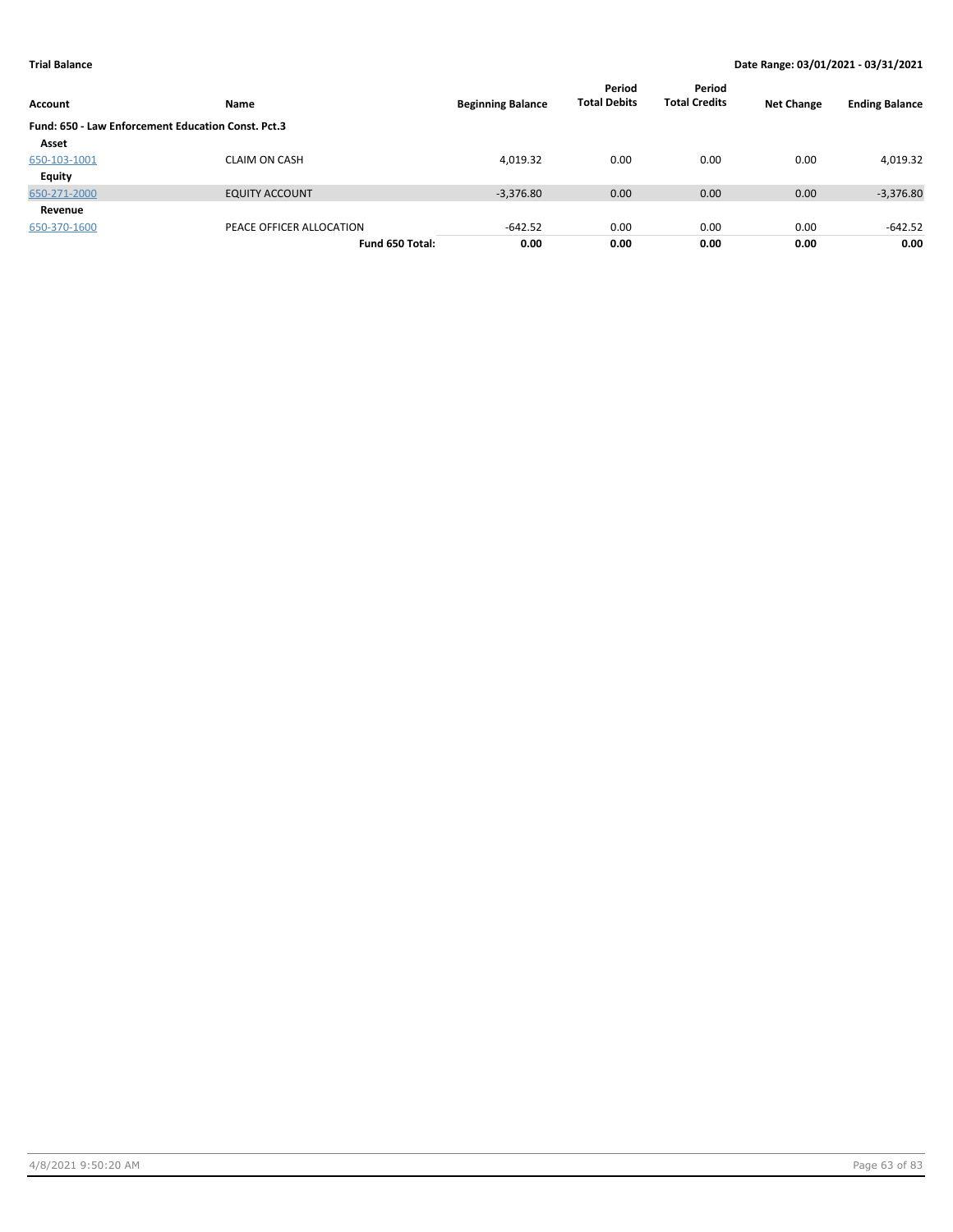| Account                                            | Name                             | <b>Beginning Balance</b> | Period<br><b>Total Debits</b> | Period<br><b>Total Credits</b> | <b>Net Change</b> | <b>Ending Balance</b> |
|----------------------------------------------------|----------------------------------|--------------------------|-------------------------------|--------------------------------|-------------------|-----------------------|
| Fund: 660 - 2017 GO Bonds-Construction Fund FY2017 |                                  |                          |                               |                                |                   |                       |
| Asset                                              |                                  |                          |                               |                                |                   |                       |
| 660-103-1001                                       | <b>CLAIM ON CASH</b>             | 1,668.94                 | 0.00                          | 0.00                           | 0.00              | 1,668.94              |
| 660-103-1660                                       | <b>ICS DEPOSIT</b>               | 12.87                    | 0.00                          | 0.00                           | 0.00              | 12.87                 |
| 660-120-3130                                       | DUE FROM OTHER FUNDS             | 160,470.65               | 0.00                          | 0.00                           | 0.00              | 160,470.65            |
| Liability                                          |                                  |                          |                               |                                |                   |                       |
| 660-200-9100                                       | SYSTEM ADDED LIABILITY LINE-ITEM | 118,487.23               | 0.00                          | 0.00                           | 0.00              | 118,487.23            |
| 660-200-9200                                       | <b>RETAINAGE PAYABLE</b>         | $-19,591.05$             | 0.00                          | 0.00                           | 0.00              | $-19,591.05$          |
| <b>Equity</b>                                      |                                  |                          |                               |                                |                   |                       |
| 660-271-2000                                       | <b>EQUITY ACCOUNT</b>            | $-261,048.64$            | 0.00                          | 0.00                           | 0.00              | $-261,048.64$         |
|                                                    | Fund 660 Total:                  | 0.00                     | 0.00                          | 0.00                           | 0.00              | 0.00                  |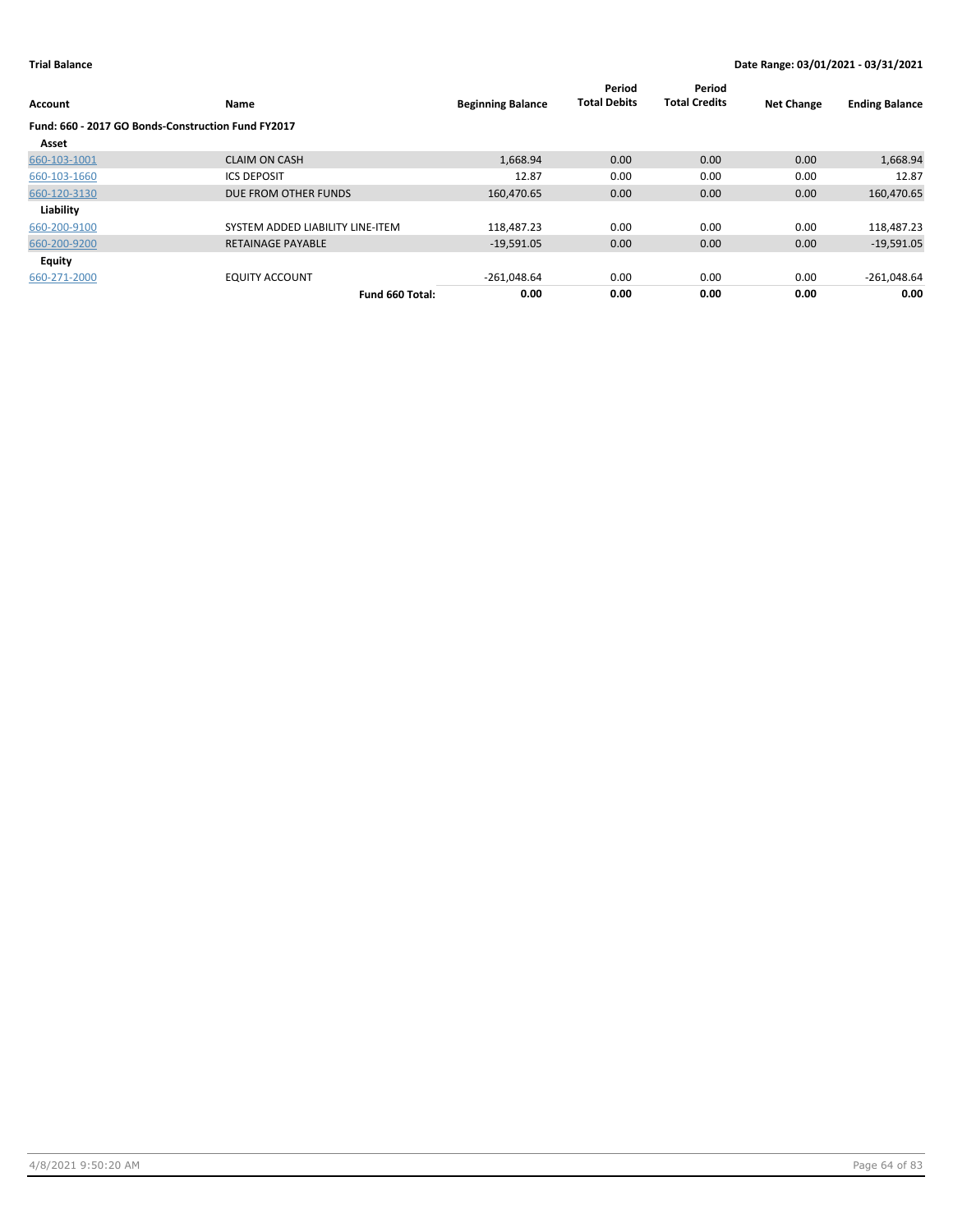| Account                                   | Name                             | <b>Beginning Balance</b> | Period<br><b>Total Debits</b> | Period<br><b>Total Credits</b> | <b>Net Change</b> | <b>Ending Balance</b> |
|-------------------------------------------|----------------------------------|--------------------------|-------------------------------|--------------------------------|-------------------|-----------------------|
| <b>Fund: 670 - Courthouse Restoration</b> |                                  |                          |                               |                                |                   |                       |
| Asset                                     |                                  |                          |                               |                                |                   |                       |
| 670-103-1001                              | <b>CLAIM ON CASH</b>             | 464,547.72               | 0.00                          | 0.00                           | 0.00              | 464,547.72            |
| 670-120-3100                              | <b>GRANT RECEIVED FROM THC</b>   | 21,732.49                | 0.00                          | 0.00                           | 0.00              | 21,732.49             |
| Liability                                 |                                  |                          |                               |                                |                   |                       |
| 670-200-9000                              | SYSTEM ADDED LIABILITY LINE-ITEM | 16,253.96                | 0.00                          | 0.00                           | 0.00              | 16,253.96             |
| 670-207-9500                              | DUE TO OTHER FUNDS               | $-160,470.65$            | 0.00                          | 0.00                           | 0.00              | $-160,470.65$         |
| Equity                                    |                                  |                          |                               |                                |                   |                       |
| 670-271-2000                              | <b>EQUITY ACCOUNT</b>            | 94,958.74                | 0.00                          | 0.00                           | 0.00              | 94,958.74             |
| Revenue                                   |                                  |                          |                               |                                |                   |                       |
| 670-330-5100                              | <b>COURTHOUSE RESTORATION</b>    | -437,022.26              | 0.00                          | 0.00                           | 0.00              | -437,022.26           |
|                                           | Fund 670 Total:                  | 0.00                     | 0.00                          | 0.00                           | 0.00              | 0.00                  |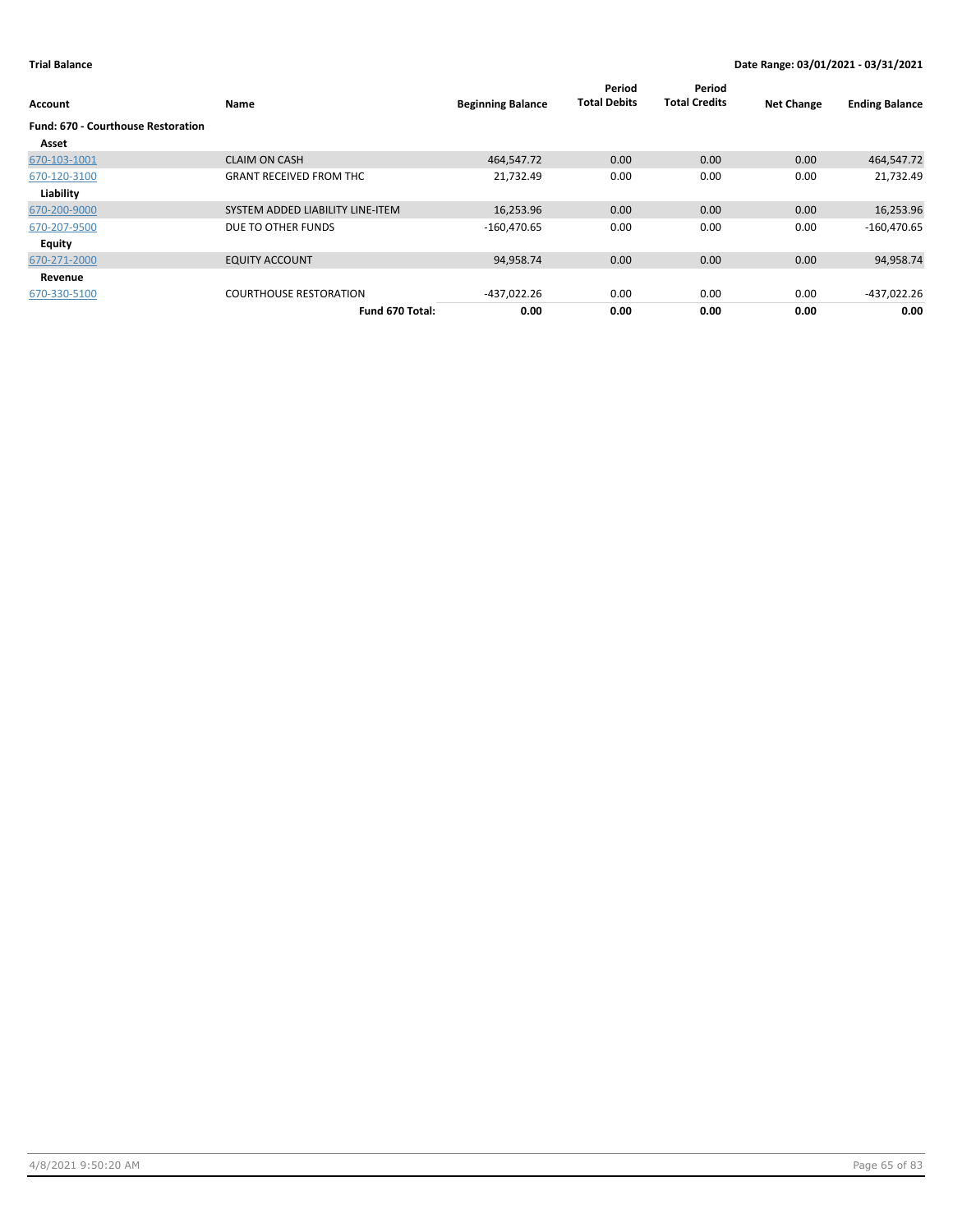|                                                    |                                           |                          | Period              | Period               |                   |                       |
|----------------------------------------------------|-------------------------------------------|--------------------------|---------------------|----------------------|-------------------|-----------------------|
| Account                                            | Name                                      | <b>Beginning Balance</b> | <b>Total Debits</b> | <b>Total Credits</b> | <b>Net Change</b> | <b>Ending Balance</b> |
| Fund: 680 - 2018 GO Bonds-Construction Fund FY2019 |                                           |                          |                     |                      |                   |                       |
| Asset                                              |                                           |                          |                     |                      |                   |                       |
| 680-103-1000                                       | GO BONDS CONST.2018-COMBINED FU           | 0.00                     | 389.91              | 389.91               | 0.00              | 0.00                  |
| 680-103-1001                                       | <b>CLAIM ON CASH</b>                      | 1,394.04                 | 0.00                | 1,394.04             | $-1,394.04$       | 0.00                  |
| 680-103-1680                                       | <b>BUSINESS MONEY FUND ACCOUNT</b>        | 7,682.76                 | 1,394.04            | 0.00                 | 1,394.04          | 9,076.80              |
| Equity                                             |                                           |                          |                     |                      |                   |                       |
| 680-271-2000                                       | <b>EQUITY ACCOUNT</b>                     | $-2,408,729.28$          | 0.00                | 0.00                 | 0.00              | $-2,408,729.28$       |
| Revenue                                            |                                           |                          |                     |                      |                   |                       |
| 680-360-1680                                       | <b>INTEREST EARNINGS BUSINESS MONEY F</b> | $-1,027.33$              | 0.00                | 0.00                 | 0.00              | $-1,027.33$           |
| Expense                                            |                                           |                          |                     |                      |                   |                       |
| 680-668-1650                                       | <b>CONSTRUCTION</b>                       | 1,769,138.98             | 0.00                | 0.00                 | 0.00              | 1,769,138.98          |
| 680-668-1670                                       | <b>CONSTRUCTION MANAGER AGENT</b>         | 332,980.31               | 0.00                | 0.00                 | 0.00              | 332,980.31            |
| 680-668-1680                                       | <b>MASONRY AND STONE</b>                  | 275,527.16               | 0.00                | 0.00                 | 0.00              | 275,527.16            |
| 680-668-4030                                       | <b>ARCHITECTURAL FEES</b>                 | 13,000.00                | 0.00                | 0.00                 | 0.00              | 13,000.00             |
| 680-668-4260                                       | PROFESSIONAL FEES                         | 6,856.80                 | 0.00                | 0.00                 | 0.00              | 6,856.80              |
| 680-668-4430                                       | <b>TRASH PICK UP</b>                      | 3,176.56                 | 0.00                | 0.00                 | 0.00              | 3,176.56              |
|                                                    | Fund 680 Total:                           | 0.00                     | 1,783.95            | 1,783.95             | 0.00              | 0.00                  |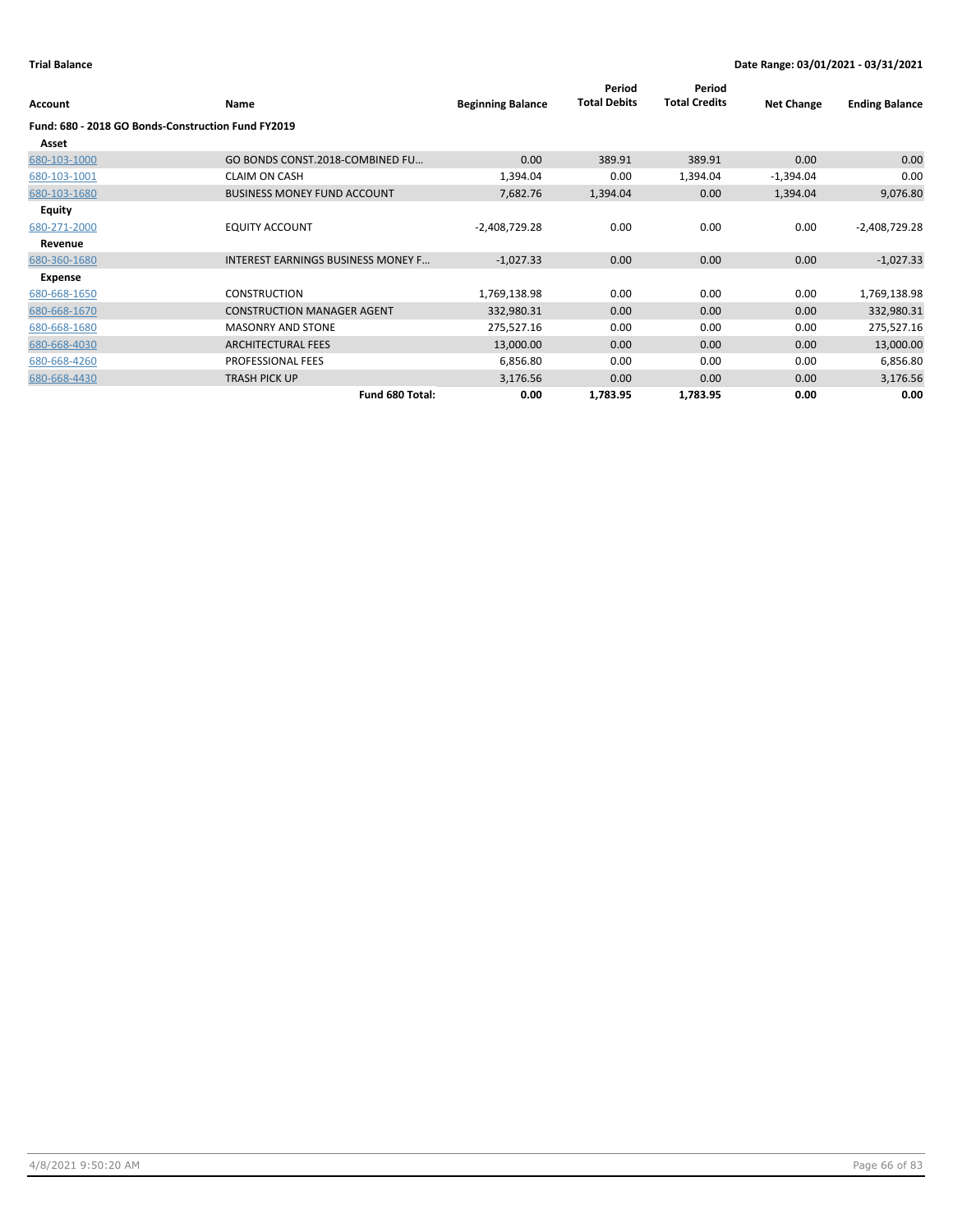| Account                                            | Name                              | <b>Beginning Balance</b> | Period<br><b>Total Debits</b> | Period<br><b>Total Credits</b> | <b>Net Change</b> | <b>Ending Balance</b> |
|----------------------------------------------------|-----------------------------------|--------------------------|-------------------------------|--------------------------------|-------------------|-----------------------|
| Fund: 690 - 2020 CO Bonds-Construction Fund FY2020 |                                   |                          |                               |                                |                   |                       |
| Asset                                              |                                   |                          |                               |                                |                   |                       |
| 690-103-1001                                       | <b>CLAIM ON CASH</b>              | 426,964.06               | 380.00                        | 2,344,817.57                   | $-2,344,437.57$   | $-1,917,473.51$       |
| 690-103-1200                                       | CO BONDS CONST.2020-COMB. FUNDS   | 100.07                   | 0.00                          | 0.00                           | 0.00              | 100.07                |
| 690-103-1690                                       | <b>ICS DEPOSIT</b>                | 8,288,443.09             | 0.00                          | 0.00                           | 0.00              | 8,288,443.09          |
| Liability                                          |                                   |                          |                               |                                |                   |                       |
| 690-102-1000                                       | A/P CLEARING                      | $-344,850.00$            | 2,257,175.13                  | 1,912,325.13                   | 344,850.00        | 0.00                  |
| <b>Equity</b>                                      |                                   |                          |                               |                                |                   |                       |
| 690-271-2000                                       | <b>EQUITY ACCOUNT</b>             | -9,903,829.75            | 0.00                          | 0.00                           | 0.00              | -9,903,829.75         |
| Revenue                                            |                                   |                          |                               |                                |                   |                       |
| 690-360-1690                                       | <b>INTEREST EARNINGS ICS</b>      | $-5,006.94$              | 0.00                          | 0.00                           | 0.00              | $-5,006.94$           |
| Expense                                            |                                   |                          |                               |                                |                   |                       |
| 690-669-1650                                       | <b>CONSTRUCTION</b>               | 1,305,612.07             | 1,592,349.44                  | 380.00                         | 1,591,969.44      | 2,897,581.51          |
| 690-669-1670                                       | <b>CONSTRUCTION MANAGER AGENT</b> | 0.00                     | 169,862.19                    | 0.00                           | 169,862.19        | 169,862.19            |
| 690-669-1680                                       | <b>MASONRY AND STONE</b>          | 217,657.74               | 225,985.41                    | 0.00                           | 225,985.41        | 443,643.15            |
| 690-669-4030                                       | <b>ARCHITECTURAL FEE</b>          | 13,000.00                | 6,500.00                      | 0.00                           | 6,500.00          | 19,500.00             |
| 690-669-4260                                       | PROFESSIONAL FEES                 | 0.00                     | 3,893.40                      | 0.00                           | 3,893.40          | 3,893.40              |
| 690-669-4430                                       | <b>TRASH PICK UP</b>              | 1,909.66                 | 1,377.13                      | 0.00                           | 1,377.13          | 3,286.79              |
|                                                    | Fund 690 Total:                   | 0.00                     | 4,257,522.70                  | 4,257,522.70                   | 0.00              | 0.00                  |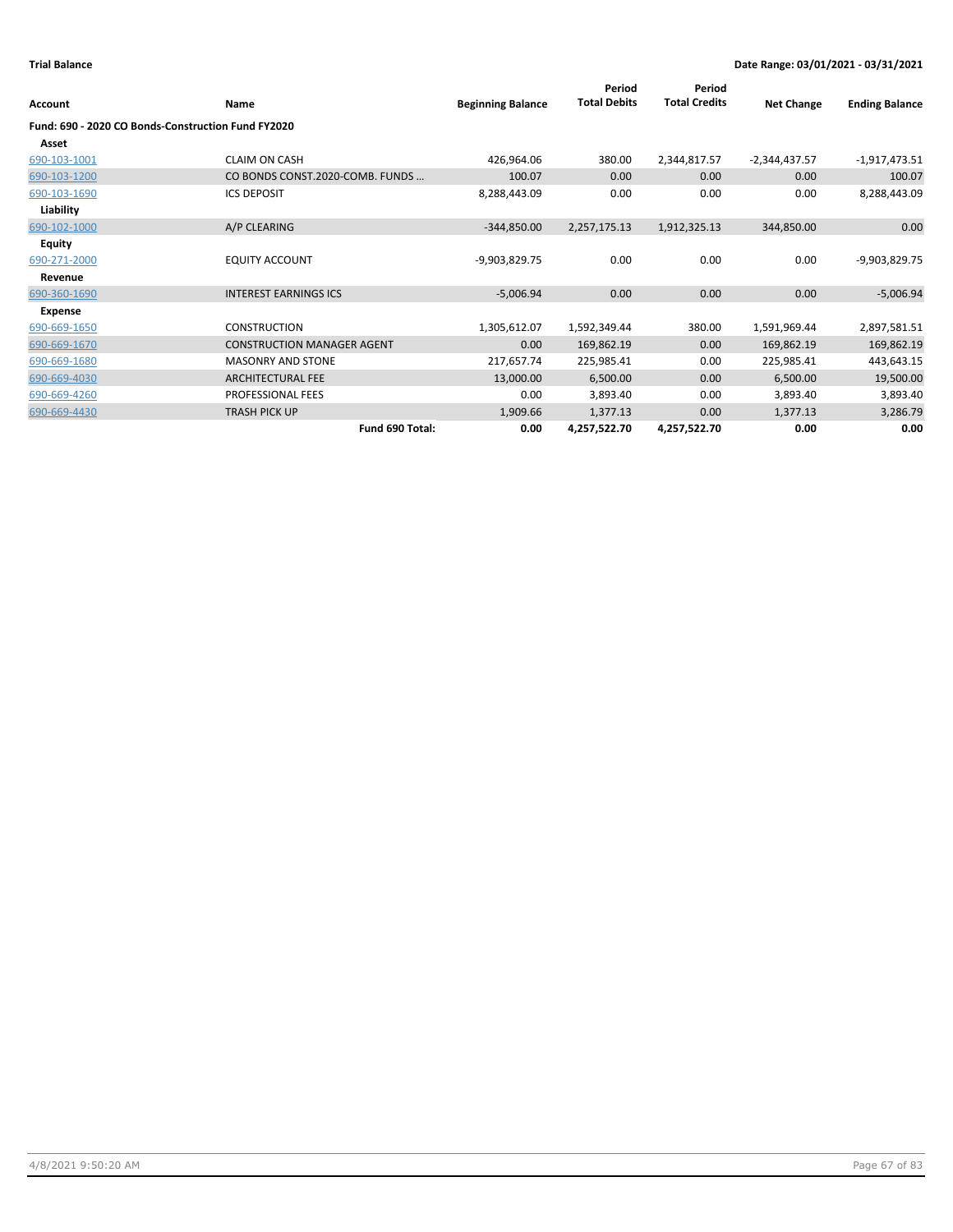| <b>Account</b>           | Name                     | <b>Beginning Balance</b> | Period<br><b>Total Debits</b> | Period<br><b>Total Credits</b> | <b>Net Change</b> | <b>Ending Balance</b> |
|--------------------------|--------------------------|--------------------------|-------------------------------|--------------------------------|-------------------|-----------------------|
| Fund: 700 - Right of Way |                          |                          |                               |                                |                   |                       |
| Asset                    |                          |                          |                               |                                |                   |                       |
| 700-103-1001             | <b>CLAIM ON CASH</b>     | 16,115.96                | 0.00                          | 0.00                           | 0.00              | 16,115.96             |
| 700-103-1750             | <b>TEXPOOL</b>           | 84,912.46                | 0.00                          | 0.00                           | 0.00              | 84,912.46             |
| <b>Equity</b>            |                          |                          |                               |                                |                   |                       |
| 700-271-2000             | <b>EQUITY ACCOUNT</b>    | $-100,997.91$            | 0.00                          | 0.00                           | 0.00              | $-100,997.91$         |
| Revenue                  |                          |                          |                               |                                |                   |                       |
| 700-360-1000             | <b>INTEREST EARNINGS</b> | $-30.51$                 | 0.00                          | 0.00                           | 0.00              | $-30.51$              |
|                          |                          | 0.00<br>Fund 700 Total:  | 0.00                          | 0.00                           | 0.00              | 0.00                  |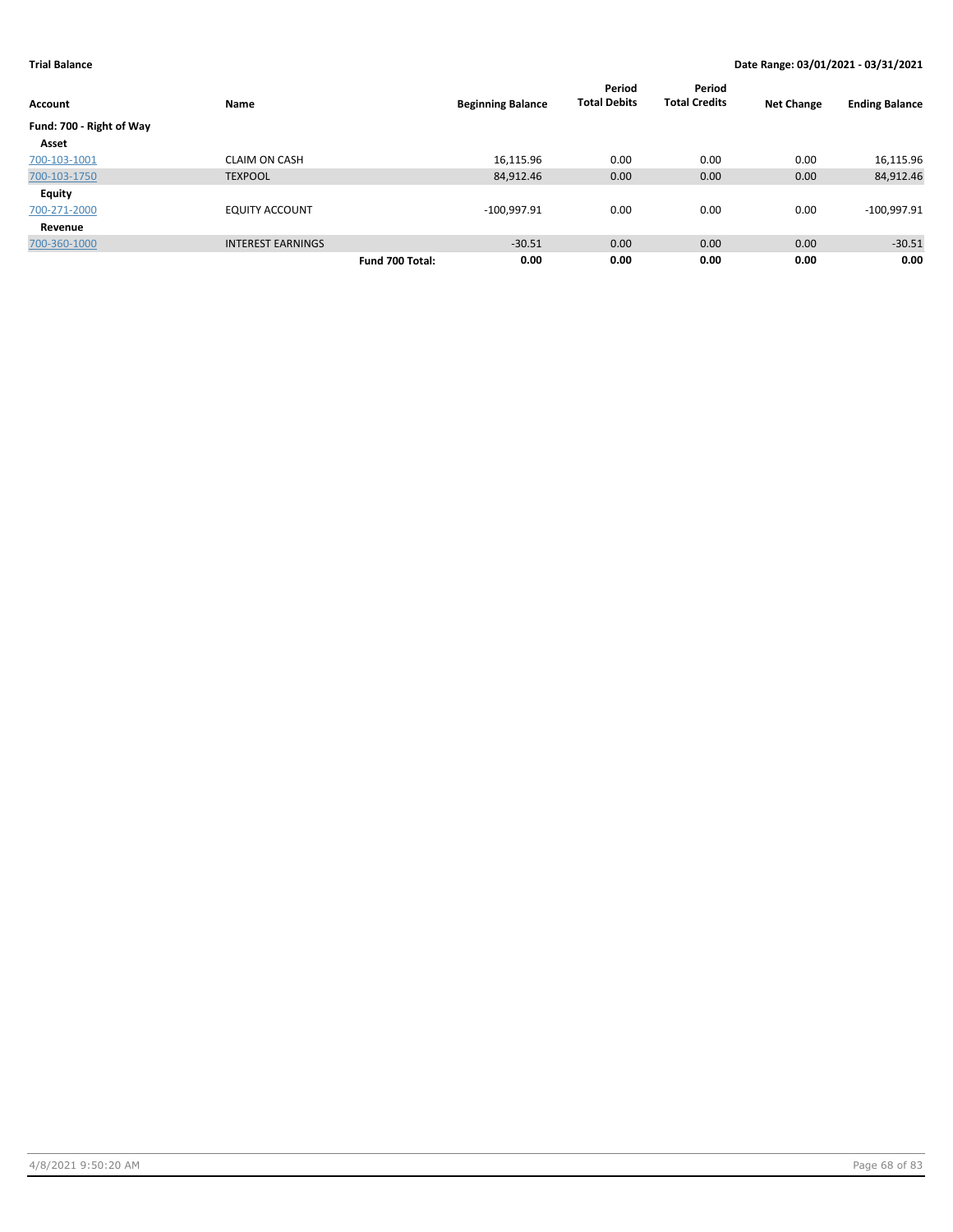| Account                            | Name                        | <b>Beginning Balance</b> | Period<br><b>Total Debits</b> | Period<br><b>Total Credits</b> | <b>Net Change</b> | <b>Ending Balance</b> |
|------------------------------------|-----------------------------|--------------------------|-------------------------------|--------------------------------|-------------------|-----------------------|
| Fund: 800 - Veterans Court Program |                             |                          |                               |                                |                   |                       |
| Asset                              |                             |                          |                               |                                |                   |                       |
| 800-103-1800                       | CASH-VETERANS COURT PROGRAM | 600.00                   | 0.00                          | 0.00                           | 0.00              | 600.00                |
| Equity                             |                             |                          |                               |                                |                   |                       |
| 800-271-2000                       | <b>EQUITY ACCOUNT</b>       | $-600.00$                | 0.00                          | 0.00                           | 0.00              | $-600.00$             |
|                                    | Fund 800 Total:             | 0.00                     | 0.00                          | 0.00                           | 0.00              | 0.00                  |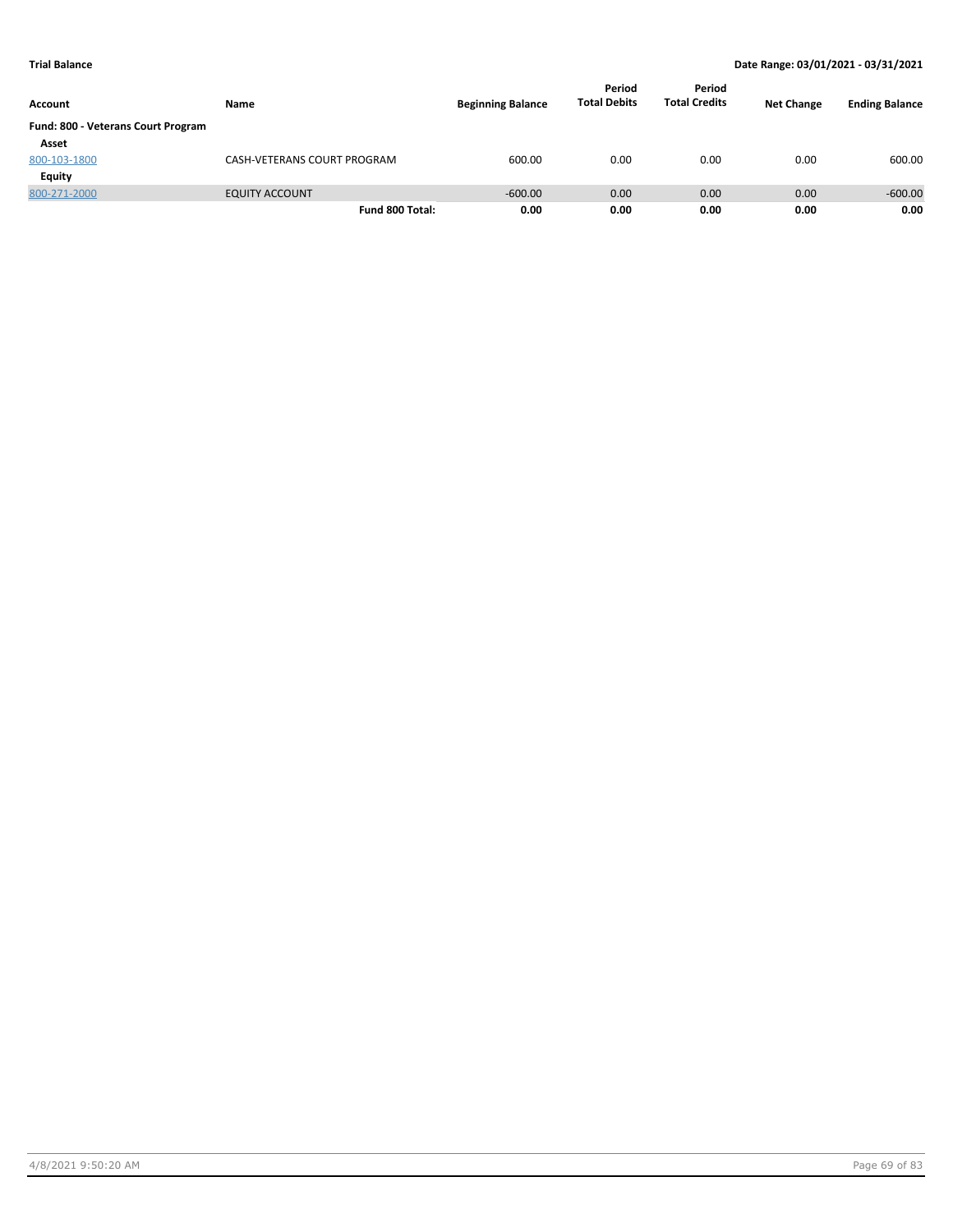| <b>Account</b>                           | Name                             | <b>Beginning Balance</b> | Period<br><b>Total Debits</b> | Period<br><b>Total Credits</b> | <b>Net Change</b> | <b>Ending Balance</b> |
|------------------------------------------|----------------------------------|--------------------------|-------------------------------|--------------------------------|-------------------|-----------------------|
| Fund: 810 - County Lake Road Impact Fund |                                  |                          |                               |                                |                   |                       |
| Asset                                    |                                  |                          |                               |                                |                   |                       |
| 810-103-1001                             | <b>CLAIM ON CASH</b>             | 204.021.21               | 0.00                          | 0.00                           | 0.00              | 204,021.21            |
| Liability                                |                                  |                          |                               |                                |                   |                       |
| 810-200-9100                             | SYSTEM ADDED LIABILITY LINE-ITEM | 30,992.00                | 0.00                          | 0.00                           | 0.00              | 30,992.00             |
| Equity                                   |                                  |                          |                               |                                |                   |                       |
| 810-271-2000                             | <b>EQUITY ACCOUNT</b>            | $-135,013.21$            | 0.00                          | 0.00                           | 0.00              | $-135,013.21$         |
| Revenue                                  |                                  |                          |                               |                                |                   |                       |
| 810-318-1830                             | <b>YEAR 3 PAYMENT</b>            | $-100,000.00$            | 0.00                          | 0.00                           | 0.00              | $-100,000.00$         |
|                                          | Fund 810 Total:                  | 0.00                     | 0.00                          | 0.00                           | 0.00              | 0.00                  |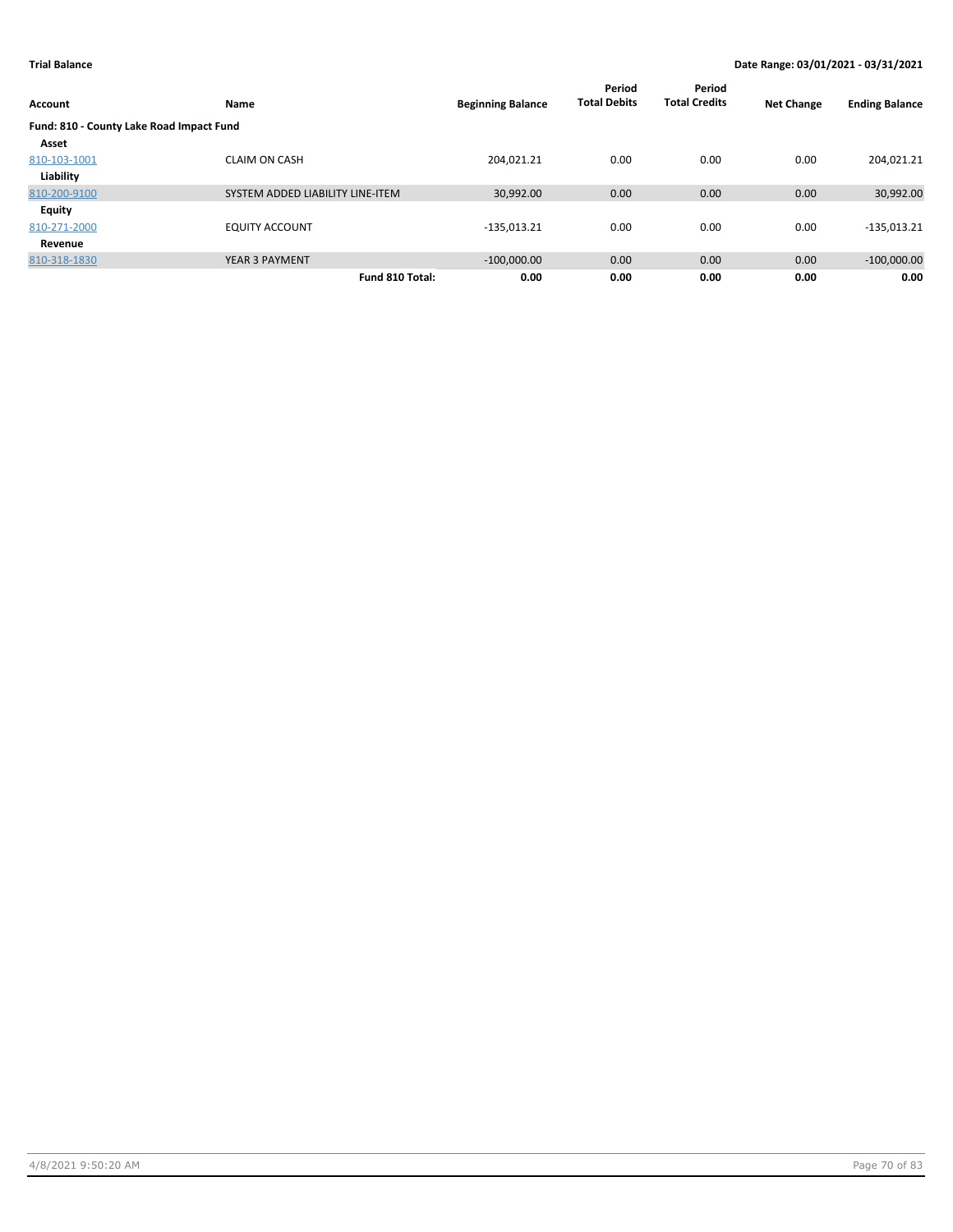| Account                 | Name                               | <b>Beginning Balance</b> | Period<br><b>Total Debits</b> | Period<br><b>Total Credits</b> | <b>Net Change</b> | <b>Ending Balance</b> |
|-------------------------|------------------------------------|--------------------------|-------------------------------|--------------------------------|-------------------|-----------------------|
| Fund: 850 - Lake Fannin |                                    |                          |                               |                                |                   |                       |
| Asset                   |                                    |                          |                               |                                |                   |                       |
| 850-103-1001            | <b>CLAIM ON CASH</b>               | 9,549.05                 | 1,452.78                      | 583.35                         | 869.43            | 10,418.48             |
| Liability               |                                    |                          |                               |                                |                   |                       |
| 850-102-1000            | A/P CLEARING                       | 0.00                     | 583.35                        | 583.35                         | 0.00              | 0.00                  |
| 850-200-9100            | SYSTEM ADDED LIABILITY LINE-ITEM   | 388.75                   | 0.00                          | 0.00                           | 0.00              | 388.75                |
| Equity                  |                                    |                          |                               |                                |                   |                       |
| 850-271-2000            | <b>EQUITY ACCOUNT</b>              | $-4,955.78$              | 0.00                          | 0.00                           | 0.00              | $-4,955.78$           |
| Revenue                 |                                    |                          |                               |                                |                   |                       |
| 850-370-1500            | <b>DONATIONS</b>                   | $-2,319.12$              | 0.00                          | 977.78                         | $-977.78$         | $-3,296.90$           |
| 850-370-1830            | <b>VOLUNTEER MEMBERSHIP FEES</b>   | $-100.00$                | 0.00                          | 0.00                           | 0.00              | $-100.00$             |
| 850-370-1840            | <b>LOCAL FUNDING</b>               | $-5,000.00$              | 0.00                          | 0.00                           | 0.00              | $-5,000.00$           |
| 850-370-1850            | <b>RENTAL FEE</b>                  | $-1,212.50$              | 0.00                          | 475.00                         | $-475.00$         | $-1,687.50$           |
| 850-370-1860            | <b>DEPOSIT FEE</b>                 | $-300.00$                | 0.00                          | 0.00                           | 0.00              | $-300.00$             |
| Expense                 |                                    |                          |                               |                                |                   |                       |
| 850-520-1860            | <b>DEPOSIT REFUND</b>              | 600.00                   | 0.00                          | 0.00                           | 0.00              | 600.00                |
| 850-520-4400            | UTILITIES ELECTRICITY              | 138.66                   | 56.97                         | 0.00                           | 56.97             | 195.63                |
| 850-520-4420            | <b>UTILITIES WATER</b>             | 356.45                   | 456.38                        | 0.00                           | 456.38            | 812.83                |
| 850-520-4430            | <b>TRASH PICK UP</b>               | 350.00                   | 70.00                         | 0.00                           | 70.00             | 420.00                |
| 850-520-4500            | <b>R&amp;M BUILDING</b>            | 344.49                   | 0.00                          | 0.00                           | 0.00              | 344.49                |
| 850-520-4840            | <b>GENERAL LIABILITY INSURANCE</b> | 2,160.00                 | 0.00                          | 0.00                           | 0.00              | 2,160.00              |
|                         | Fund 850 Total:                    | 0.00                     | 2,619.48                      | 2,619.48                       | 0.00              | 0.00                  |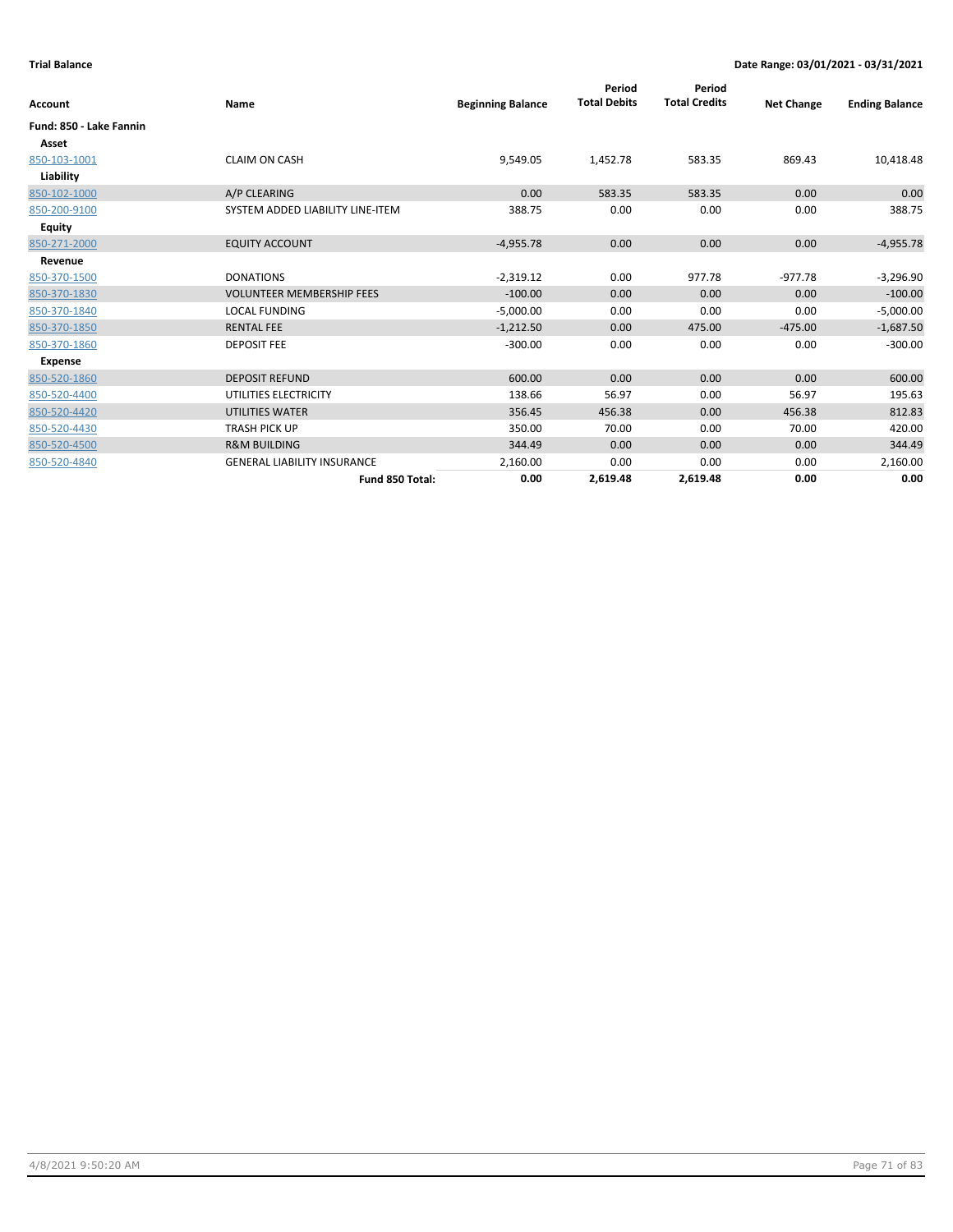|                              |                                    |                          | Period              | Period                 |                              |                              |
|------------------------------|------------------------------------|--------------------------|---------------------|------------------------|------------------------------|------------------------------|
| Account                      | Name                               | <b>Beginning Balance</b> | <b>Total Debits</b> | <b>Total Credits</b>   | <b>Net Change</b>            | <b>Ending Balance</b>        |
| Fund: 890 - T.J.J.D.         |                                    |                          |                     |                        |                              |                              |
| Asset                        |                                    |                          |                     |                        |                              |                              |
| 890-100-1001                 | PR Claim on Cash                   | 3,252.86                 | 17,868.05           | 18,874.49              | $-1,006.44$                  | 2,246.42                     |
| 890-103-6890                 | CASH-STRUCTURAL FAM.THER.GRANT O   | $-25,000.00$             | 0.00                | 0.00                   | 0.00                         | $-25,000.00$                 |
| 890-103-9880                 | CASH-LOCAL FUNDS CARRIED FORWARD   | 25,211.60                | 0.00                | 0.00                   | 0.00                         | 25,211.60                    |
| 890-103-9910                 | CASH-STRUCTURAL FAM THER HOSP AU   | 0.00                     | 50,000.00           | 16,667.00              | 33,333.00                    | 33,333.00                    |
| 890-103-9920                 | <b>CASH-INTEREST INCOME</b>        | 13,284.19                | 0.00                | 0.00                   | 0.00                         | 13,284.19                    |
| 890-103-9930                 | CASH-BASIC PROBATION SUPERVISION   | 9,348.08                 | 22,786.00           | 9,101.88               | 13,684.12                    | 23,032.20                    |
| 890-103-9940                 | <b>CASH-COMMUNITY PROGRAMS</b>     | $-2,748.29$              | 12,500.00           | 6,253.54               | 6,246.46                     | 3,498.17                     |
| 890-103-9950                 | CASH LOCAL FUNDING FY 2021         | 122,473.34               | 0.00                | 12,450.40              | $-12,450.40$                 | 110,022.94                   |
| 890-103-9960                 | CASH-PRE/POST ADJUDICATION         | $-1,237.45$              | 728.00              | 535.96                 | 192.04                       | $-1,045.41$                  |
| 890-103-9970                 | CASH-COMMITMENT DIVERSION          | 362.99                   | 1,667.00            | 714.75                 | 952.25                       | 1,315.24                     |
| 890-103-9980                 | CASH-MENTAL HEALTH SERVICES        | 340.36                   | 1,789.00            | 178.67                 | 1,610.33                     | 1,950.69                     |
| Liability                    |                                    |                          |                     |                        |                              |                              |
| 890-102-1001                 | PR AP Clearing                     | 0.00                     | 11,849.08           | 10,842.64              | 1,006.44                     | 1,006.44                     |
| 890-200-9000                 | Payroll Liability Account          | $-1,165.38$              | 10,842.64           | 10,842.64              | 0.00                         | $-1,165.38$                  |
| Equity                       |                                    |                          |                     |                        |                              |                              |
| 890-271-2000                 | <b>EQUITY ACCOUNT</b>              | $-92,798.10$             | 0.00                | 0.00                   | 0.00                         | $-92,798.10$                 |
| Revenue                      | STRUCTURAL FAMILY THERAPY GRANT    |                          |                     |                        |                              |                              |
| 890-330-9080<br>890-330-9081 | STRUCTURAL FAM THER HOSP AUTH      | $-12,500.00$<br>0.00     | 0.00<br>0.00        | 0.00                   | 0.00                         | $-12,500.00$<br>$-50,000.00$ |
| 890-330-9150                 | <b>BASIC PROBATION SUPERVISION</b> | $-45,573.00$             | 0.00                | 50,000.00<br>22,786.00 | $-50,000.00$<br>$-22,786.00$ | $-68,359.00$                 |
|                              | <b>COMMUNITY PROGRAMS</b>          | $-25,000.00$             | 0.00                |                        |                              |                              |
| 890-330-9160<br>890-330-9170 | PRE/POST ADJUDICATION              | $-1,458.00$              | 0.00                | 12,500.00<br>728.00    | $-12,500.00$<br>$-728.00$    | $-37,500.00$<br>$-2,186.00$  |
| 890-330-9180                 | <b>COMMITMENT DIVERSION</b>        | $-3,333.00$              | 0.00                | 1,667.00               | $-1,667.00$                  | $-5,000.00$                  |
| 890-330-9190                 | MENTAL HEALTH SERVICES             | $-3,579.00$              | 0.00                | 1,789.00               | $-1,789.00$                  | $-5,368.00$                  |
| 890-370-9950                 | <b>LOCAL FUNDING</b>               | $-170,000.00$            | 0.00                | 0.00                   | 0.00                         | $-170,000.00$                |
| <b>Expense</b>               |                                    |                          |                     |                        |                              |                              |
| 890-581-4160                 | STRUCTURAL FAMILY THERAPY          | 37,500.00                | 0.00                | 0.00                   | 0.00                         | 37,500.00                    |
| 890-582-4160                 | STRUCTURAL FAM THER HOSP AUTH      | 0.00                     | 16,667.00           | 0.00                   | 16,667.00                    | 16,667.00                    |
| 890-589-4530                 | <b>COMPUTER SOFTWARE</b>           | 3,000.00                 | 0.00                | 0.00                   | 0.00                         | 3,000.00                     |
| 890-592-1020                 | SALARY APPOINTED OFFICIAL          | 909.20                   | 165.32              | 0.00                   | 165.32                       | 1,074.52                     |
| 890-592-1030                 | SALARY COMM.CORR.OFFICERS          | 1,137.49                 | 206.82              | 0.00                   | 206.82                       | 1,344.31                     |
| 890-592-2010                 | SOCIAL SECURITY TAX                | 57.30                    | 90.57               | 0.00                   | 90.57                        | 147.87                       |
| 890-592-2020                 | <b>GROUP HEALTH INSURANCE</b>      | 457.65                   | 91.50               | 0.00                   | 91.50                        | 549.15                       |
| 890-592-2030                 | RETIREMENT                         | 241.74                   | 44.12               | 0.00                   | 44.12                        | 285.86                       |
| 890-592-2040                 | <b>WORKERS COMPENSATION</b>        | 12.38                    | 0.00                | 0.00                   | 0.00                         | 12.38                        |
| 890-592-2050                 | <b>MEDICARE TAX</b>                | 96.85                    | 5.32                | 67.69                  | $-62.37$                     | 34.48                        |
| 890-593-1020                 | SALARY APPOINTED OFFICIAL          | 1,212.21                 | 220.40              | 0.00                   | 220.40                       | 1,432.61                     |
| 890-593-1030                 | SALARY COMM.CORR.OFFICERS          | 1,516.69                 | 275.76              | 0.00                   | 275.76                       | 1,792.45                     |
| 890-593-2010                 | SOCIAL SECURITY TAX                | 76.34                    | 120.75              | 0.00                   | 120.75                       | 197.09                       |
| 890-593-2020                 | <b>GROUP HEALTH INSURANCE</b>      | 610.37                   | 122.12              | 0.00                   | 122.12                       | 732.49                       |
| 890-593-2030                 | <b>RETIREMENT</b>                  | 322.43                   | 58.83               | 0.00                   | 58.83                        | 381.26                       |
| 890-593-2040                 | <b>WORKERS COMPENSATION</b>        | 28.30                    | 0.00                | 0.00                   | 0.00                         | 28.30                        |
| 890-593-2050                 | <b>MEDICARE TAX</b>                | 129.23                   | 7.14                | 90.25                  | $-83.11$                     | 46.12                        |
| 890-594-1020                 | SALARY APPOINTED OFFICIAL          | 303.12                   | 55.12               | 0.00                   | 55.12                        | 358.24                       |
| 890-594-1030                 | SALARY COMM.CORR.OFFICERS          | 379.19                   | 68.94               | 0.00                   | 68.94                        | 448.13                       |
| 890-594-2010                 | SOCIAL SECURITY TAX                | 19.11                    | 30.20               | 0.00                   | 30.20                        | 49.31                        |
| 890-594-2020                 | <b>GROUP HEALTH INSURANCE</b>      | 152.43                   | 30.48               | 0.00                   | 30.48                        | 182.91                       |
| 890-594-2030                 | RETIREMENT                         | 80.63                    | 14.72               | 0.00                   | 14.72                        | 95.35                        |
| 890-594-2040                 | <b>WORKERS COMPENSATION</b>        | 3.71                     | 0.00                | 0.00                   | 0.00                         | 3.71                         |
| 890-594-2050                 | <b>MEDICARE TAX</b>                | 32.30                    | 1.78                | 22.57                  | $-20.79$                     | 11.51                        |
| 890-594-4130                 | PSYCHOLOGICAL                      | 2,300.00                 | 0.00                | 0.00                   | 0.00                         | 2,300.00                     |
| 890-594-4140                 | COUNSELING                         | 1,563.00                 | 0.00                | 0.00                   | 0.00                         | 1,563.00                     |
| 890-994-4880                 | LAW ENFORCEMENT INSURANCE          | 694.44                   | 0.00                | 0.00                   | 0.00                         | 694.44                       |
| 890-995-1020                 | SALARY APPOINTED OFFICIAL          | 2,121.45                 | 385.72              | 0.00                   | 385.72                       | 2,507.17                     |
| 890-995-1030                 | SALARY COMM.CORR.OFFICERS          | 2,654.19                 | 482.58              | 0.00                   | 482.58                       | 3,136.77                     |
| 890-995-2010                 | SOCIAL SECURITY TAX                | 133.62                   | 211.35              | 0.00                   | 211.35                       | 344.97                       |
| 890-995-2020                 | <b>GROUP HEALTH INSURANCE</b>      | 1,068.03                 | 213.62              | 0.00                   | 213.62                       | 1,281.65                     |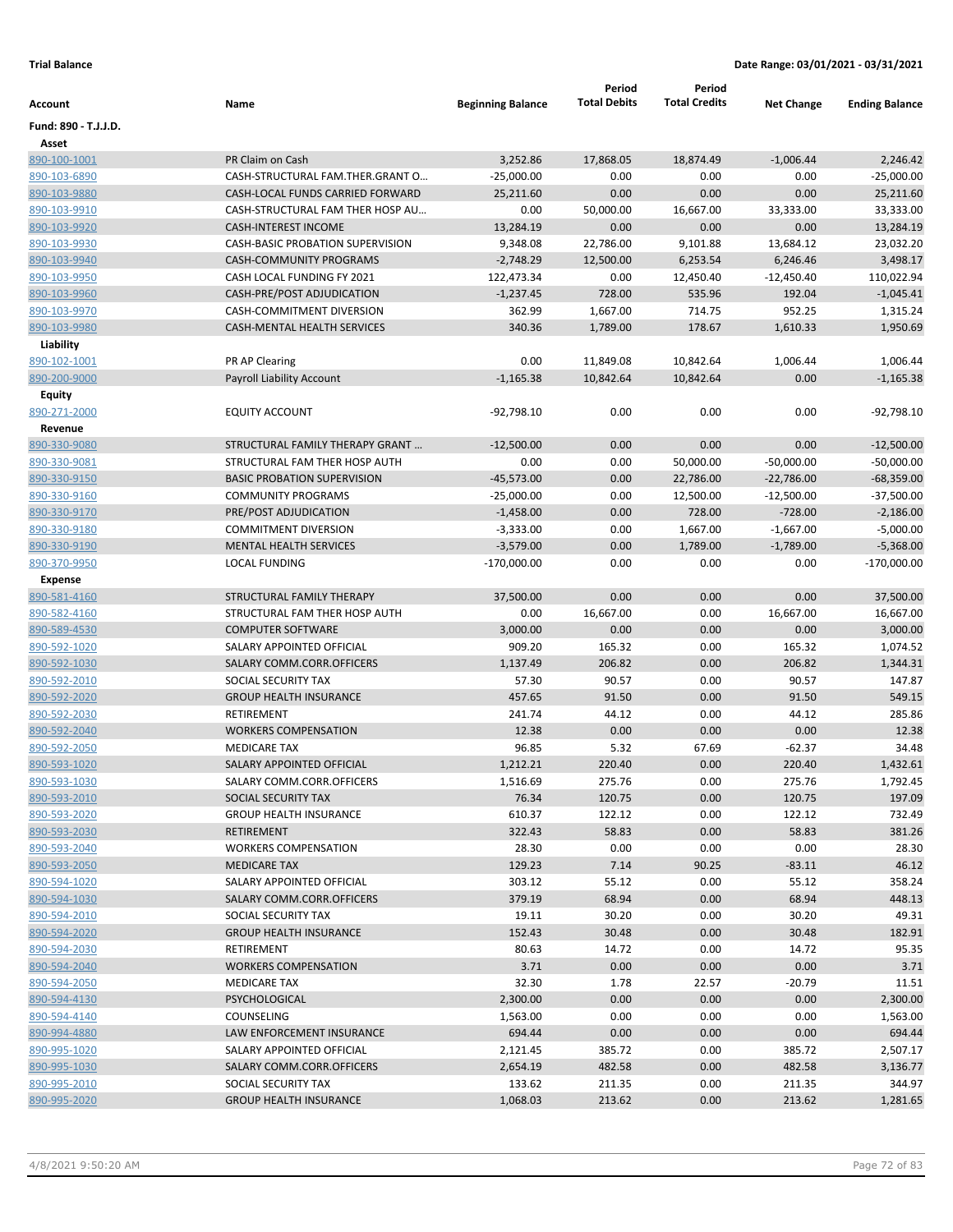| <b>Account</b> | Name                                 | <b>Beginning Balance</b> | Period<br><b>Total Debits</b> | Period<br><b>Total Credits</b> | <b>Net Change</b> | <b>Ending Balance</b> |
|----------------|--------------------------------------|--------------------------|-------------------------------|--------------------------------|-------------------|-----------------------|
|                |                                      |                          |                               |                                |                   |                       |
| 890-995-2030   | <b>RETIREMENT</b>                    | 564.24                   | 102.97                        | 0.00                           | 102.97            | 667.21                |
| 890-995-2040   | <b>WORKERS COMPENSATION</b>          | 44.72                    | 0.00                          | 0.00                           | 0.00              | 44.72                 |
| 890-995-2050   | <b>MEDICARE TAX</b>                  | 226.21                   | 12.48                         | 157.97                         | $-145.49$         | 80.72                 |
| 890-995-4040   | <b>DETENTION OPERATING COST FY20</b> | 13,995.07                | 0.00                          | 0.00                           | 0.00              | 13,995.07             |
| 890-995-4041   | <b>DETENTION OPERATING COST FY21</b> | 52,242.96                | 11,199.65                     | 0.00                           | 11,199.65         | 63,442.61             |
| 890-995-4530   | <b>COMPUTER SOFTWARE</b>             | 90.00                    | 0.00                          | 0.00                           | 0.00              | 90.00                 |
| 890-996-1020   | SALARY APPOINTED OFFICIAL            | 15,153.06                | 2,755.10                      | 0.00                           | 2,755.10          | 17,908.16             |
| 890-996-1030   | SALARY COMM.CORR.OFFICERS            | 18,958.63                | 3,447.04                      | 0.00                           | 3,447.04          | 22,405.67             |
| 890-996-2010   | SOCIAL SECURITY TAX                  | 954.64                   | 1,509.68                      | 0.00                           | 1,509.68          | 2,464.32              |
| 890-996-2020   | <b>GROUP HEALTH INSURANCE</b>        | 7,629.69                 | 1,526.00                      | 0.00                           | 1,526.00          | 9,155.69              |
| 890-996-2030   | <b>RETIREMENT</b>                    | 4,030.61                 | 735.62                        | 0.00                           | 735.62            | 4,766.23              |
| 890-996-2040   | <b>WORKERS COMPENSATION</b>          | 351.80                   | 0.00                          | 0.00                           | 0.00              | 351.80                |
| 890-996-2050   | <b>MEDICARE TAX</b>                  | 1,615.63                 | 89.24                         | 1,128.30                       | $-1,039.06$       | 576.57                |
| 890-996-3100   | <b>OFFICE SUPPLIES</b>               | 118.48                   | 0.00                          | 0.00                           | 0.00              | 118.48                |
| 890-996-4210   | <b>INTERNET</b>                      | 529.89                   | 93.94                         | 0.00                           | 93.94             | 623.83                |
| 890-996-4230   | <b>CELL PHONE ALLOWANCE</b>          | 164.35                   | 33.80                         | 0.00                           | 33.80             | 198.15                |
| 890-996-4270   | OUT OF COUNTY TRAVEL/TRAINING        | 585.48                   | 39.76                         | 0.00                           | 39.76             | 625.24                |
| 890-997-1020   | SALARY APPOINTED OFFICIAL            | 10,606.93                | 1,928.51                      | 0.00                           | 1,928.51          | 12,535.44             |
| 890-997-1030   | SALARY COMM.CORR.OFFICERS            | 13,270.79                | 2,412.86                      | 0.00                           | 2,412.86          | 15,683.65             |
| 890-997-2010   | SOCIAL SECURITY TAX                  | 668.14                   | 1,056.55                      | 0.00                           | 1,056.55          | 1,724.69              |
| 890-997-2020   | <b>GROUP HEALTH INSURANCE</b>        | 5,340.13                 | 1,067.94                      | 0.00                           | 1,067.94          | 6,408.07              |
| 890-997-2030   | <b>RETIREMENT</b>                    | 2,821.23                 | 514.88                        | 0.00                           | 514.88            | 3,336.11              |
| 890-997-2040   | <b>WORKERS COMPENSATION</b>          | 212.27                   | 0.00                          | 0.00                           | 0.00              | 212.27                |
| 890-997-2050   | <b>MEDICARE TAX</b>                  | 1,130.45                 | 62.42                         | 789.62                         | $-727.20$         | 403.25                |
|                | Fund 890 Total:                      | 0.00                     | 178,188.37                    | 178,188.37                     | 0.00              | 0.00                  |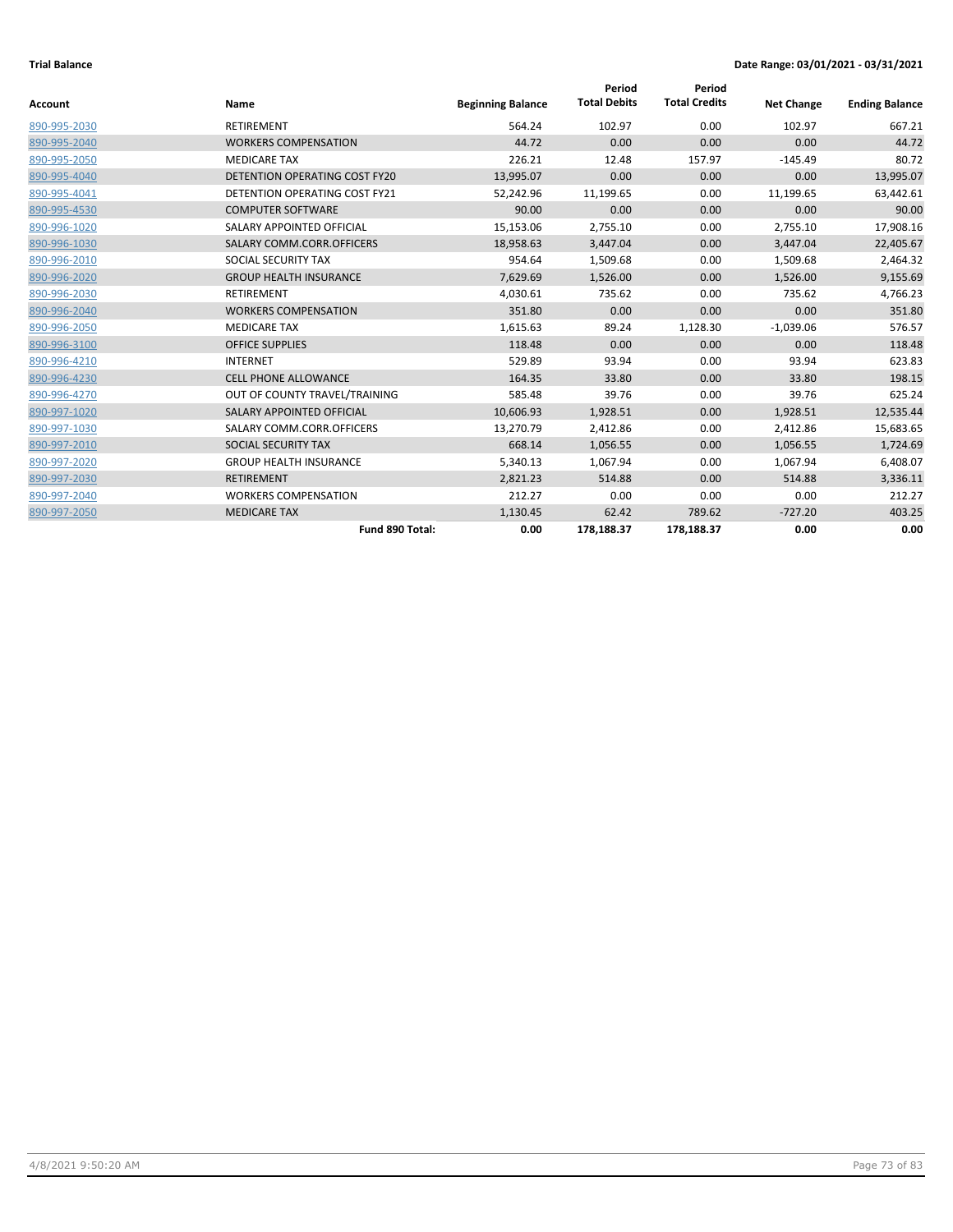| Account                                           | Name                                  | <b>Beginning Balance</b> | Period<br><b>Total Debits</b> | Period<br><b>Total Credits</b> | <b>Net Change</b> | <b>Ending Balance</b> |
|---------------------------------------------------|---------------------------------------|--------------------------|-------------------------------|--------------------------------|-------------------|-----------------------|
| <b>Fund: 891 - Juvenile Probation-Restitution</b> |                                       |                          |                               |                                |                   |                       |
| Asset                                             |                                       |                          |                               |                                |                   |                       |
| 891-103-1870                                      | <b>CASH-JUVENILE PROBATION</b>        | 3,343.17                 | 0.00                          | 196.08                         | $-196.08$         | 3,147.09              |
| Equity                                            |                                       |                          |                               |                                |                   |                       |
| 891-271-2000                                      | <b>EQUITY ACCOUNT</b>                 | $-3,754.92$              | 0.00                          | 0.00                           | 0.00              | $-3,754.92$           |
| Revenue                                           |                                       |                          |                               |                                |                   |                       |
| 891-340-5750                                      | <b>JUVENILE PROBATION FEES</b>        | $-150.00$                | 0.00                          | 0.00                           | 0.00              | $-150.00$             |
| 891-340-5760                                      | <b>JUVENILE PROBATION RESTITUTION</b> | $-461.78$                | 0.00                          | 0.00                           | 0.00              | $-461.78$             |
| 891-340-5770                                      | <b>JUVENILE PROBATION COURT COSTS</b> | $-60.00$                 | 0.00                          | 0.00                           | 0.00              | $-60.00$              |
| 891-340-5790                                      | REIMBURSEMENT OF EXPENSES             | $-521.98$                | 0.00                          | 0.00                           | 0.00              | $-521.98$             |
| Expense                                           |                                       |                          |                               |                                |                   |                       |
| 891-891-3100                                      | OFFICE SUPPLIES/MISC.                 | 1,041.07                 | 196.08                        | 0.00                           | 196.08            | 1,237.15              |
| 891-891-3190                                      | <b>RESTITUTION</b>                    | 484.44                   | 0.00                          | 0.00                           | 0.00              | 484.44                |
| 891-891-3200                                      | <b>COURT COSTS</b>                    | 80.00                    | 0.00                          | 0.00                           | 0.00              | 80.00                 |
|                                                   | Fund 891 Total:                       | 0.00                     | 196.08                        | 196.08                         | 0.00              | 0.00                  |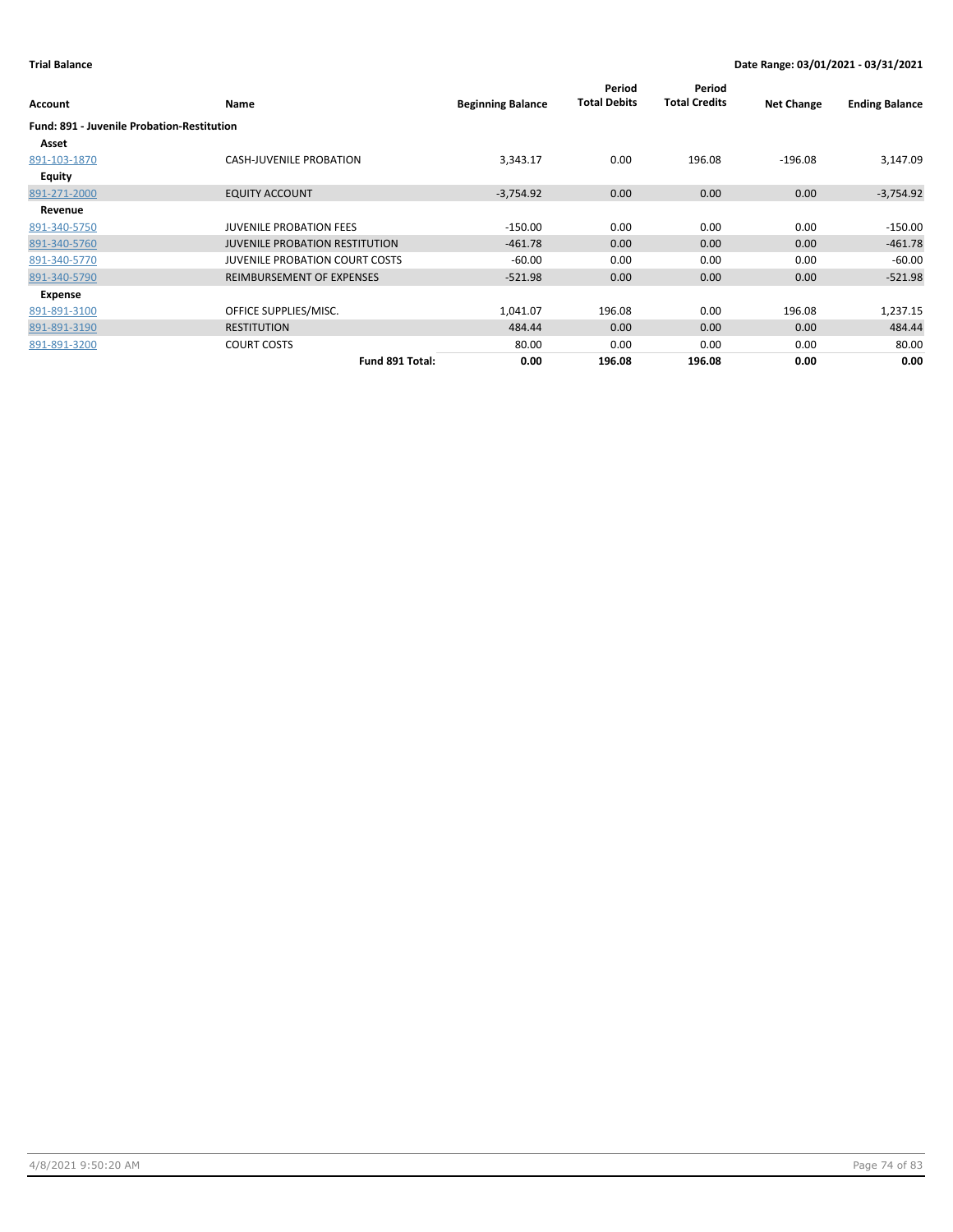| Account             | Name                     |                 | <b>Beginning Balance</b> | Period<br><b>Total Debits</b> | Period<br><b>Total Credits</b> | <b>Net Change</b> | <b>Ending Balance</b> |
|---------------------|--------------------------|-----------------|--------------------------|-------------------------------|--------------------------------|-------------------|-----------------------|
| Fund: 920 - Statzer |                          |                 |                          |                               |                                |                   |                       |
| Asset               |                          |                 |                          |                               |                                |                   |                       |
| 920-103-1001        | <b>CLAIM ON CASH</b>     |                 | 6,080.58                 | 0.00                          | 0.00                           | 0.00              | 6,080.58              |
| 920-103-1750        | <b>TEXPOOL</b>           |                 | 41,417.97                | 0.00                          | 0.00                           | 0.00              | 41,417.97             |
| <b>Equity</b>       |                          |                 |                          |                               |                                |                   |                       |
| 920-271-2000        | <b>EQUITY ACCOUNT</b>    |                 | $-47,483.68$             | 0.00                          | 0.00                           | 0.00              | $-47,483.68$          |
| Revenue             |                          |                 |                          |                               |                                |                   |                       |
| 920-360-1000        | <b>INTEREST EARNINGS</b> |                 | $-14.87$                 | 0.00                          | 0.00                           | 0.00              | $-14.87$              |
|                     |                          | Fund 920 Total: | 0.00                     | 0.00                          | 0.00                           | 0.00              | 0.00                  |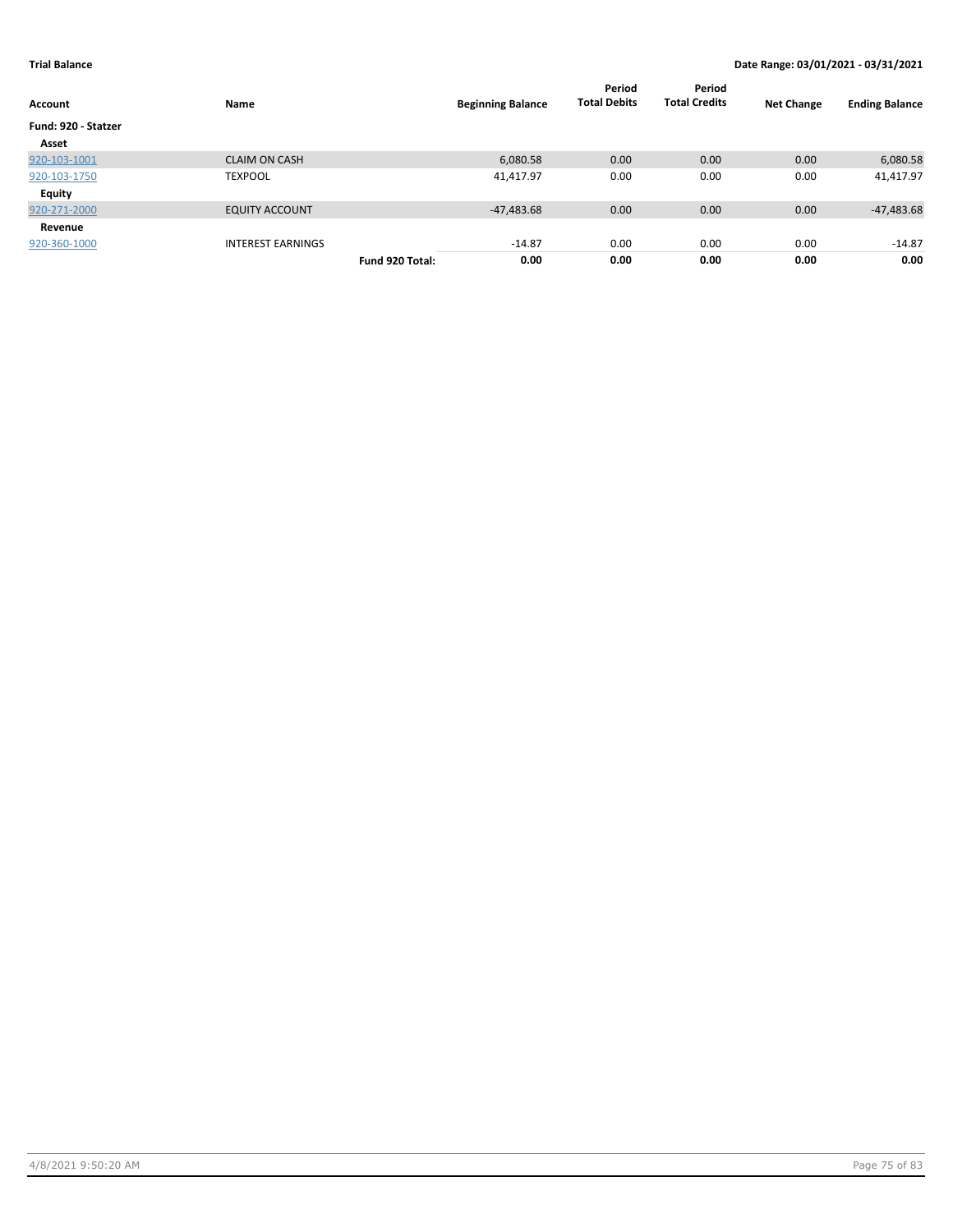| Account                               | <b>Name</b>                         | <b>Beginning Balance</b> | Period<br><b>Total Debits</b> | Period<br><b>Total Credits</b> | <b>Net Change</b> | <b>Ending Balance</b> |
|---------------------------------------|-------------------------------------|--------------------------|-------------------------------|--------------------------------|-------------------|-----------------------|
| Fund: 930 - Texas Community Dev.Prog. |                                     |                          |                               |                                |                   |                       |
| Asset                                 |                                     |                          |                               |                                |                   |                       |
| 930-103-9090                          | CASH-#7219149 HICKORY CREEK         | 100.00                   | 0.00                          | 0.00                           | 0.00              | 100.00                |
| <b>Equity</b>                         |                                     |                          |                               |                                |                   |                       |
| 930-271-2000                          | <b>EQUITY ACCOUNT</b>               | $-100.00$                | 0.00                          | 0.00                           | 0.00              | $-100.00$             |
| Revenue                               |                                     |                          |                               |                                |                   |                       |
| 930-330-9090                          | <b>GRANT #7219149 HICKORY CREEK</b> | $-212,816.59$            | 0.00                          | 0.00                           | 0.00              | $-212,816.59$         |
| Expense                               |                                     |                          |                               |                                |                   |                       |
| 930-909-4140                          | <b>GRANT ADMINISTRATION</b>         | 4,750.00                 | 0.00                          | 0.00                           | 0.00              | 4,750.00              |
| 930-909-4150                          | <b>CONSTRUCTION EXPENSE</b>         | 178,666.59               | 0.00                          | 0.00                           | 0.00              | 178,666.59            |
| 930-909-4160                          | ENGINEERING                         | 29,400.00                | 0.00                          | 0.00                           | 0.00              | 29,400.00             |
|                                       | Fund 930 Total:                     | 0.00                     | 0.00                          | 0.00                           | 0.00              | 0.00                  |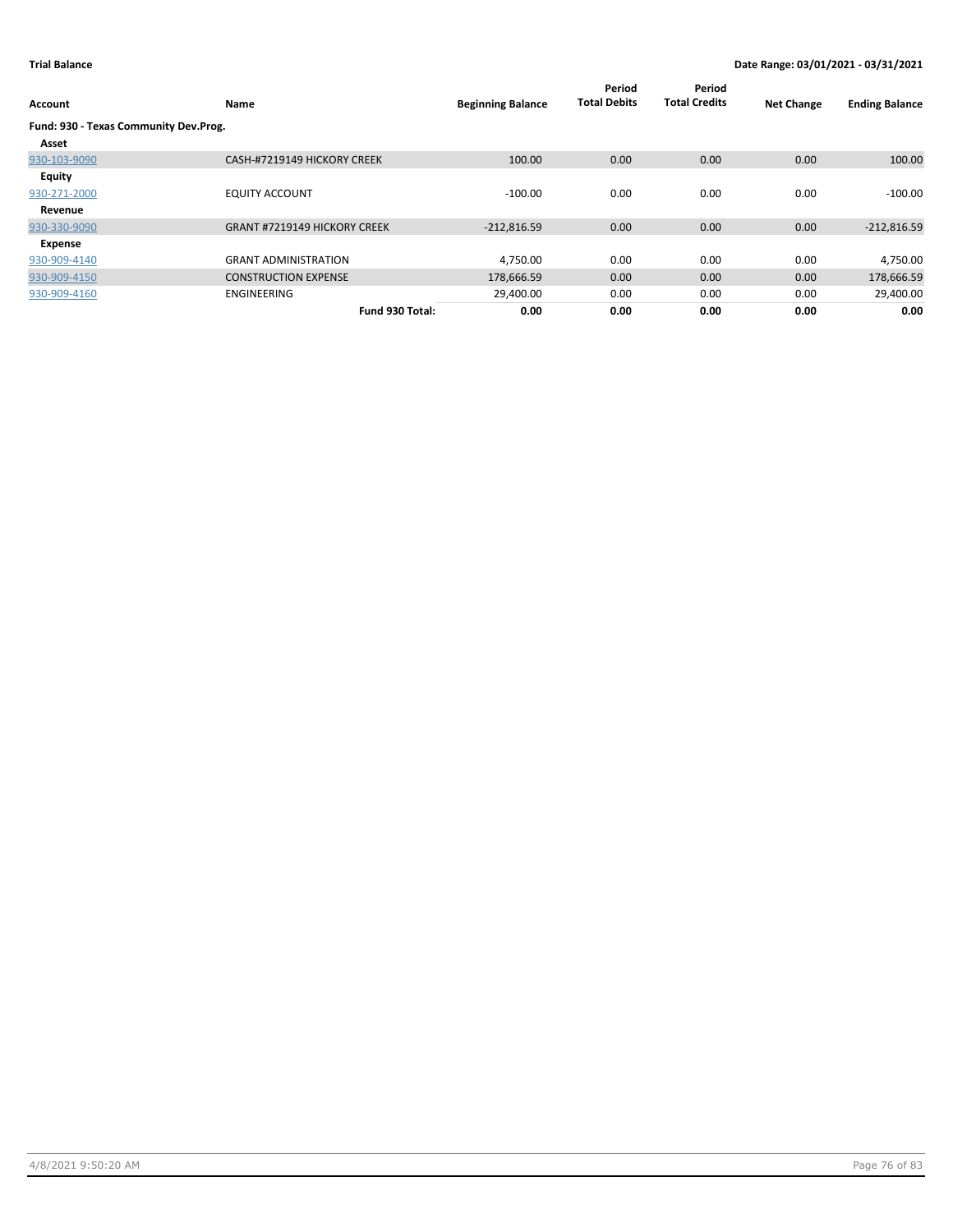| Account             | Name                                | <b>Beginning Balance</b> | Period<br><b>Total Debits</b> | Period<br><b>Total Credits</b> | <b>Net Change</b> | <b>Ending Balance</b> |
|---------------------|-------------------------------------|--------------------------|-------------------------------|--------------------------------|-------------------|-----------------------|
| Fund: 950 - Payroll |                                     |                          |                               |                                |                   |                       |
| Asset               |                                     |                          |                               |                                |                   |                       |
| 950-100-1001        | PR Claim on cash                    | 23.06                    | 1,889.20                      | 988.93                         | 900.27            | 923.33                |
| Liability           |                                     |                          |                               |                                |                   |                       |
| 950-102-1001        | PR AP Clearing                      | 0.00                     | 988.93                        | 988.93                         | 0.00              | 0.00                  |
| 950-271-2000        | <b>DEPOSITS</b>                     | $-20.64$                 | 0.00                          | 0.00                           | 0.00              | $-20.64$              |
| Revenue             |                                     |                          |                               |                                |                   |                       |
| 950-370-1300        | <b>REFUNDS &amp; MISCELLANEOUS</b>  | $-5,881.44$              | 0.00                          | 1,889.20                       | $-1,889.20$       | -7,770.64             |
| Expense             |                                     |                          |                               |                                |                   |                       |
| 950-415-2020        | <b>COBRA Group Health Insurance</b> | 6,841.48                 | 988.93                        | 0.00                           | 988.93            | 7,830.41              |
|                     | Fund 950 Total:                     | 962.46                   | 3,867.06                      | 3.867.06                       | 0.00              | 962.46                |

**\*\*\*Error: Fund 950 Out of Balance\*\*\***

**\*\*\*Warning: Account Authorization is turned on. Please run the Unauthorized Account Listing Report to see if you are out of balance due to missing accounts \*\*\***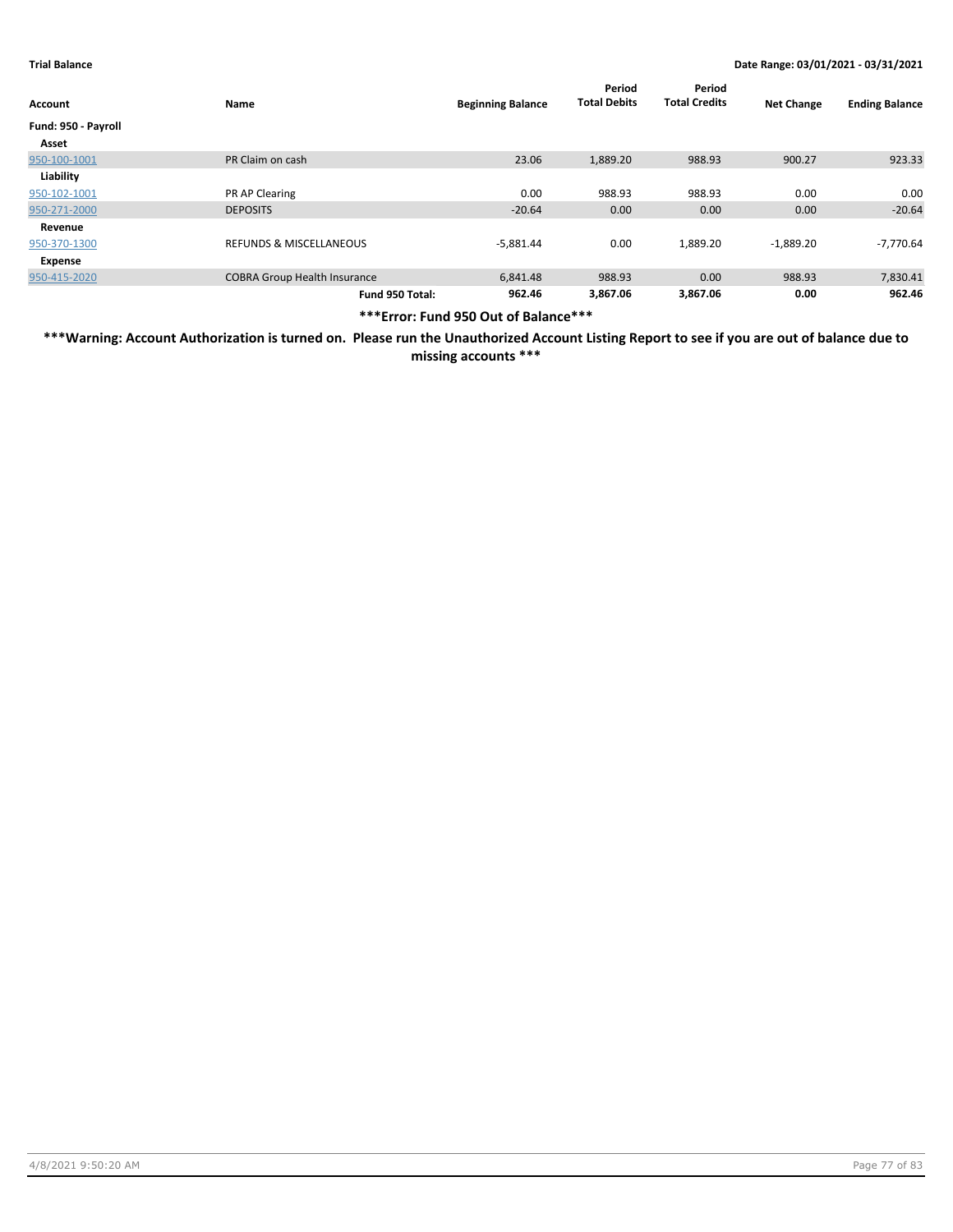|                            |                                  |                          | Period              | Period               |                   |                       |
|----------------------------|----------------------------------|--------------------------|---------------------|----------------------|-------------------|-----------------------|
| <b>Account</b>             | Name                             | <b>Beginning Balance</b> | <b>Total Debits</b> | <b>Total Credits</b> | <b>Net Change</b> | <b>Ending Balance</b> |
| Fund: 990 - Capital Assets |                                  |                          |                     |                      |                   |                       |
| Asset                      |                                  |                          |                     |                      |                   |                       |
| 990-160-1000               | LAND                             | 341,561.30               | 0.00                | 0.00                 | 0.00              | 341,561.30            |
| 990-160-2000               | <b>BUILDINGS</b>                 | 4,737,000.00             | 0.00                | 0.00                 | 0.00              | 4,737,000.00          |
| 990-160-2010               | ACCUM. DEPRECIATION-BUILDINGS    | $-3,612,211.08$          | 0.00                | 0.00                 | 0.00              | $-3,612,211.08$       |
| 990-160-2100               | <b>AUTOMOBILES AND TRUCKS</b>    | 2,339,603.69             | 0.00                | 0.00                 | 0.00              | 2,339,603.69          |
| 990-160-2110               | ACCUM. DEPR.AUTOS AND TRUCKS     | $-1,460,778.27$          | 0.00                | 0.00                 | 0.00              | $-1,460,778.27$       |
| 990-160-2150               | <b>TECHNOLOGY</b>                | 753,474.11               | 0.00                | 0.00                 | 0.00              | 753,474.11            |
| 990-160-2160               | ACCUM. DEPR.-COMPUTER EQUIPMENT  | $-678,197.41$            | 0.00                | 0.00                 | 0.00              | $-678, 197.41$        |
| 990-160-2200               | <b>OFFICE EQUIPMENT</b>          | 164,640.04               | 0.00                | 0.00                 | 0.00              | 164,640.04            |
| 990-160-2210               | ACCUM. DEPR.-OFFICE EQUIPMENT    | $-100,426.88$            | 0.00                | 0.00                 | 0.00              | $-100,426.88$         |
| 990-160-2250               | <b>RADIO EQUIPMENT</b>           | 213,359.45               | 0.00                | 0.00                 | 0.00              | 213,359.45            |
| 990-160-2260               | ACCUM. DEPR.-RADIO EQUIPMENT     | $-212,477.68$            | 0.00                | 0.00                 | 0.00              | $-212,477.68$         |
| 990-160-2270               | <b>SECURITY EQUIPMENT</b>        | 159,027.15               | 0.00                | 0.00                 | 0.00              | 159,027.15            |
| 990-160-2280               | ACCUM.DEP.-SECURITY EQUIPMENT    | $-62,677.46$             | 0.00                | 0.00                 | 0.00              | $-62,677.46$          |
| 990-160-2300               | <b>ROADS</b>                     | 18,733,686.23            | 0.00                | 0.00                 | 0.00              | 18,733,686.23         |
| 990-160-2310               | ACCUM. DEPRECIATION-ROADS        | $-14,295,608.64$         | 0.00                | 0.00                 | 0.00              | $-14,295,608.64$      |
| 990-160-2350               | <b>BRIDGES</b>                   | 11,295,230.21            | 0.00                | 0.00                 | 0.00              | 11,295,230.21         |
| 990-160-2360               | ACCUM. DEPRECIATION-BRIDGES      | $-4,099,667.06$          | 0.00                | 0.00                 | 0.00              | -4,099,667.06         |
| 990-160-3000               | <b>ROAD EQUIPMENT</b>            | 3,883,975.23             | 0.00                | 0.00                 | 0.00              | 3,883,975.23          |
| 990-160-3010               | ACCUM. DEPRECIATION-ROAD EQUIPME | -2,902,802.40            | 0.00                | 0.00                 | 0.00              | $-2,902,802.40$       |
| 990-160-4000               | <b>CONSTRUCTION IN PROGRESS</b>  | 2,124,972.50             | 0.00                | 0.00                 | 0.00              | 2,124,972.50          |
| Equity                     |                                  |                          |                     |                      |                   |                       |
| 990-271-2000               | <b>EQUITY ACCOUNT</b>            | $-17,321,683.03$         | 0.00                | 0.00                 | 0.00              | $-17,321,683.03$      |
|                            | Fund 990 Total:                  | 0.00                     | 0.00                | 0.00                 | 0.00              | 0.00                  |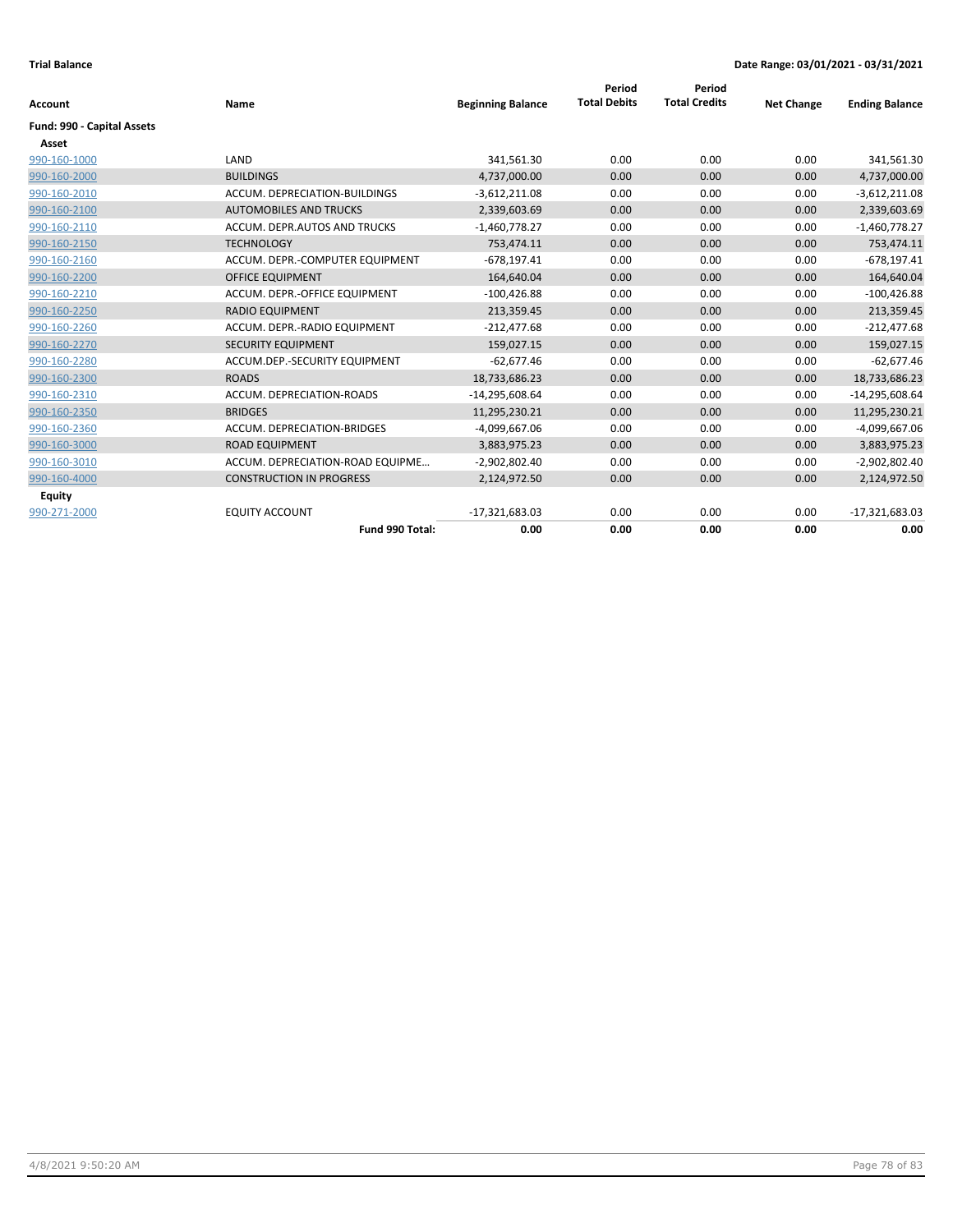| Account                       | Name                           | <b>Beginning Balance</b> | Period<br><b>Total Debits</b> | Period<br><b>Total Credits</b> | <b>Net Change</b> | <b>Ending Balance</b> |
|-------------------------------|--------------------------------|--------------------------|-------------------------------|--------------------------------|-------------------|-----------------------|
| Fund: 991 - Governmental Debt |                                |                          |                               |                                |                   |                       |
|                               |                                |                          |                               |                                |                   |                       |
| Asset                         |                                |                          |                               |                                |                   |                       |
| 991-170-2000                  | DEFERRED PENSION OUTFLOW       | 38,725.00                | 0.00                          | 0.00                           | 0.00              | 38,725.00             |
| Liability                     |                                |                          |                               |                                |                   |                       |
| 991-200-2400                  | <b>ACCRUED INTEREST</b>        | 235,755.00               | 0.00                          | 0.00                           | 0.00              | 235,755.00            |
| 991-200-2500                  | <b>GENERAL OBLIGATION BOND</b> | 80,000.00                | 0.00                          | 0.00                           | 0.00              | 80,000.00             |
| 991-200-2510                  | <b>GOB-CURRENT PORTION</b>     | $-120,000.00$            | 0.00                          | 0.00                           | 0.00              | $-120,000.00$         |
| 991-200-2550                  | <b>BOND DISCOUNT CURRENT</b>   | $-288.24$                | 0.00                          | 0.00                           | 0.00              | $-288.24$             |
| 991-200-2560                  | <b>BOND DISCOUNT</b>           | $-6,773.47$              | 0.00                          | 0.00                           | 0.00              | $-6,773.47$           |
| 991-200-2570                  | <b>BOND PREMIUM CURRENT</b>    | $-2,904.78$              | 0.00                          | 0.00                           | 0.00              | $-2,904.78$           |
| 991-200-2580                  | <b>BOND PREMIUM</b>            | $-68,262.53$             | 0.00                          | 0.00                           | 0.00              | $-68,262.53$          |
| 991-200-3500                  | <b>ACCRUED COMPENSATION</b>    | $-186,904.13$            | 0.00                          | 0.00                           | 0.00              | $-186,904.13$         |
| 991-200-4000                  | NET PENSION LIABILITY          | 1,126,333.00             | 0.00                          | 0.00                           | 0.00              | 1,126,333.00          |
| 991-200-4500                  | DEFERRED PENSION IN FLOW       | $-1,467,676.00$          | 0.00                          | 0.00                           | 0.00              | $-1,467,676.00$       |
| <b>Equity</b>                 |                                |                          |                               |                                |                   |                       |
| 991-271-2000                  | <b>EQUITY ACCOUNT</b>          | 371,996.15               | 0.00                          | 0.00                           | 0.00              | 371,996.15            |
|                               | Fund 991 Total:                | 0.00                     | 0.00                          | 0.00                           | 0.00              | 0.00                  |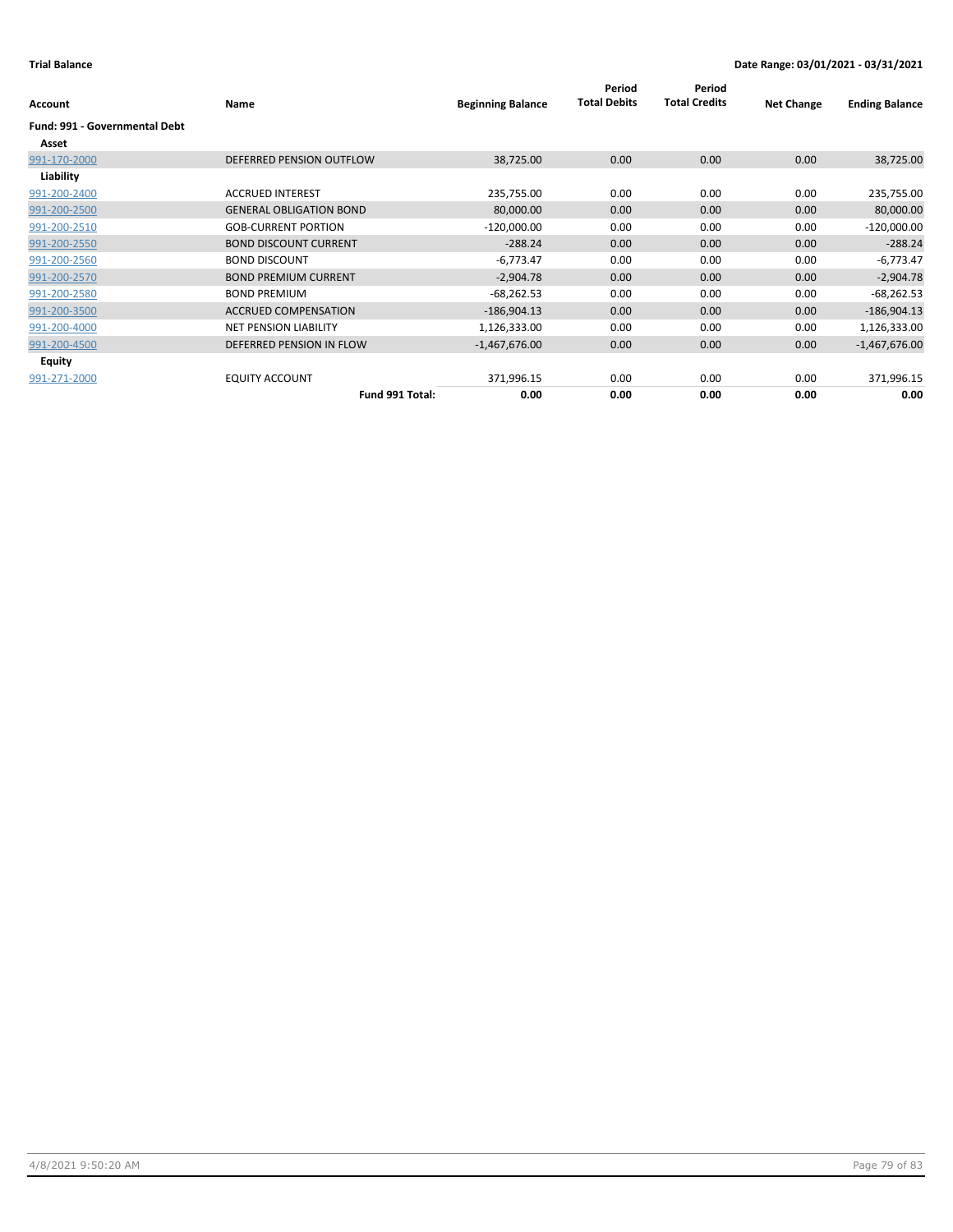| Account                         | Name                    |                 | <b>Beginning Balance</b> | Period<br><b>Total Debits</b> | Period<br><b>Total Credits</b> | <b>Net Change</b> | <b>Ending Balance</b> |
|---------------------------------|-------------------------|-----------------|--------------------------|-------------------------------|--------------------------------|-------------------|-----------------------|
| Fund: 998 - Payroll Pooled Cash |                         |                 |                          |                               |                                |                   |                       |
| Asset                           |                         |                 |                          |                               |                                |                   |                       |
| 998-100-1001                    | <b>PR Combined Cash</b> |                 | 2,065.73                 | 668,847.84                    | 678,541.35                     | $-9,693.51$       | $-7,627.78$           |
| 998-120-3100                    | Due From 100            |                 | 0.00                     | 258,033.64                    | 266,273.08                     | $-8,239.44$       | $-8,239.44$           |
| 998-120-3121                    | Due From 121            |                 | 0.00                     | 1,887.92                      | 1,887.92                       | 0.00              | 0.00                  |
| 998-120-3190                    | Due From 190            |                 | 0.00                     | 408.60                        | 426.27                         | $-17.67$          | $-17.67$              |
| 998-120-3200                    | Due From 200            |                 | 0.00                     | 201.82                        | 201.82                         | 0.00              | 0.00                  |
| 998-120-3210                    | Due From 210            |                 | 0.00                     | 17,294.05                     | 17,635.05                      | $-341.00$         | $-341.00$             |
| 998-120-3220                    | Due From 220            |                 | 0.00                     | 20,454.94                     | 21,193.85                      | $-738.91$         | $-738.91$             |
| 998-120-3230                    | Due From 230            |                 | 0.00                     | 22,739.03                     | 22,989.03                      | $-250.00$         | $-250.00$             |
| 998-120-3240                    | Due From 240            |                 | 0.00                     | 13,827.32                     | 13,827.32                      | 0.00              | 0.00                  |
| 998-120-3360                    | Due From 360            |                 | 0.00                     | 630.10                        | 630.39                         | $-0.29$           | $-0.29$               |
| 998-120-3562                    | Due From 562            |                 | 0.00                     | 4,484.08                      | 4,484.08                       | 0.00              | 0.00                  |
| 998-120-3890                    | Due From 890            |                 | 0.00                     | 10,842.64                     | 11,849.08                      | $-1,006.44$       | $-1,006.44$           |
| Liability                       |                         |                 |                          |                               |                                |                   |                       |
| 998-102-1000                    | A/P CLEARING            |                 | 0.00                     | 363,633.11                    | 353,039.36                     | 10,593.75         | 10,593.75             |
| 998-120-3413                    | Due From 413            |                 | 0.00                     | 1,246.29                      | 1,246.29                       | 0.00              | 0.00                  |
| 998-120-3950                    | Due From 950            |                 | 0.00                     | 988.93                        | 988.93                         | 0.00              | 0.00                  |
| 998-200-1400                    | Wages Payable           |                 | 606.65                   | 314,908.24                    | 314,908.24                     | 0.00              | 606.65                |
| 998-207-9900                    | Due To Other Funds      |                 | $-2,672.38$              | 678,182.40                    | 668,488.89                     | 9,693.51          | 7,021.13              |
|                                 |                         | Fund 998 Total: | 0.00                     | 2,378,610.95                  | 2,378,610.95                   | 0.00              | 0.00                  |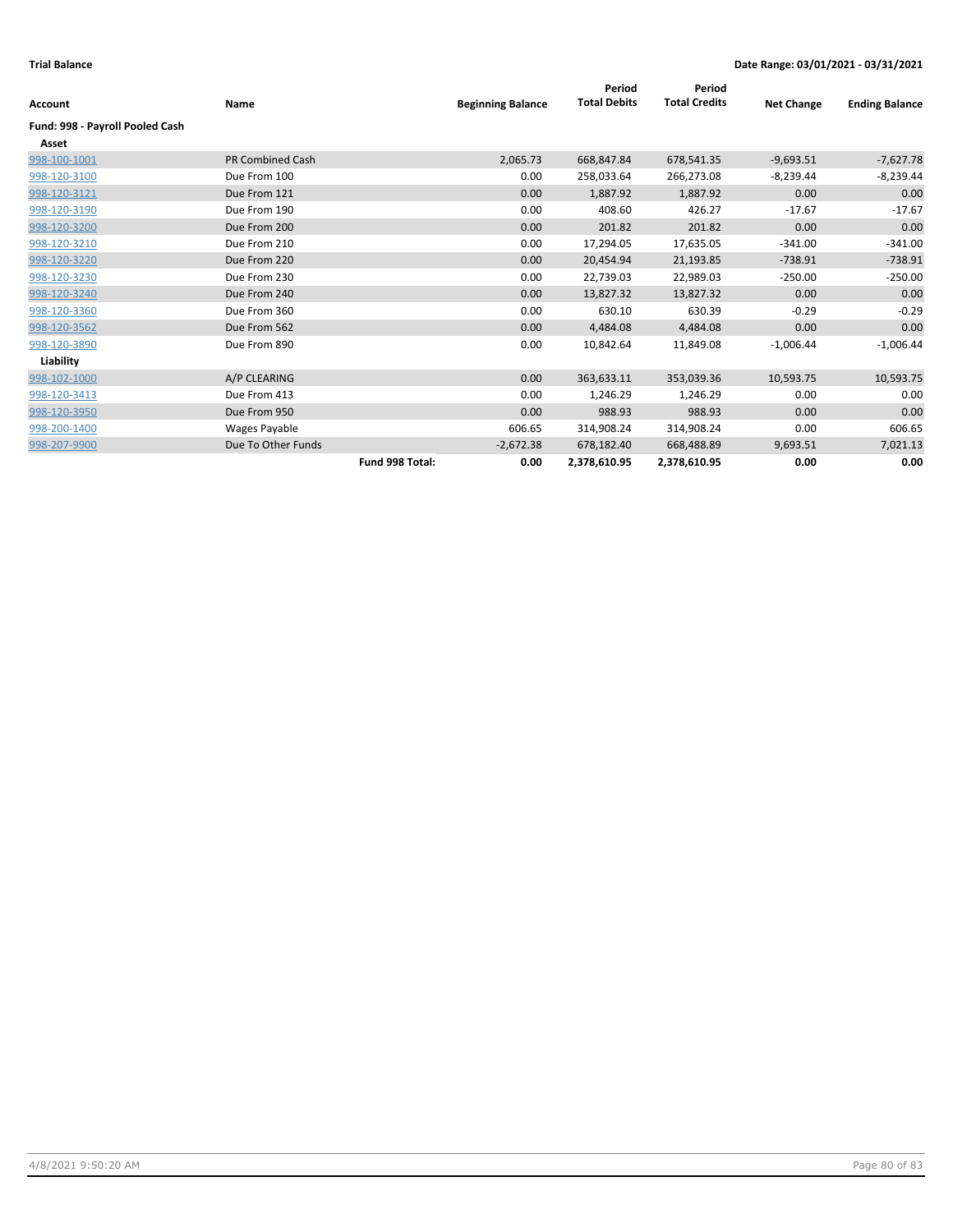| Account                 | Name                 |                      | <b>Beginning Balance</b> | Period<br><b>Total Debits</b> | Period<br><b>Total Credits</b> | <b>Net Change</b> | <b>Ending Balance</b> |
|-------------------------|----------------------|----------------------|--------------------------|-------------------------------|--------------------------------|-------------------|-----------------------|
| Fund: 999 - Pooled Cash |                      |                      |                          |                               |                                |                   |                       |
| Asset                   |                      |                      |                          |                               |                                |                   |                       |
| 999-103-1000            | Combined Checking AP |                      | 13,420,654.31            | 1,180,317.99                  | 4,397,622.27                   | $-3,217,304.28$   | 10,203,350.03         |
| 999-120-3100            | DUE FROM 100         |                      | 0.00                     | 574,819.23                    | 574,819.23                     | 0.00              | 0.00                  |
| 999-120-3110            | DUE FROM 110         |                      | 0.00                     | 28,414.85                     | 28,414.85                      | 0.00              | 0.00                  |
| 999-120-3123            | DUE FROM 123         |                      | 0.00                     | 493,253.98                    | 493,253.98                     | 0.00              | 0.00                  |
| 999-120-3191            | DUE FROM 191         |                      | 56.34                    | 5,929.10                      | 5,929.10                       | 0.00              | 56.34                 |
| 999-120-3200            | DUE FROM 200         |                      | 0.00                     | 194.74                        | 194.74                         | 0.00              | 0.00                  |
| 999-120-3210            | DUE FROM 210         |                      | 0.00                     | 41,818.76                     | 41,818.76                      | 0.00              | 0.00                  |
| 999-120-3220            | DUE FROM 220         |                      | 0.00                     | 147,872.25                    | 147,872.25                     | 0.00              | 0.00                  |
| 999-120-3230            | DUE FROM 230         |                      | 0.00                     | 70,479.21                     | 70,479.21                      | 0.00              | 0.00                  |
| 999-120-3240            | DUE FROM 240         |                      | 0.00                     | 41,346.13                     | 41,346.13                      | 0.00              | 0.00                  |
| 999-120-3260            | DUE FROM 260         |                      | 0.00                     | 17.74                         | 17.74                          | 0.00              | 0.00                  |
| 999-120-3310            | DUE FROM 310         |                      | 0.00                     | 2,249.00                      | 2,249.00                       | 0.00              | 0.00                  |
| 999-120-3412            | DUE FROM 412         |                      | 0.00                     | 4,288.08                      | 4,288.08                       | 0.00              | 0.00                  |
| 999-120-3413            | DUE FROM 413         |                      | 1,258.99                 | 0.00                          | 1,258.99                       | $-1,258.99$       | 0.00                  |
| 999-120-3414            | DUE FROM 414         |                      | 0.00                     | 535.58                        | 535.58                         | 0.00              | 0.00                  |
| 999-120-3590            | DUE FROM 590         |                      | 0.00                     | 369.75                        | 369.75                         | 0.00              | 0.00                  |
| 999-120-3690            | DUE FROM 690         |                      | 344,850.00               | 1,912,325.13                  | 2,257,175.13                   | $-344,850.00$     | 0.00                  |
| 999-120-3850            | DUE FROM 850         |                      | 0.00                     | 583.35                        | 583.35                         | 0.00              | 0.00                  |
| Liability               |                      |                      |                          |                               |                                |                   |                       |
| 999-102-1000            | A/P CLEARING         |                      | $-346,108.99$            | 3,663,282.56                  | 3,317,173.57                   | 346,108.99        | 0.00                  |
| 999-207-9900            | DUE TO OTHER FUNDS   |                      | $-13,420,710.65$         | 4,404,953.87                  | 1,187,649.59                   | 3,217,304.28      | $-10,203,406.37$      |
|                         |                      | Fund 999 Total:      | 0.00                     | 12,573,051.30                 | 12,573,051.30                  | 0.00              | 0.00                  |
|                         |                      | <b>Report Total:</b> | 962.46                   | 25,498,476.12                 | 25,498,476.12                  | 0.00              | 962.46                |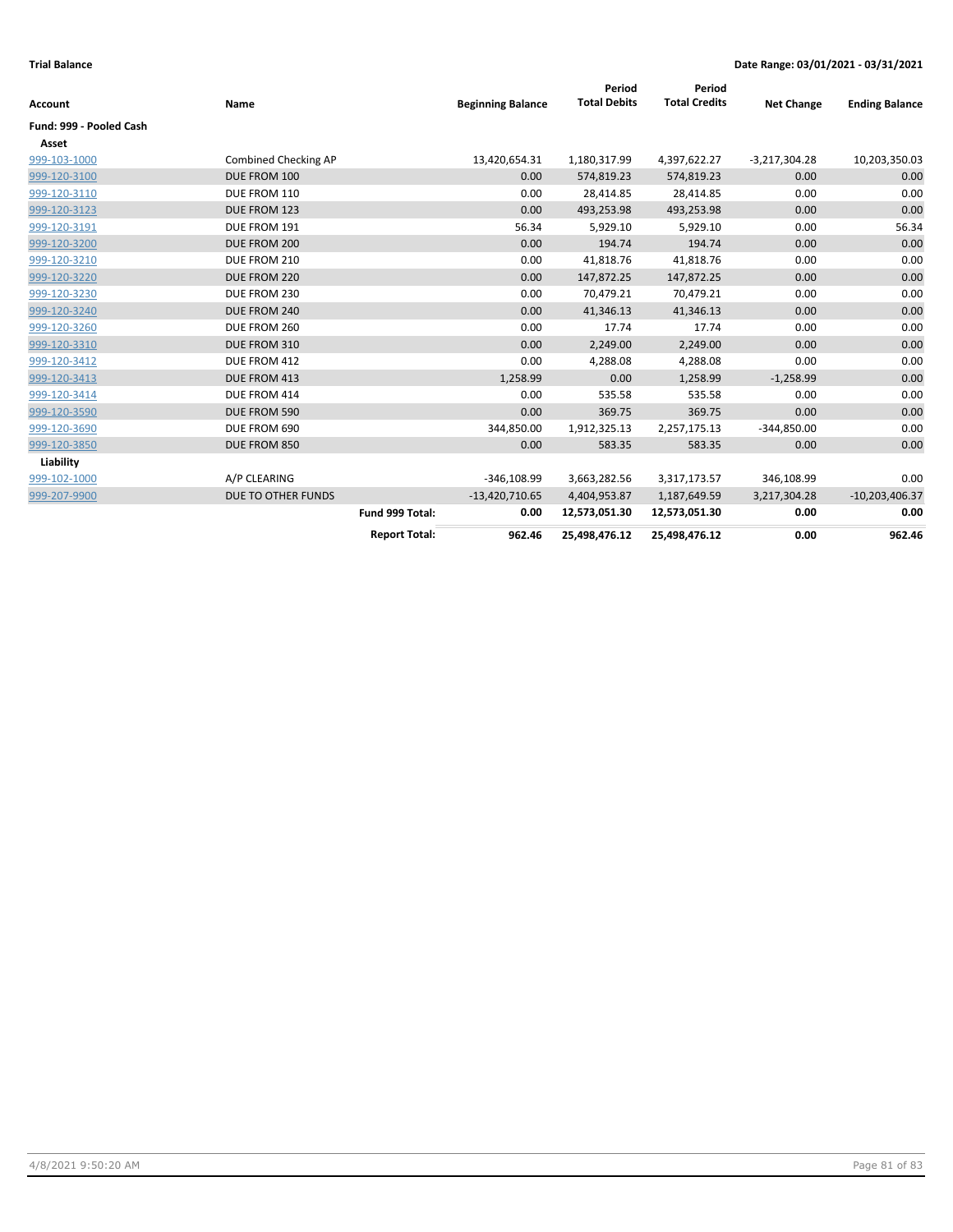# **Fund Summary**

| Fund                                             | <b>Beginning Balance</b> | <b>Total Debits</b> | <b>Total Credits</b> | <b>Ending Balance</b> |
|--------------------------------------------------|--------------------------|---------------------|----------------------|-----------------------|
| 100 - General                                    | 0.00                     | 3,244,239.75        | 3,244,239.75         | 0.00                  |
| 110 - Courthouse Security                        | 0.00                     | 56,829.70           | 56,829.70            | 0.00                  |
| 111 - Justice Court Building Security            | 0.00                     | 0.00                | 0.00                 | 0.00                  |
| 120 - County Clerk Vital Statistics              | 0.00                     | 0.00                | 0.00                 | 0.00                  |
| 121 - County Clerk Records Management            | 0.00                     | 14,872.32           | 14,872.32            | 0.00                  |
| 122 - Chapter 19 Funds                           | 0.00                     | 0.00                | 0.00                 | 0.00                  |
| 123 - Election Equipment Fund                    | 0.00                     | 1,343,761.94        | 1,343,761.94         | 0.00                  |
| 125 - County Clerk Co.& Dist.CourtTechnology     | 0.00                     | 0.00                | 0.00                 | 0.00                  |
| 126 - County Clerk Court Records Preservation    | 0.00                     | 0.00                | 0.00                 | 0.00                  |
| 127 - County Clerk Records Archive               | 0.00                     | 0.00                | 0.00                 | 0.00                  |
| 130 - Bail Bond Trust Fund                       | 0.00                     | 510.00              | 510.00               | 0.00                  |
| 160 - County Judge Excess Supplement             | 0.00                     | 0.00                | 0.00                 | 0.00                  |
| 161 - Probate Judges Education                   | 0.00                     | 0.00                | 0.00                 | 0.00                  |
| 190 - District Clerk Records Management          | 0.00                     | 2,403.20            | 2,403.20             | 0.00                  |
| 191 - District Court Records Archive             | 0.00                     | 11,858.20           | 11,858.20            | 0.00                  |
| 192 - District Clerk Co.& Dist.Court Technology  | 0.00                     | 0.00                | 0.00                 | 0.00                  |
| 193 - District Clerk Court Records Preservation  | 0.00                     | 0.00                | 0.00                 | 0.00                  |
| 200 - County Offices Records Mangement           | 0.00                     | 2,205.18            | 2,205.18             | 0.00                  |
| 210 - Road & Bridge #1                           | 0.00                     | 240,242.15          | 240,242.15           | 0.00                  |
| 220 - Road & Bridge #2                           | 0.00                     | 469,347.64          | 469,347.64           | 0.00                  |
| 221 - Raw Water Pipeline Road and Bridge #2      | 0.00                     | 0.00                | 0.00                 | 0.00                  |
| 230 - Road & Bridge #3                           | 0.00                     | 367,712.04          | 367,712.04           | 0.00                  |
| 231 - Lake Road Impact/Raw Water PipelinePct. 3  | 0.00                     | 0.00                | 0.00                 | 0.00                  |
| 240 - Road & Bridge #4                           | 0.00                     | 219,353.46          | 219,353.46           | 0.00                  |
| 241 - Lake Road Impact/Raw Water PipelinePct. 4  | 0.00                     | 0.00                | 0.00                 | 0.00                  |
| 250 - Raw Water Pipeline Rock for Pct.2,3,4      | 0.00                     | 0.00                | 0.00                 | 0.00                  |
| 260 - J.P.#1 Justice Court Technology            | 0.00                     | 35.48               | 35.48                | 0.00                  |
| 270 - J.P.#2 Justice Court Technology            | 0.00                     | 0.00                | 0.00                 | 0.00                  |
| 280 - J.P.#3 Justice Court Technology            | 0.00                     | 0.00                | 0.00                 | 0.00                  |
| 310 - F.C.Detention Center Annual Payment        | 0.00                     | 4,498.00            | 4,498.00             | 0.00                  |
| 330 - Bail Bondsman Application Fee              | 0.00                     | 500.00              | 500.00               | 0.00                  |
| 350 - Law Library                                | 0.00                     | 0.00                | 0.00                 | 0.00                  |
| 360 - D. A. Fee                                  | 0.00                     | 5,846.77            | 5,846.77             | 0.00                  |
| 361 - Contraband Seizure                         | 0.00                     | 5,847.46            | 5,847.46             | 0.00                  |
| 362 - Investigator/LEOSE                         | 0.00                     | 0.00                | 0.00                 | 0.00                  |
| 380 - IHC Co-Op Gin                              | 0.00                     | 0.00                | 0.00                 | 0.00                  |
| 381 - IHC Bonnie Ruth Cooper                     | 0.00                     | 8.29                | 8.29                 | 0.00                  |
| 410 - CERT                                       | 0.00                     | 0.00                | 0.00                 | 0.00                  |
| 412 - Safe Room Reimbursement Prog.              | 0.00                     | 8,576.16            | 8,576.16             | 0.00                  |
| 413 - CARES ACT-CORONAVIRUS RELIEF               | 0.00                     | 16,979.65           | 16,979.65            | 0.00                  |
| 414 - OOG COVID #4145401                         | 0.00                     | 1,071.16            | 1,071.16             | 0.00                  |
| 560 - Sheriff Forfeiture                         | 0.00                     | 16,084.52           | 16,084.52            | 0.00                  |
| 561 - Law Enforcement Education Sheriff's Office | 0.00                     | 288.00              | 288.00               | 0.00                  |
| 562 - Bois D'Arc Lake Reservoir (SO)             | 0.00                     | 27,590.60           | 27,590.60            | 0.00                  |
| 563 - Sheriff's Office Technology                | 0.00                     | 0.00                | 0.00                 | 0.00                  |
| 590 - Specialty Court/Drug Court                 | 0.00                     | 739.50              | 739.50               | 0.00                  |
| 600 - Sinking                                    | 0.00                     | 41,235.06           | 41,235.06            | 0.00                  |
| 630 - Law Enforcement Education Const. Pct.1     | 0.00                     | 0.00                | 0.00                 | 0.00                  |
| 640 - Law Enforcement Education Const. Pct.2     | 0.00                     | 0.00                | 0.00                 | 0.00                  |
| 650 - Law Enforcement Education Const. Pct.3     | 0.00                     | 0.00                | 0.00                 | 0.00                  |
| 660 - 2017 GO Bonds-Construction Fund FY2017     | 0.00                     | 0.00                | 0.00                 | 0.00                  |
| 670 - Courthouse Restoration                     | 0.00                     | 0.00                | 0.00                 | 0.00                  |
| 680 - 2018 GO Bonds-Construction Fund FY2019     | 0.00                     | 1,783.95            | 1,783.95             | 0.00                  |
| 690 - 2020 CO Bonds-Construction Fund FY2020     | 0.00                     | 4,257,522.70        | 4,257,522.70         | 0.00                  |
| 700 - Right of Way                               | 0.00                     | 0.00                | 0.00                 | 0.00                  |
| 800 - Veterans Court Program                     | 0.00                     | 0.00                | 0.00                 | 0.00                  |
| 810 - County Lake Road Impact Fund               | 0.00                     | 0.00                | 0.00                 | 0.00                  |
| 850 - Lake Fannin                                | 0.00                     | 2,619.48            | 2,619.48             | 0.00                  |
| 890 - T.J.J.D.                                   | 0.00                     | 178,188.37          | 178,188.37           | 0.00                  |